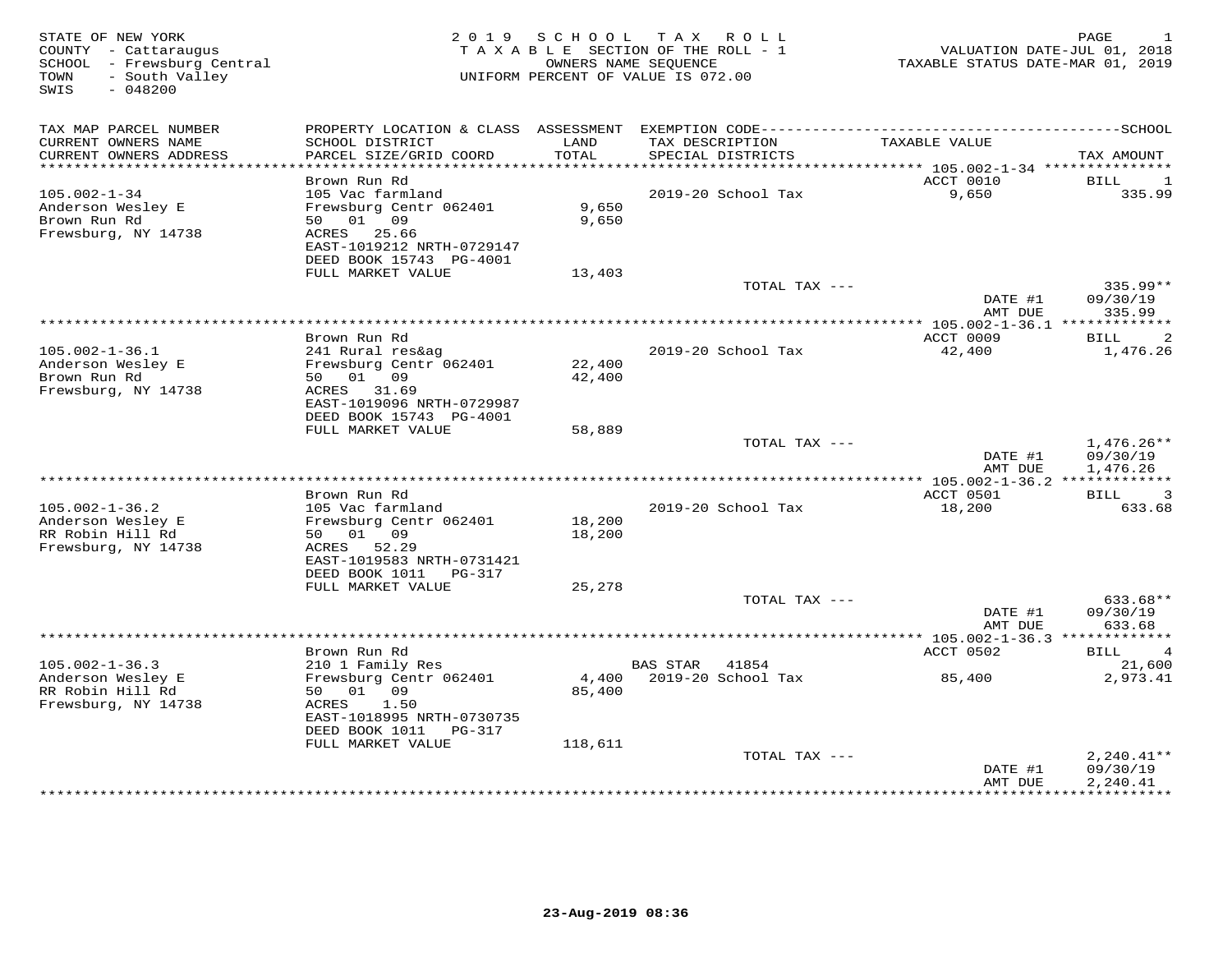| -------------SCHOOL<br>TAX MAP PARCEL NUMBER<br>PROPERTY LOCATION & CLASS ASSESSMENT EXEMPTION CODE----------------------------<br>CURRENT OWNERS NAME<br>SCHOOL DISTRICT<br>LAND<br>TAX DESCRIPTION<br>TAXABLE VALUE<br>TOTAL<br>CURRENT OWNERS ADDRESS<br>PARCEL SIZE/GRID COORD<br>SPECIAL DISTRICTS<br>TAX AMOUNT<br>***********************<br>Gurnsey Hollow Rd<br>ACCT 0619<br>5<br>BILL<br>$105.002 - 1 - 1.11$<br>260 Seasonal res<br>2019-20 School Tax<br>38,100<br>1,326.54<br>7,100<br>Anthony Douglas<br>Frewsburg Centr 062401<br>Anthony Carol<br>51 01 09<br>38,100<br>180 Stowe St<br>4.90<br>ACRES<br>EAST-1019832 NRTH-0735258<br>Jamestown, NY 14701<br>DEED BOOK 30218 PG-8001<br>FULL MARKET VALUE<br>52,917<br>TOTAL TAX ---<br>$1,326.54**$<br>DATE #1<br>09/30/19<br>1,326.54<br>AMT DUE<br>* * * * * * * * * * * *<br>12864 Sawmill Run Rd<br>ACCT 0333<br>BILL<br>6<br>$96.004 - 1 - 7$<br>2019-20 School Tax<br>314 Rural vac<10<br>7,200<br>250.69<br>Frewsburg Centr 062401<br>Babcock James F<br>7,200<br>53 01 09<br>3852 Kendrick Road<br>7,200<br>Sherman, NY 14781<br>Life Use-James E-Rosanne<br>ACRES<br>5.00<br>EAST-1020428 NRTH-0744357<br>DEED BOOK 26923 PG-2001<br>FULL MARKET VALUE<br>10,000<br>TOTAL TAX ---<br>$250.69**$<br>DATE #1<br>09/30/19<br>AMT DUE<br>250.69<br>1 Gurnsey Hollow Rd<br>ACCT 0611<br><b>BILL</b><br>7<br>$105.002 - 1 - 1.5$<br>312 Vac w/imprv<br>2019-20 School Tax<br>9,700<br>337.73<br>Bakowski Janine L<br>Frewsburg Centr 062401<br>8,300<br>Baetzhold Daniel P<br>09<br>51 01<br>9,700<br>16520 Amberside Rd E<br>Sawmill Run Sub Div<br>Cornelius, NC 28031<br>Phase Ii<br>ACRES<br>7.16<br>EAST-1018748 NRTH-0734911<br>DEED BOOK 1018<br>PG-273<br>FULL MARKET VALUE<br>13,472<br>$337.73**$<br>TOTAL TAX ---<br>DATE #1<br>09/30/19<br>337.73<br>AMT DUE<br>**************<br>* 96.004-1-57.1 ***<br>********<br>Wheeler Hill Rd<br>ACCT 0019<br>BILL<br>8<br>$96.004 - 1 - 57.1$<br>312 Vac w/imprv<br>2019-20 School Tax<br>21,500<br>748.57<br>Bauer Ida B<br>Frewsburg Centr 062401<br>13,900<br>Bauer Clifford T<br>53 01 09<br>21,500<br>35863 Lakeridge Dr<br>ACRES 18.36<br>EAST-1019216 NRTH-0741805<br>Jamestown, NY 14701<br>DEED BOOK 25825 PG-3001<br>FULL MARKET VALUE<br>29,861<br>TOTAL TAX ---<br>$748.57**$<br>DATE #1<br>09/30/19<br>748.57<br>AMT DUE<br>******** | STATE OF NEW YORK<br>COUNTY - Cattaraugus<br>SCHOOL - Frewsburg Central<br>- South Valley<br>TOWN<br>SWIS<br>$-048200$ | 2 0 1 9 | SCHOOL | T A X<br>ROLL ROLL<br>TAXABLE SECTION OF THE ROLL - 1<br>OWNERS NAME SEQUENCE<br>UNIFORM PERCENT OF VALUE IS 072.00 | VALUATION DATE-JUL 01, 2018<br>TAXABLE STATUS DATE-MAR 01, 2019 | PAGE |
|---------------------------------------------------------------------------------------------------------------------------------------------------------------------------------------------------------------------------------------------------------------------------------------------------------------------------------------------------------------------------------------------------------------------------------------------------------------------------------------------------------------------------------------------------------------------------------------------------------------------------------------------------------------------------------------------------------------------------------------------------------------------------------------------------------------------------------------------------------------------------------------------------------------------------------------------------------------------------------------------------------------------------------------------------------------------------------------------------------------------------------------------------------------------------------------------------------------------------------------------------------------------------------------------------------------------------------------------------------------------------------------------------------------------------------------------------------------------------------------------------------------------------------------------------------------------------------------------------------------------------------------------------------------------------------------------------------------------------------------------------------------------------------------------------------------------------------------------------------------------------------------------------------------------------------------------------------------------------------------------------------------------------------------------------------------------------------------------------------------------------------------------------------------------------------------------------------------------------------------------------------------------------------------------------------------------------------------------------------------------------|------------------------------------------------------------------------------------------------------------------------|---------|--------|---------------------------------------------------------------------------------------------------------------------|-----------------------------------------------------------------|------|
|                                                                                                                                                                                                                                                                                                                                                                                                                                                                                                                                                                                                                                                                                                                                                                                                                                                                                                                                                                                                                                                                                                                                                                                                                                                                                                                                                                                                                                                                                                                                                                                                                                                                                                                                                                                                                                                                                                                                                                                                                                                                                                                                                                                                                                                                                                                                                                           |                                                                                                                        |         |        |                                                                                                                     |                                                                 |      |
|                                                                                                                                                                                                                                                                                                                                                                                                                                                                                                                                                                                                                                                                                                                                                                                                                                                                                                                                                                                                                                                                                                                                                                                                                                                                                                                                                                                                                                                                                                                                                                                                                                                                                                                                                                                                                                                                                                                                                                                                                                                                                                                                                                                                                                                                                                                                                                           |                                                                                                                        |         |        |                                                                                                                     |                                                                 |      |
|                                                                                                                                                                                                                                                                                                                                                                                                                                                                                                                                                                                                                                                                                                                                                                                                                                                                                                                                                                                                                                                                                                                                                                                                                                                                                                                                                                                                                                                                                                                                                                                                                                                                                                                                                                                                                                                                                                                                                                                                                                                                                                                                                                                                                                                                                                                                                                           |                                                                                                                        |         |        |                                                                                                                     |                                                                 |      |
|                                                                                                                                                                                                                                                                                                                                                                                                                                                                                                                                                                                                                                                                                                                                                                                                                                                                                                                                                                                                                                                                                                                                                                                                                                                                                                                                                                                                                                                                                                                                                                                                                                                                                                                                                                                                                                                                                                                                                                                                                                                                                                                                                                                                                                                                                                                                                                           |                                                                                                                        |         |        |                                                                                                                     |                                                                 |      |
|                                                                                                                                                                                                                                                                                                                                                                                                                                                                                                                                                                                                                                                                                                                                                                                                                                                                                                                                                                                                                                                                                                                                                                                                                                                                                                                                                                                                                                                                                                                                                                                                                                                                                                                                                                                                                                                                                                                                                                                                                                                                                                                                                                                                                                                                                                                                                                           |                                                                                                                        |         |        |                                                                                                                     |                                                                 |      |
|                                                                                                                                                                                                                                                                                                                                                                                                                                                                                                                                                                                                                                                                                                                                                                                                                                                                                                                                                                                                                                                                                                                                                                                                                                                                                                                                                                                                                                                                                                                                                                                                                                                                                                                                                                                                                                                                                                                                                                                                                                                                                                                                                                                                                                                                                                                                                                           |                                                                                                                        |         |        |                                                                                                                     |                                                                 |      |
|                                                                                                                                                                                                                                                                                                                                                                                                                                                                                                                                                                                                                                                                                                                                                                                                                                                                                                                                                                                                                                                                                                                                                                                                                                                                                                                                                                                                                                                                                                                                                                                                                                                                                                                                                                                                                                                                                                                                                                                                                                                                                                                                                                                                                                                                                                                                                                           |                                                                                                                        |         |        |                                                                                                                     |                                                                 |      |
|                                                                                                                                                                                                                                                                                                                                                                                                                                                                                                                                                                                                                                                                                                                                                                                                                                                                                                                                                                                                                                                                                                                                                                                                                                                                                                                                                                                                                                                                                                                                                                                                                                                                                                                                                                                                                                                                                                                                                                                                                                                                                                                                                                                                                                                                                                                                                                           |                                                                                                                        |         |        |                                                                                                                     |                                                                 |      |
|                                                                                                                                                                                                                                                                                                                                                                                                                                                                                                                                                                                                                                                                                                                                                                                                                                                                                                                                                                                                                                                                                                                                                                                                                                                                                                                                                                                                                                                                                                                                                                                                                                                                                                                                                                                                                                                                                                                                                                                                                                                                                                                                                                                                                                                                                                                                                                           |                                                                                                                        |         |        |                                                                                                                     |                                                                 |      |
|                                                                                                                                                                                                                                                                                                                                                                                                                                                                                                                                                                                                                                                                                                                                                                                                                                                                                                                                                                                                                                                                                                                                                                                                                                                                                                                                                                                                                                                                                                                                                                                                                                                                                                                                                                                                                                                                                                                                                                                                                                                                                                                                                                                                                                                                                                                                                                           |                                                                                                                        |         |        |                                                                                                                     |                                                                 |      |
|                                                                                                                                                                                                                                                                                                                                                                                                                                                                                                                                                                                                                                                                                                                                                                                                                                                                                                                                                                                                                                                                                                                                                                                                                                                                                                                                                                                                                                                                                                                                                                                                                                                                                                                                                                                                                                                                                                                                                                                                                                                                                                                                                                                                                                                                                                                                                                           |                                                                                                                        |         |        |                                                                                                                     |                                                                 |      |
|                                                                                                                                                                                                                                                                                                                                                                                                                                                                                                                                                                                                                                                                                                                                                                                                                                                                                                                                                                                                                                                                                                                                                                                                                                                                                                                                                                                                                                                                                                                                                                                                                                                                                                                                                                                                                                                                                                                                                                                                                                                                                                                                                                                                                                                                                                                                                                           |                                                                                                                        |         |        |                                                                                                                     |                                                                 |      |
|                                                                                                                                                                                                                                                                                                                                                                                                                                                                                                                                                                                                                                                                                                                                                                                                                                                                                                                                                                                                                                                                                                                                                                                                                                                                                                                                                                                                                                                                                                                                                                                                                                                                                                                                                                                                                                                                                                                                                                                                                                                                                                                                                                                                                                                                                                                                                                           |                                                                                                                        |         |        |                                                                                                                     |                                                                 |      |
|                                                                                                                                                                                                                                                                                                                                                                                                                                                                                                                                                                                                                                                                                                                                                                                                                                                                                                                                                                                                                                                                                                                                                                                                                                                                                                                                                                                                                                                                                                                                                                                                                                                                                                                                                                                                                                                                                                                                                                                                                                                                                                                                                                                                                                                                                                                                                                           |                                                                                                                        |         |        |                                                                                                                     |                                                                 |      |
|                                                                                                                                                                                                                                                                                                                                                                                                                                                                                                                                                                                                                                                                                                                                                                                                                                                                                                                                                                                                                                                                                                                                                                                                                                                                                                                                                                                                                                                                                                                                                                                                                                                                                                                                                                                                                                                                                                                                                                                                                                                                                                                                                                                                                                                                                                                                                                           |                                                                                                                        |         |        |                                                                                                                     |                                                                 |      |
|                                                                                                                                                                                                                                                                                                                                                                                                                                                                                                                                                                                                                                                                                                                                                                                                                                                                                                                                                                                                                                                                                                                                                                                                                                                                                                                                                                                                                                                                                                                                                                                                                                                                                                                                                                                                                                                                                                                                                                                                                                                                                                                                                                                                                                                                                                                                                                           |                                                                                                                        |         |        |                                                                                                                     |                                                                 |      |
|                                                                                                                                                                                                                                                                                                                                                                                                                                                                                                                                                                                                                                                                                                                                                                                                                                                                                                                                                                                                                                                                                                                                                                                                                                                                                                                                                                                                                                                                                                                                                                                                                                                                                                                                                                                                                                                                                                                                                                                                                                                                                                                                                                                                                                                                                                                                                                           |                                                                                                                        |         |        |                                                                                                                     |                                                                 |      |
|                                                                                                                                                                                                                                                                                                                                                                                                                                                                                                                                                                                                                                                                                                                                                                                                                                                                                                                                                                                                                                                                                                                                                                                                                                                                                                                                                                                                                                                                                                                                                                                                                                                                                                                                                                                                                                                                                                                                                                                                                                                                                                                                                                                                                                                                                                                                                                           |                                                                                                                        |         |        |                                                                                                                     |                                                                 |      |
|                                                                                                                                                                                                                                                                                                                                                                                                                                                                                                                                                                                                                                                                                                                                                                                                                                                                                                                                                                                                                                                                                                                                                                                                                                                                                                                                                                                                                                                                                                                                                                                                                                                                                                                                                                                                                                                                                                                                                                                                                                                                                                                                                                                                                                                                                                                                                                           |                                                                                                                        |         |        |                                                                                                                     |                                                                 |      |
|                                                                                                                                                                                                                                                                                                                                                                                                                                                                                                                                                                                                                                                                                                                                                                                                                                                                                                                                                                                                                                                                                                                                                                                                                                                                                                                                                                                                                                                                                                                                                                                                                                                                                                                                                                                                                                                                                                                                                                                                                                                                                                                                                                                                                                                                                                                                                                           |                                                                                                                        |         |        |                                                                                                                     |                                                                 |      |
|                                                                                                                                                                                                                                                                                                                                                                                                                                                                                                                                                                                                                                                                                                                                                                                                                                                                                                                                                                                                                                                                                                                                                                                                                                                                                                                                                                                                                                                                                                                                                                                                                                                                                                                                                                                                                                                                                                                                                                                                                                                                                                                                                                                                                                                                                                                                                                           |                                                                                                                        |         |        |                                                                                                                     |                                                                 |      |
|                                                                                                                                                                                                                                                                                                                                                                                                                                                                                                                                                                                                                                                                                                                                                                                                                                                                                                                                                                                                                                                                                                                                                                                                                                                                                                                                                                                                                                                                                                                                                                                                                                                                                                                                                                                                                                                                                                                                                                                                                                                                                                                                                                                                                                                                                                                                                                           |                                                                                                                        |         |        |                                                                                                                     |                                                                 |      |
|                                                                                                                                                                                                                                                                                                                                                                                                                                                                                                                                                                                                                                                                                                                                                                                                                                                                                                                                                                                                                                                                                                                                                                                                                                                                                                                                                                                                                                                                                                                                                                                                                                                                                                                                                                                                                                                                                                                                                                                                                                                                                                                                                                                                                                                                                                                                                                           |                                                                                                                        |         |        |                                                                                                                     |                                                                 |      |
|                                                                                                                                                                                                                                                                                                                                                                                                                                                                                                                                                                                                                                                                                                                                                                                                                                                                                                                                                                                                                                                                                                                                                                                                                                                                                                                                                                                                                                                                                                                                                                                                                                                                                                                                                                                                                                                                                                                                                                                                                                                                                                                                                                                                                                                                                                                                                                           |                                                                                                                        |         |        |                                                                                                                     |                                                                 |      |
|                                                                                                                                                                                                                                                                                                                                                                                                                                                                                                                                                                                                                                                                                                                                                                                                                                                                                                                                                                                                                                                                                                                                                                                                                                                                                                                                                                                                                                                                                                                                                                                                                                                                                                                                                                                                                                                                                                                                                                                                                                                                                                                                                                                                                                                                                                                                                                           |                                                                                                                        |         |        |                                                                                                                     |                                                                 |      |
|                                                                                                                                                                                                                                                                                                                                                                                                                                                                                                                                                                                                                                                                                                                                                                                                                                                                                                                                                                                                                                                                                                                                                                                                                                                                                                                                                                                                                                                                                                                                                                                                                                                                                                                                                                                                                                                                                                                                                                                                                                                                                                                                                                                                                                                                                                                                                                           |                                                                                                                        |         |        |                                                                                                                     |                                                                 |      |
|                                                                                                                                                                                                                                                                                                                                                                                                                                                                                                                                                                                                                                                                                                                                                                                                                                                                                                                                                                                                                                                                                                                                                                                                                                                                                                                                                                                                                                                                                                                                                                                                                                                                                                                                                                                                                                                                                                                                                                                                                                                                                                                                                                                                                                                                                                                                                                           |                                                                                                                        |         |        |                                                                                                                     |                                                                 |      |
|                                                                                                                                                                                                                                                                                                                                                                                                                                                                                                                                                                                                                                                                                                                                                                                                                                                                                                                                                                                                                                                                                                                                                                                                                                                                                                                                                                                                                                                                                                                                                                                                                                                                                                                                                                                                                                                                                                                                                                                                                                                                                                                                                                                                                                                                                                                                                                           |                                                                                                                        |         |        |                                                                                                                     |                                                                 |      |
|                                                                                                                                                                                                                                                                                                                                                                                                                                                                                                                                                                                                                                                                                                                                                                                                                                                                                                                                                                                                                                                                                                                                                                                                                                                                                                                                                                                                                                                                                                                                                                                                                                                                                                                                                                                                                                                                                                                                                                                                                                                                                                                                                                                                                                                                                                                                                                           |                                                                                                                        |         |        |                                                                                                                     |                                                                 |      |
|                                                                                                                                                                                                                                                                                                                                                                                                                                                                                                                                                                                                                                                                                                                                                                                                                                                                                                                                                                                                                                                                                                                                                                                                                                                                                                                                                                                                                                                                                                                                                                                                                                                                                                                                                                                                                                                                                                                                                                                                                                                                                                                                                                                                                                                                                                                                                                           |                                                                                                                        |         |        |                                                                                                                     |                                                                 |      |
|                                                                                                                                                                                                                                                                                                                                                                                                                                                                                                                                                                                                                                                                                                                                                                                                                                                                                                                                                                                                                                                                                                                                                                                                                                                                                                                                                                                                                                                                                                                                                                                                                                                                                                                                                                                                                                                                                                                                                                                                                                                                                                                                                                                                                                                                                                                                                                           |                                                                                                                        |         |        |                                                                                                                     |                                                                 |      |
|                                                                                                                                                                                                                                                                                                                                                                                                                                                                                                                                                                                                                                                                                                                                                                                                                                                                                                                                                                                                                                                                                                                                                                                                                                                                                                                                                                                                                                                                                                                                                                                                                                                                                                                                                                                                                                                                                                                                                                                                                                                                                                                                                                                                                                                                                                                                                                           |                                                                                                                        |         |        |                                                                                                                     |                                                                 |      |
|                                                                                                                                                                                                                                                                                                                                                                                                                                                                                                                                                                                                                                                                                                                                                                                                                                                                                                                                                                                                                                                                                                                                                                                                                                                                                                                                                                                                                                                                                                                                                                                                                                                                                                                                                                                                                                                                                                                                                                                                                                                                                                                                                                                                                                                                                                                                                                           |                                                                                                                        |         |        |                                                                                                                     |                                                                 |      |
|                                                                                                                                                                                                                                                                                                                                                                                                                                                                                                                                                                                                                                                                                                                                                                                                                                                                                                                                                                                                                                                                                                                                                                                                                                                                                                                                                                                                                                                                                                                                                                                                                                                                                                                                                                                                                                                                                                                                                                                                                                                                                                                                                                                                                                                                                                                                                                           |                                                                                                                        |         |        |                                                                                                                     |                                                                 |      |
|                                                                                                                                                                                                                                                                                                                                                                                                                                                                                                                                                                                                                                                                                                                                                                                                                                                                                                                                                                                                                                                                                                                                                                                                                                                                                                                                                                                                                                                                                                                                                                                                                                                                                                                                                                                                                                                                                                                                                                                                                                                                                                                                                                                                                                                                                                                                                                           |                                                                                                                        |         |        |                                                                                                                     |                                                                 |      |
|                                                                                                                                                                                                                                                                                                                                                                                                                                                                                                                                                                                                                                                                                                                                                                                                                                                                                                                                                                                                                                                                                                                                                                                                                                                                                                                                                                                                                                                                                                                                                                                                                                                                                                                                                                                                                                                                                                                                                                                                                                                                                                                                                                                                                                                                                                                                                                           |                                                                                                                        |         |        |                                                                                                                     |                                                                 |      |
|                                                                                                                                                                                                                                                                                                                                                                                                                                                                                                                                                                                                                                                                                                                                                                                                                                                                                                                                                                                                                                                                                                                                                                                                                                                                                                                                                                                                                                                                                                                                                                                                                                                                                                                                                                                                                                                                                                                                                                                                                                                                                                                                                                                                                                                                                                                                                                           |                                                                                                                        |         |        |                                                                                                                     |                                                                 |      |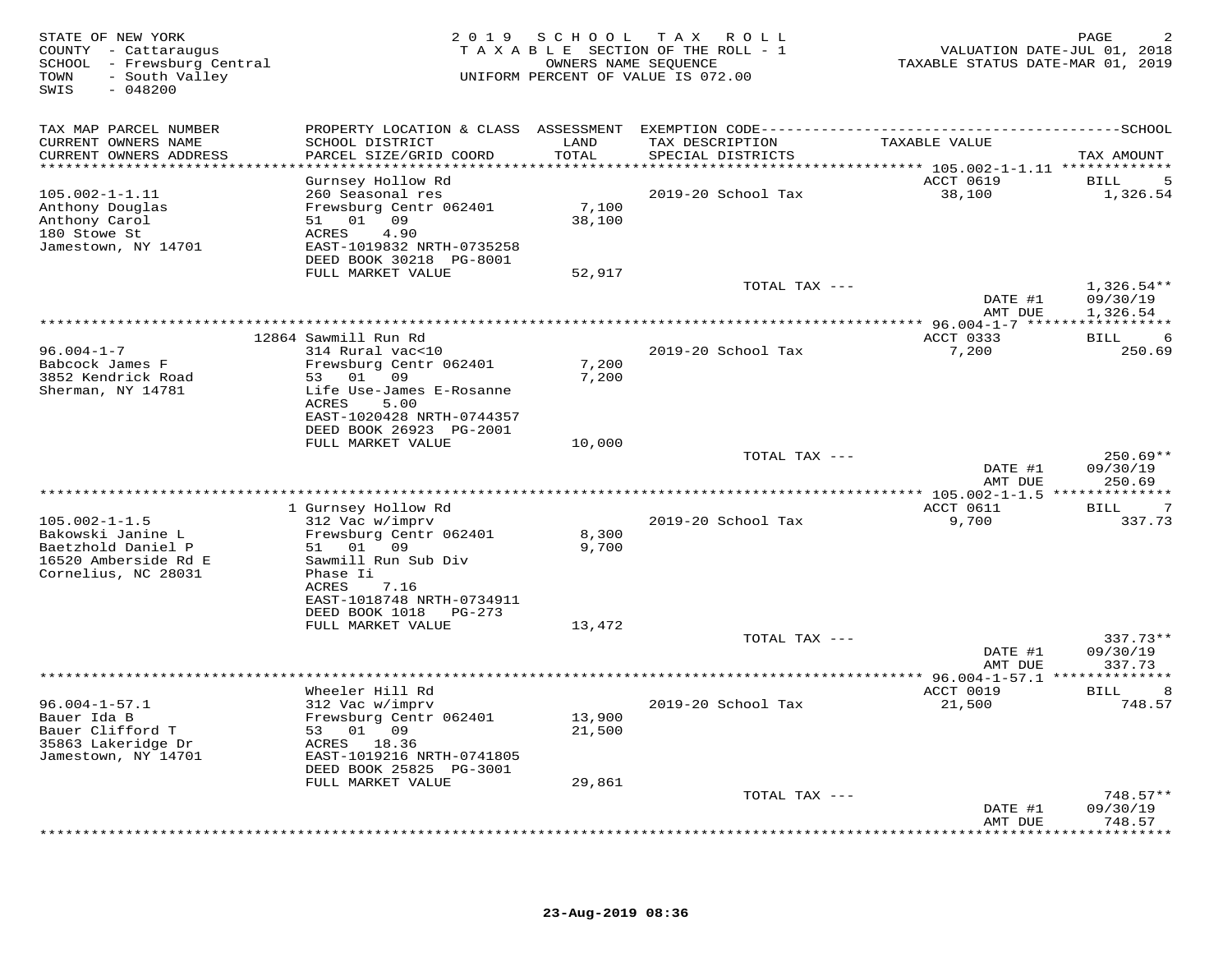| STATE OF NEW YORK<br>COUNTY - Cattaraugus<br>SCHOOL - Frewsburg Central<br>- South Valley<br>TOWN<br>SWIS<br>$-048200$ |                                                                                                                                | 2019 SCHOOL      | T A X<br>ROLL<br>TAXABLE SECTION OF THE ROLL - 1<br>OWNERS NAME SEQUENCE<br>UNIFORM PERCENT OF VALUE IS 072.00 | VALUATION DATE-JUL 01, 2018<br>TAXABLE STATUS DATE-MAR 01, 2019 | PAGE                             |
|------------------------------------------------------------------------------------------------------------------------|--------------------------------------------------------------------------------------------------------------------------------|------------------|----------------------------------------------------------------------------------------------------------------|-----------------------------------------------------------------|----------------------------------|
| TAX MAP PARCEL NUMBER<br>CURRENT OWNERS NAME<br>CURRENT OWNERS ADDRESS<br>**********************                       | SCHOOL DISTRICT<br>PARCEL SIZE/GRID COORD<br>************************                                                          | LAND<br>TOTAL    | TAX DESCRIPTION<br>SPECIAL DISTRICTS                                                                           | TAXABLE VALUE                                                   | TAX AMOUNT                       |
|                                                                                                                        | Robin Hill Rd                                                                                                                  |                  |                                                                                                                | ACCT 0319                                                       | 9<br><b>BILL</b>                 |
| $105.002 - 1 - 33.1$<br>Bero Michael R<br>Bero Dorothy M<br>20 Cedar St<br>Warren, PA 16365                            | 314 Rural vac<10<br>Frewsburg Centr 062401<br>50 01 09<br>FRNT 175.00 DPTH<br>1.35<br>ACRES<br>EAST-1020390 NRTH-0729631       | 4,300<br>4,300   | 2019-20 School Tax                                                                                             | 4,300                                                           | 149.71                           |
|                                                                                                                        | DEED BOOK 17606 PG-4001<br>FULL MARKET VALUE                                                                                   | 5,972            |                                                                                                                |                                                                 |                                  |
|                                                                                                                        |                                                                                                                                |                  | TOTAL TAX ---                                                                                                  | DATE #1                                                         | $149.71**$<br>09/30/19           |
|                                                                                                                        |                                                                                                                                |                  |                                                                                                                | AMT DUE                                                         | 149.71                           |
|                                                                                                                        | Brown Run Rd                                                                                                                   |                  |                                                                                                                | ACCT 0690                                                       | 10<br>BILL                       |
| $105.002 - 1 - 33.2$<br>Bero Michael R<br>Bero Dorothy M<br>20 Ceder St<br>Warren, PA 16365                            | 260 Seasonal res<br>Frewsburg Centr 062401<br>50 01 09<br>FRNT 330.00 DPTH<br>3.00<br>ACRES<br>EAST-1020129 NRTH-0729695       | 5,600<br>30,200  | 2019-20 School Tax                                                                                             | 30,200                                                          | 1,051.49                         |
|                                                                                                                        | DEED BOOK 17606 PG-4001<br>FULL MARKET VALUE                                                                                   | 41,944           |                                                                                                                |                                                                 |                                  |
|                                                                                                                        |                                                                                                                                |                  | TOTAL TAX ---                                                                                                  | DATE #1                                                         | $1,051.49**$<br>09/30/19         |
|                                                                                                                        |                                                                                                                                |                  |                                                                                                                | AMT DUE                                                         | 1,051.49<br>***********          |
|                                                                                                                        | Bragg Rd                                                                                                                       |                  |                                                                                                                | ACCT 0361                                                       | 11<br>BILL                       |
| $96.004 - 1 - 50$<br>Big Pine Partnership<br>318 Jefferson St<br>Jamestown, NY 14701                                   | 322 Rural vac>10<br>Frewsburg Centr 062401<br>52 01 09<br>ACRES 23.32<br>EAST-1018861 NRTH-0737537<br>DEED BOOK 00944 PG-01063 | 12,900<br>12,900 | 2019-20 School Tax                                                                                             | 12,900                                                          | 449.14                           |
|                                                                                                                        | FULL MARKET VALUE                                                                                                              | 17,917           |                                                                                                                |                                                                 |                                  |
|                                                                                                                        |                                                                                                                                |                  | TOTAL TAX ---                                                                                                  | DATE #1<br>AMT DUE                                              | 449.14**<br>09/30/19<br>449.14   |
|                                                                                                                        |                                                                                                                                |                  |                                                                                                                |                                                                 |                                  |
| $96.004 - 1 - 51$<br>Big Pine Partnership<br>1235 Prendergast Ave<br>Jamestown, NY 14701                               | Bragg Rd<br>322 Rural vac>10<br>Frewsburg Centr 062401<br>52 01 09<br>ACRES 22.88<br>EAST-1018931 NRTH-0739248                 | 16,100<br>16,100 | 2019-20 School Tax                                                                                             | ACCT 0271<br>16,100                                             | 12<br>BILL<br>560.56             |
|                                                                                                                        | FULL MARKET VALUE                                                                                                              | 22,361           |                                                                                                                |                                                                 |                                  |
|                                                                                                                        |                                                                                                                                |                  | TOTAL TAX ---                                                                                                  | DATE #1                                                         | $560.56**$<br>09/30/19<br>560.56 |
|                                                                                                                        | DEED BOOK 30751 PG-6001                                                                                                        |                  |                                                                                                                | AMT DUE                                                         | .                                |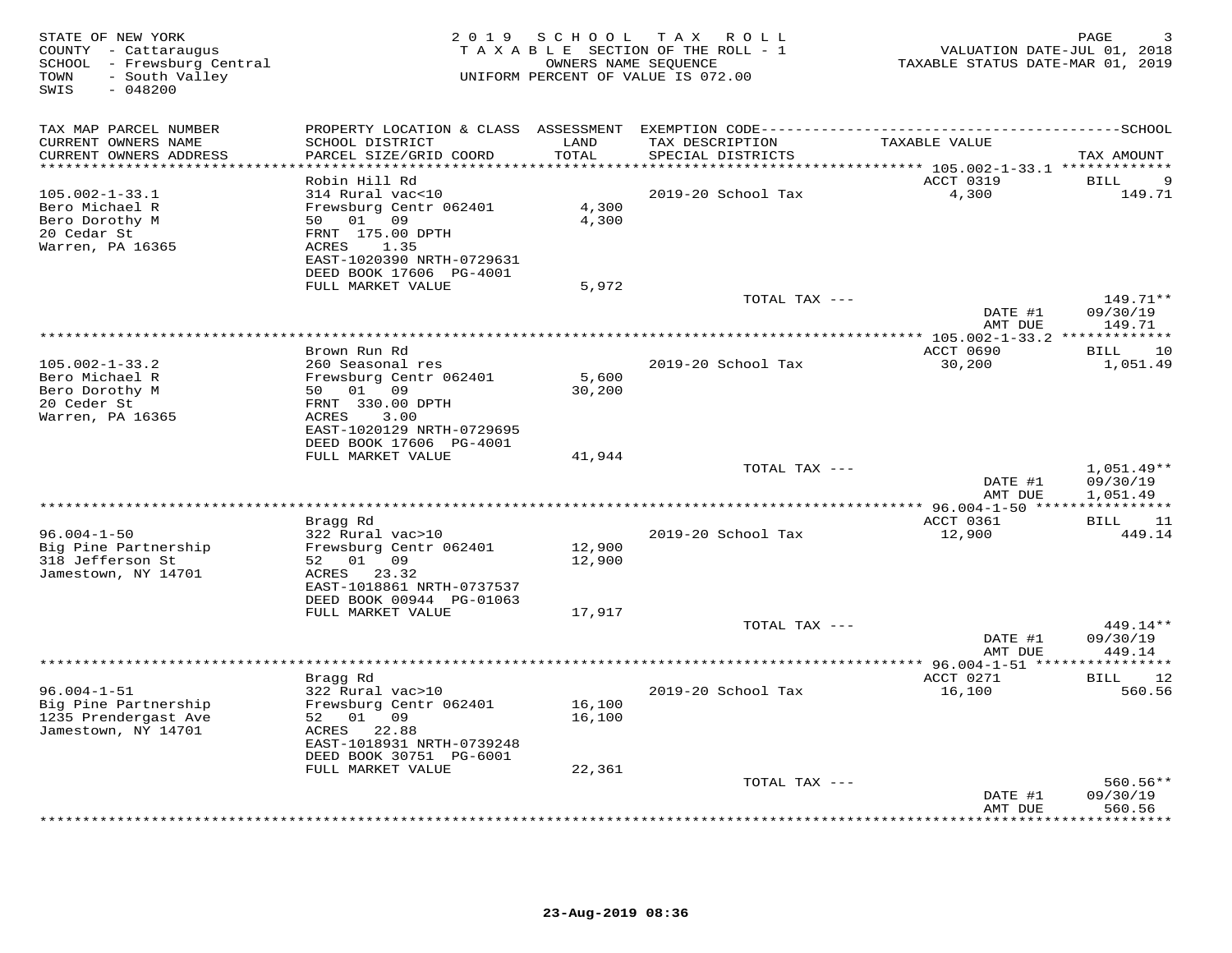| STATE OF NEW YORK<br>COUNTY - Cattaraugus<br>SCHOOL - Frewsburg Central<br>TOWN<br>- South Valley<br>SWIS<br>$-048200$ |                                                                                       | 2019 SCHOOL | ROLL<br>T A X<br>TAXABLE SECTION OF THE ROLL - 1<br>OWNERS NAME SEQUENCE<br>UNIFORM PERCENT OF VALUE IS 072.00 | VALUATION DATE-JUL 01, 2018<br>TAXABLE STATUS DATE-MAR 01, 2019 | PAGE                           |
|------------------------------------------------------------------------------------------------------------------------|---------------------------------------------------------------------------------------|-------------|----------------------------------------------------------------------------------------------------------------|-----------------------------------------------------------------|--------------------------------|
| TAX MAP PARCEL NUMBER<br>CURRENT OWNERS NAME                                                                           | SCHOOL DISTRICT                                                                       | LAND        | TAX DESCRIPTION                                                                                                | TAXABLE VALUE                                                   |                                |
| CURRENT OWNERS ADDRESS<br>*************************                                                                    | PARCEL SIZE/GRID COORD                                                                | TOTAL       | SPECIAL DISTRICTS                                                                                              |                                                                 | TAX AMOUNT                     |
|                                                                                                                        | Wheeler Hill Rd                                                                       |             |                                                                                                                | ACCT 0750                                                       | 13<br>BILL                     |
| $96.004 - 1 - 59.3$                                                                                                    | 314 Rural vac<10                                                                      |             | 2019-20 School Tax                                                                                             | 6,000                                                           | 208.90                         |
| Brodfuehrer Norman E                                                                                                   | Frewsburg Centr 062401                                                                | 6,000       |                                                                                                                |                                                                 |                                |
| Brodfuehrer Mary Kay<br>78 Willowgreen Dr<br>Amherst, NY 14228                                                         | $53 - 1 - 9$<br>ACRES<br>3.75<br>EAST-1019846 NRTH-0742428<br>DEED BOOK 12032 PG-4001 | 6,000       |                                                                                                                |                                                                 |                                |
|                                                                                                                        | FULL MARKET VALUE                                                                     | 8,333       |                                                                                                                |                                                                 |                                |
|                                                                                                                        |                                                                                       |             | TOTAL TAX ---                                                                                                  | DATE #1<br>AMT DUE                                              | 208.90**<br>09/30/19<br>208.90 |
|                                                                                                                        |                                                                                       |             |                                                                                                                |                                                                 |                                |
|                                                                                                                        | 11 Gurnsey Hollow Rd                                                                  |             |                                                                                                                | ACCT 0658                                                       | 14<br>BILL                     |
| $105.002 - 1 - 1.29$<br>Carlino Paul C                                                                                 | 260 Seasonal res<br>Frewsburg Centr 062401                                            | 8,500       | 2019-20 School Tax                                                                                             | 39,500                                                          | 1,375.29                       |
| Carlino Constance                                                                                                      | 51<br>01 09                                                                           | 39,500      |                                                                                                                |                                                                 |                                |
| 6602 Royal Parkway South                                                                                               | Sawmill Run Sub Div                                                                   |             |                                                                                                                |                                                                 |                                |
| Lockport, NY 14094                                                                                                     | Phase Ii<br>ACRES<br>7.52                                                             |             |                                                                                                                |                                                                 |                                |
|                                                                                                                        | EAST-1020454 NRTH-0732981                                                             |             |                                                                                                                |                                                                 |                                |
|                                                                                                                        | DEED BOOK 00971 PG-00596                                                              |             |                                                                                                                |                                                                 |                                |
|                                                                                                                        | FULL MARKET VALUE                                                                     | 54,861      |                                                                                                                |                                                                 |                                |
|                                                                                                                        |                                                                                       |             | TOTAL TAX ---                                                                                                  | DATE #1                                                         | $1,375.29**$<br>09/30/19       |
|                                                                                                                        |                                                                                       |             |                                                                                                                | AMT DUE                                                         | 1,375.29                       |
|                                                                                                                        |                                                                                       |             |                                                                                                                |                                                                 |                                |
| $96.002 - 1 - 38$                                                                                                      | 12981 Bone Run Rd<br>210 1 Family Res                                                 |             | BAS STAR<br>41854                                                                                              | ACCT 0230                                                       | BILL<br>15<br>21,600           |
| Carlson Daniel T                                                                                                       | Frewsburg Centr 062401                                                                | 4,900       | 2019-20 School Tax                                                                                             | 48,100                                                          | 1,674.72                       |
| Knuth Jennifer R                                                                                                       | 01 09<br>55                                                                           | 48,100      |                                                                                                                |                                                                 |                                |
| 10922 Oldro Rd<br>Randolph, NY 14772                                                                                   | ACRES<br>2.14<br>EAST-1019092 NRTH-0749648                                            |             |                                                                                                                |                                                                 |                                |
|                                                                                                                        | DEED BOOK 20733 PG-8001                                                               |             |                                                                                                                |                                                                 |                                |
|                                                                                                                        | FULL MARKET VALUE                                                                     | 66,806      |                                                                                                                |                                                                 |                                |
|                                                                                                                        |                                                                                       |             | TOTAL TAX ---                                                                                                  |                                                                 | 941.72**                       |
|                                                                                                                        |                                                                                       |             |                                                                                                                | DATE #1<br>AMT DUE                                              | 09/30/19<br>941.72             |
|                                                                                                                        |                                                                                       |             |                                                                                                                |                                                                 |                                |
|                                                                                                                        | Bragg Rd                                                                              |             |                                                                                                                | ACCT 0108                                                       | BILL<br>16                     |
| $96.004 - 1 - 47.1$<br>Chitester Michael S.                                                                            | 260 Seasonal res<br>Frewsburg Centr 062401                                            | 29,500      | 2019-20 School Tax                                                                                             | 46,500                                                          | 1,619.01                       |
| Melvin Feather                                                                                                         | 52 01 09                                                                              | 46,500      |                                                                                                                |                                                                 |                                |
| PO Box 608                                                                                                             | Conveys 1/7Intrest                                                                    |             |                                                                                                                |                                                                 |                                |
| Frewsburg, NY 14738                                                                                                    | 72.25<br>ACRES                                                                        |             |                                                                                                                |                                                                 |                                |
|                                                                                                                        | EAST-1021325 NRTH-0738478<br>DEED BOOK 20866 PG-2001                                  |             |                                                                                                                |                                                                 |                                |
|                                                                                                                        | FULL MARKET VALUE                                                                     | 64,583      |                                                                                                                |                                                                 |                                |
|                                                                                                                        |                                                                                       |             | TOTAL TAX ---                                                                                                  |                                                                 | $1,619.01**$                   |
|                                                                                                                        |                                                                                       |             |                                                                                                                | DATE #1<br>AMT DUE                                              | 09/30/19<br>1,619.01           |
|                                                                                                                        |                                                                                       |             |                                                                                                                |                                                                 | * * * * * * * * *              |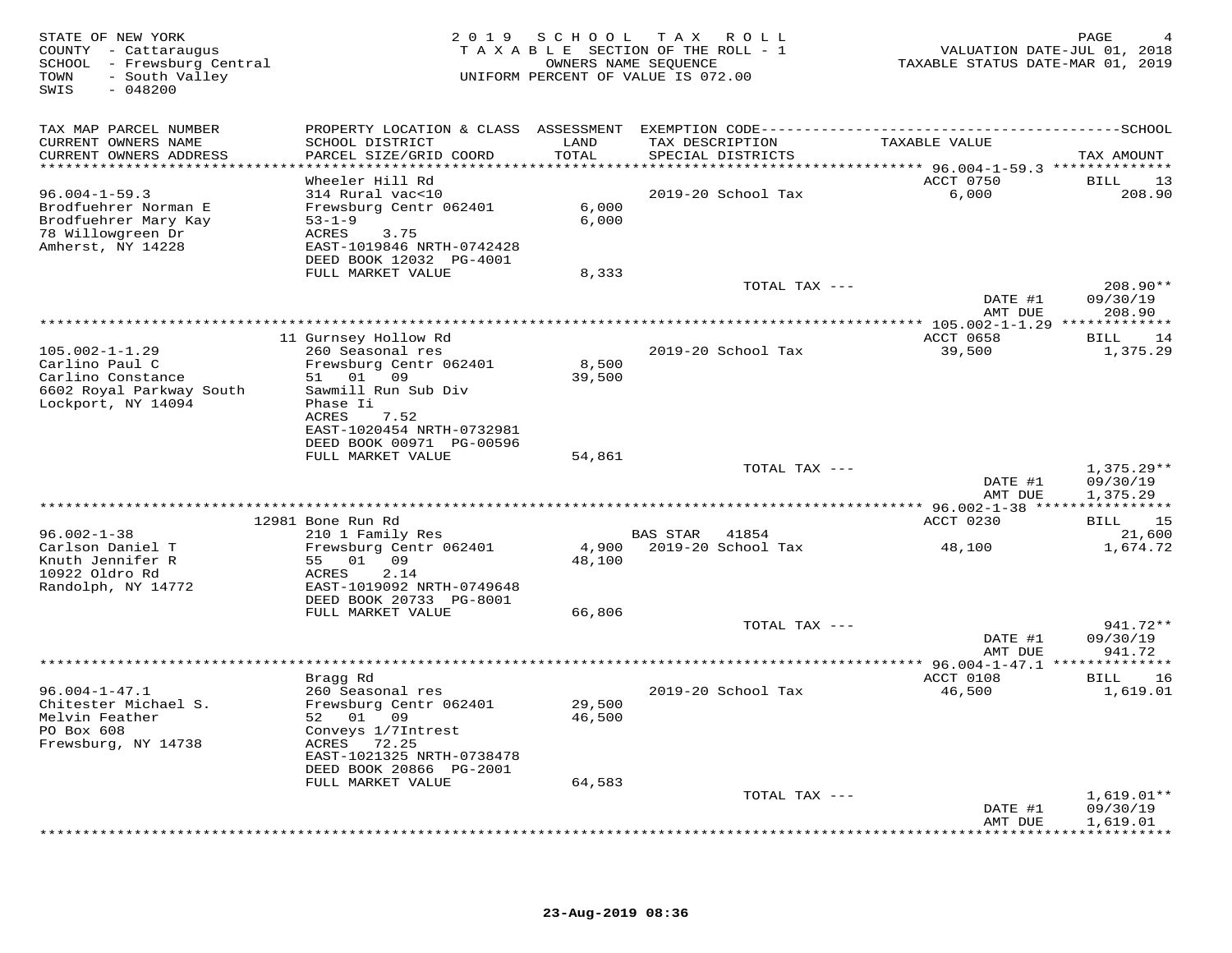| STATE OF NEW YORK<br>COUNTY - Cattaraugus<br>SCHOOL - Frewsburg Central<br>- South Valley<br>TOWN<br>SWIS<br>$-048200$ |                                                                                 |                  | 2019 SCHOOL TAX ROLL<br>TAXABLE SECTION OF THE ROLL - 1<br>OWNERS NAME SEQUENCE<br>UNIFORM PERCENT OF VALUE IS 072.00 | VALUATION DATE-JUL 01, 2018<br>TAXABLE STATUS DATE-MAR 01, 2019 | PAGE                                 |
|------------------------------------------------------------------------------------------------------------------------|---------------------------------------------------------------------------------|------------------|-----------------------------------------------------------------------------------------------------------------------|-----------------------------------------------------------------|--------------------------------------|
| TAX MAP PARCEL NUMBER                                                                                                  |                                                                                 |                  |                                                                                                                       |                                                                 |                                      |
| CURRENT OWNERS NAME<br>CURRENT OWNERS ADDRESS<br>***********************                                               | SCHOOL DISTRICT<br>PARCEL SIZE/GRID COORD                                       | LAND<br>TOTAL    | TAX DESCRIPTION<br>SPECIAL DISTRICTS                                                                                  | TAXABLE VALUE                                                   | TAX AMOUNT                           |
|                                                                                                                        | Gurnsey Hollow Rd (Off)                                                         |                  |                                                                                                                       | ACCT 0615                                                       | BILL<br>17                           |
| $105.002 - 1 - 1.7$<br>Cochran Steven<br>1452 D'angelo Dr<br>N Tonawanda, NY 14120                                     | 240 Rural res<br>Frewsburg Centr 062401<br>51 01 09<br>ACRES 15.40              | 12,400<br>57,400 | 2019-20 School Tax                                                                                                    | 57,400                                                          | 1,998.52                             |
|                                                                                                                        | EAST-1019713 NRTH-0736230<br>DEED BOOK 00966 PG-00684                           |                  |                                                                                                                       |                                                                 |                                      |
|                                                                                                                        | FULL MARKET VALUE                                                               | 79,722           | TOTAL TAX ---                                                                                                         | DATE #1<br>AMT DUE                                              | 1,998.52**<br>09/30/19<br>1,998.52   |
|                                                                                                                        |                                                                                 |                  | **************************************                                                                                | *************** 105.002-1-35.1 **************                   |                                      |
|                                                                                                                        | Robin Hill Rd                                                                   |                  |                                                                                                                       | ACCT 0335                                                       | BILL 18                              |
| $105.002 - 1 - 35.1$<br>Colburn Robert Gordon                                                                          | 240 Rural res<br>Frewsburg Centr 062401                                         | 23,800           | 2019-20 School Tax                                                                                                    | 73,100                                                          | 2,545.15                             |
| 56 Grant Str<br>Jamestown, NY 14701                                                                                    | 50/1/9<br>ACRES 45.20<br>EAST-1020464 NRTH-0731475<br>DEED BOOK 28726 PG-4001   | 73,100           |                                                                                                                       |                                                                 |                                      |
|                                                                                                                        | FULL MARKET VALUE                                                               | 101,528          |                                                                                                                       |                                                                 |                                      |
|                                                                                                                        |                                                                                 |                  | TOTAL TAX ---                                                                                                         | DATE #1<br>AMT DUE                                              | $2,545.15**$<br>09/30/19<br>2,545.15 |
|                                                                                                                        |                                                                                 |                  |                                                                                                                       |                                                                 |                                      |
| $105.002 - 1 - 37.2$<br>Cornish Harold                                                                                 | Brown Run Rd<br>322 Rural vac>10<br>Frewsburg Centr 062401                      | 11,800           | 2019-20 School Tax                                                                                                    | ACCT 0601<br>11,800                                             | <b>BILL</b><br>19<br>410.85          |
| 6723 Route 958<br>Bear Lake, PA 16402                                                                                  | 50 01 09<br>ACRES 14.25<br>EAST-1018903 NRTH-0732365<br>DEED BOOK 996<br>PG-496 | 11,800           |                                                                                                                       |                                                                 |                                      |
|                                                                                                                        | FULL MARKET VALUE                                                               | 16,389           |                                                                                                                       |                                                                 |                                      |
|                                                                                                                        |                                                                                 |                  | TOTAL TAX ---                                                                                                         | DATE #1<br>AMT DUE                                              | 410.85**<br>09/30/19<br>410.85       |
|                                                                                                                        |                                                                                 |                  |                                                                                                                       | ****************** 105.002-1-32 ****************                |                                      |
|                                                                                                                        | Robin Hill Rd                                                                   |                  |                                                                                                                       | ACCT 0238                                                       | 20<br>BILL                           |
| $105.002 - 1 - 32$<br>Dads Products Co Inc<br>16405 Craig Rd                                                           | 314 Rural vac<10<br>Frewsburg Centr 062401<br>50 01 09                          | 8,900<br>8,900   | 2019-20 School Tax                                                                                                    | 8,900                                                           | 309.87                               |
| Saegertown, PA 16433                                                                                                   | 8.45<br>ACRES<br>EAST-1020232 NRTH-0729133<br>DEED BOOK 00931 PG-00599          |                  |                                                                                                                       |                                                                 |                                      |
|                                                                                                                        | FULL MARKET VALUE                                                               | 12,361           |                                                                                                                       |                                                                 |                                      |
|                                                                                                                        |                                                                                 |                  | TOTAL TAX ---                                                                                                         | DATE #1                                                         | $309.87**$<br>09/30/19               |
|                                                                                                                        |                                                                                 |                  |                                                                                                                       | AMT DUE                                                         | 309.87<br>********                   |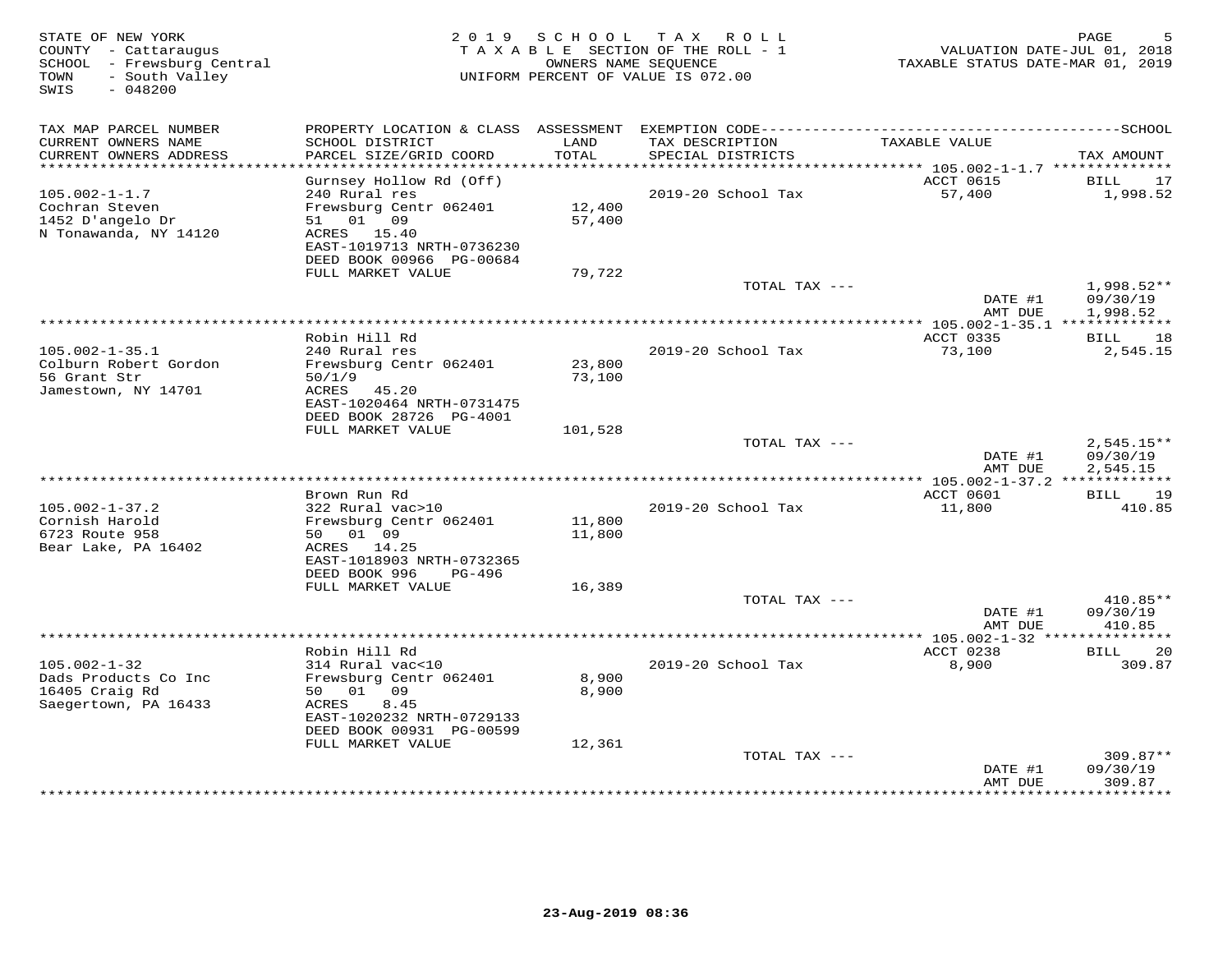| TAX MAP PARCEL NUMBER<br>PROPERTY LOCATION & CLASS ASSESSMENT<br>CURRENT OWNERS NAME<br>SCHOOL DISTRICT<br>TAX DESCRIPTION<br>LAND<br>TAXABLE VALUE<br>CURRENT OWNERS ADDRESS<br>PARCEL SIZE/GRID COORD<br>TOTAL<br>SPECIAL DISTRICTS<br>TAX AMOUNT<br>***********************<br>12791 Brown Run Rd<br>ACCT 0306<br>BILL<br>$105.002 - 1 - 27.1$<br>210 1 Family Res<br>2019-20 School Tax<br>58,000<br>5,400<br>Dahlin James M.<br>Frewsburg Centr 062401<br>12791 Brown Run Rd<br>50<br>01<br>09<br>58,000<br>Frewsburg, NY 14738<br>ACRES<br>2.75<br>EAST-1021940 NRTH-0729985<br>DEED BOOK 27023 PG-9001<br>FULL MARKET VALUE<br>80,556<br>TOTAL TAX ---<br>DATE #1<br>09/30/19<br>2,019.41<br>AMT DUE<br>*************************************<br>** $105.002 - 1 - 5$ ****<br>Gurnsey Hollow Rd<br>ACCT 0091<br>BILL<br>9,700<br>$105.002 - 1 - 5$<br>322 Rural vac>10<br>2019-20 School Tax<br>Dibble Paul<br>Frewsburg Centr 062401<br>9,700<br>Dibble Ann V<br>43 01<br>09<br>9,700<br>Paula McIntyre<br>pipeline takes 1.68 ac<br>630 Cheese Factory Rd<br>ACRES 11.76<br>Honeoye Falls, NY 14472<br>EAST-1023514 NRTH-0733697<br>DEED BOOK 00930 PG-01188<br>FULL MARKET VALUE<br>13,472<br>TOTAL TAX ---<br>DATE #1<br>09/30/19<br>337.73<br>AMT DUE<br>************ 105.002-1-1.16 ****<br>17 S Sylvan Glenn<br>ACCT 0645<br>BILL<br>49,460<br>$105.002 - 1 - 1.16$<br>210 1 Family Res<br>ENH STAR<br>41834<br>Frewsburg Centr 062401<br>Dreher Paul R<br>13,600<br>2019-20 School Tax<br>83,700<br>2,914.22<br>01<br>09<br>83,700<br>Dreher Melody J<br>51<br>17 S SYLVAN GLENN<br>Sawmill Run Sub Div<br>FREWSBURG, NY 14738<br>Phase Ii<br>ACRES<br>17.85<br>EAST-1021042 NRTH-0733770<br>DEED BOOK 00982 PG-00836<br>FULL MARKET VALUE<br>116,250<br>TOTAL TAX ---<br>DATE #1<br>09/30/19<br>1,340.22<br>AMT DUE<br>12 Gurnsey Hollow Rd<br>ACCT 0659<br>BILL<br>$105.002 - 1 - 1.30$<br>322 Rural vac>10<br>2019-20 School Tax<br>11,800<br>Dreher Paul R<br>Frewsburg Centr 062401<br>11,800<br>Dreher Melody J<br>51 01 09<br>11,800<br>17 Sylvan Glen<br>Sawmill Run Sub Div<br>Frewsburg, NY 14738<br>Phase Ii<br>14.10<br>ACRES<br>EAST-1021214 NRTH-0733054<br>DEED BOOK 17526 PG-6003<br>16,389<br>FULL MARKET VALUE<br>TOTAL TAX ---<br>DATE #1<br>09/30/19<br>AMT DUE<br>410.85 | STATE OF NEW YORK<br>COUNTY - Cattaraugus<br>SCHOOL - Frewsburg Central<br>TOWN<br>- South Valley<br>$-048200$<br>SWIS | 2 0 1 9 | SCHOOL | T A X<br>R O L L<br>TAXABLE SECTION OF THE ROLL - 1<br>OWNERS NAME SEQUENCE<br>UNIFORM PERCENT OF VALUE IS 072.00 | VALUATION DATE-JUL 01, 2018<br>TAXABLE STATUS DATE-MAR 01, 2019 | PAGE              |
|--------------------------------------------------------------------------------------------------------------------------------------------------------------------------------------------------------------------------------------------------------------------------------------------------------------------------------------------------------------------------------------------------------------------------------------------------------------------------------------------------------------------------------------------------------------------------------------------------------------------------------------------------------------------------------------------------------------------------------------------------------------------------------------------------------------------------------------------------------------------------------------------------------------------------------------------------------------------------------------------------------------------------------------------------------------------------------------------------------------------------------------------------------------------------------------------------------------------------------------------------------------------------------------------------------------------------------------------------------------------------------------------------------------------------------------------------------------------------------------------------------------------------------------------------------------------------------------------------------------------------------------------------------------------------------------------------------------------------------------------------------------------------------------------------------------------------------------------------------------------------------------------------------------------------------------------------------------------------------------------------------------------------------------------------------------------------------------------------------------------------------------------------------------------------------------------------------------------------------------------------------------------------------------------------------------|------------------------------------------------------------------------------------------------------------------------|---------|--------|-------------------------------------------------------------------------------------------------------------------|-----------------------------------------------------------------|-------------------|
|                                                                                                                                                                                                                                                                                                                                                                                                                                                                                                                                                                                                                                                                                                                                                                                                                                                                                                                                                                                                                                                                                                                                                                                                                                                                                                                                                                                                                                                                                                                                                                                                                                                                                                                                                                                                                                                                                                                                                                                                                                                                                                                                                                                                                                                                                                              |                                                                                                                        |         |        |                                                                                                                   |                                                                 |                   |
|                                                                                                                                                                                                                                                                                                                                                                                                                                                                                                                                                                                                                                                                                                                                                                                                                                                                                                                                                                                                                                                                                                                                                                                                                                                                                                                                                                                                                                                                                                                                                                                                                                                                                                                                                                                                                                                                                                                                                                                                                                                                                                                                                                                                                                                                                                              |                                                                                                                        |         |        |                                                                                                                   |                                                                 | 21                |
|                                                                                                                                                                                                                                                                                                                                                                                                                                                                                                                                                                                                                                                                                                                                                                                                                                                                                                                                                                                                                                                                                                                                                                                                                                                                                                                                                                                                                                                                                                                                                                                                                                                                                                                                                                                                                                                                                                                                                                                                                                                                                                                                                                                                                                                                                                              |                                                                                                                        |         |        |                                                                                                                   |                                                                 | 2,019.41          |
|                                                                                                                                                                                                                                                                                                                                                                                                                                                                                                                                                                                                                                                                                                                                                                                                                                                                                                                                                                                                                                                                                                                                                                                                                                                                                                                                                                                                                                                                                                                                                                                                                                                                                                                                                                                                                                                                                                                                                                                                                                                                                                                                                                                                                                                                                                              |                                                                                                                        |         |        |                                                                                                                   |                                                                 |                   |
|                                                                                                                                                                                                                                                                                                                                                                                                                                                                                                                                                                                                                                                                                                                                                                                                                                                                                                                                                                                                                                                                                                                                                                                                                                                                                                                                                                                                                                                                                                                                                                                                                                                                                                                                                                                                                                                                                                                                                                                                                                                                                                                                                                                                                                                                                                              |                                                                                                                        |         |        |                                                                                                                   |                                                                 | $2,019.41**$      |
|                                                                                                                                                                                                                                                                                                                                                                                                                                                                                                                                                                                                                                                                                                                                                                                                                                                                                                                                                                                                                                                                                                                                                                                                                                                                                                                                                                                                                                                                                                                                                                                                                                                                                                                                                                                                                                                                                                                                                                                                                                                                                                                                                                                                                                                                                                              |                                                                                                                        |         |        |                                                                                                                   |                                                                 |                   |
|                                                                                                                                                                                                                                                                                                                                                                                                                                                                                                                                                                                                                                                                                                                                                                                                                                                                                                                                                                                                                                                                                                                                                                                                                                                                                                                                                                                                                                                                                                                                                                                                                                                                                                                                                                                                                                                                                                                                                                                                                                                                                                                                                                                                                                                                                                              |                                                                                                                        |         |        |                                                                                                                   |                                                                 | 22                |
|                                                                                                                                                                                                                                                                                                                                                                                                                                                                                                                                                                                                                                                                                                                                                                                                                                                                                                                                                                                                                                                                                                                                                                                                                                                                                                                                                                                                                                                                                                                                                                                                                                                                                                                                                                                                                                                                                                                                                                                                                                                                                                                                                                                                                                                                                                              |                                                                                                                        |         |        |                                                                                                                   |                                                                 | 337.73            |
|                                                                                                                                                                                                                                                                                                                                                                                                                                                                                                                                                                                                                                                                                                                                                                                                                                                                                                                                                                                                                                                                                                                                                                                                                                                                                                                                                                                                                                                                                                                                                                                                                                                                                                                                                                                                                                                                                                                                                                                                                                                                                                                                                                                                                                                                                                              |                                                                                                                        |         |        |                                                                                                                   |                                                                 |                   |
|                                                                                                                                                                                                                                                                                                                                                                                                                                                                                                                                                                                                                                                                                                                                                                                                                                                                                                                                                                                                                                                                                                                                                                                                                                                                                                                                                                                                                                                                                                                                                                                                                                                                                                                                                                                                                                                                                                                                                                                                                                                                                                                                                                                                                                                                                                              |                                                                                                                        |         |        |                                                                                                                   |                                                                 | $337.73**$        |
|                                                                                                                                                                                                                                                                                                                                                                                                                                                                                                                                                                                                                                                                                                                                                                                                                                                                                                                                                                                                                                                                                                                                                                                                                                                                                                                                                                                                                                                                                                                                                                                                                                                                                                                                                                                                                                                                                                                                                                                                                                                                                                                                                                                                                                                                                                              |                                                                                                                        |         |        |                                                                                                                   |                                                                 |                   |
|                                                                                                                                                                                                                                                                                                                                                                                                                                                                                                                                                                                                                                                                                                                                                                                                                                                                                                                                                                                                                                                                                                                                                                                                                                                                                                                                                                                                                                                                                                                                                                                                                                                                                                                                                                                                                                                                                                                                                                                                                                                                                                                                                                                                                                                                                                              |                                                                                                                        |         |        |                                                                                                                   |                                                                 | * * * * * * * * * |
|                                                                                                                                                                                                                                                                                                                                                                                                                                                                                                                                                                                                                                                                                                                                                                                                                                                                                                                                                                                                                                                                                                                                                                                                                                                                                                                                                                                                                                                                                                                                                                                                                                                                                                                                                                                                                                                                                                                                                                                                                                                                                                                                                                                                                                                                                                              |                                                                                                                        |         |        |                                                                                                                   |                                                                 | 23                |
|                                                                                                                                                                                                                                                                                                                                                                                                                                                                                                                                                                                                                                                                                                                                                                                                                                                                                                                                                                                                                                                                                                                                                                                                                                                                                                                                                                                                                                                                                                                                                                                                                                                                                                                                                                                                                                                                                                                                                                                                                                                                                                                                                                                                                                                                                                              |                                                                                                                        |         |        |                                                                                                                   |                                                                 |                   |
|                                                                                                                                                                                                                                                                                                                                                                                                                                                                                                                                                                                                                                                                                                                                                                                                                                                                                                                                                                                                                                                                                                                                                                                                                                                                                                                                                                                                                                                                                                                                                                                                                                                                                                                                                                                                                                                                                                                                                                                                                                                                                                                                                                                                                                                                                                              |                                                                                                                        |         |        |                                                                                                                   |                                                                 |                   |
|                                                                                                                                                                                                                                                                                                                                                                                                                                                                                                                                                                                                                                                                                                                                                                                                                                                                                                                                                                                                                                                                                                                                                                                                                                                                                                                                                                                                                                                                                                                                                                                                                                                                                                                                                                                                                                                                                                                                                                                                                                                                                                                                                                                                                                                                                                              |                                                                                                                        |         |        |                                                                                                                   |                                                                 |                   |
|                                                                                                                                                                                                                                                                                                                                                                                                                                                                                                                                                                                                                                                                                                                                                                                                                                                                                                                                                                                                                                                                                                                                                                                                                                                                                                                                                                                                                                                                                                                                                                                                                                                                                                                                                                                                                                                                                                                                                                                                                                                                                                                                                                                                                                                                                                              |                                                                                                                        |         |        |                                                                                                                   |                                                                 | 1,340.22**        |
|                                                                                                                                                                                                                                                                                                                                                                                                                                                                                                                                                                                                                                                                                                                                                                                                                                                                                                                                                                                                                                                                                                                                                                                                                                                                                                                                                                                                                                                                                                                                                                                                                                                                                                                                                                                                                                                                                                                                                                                                                                                                                                                                                                                                                                                                                                              |                                                                                                                        |         |        |                                                                                                                   |                                                                 |                   |
|                                                                                                                                                                                                                                                                                                                                                                                                                                                                                                                                                                                                                                                                                                                                                                                                                                                                                                                                                                                                                                                                                                                                                                                                                                                                                                                                                                                                                                                                                                                                                                                                                                                                                                                                                                                                                                                                                                                                                                                                                                                                                                                                                                                                                                                                                                              |                                                                                                                        |         |        |                                                                                                                   |                                                                 | ********          |
|                                                                                                                                                                                                                                                                                                                                                                                                                                                                                                                                                                                                                                                                                                                                                                                                                                                                                                                                                                                                                                                                                                                                                                                                                                                                                                                                                                                                                                                                                                                                                                                                                                                                                                                                                                                                                                                                                                                                                                                                                                                                                                                                                                                                                                                                                                              |                                                                                                                        |         |        |                                                                                                                   |                                                                 | 24<br>410.85      |
|                                                                                                                                                                                                                                                                                                                                                                                                                                                                                                                                                                                                                                                                                                                                                                                                                                                                                                                                                                                                                                                                                                                                                                                                                                                                                                                                                                                                                                                                                                                                                                                                                                                                                                                                                                                                                                                                                                                                                                                                                                                                                                                                                                                                                                                                                                              |                                                                                                                        |         |        |                                                                                                                   |                                                                 |                   |
|                                                                                                                                                                                                                                                                                                                                                                                                                                                                                                                                                                                                                                                                                                                                                                                                                                                                                                                                                                                                                                                                                                                                                                                                                                                                                                                                                                                                                                                                                                                                                                                                                                                                                                                                                                                                                                                                                                                                                                                                                                                                                                                                                                                                                                                                                                              |                                                                                                                        |         |        |                                                                                                                   |                                                                 | 410.85**          |
|                                                                                                                                                                                                                                                                                                                                                                                                                                                                                                                                                                                                                                                                                                                                                                                                                                                                                                                                                                                                                                                                                                                                                                                                                                                                                                                                                                                                                                                                                                                                                                                                                                                                                                                                                                                                                                                                                                                                                                                                                                                                                                                                                                                                                                                                                                              |                                                                                                                        |         |        |                                                                                                                   |                                                                 |                   |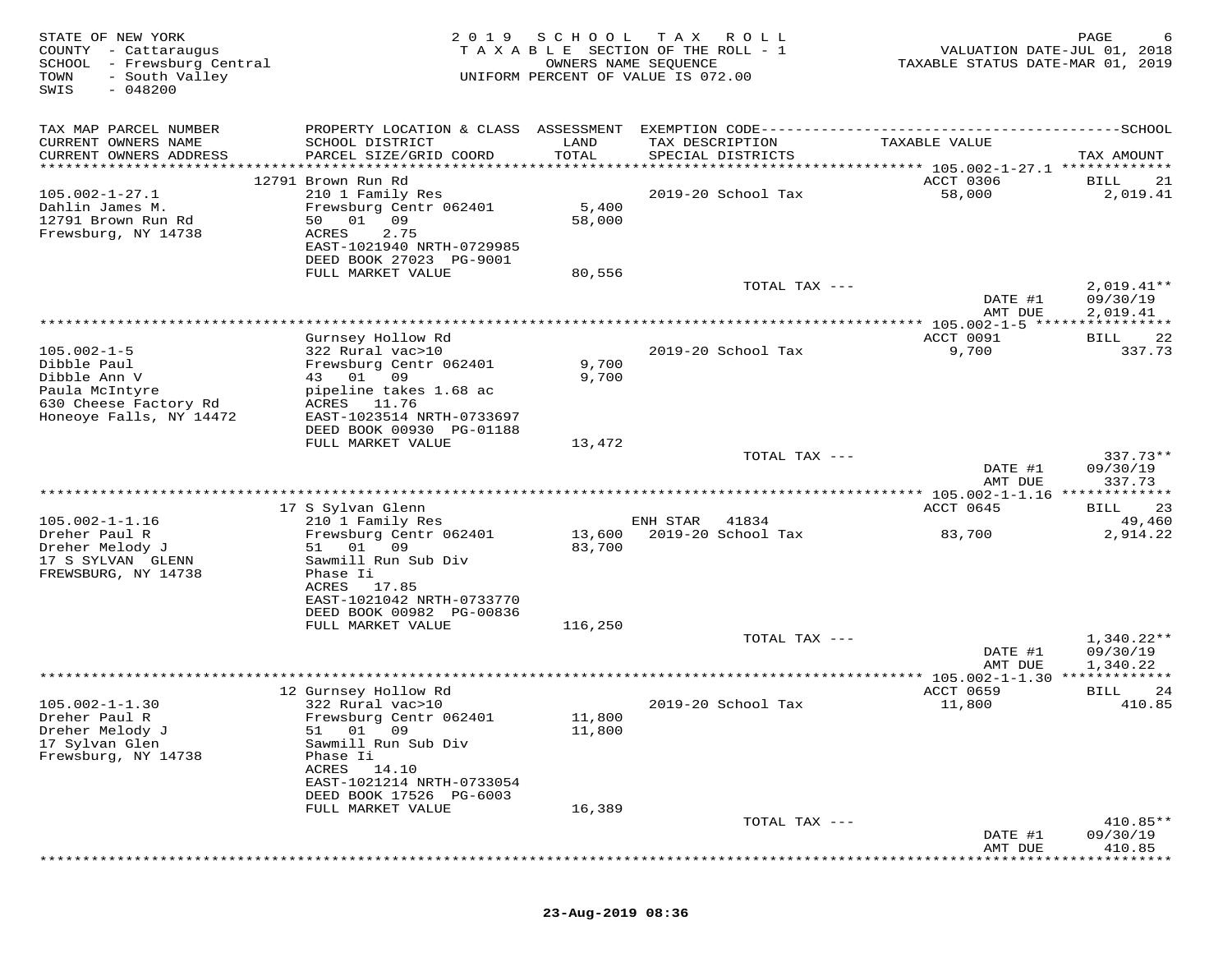| STATE OF NEW YORK<br>COUNTY - Cattaraugus<br>SCHOOL - Frewsburg Central<br>- South Valley<br>TOWN<br>SWIS<br>$-048200$ |                                                                                                                      | 2019 SCHOOL                | TAX ROLL<br>TAXABLE SECTION OF THE ROLL - 1<br>OWNERS NAME SEQUENCE<br>UNIFORM PERCENT OF VALUE IS 072.00 | VALUATION DATE-JUL 01, 2018<br>TAXABLE STATUS DATE-MAR 01, 2019 | PAGE                                 |
|------------------------------------------------------------------------------------------------------------------------|----------------------------------------------------------------------------------------------------------------------|----------------------------|-----------------------------------------------------------------------------------------------------------|-----------------------------------------------------------------|--------------------------------------|
| TAX MAP PARCEL NUMBER                                                                                                  |                                                                                                                      |                            |                                                                                                           |                                                                 |                                      |
| CURRENT OWNERS NAME<br>CURRENT OWNERS ADDRESS<br>*********************                                                 | SCHOOL DISTRICT<br>PARCEL SIZE/GRID COORD                                                                            | LAND<br>TOTAL<br>********* | TAX DESCRIPTION<br>SPECIAL DISTRICTS                                                                      | TAXABLE VALUE                                                   | TAX AMOUNT                           |
|                                                                                                                        | 63 S Sylvan Glen                                                                                                     |                            |                                                                                                           | ******** 105.002-1-1.19 *************<br>ACCT 0648              | <b>BILL</b><br>25                    |
| $105.002 - 1 - 1.19$<br>Dunn Douglas P.<br>63 S. Sylvan Glen                                                           | 240 Rural res<br>Frewsburg Centr 062401<br>51 01 09                                                                  | 8,200<br>68,200            | 2019-20 School Tax                                                                                        | 68,200                                                          | 2,374.55                             |
| Frewsburg, NY 14738                                                                                                    | Sawmill Run Sub Div<br>Phase Ii<br>ACRES<br>6.93 BANK<br>019<br>EAST-1019289 NRTH-0734949<br>DEED BOOK 24076 PG-5002 |                            |                                                                                                           |                                                                 |                                      |
|                                                                                                                        | FULL MARKET VALUE                                                                                                    | 94,722                     |                                                                                                           |                                                                 |                                      |
|                                                                                                                        |                                                                                                                      |                            | TOTAL TAX ---                                                                                             | DATE #1<br>AMT DUE                                              | $2,374.55**$<br>09/30/19<br>2,374.55 |
|                                                                                                                        |                                                                                                                      |                            |                                                                                                           |                                                                 |                                      |
|                                                                                                                        | 766 Bragg Rd                                                                                                         |                            |                                                                                                           | ACCT 0274                                                       | 26<br>BILL                           |
| $96.004 - 1 - 49$<br>Emerling Roy L.                                                                                   | 260 Seasonal res<br>Frewsburg Centr 062401                                                                           | 82,845                     | 2019-20 School Tax                                                                                        | 115,945                                                         | 4,036.90                             |
| P.O. Box 204                                                                                                           | 52 01 09                                                                                                             | 115,945                    |                                                                                                           |                                                                 |                                      |
| Boston, NY 14025                                                                                                       | ACRES 140.85<br>EAST-1020038 NRTH-0738397                                                                            |                            |                                                                                                           |                                                                 |                                      |
|                                                                                                                        | DEED BOOK 27957 PG-3003<br>FULL MARKET VALUE                                                                         | 161,035                    |                                                                                                           |                                                                 |                                      |
|                                                                                                                        |                                                                                                                      |                            | TOTAL TAX ---                                                                                             |                                                                 | $4,036.90**$                         |
|                                                                                                                        |                                                                                                                      |                            |                                                                                                           | DATE #1<br>AMT DUE                                              | 09/30/19<br>4,036.90                 |
|                                                                                                                        |                                                                                                                      |                            |                                                                                                           | ******** 87.004-1-12 ****                                       |                                      |
|                                                                                                                        | Woodchuck Hill Rd (Off)                                                                                              |                            |                                                                                                           | ACCT 0001                                                       | 27<br>BILL                           |
| $87.004 - 1 - 12$                                                                                                      | 910 Priv forest                                                                                                      |                            | 2019-20 School Tax                                                                                        | 42,300                                                          | 1,472.78                             |
| Farm West LLC<br>890 McLean Rd                                                                                         | Frewsburg Centr 062401<br>56 01 09                                                                                   | 42,300<br>42,300           |                                                                                                           |                                                                 |                                      |
| Cortland, NY 13045                                                                                                     | ACRES 69.88                                                                                                          |                            |                                                                                                           |                                                                 |                                      |
|                                                                                                                        | EAST-1020932 NRTH-0753049<br>DEED BOOK 14471 PG-6001                                                                 |                            |                                                                                                           |                                                                 |                                      |
|                                                                                                                        | FULL MARKET VALUE                                                                                                    | 58,750                     |                                                                                                           |                                                                 |                                      |
|                                                                                                                        |                                                                                                                      |                            | TOTAL TAX ---                                                                                             | DATE #1<br>AMT DUE                                              | 1,472.78**<br>09/30/19<br>1,472.78   |
|                                                                                                                        |                                                                                                                      |                            |                                                                                                           |                                                                 |                                      |
|                                                                                                                        | Oak Hill Rd                                                                                                          |                            |                                                                                                           | ACCT 0006                                                       | BILL<br>28                           |
| $96.002 - 2 - 2$<br>Farm West LLC                                                                                      | 910 Priv forest<br>Frewsburg Centr 062401                                                                            | 46,700                     | 2019-20 School Tax                                                                                        | 46,700                                                          | 1,625.97                             |
| 890 McLean Rd                                                                                                          | 54 01 09                                                                                                             | 46,700                     |                                                                                                           |                                                                 |                                      |
| Cortland, NY 13045                                                                                                     | ACRES 56.34<br>EAST-1020729 NRTH-0746470                                                                             |                            |                                                                                                           |                                                                 |                                      |
|                                                                                                                        | DEED BOOK 14471 PG-6001                                                                                              |                            |                                                                                                           |                                                                 |                                      |
|                                                                                                                        | FULL MARKET VALUE                                                                                                    | 64,861                     |                                                                                                           |                                                                 |                                      |
|                                                                                                                        |                                                                                                                      |                            | TOTAL TAX ---                                                                                             |                                                                 | $1,625.97**$                         |
|                                                                                                                        |                                                                                                                      |                            |                                                                                                           | DATE #1<br>AMT DUE                                              | 09/30/19<br>1,625.97                 |
|                                                                                                                        |                                                                                                                      |                            |                                                                                                           |                                                                 | * * * * * * * * *                    |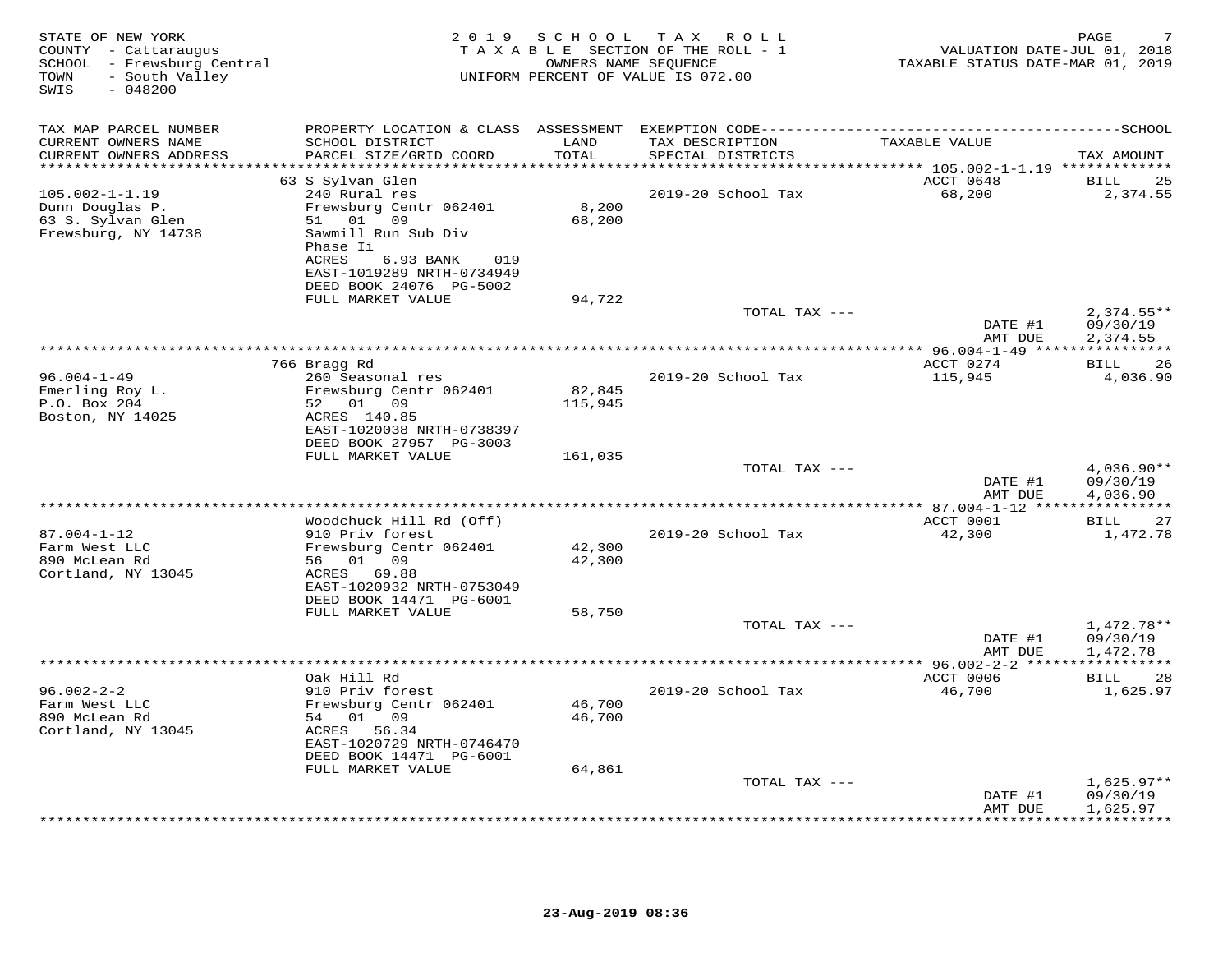| STATE OF NEW YORK<br>COUNTY - Cattaraugus<br>SCHOOL - Frewsburg Central<br>- South Valley<br>TOWN<br>SWIS<br>$-048200$ |                                                       | 2019 SCHOOL   | TAX ROLL<br>TAXABLE SECTION OF THE ROLL - 1<br>OWNERS NAME SEOUENCE<br>UNIFORM PERCENT OF VALUE IS 072.00 | VALUATION DATE-JUL 01, 2018<br>TAXABLE STATUS DATE-MAR 01, 2019 | PAGE              |
|------------------------------------------------------------------------------------------------------------------------|-------------------------------------------------------|---------------|-----------------------------------------------------------------------------------------------------------|-----------------------------------------------------------------|-------------------|
| TAX MAP PARCEL NUMBER                                                                                                  |                                                       |               |                                                                                                           |                                                                 |                   |
| CURRENT OWNERS NAME<br>CURRENT OWNERS ADDRESS<br>************************                                              | SCHOOL DISTRICT<br>PARCEL SIZE/GRID COORD             | LAND<br>TOTAL | TAX DESCRIPTION<br>SPECIAL DISTRICTS                                                                      | TAXABLE VALUE                                                   | TAX AMOUNT        |
|                                                                                                                        | Sawmill Run Rd                                        |               |                                                                                                           | ACCT 0005                                                       | BILL<br>29        |
| $96.004 - 1 - 8$                                                                                                       | 314 Rural vac<10                                      |               | 2019-20 School Tax                                                                                        | 4,400                                                           | 153.20            |
| Farm West LLC                                                                                                          | Frewsburg Centr 062401                                | 4,400         |                                                                                                           |                                                                 |                   |
| 890 McLean Rd                                                                                                          | 53 01 09                                              | 4,400         |                                                                                                           |                                                                 |                   |
| Cortland, NY 13045                                                                                                     | 1.50<br>ACRES                                         |               |                                                                                                           |                                                                 |                   |
|                                                                                                                        | EAST-1020805 NRTH-0744419<br>DEED BOOK 14471 PG-6001  |               |                                                                                                           |                                                                 |                   |
|                                                                                                                        | FULL MARKET VALUE                                     | 6,111         |                                                                                                           |                                                                 |                   |
|                                                                                                                        |                                                       |               | TOTAL TAX ---                                                                                             |                                                                 | $153.20**$        |
|                                                                                                                        |                                                       |               |                                                                                                           | DATE #1                                                         | 09/30/19          |
|                                                                                                                        |                                                       |               | *************************************                                                                     | AMT DUE                                                         | 153.20            |
|                                                                                                                        | 12708 Brown Run Rd                                    |               |                                                                                                           | *************** 105.002-1-27.3 *************<br>ACCT 0539       | 30<br>BILL        |
| $105.002 - 1 - 27.3$                                                                                                   | 240 Rural res                                         |               | ENH STAR<br>41834                                                                                         |                                                                 | 49,460            |
| Fellows John E                                                                                                         | Frewsburg Centr 062401                                | 12,000        | 2019-20 School Tax                                                                                        | 94,600                                                          | 3,293.73          |
| Fellows Sandra L                                                                                                       | 42 01 09                                              | 94,600        |                                                                                                           |                                                                 |                   |
| 12708 Brown Run Rd                                                                                                     | ACRES 14.50                                           |               |                                                                                                           |                                                                 |                   |
| Frewsburg, NY 14738                                                                                                    | EAST-1023149 NRTH-0731443<br>DEED BOOK 16997 PG-6001  |               |                                                                                                           |                                                                 |                   |
|                                                                                                                        | FULL MARKET VALUE                                     | 131,389       |                                                                                                           |                                                                 |                   |
|                                                                                                                        |                                                       |               | TOTAL TAX ---                                                                                             |                                                                 | 1,719.73**        |
|                                                                                                                        |                                                       |               |                                                                                                           | DATE #1                                                         | 09/30/19          |
|                                                                                                                        |                                                       |               |                                                                                                           | AMT DUE                                                         | 1,719.73          |
|                                                                                                                        | Bone Run Rd (Off)                                     |               |                                                                                                           | ** 96.002-1-37.4 ***************<br>ACCT 0633                   | <b>BILL</b><br>31 |
| $96.002 - 1 - 37.4$                                                                                                    | 322 Rural vac>10                                      |               | 2019-20 School Tax                                                                                        | 9,500                                                           | 330.77            |
| Fenton Thomas                                                                                                          | Frewsburg Centr 062401                                | 9,500         |                                                                                                           |                                                                 |                   |
| Gray Robert E                                                                                                          | 55 01 09                                              | 9,500         |                                                                                                           |                                                                 |                   |
| PO Box 707                                                                                                             | ACRES 16.50                                           |               |                                                                                                           |                                                                 |                   |
| Frewsburg, NY 14738                                                                                                    | EAST-1019422 NRTH-0748760<br>DEED BOOK 31094 PG-9001  |               |                                                                                                           |                                                                 |                   |
|                                                                                                                        | FULL MARKET VALUE                                     | 13,194        |                                                                                                           |                                                                 |                   |
|                                                                                                                        |                                                       |               | TOTAL TAX ---                                                                                             |                                                                 | 330.77**          |
|                                                                                                                        |                                                       |               |                                                                                                           | DATE #1                                                         | 09/30/19          |
|                                                                                                                        |                                                       |               |                                                                                                           | AMT DUE                                                         | 330.77            |
|                                                                                                                        | Bragg Rd                                              |               |                                                                                                           | ACCT 0642                                                       | BILL<br>32        |
| $96.004 - 1 - 47.2$                                                                                                    | 311 Res vac land                                      |               | 2019-20 School Tax                                                                                        | 5,200                                                           | 181.05            |
| Fletcher Sandra L                                                                                                      | Frewsburg Centr 062401                                | 5,200         |                                                                                                           |                                                                 |                   |
| 21 Whitney Ave                                                                                                         | 09<br>52 01                                           | 5,200         |                                                                                                           |                                                                 |                   |
| Frewsburg, NY 14738                                                                                                    | 2.55<br>ACRES                                         |               |                                                                                                           |                                                                 |                   |
|                                                                                                                        | EAST-1021658 NRTH-0740359<br>DEED BOOK 00997 PG-00006 |               |                                                                                                           |                                                                 |                   |
|                                                                                                                        | FULL MARKET VALUE                                     | 7,222         |                                                                                                           |                                                                 |                   |
|                                                                                                                        |                                                       |               | TOTAL TAX ---                                                                                             |                                                                 | 181.05**          |
|                                                                                                                        |                                                       |               |                                                                                                           | DATE #1                                                         | 09/30/19          |
|                                                                                                                        |                                                       |               |                                                                                                           | AMT DUE                                                         | 181.05<br>.       |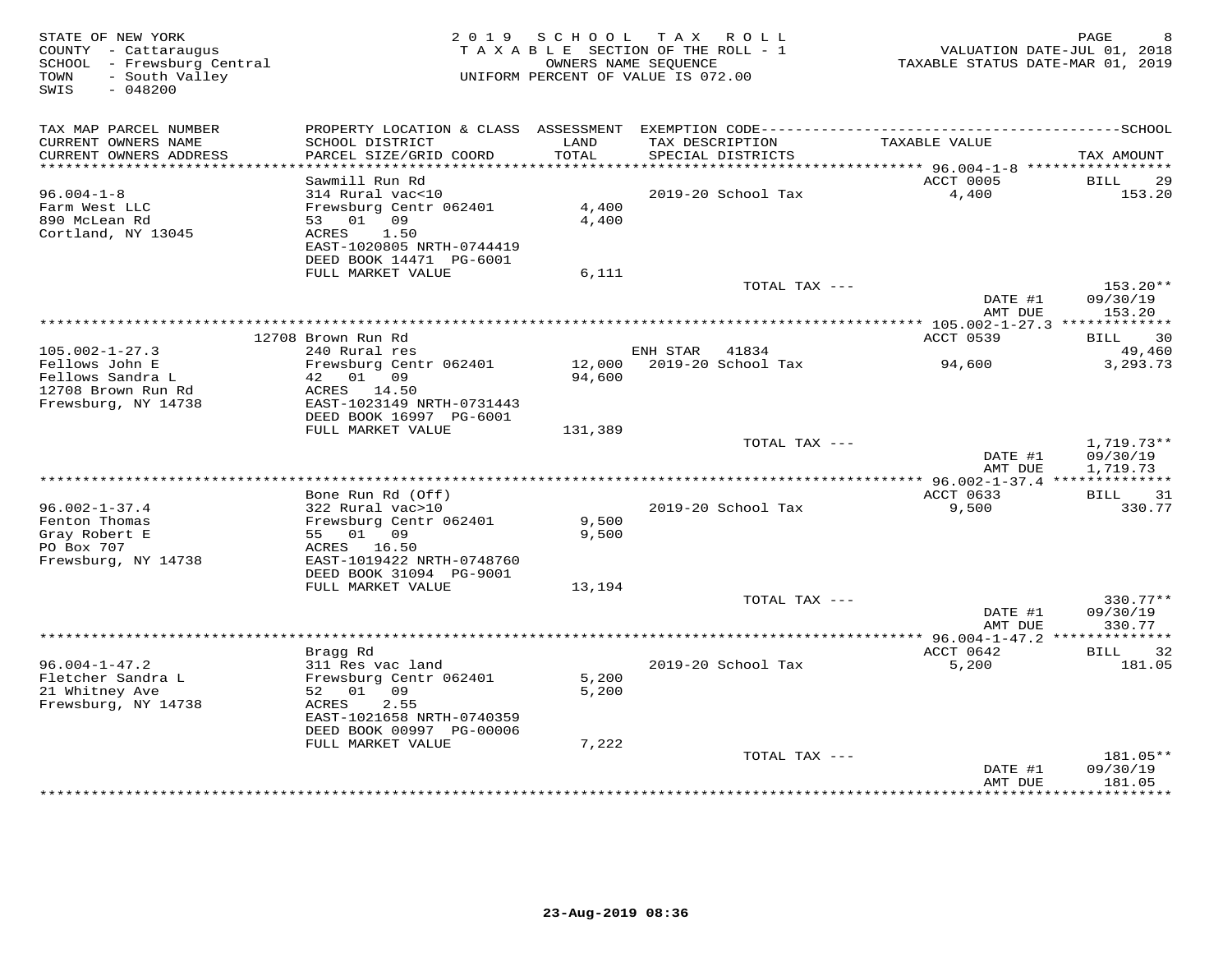| STATE OF NEW YORK<br>COUNTY - Cattaraugus<br>SCHOOL - Frewsburg Central<br>TOWN<br>- South Valley<br>$-048200$<br>SWIS | 2 0 1 9                                                                                                                               | SCHOOL           | T A X<br>R O L L<br>TAXABLE SECTION OF THE ROLL - 1<br>OWNERS NAME SEQUENCE<br>UNIFORM PERCENT OF VALUE IS 072.00 | VALUATION DATE-JUL 01, 2018<br>TAXABLE STATUS DATE-MAR 01, 2019 | PAGE<br>9                   |
|------------------------------------------------------------------------------------------------------------------------|---------------------------------------------------------------------------------------------------------------------------------------|------------------|-------------------------------------------------------------------------------------------------------------------|-----------------------------------------------------------------|-----------------------------|
| TAX MAP PARCEL NUMBER                                                                                                  |                                                                                                                                       |                  |                                                                                                                   |                                                                 |                             |
| CURRENT OWNERS NAME<br>CURRENT OWNERS ADDRESS                                                                          | SCHOOL DISTRICT<br>PARCEL SIZE/GRID COORD                                                                                             | LAND<br>TOTAL    | TAX DESCRIPTION<br>SPECIAL DISTRICTS                                                                              | TAXABLE VALUE                                                   | TAX AMOUNT                  |
| ************************                                                                                               |                                                                                                                                       |                  |                                                                                                                   |                                                                 |                             |
| $96.004 - 1 - 54.4$<br>Fletcher Sandra L<br>21 Whitney Ave<br>Frewsburg, NY 14738                                      | Wheeler Hill Rd (Off)<br>322 Rural vac>10<br>Frewsburg Centr 062401<br>53 01<br>09<br>19.80<br>ACRES<br>EAST-1021679 NRTH-0740868     | 11,100<br>11,100 | 2019-20 School Tax                                                                                                | ACCT 0639<br>11,100                                             | <b>BILL</b><br>33<br>386.47 |
|                                                                                                                        | DEED BOOK 00997 PG-00006                                                                                                              |                  |                                                                                                                   |                                                                 |                             |
|                                                                                                                        | FULL MARKET VALUE                                                                                                                     | 15,417           | TOTAL TAX ---                                                                                                     | DATE #1                                                         | 386.47**<br>09/30/19        |
|                                                                                                                        |                                                                                                                                       |                  |                                                                                                                   | AMT DUE                                                         | 386.47                      |
|                                                                                                                        |                                                                                                                                       |                  |                                                                                                                   |                                                                 |                             |
| $105.002 - 1 - 1.25$                                                                                                   | 7 Gurnsey Hollow Rd<br>260 Seasonal res                                                                                               |                  | 2019-20 School Tax                                                                                                | ACCT 0654<br>32,400                                             | 34<br>BILL<br>1,128.08      |
| Gimbel Douglas A.<br>120 Quail Run Rd<br>Lower Burrell, PA 15068                                                       | Frewsburg Centr 062401<br>51 01<br>09<br>Sawmill Run Sub Div<br>Phase Ii<br>ACRES<br>5.23                                             | 7,300<br>32,400  |                                                                                                                   |                                                                 |                             |
|                                                                                                                        | EAST-1020406 NRTH-0733558<br>DEED BOOK 23084 PG-6001                                                                                  |                  |                                                                                                                   |                                                                 |                             |
|                                                                                                                        | FULL MARKET VALUE                                                                                                                     | 45,000           | TOTAL TAX ---                                                                                                     |                                                                 | 1,128.08**                  |
|                                                                                                                        |                                                                                                                                       |                  |                                                                                                                   | DATE #1<br>AMT DUE                                              | 09/30/19<br>1,128.08        |
|                                                                                                                        |                                                                                                                                       |                  |                                                                                                                   |                                                                 |                             |
|                                                                                                                        | 260 Sylvan Glen South                                                                                                                 |                  |                                                                                                                   | ACCT 0646                                                       | 35<br>BILL<br>525.74        |
| $105.002 - 1 - 1.17$<br>Glazier Kenneth H<br>134 Erie Rd<br>Russell, PA 16345                                          | 312 Vac w/imprv<br>Frewsburg Centr 062401<br>51<br>01<br>09<br>Sawmill Run Sub Div                                                    | 10,800<br>15,100 | 2019-20 School Tax                                                                                                | 15,100                                                          |                             |
|                                                                                                                        | Lot $#18$<br>ACRES<br>12.19<br>EAST-1020132 NRTH-0734362<br>DEED BOOK 17327 PG-4001<br>FULL MARKET VALUE                              | 20,972           |                                                                                                                   |                                                                 |                             |
|                                                                                                                        |                                                                                                                                       |                  | TOTAL TAX ---                                                                                                     |                                                                 | $525.74**$                  |
|                                                                                                                        |                                                                                                                                       |                  |                                                                                                                   | DATE #1<br>AMT DUE                                              | 09/30/19<br>525.74          |
|                                                                                                                        |                                                                                                                                       |                  |                                                                                                                   |                                                                 | ********                    |
| $87.004 - 1 - 1$<br>Gray Robert E<br>PO Box 707<br>Frewsburg, NY 14738                                                 | Woodchuck Hill Rd (Off)<br>910 Priv forest<br>Frewsburg Centr 062401<br>57<br>01<br>09<br>ACRES<br>45.15<br>EAST-1019676 NRTH-0759700 | 18,000<br>18,000 | 2019-20 School Tax                                                                                                | ACCT 0049<br>18,000                                             | <b>BILL</b><br>36<br>626.71 |
|                                                                                                                        | DEED BOOK 10230 PG-2001                                                                                                               |                  |                                                                                                                   |                                                                 |                             |
|                                                                                                                        | FULL MARKET VALUE                                                                                                                     | 25,000           | TOTAL TAX ---                                                                                                     |                                                                 | $626.71**$                  |
|                                                                                                                        |                                                                                                                                       |                  |                                                                                                                   | DATE #1<br>AMT DUE                                              | 09/30/19<br>626.71          |
|                                                                                                                        |                                                                                                                                       |                  |                                                                                                                   |                                                                 |                             |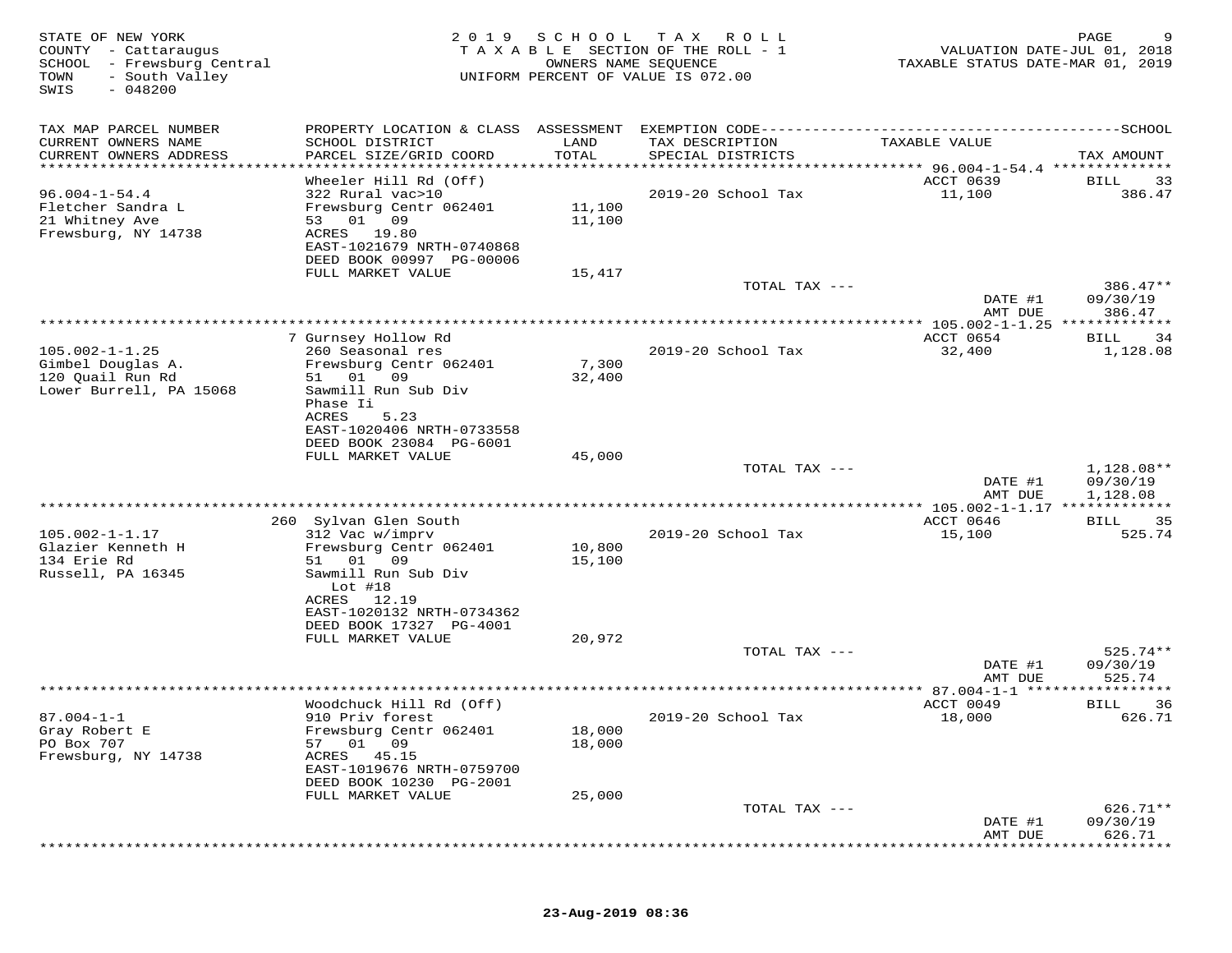| STATE OF NEW YORK<br>COUNTY - Cattaraugus<br>SCHOOL - Frewsburg Central<br>- South Valley<br>TOWN<br>SWIS<br>$-048200$ |                                                   |              | 2019 SCHOOL TAX ROLL<br>TAXABLE SECTION OF THE ROLL - 1<br>OWNERS NAME SEQUENCE<br>UNIFORM PERCENT OF VALUE IS 072.00 | VALUATION DATE-JUL 01, 2018<br>TAXABLE STATUS DATE-MAR 01, 2019 | PAGE<br>10             |
|------------------------------------------------------------------------------------------------------------------------|---------------------------------------------------|--------------|-----------------------------------------------------------------------------------------------------------------------|-----------------------------------------------------------------|------------------------|
| TAX MAP PARCEL NUMBER<br>CURRENT OWNERS NAME                                                                           | SCHOOL DISTRICT                                   | LAND         | TAX DESCRIPTION                                                                                                       | TAXABLE VALUE                                                   |                        |
| CURRENT OWNERS ADDRESS<br>**********************                                                                       | PARCEL SIZE/GRID COORD                            | <b>TOTAL</b> | SPECIAL DISTRICTS                                                                                                     |                                                                 | TAX AMOUNT             |
|                                                                                                                        | Woodchuck Hill Rd                                 |              |                                                                                                                       | ACCT 0111                                                       | BILL<br>37             |
| $87.004 - 1 - 16$                                                                                                      | 910 Priv forest                                   |              | 2019-20 School Tax                                                                                                    | 22,300                                                          | 776.43                 |
| Gray Robert E                                                                                                          | Frewsburg Centr 062401                            | 22,300       |                                                                                                                       |                                                                 |                        |
| PO Box 707                                                                                                             | 56 01 09                                          | 22,300       |                                                                                                                       |                                                                 |                        |
| Frewsburg, NY 14738                                                                                                    | 49.58<br>ACRES                                    |              |                                                                                                                       |                                                                 |                        |
|                                                                                                                        | EAST-1021009 NRTH-0755850                         |              |                                                                                                                       |                                                                 |                        |
|                                                                                                                        | DEED BOOK 9006 PG-3001                            |              |                                                                                                                       |                                                                 |                        |
|                                                                                                                        | FULL MARKET VALUE                                 | 30,972       | TOTAL TAX ---                                                                                                         |                                                                 | $776.43**$             |
|                                                                                                                        |                                                   |              |                                                                                                                       | DATE #1                                                         | 09/30/19               |
|                                                                                                                        |                                                   |              |                                                                                                                       | AMT DUE                                                         | 776.43                 |
|                                                                                                                        |                                                   |              |                                                                                                                       |                                                                 |                        |
|                                                                                                                        | Woodchuck Hill Rd (Off)                           |              |                                                                                                                       | ACCT 0003                                                       | BILL 38                |
| $87.004 - 1 - 19$<br>Gray Robert E                                                                                     | 910 Priv forest                                   | 27,100       | 2019-20 School Tax                                                                                                    | 27,100                                                          | 943.55                 |
| PO Box 707                                                                                                             | Frewsburg Centr 062401<br>57 01 09                | 27,100       |                                                                                                                       |                                                                 |                        |
| Frewsburg, NY 14738                                                                                                    | 54.28<br>ACRES                                    |              |                                                                                                                       |                                                                 |                        |
|                                                                                                                        | EAST-1020179 NRTH-0758263                         |              |                                                                                                                       |                                                                 |                        |
|                                                                                                                        | DEED BOOK 12094 PG-3001                           |              |                                                                                                                       |                                                                 |                        |
|                                                                                                                        | FULL MARKET VALUE                                 | 37,639       |                                                                                                                       |                                                                 |                        |
|                                                                                                                        |                                                   |              | TOTAL TAX ---                                                                                                         |                                                                 | 943.55**               |
|                                                                                                                        |                                                   |              |                                                                                                                       | DATE #1<br>AMT DUE                                              | 09/30/19<br>943.55     |
|                                                                                                                        |                                                   |              |                                                                                                                       |                                                                 |                        |
|                                                                                                                        | 12846 Sawmill Run Rd                              |              |                                                                                                                       | ACCT 0121                                                       | BILL<br>39             |
| $96.004 - 1 - 9$                                                                                                       | 210 1 Family Res                                  |              | 2019-20 School Tax                                                                                                    | 43,000                                                          | 1,497.15               |
| Gremer Nicole M.                                                                                                       | Frewsburg Centr 062401                            | 7,000        |                                                                                                                       |                                                                 |                        |
| 12846 Sawmill Run Rd                                                                                                   | 01 09<br>53<br>54 01<br>09                        | 43,000       |                                                                                                                       |                                                                 |                        |
| Frewsburg, NY 14738                                                                                                    | 4.75 BANK<br>ACRES<br>024                         |              |                                                                                                                       |                                                                 |                        |
|                                                                                                                        | EAST-1021183 NRTH-0744780                         |              |                                                                                                                       |                                                                 |                        |
|                                                                                                                        | DEED BOOK 21248 PG-2001                           |              |                                                                                                                       |                                                                 |                        |
|                                                                                                                        | FULL MARKET VALUE                                 | 59,722       |                                                                                                                       |                                                                 |                        |
|                                                                                                                        |                                                   |              | TOTAL TAX ---                                                                                                         |                                                                 | $1,497.15**$           |
|                                                                                                                        |                                                   |              |                                                                                                                       | DATE #1                                                         | 09/30/19               |
|                                                                                                                        |                                                   |              | **************************************                                                                                | AMT DUE<br>****************** 105.002-1-6 ****                  | 1,497.15               |
|                                                                                                                        | Gurnsey Hollow Rd                                 |              |                                                                                                                       | ACCT 0244                                                       | BILL<br>40             |
| $105.002 - 1 - 6$                                                                                                      | 312 Vac w/imprv                                   |              | 2019-20 School Tax                                                                                                    | 79,800                                                          | 2,778.43               |
| Hall Herbert E                                                                                                         | Frewsburg Centr 062401                            | 76,700       |                                                                                                                       |                                                                 |                        |
| Hall Linda A                                                                                                           | 43 01 09                                          | 79,800       |                                                                                                                       |                                                                 |                        |
| 1139 Sheree Dr                                                                                                         | ACRES 113.69                                      |              |                                                                                                                       |                                                                 |                        |
| Grand Island, NY 14072                                                                                                 | EAST-1024757 NRTH-0733371<br>DEED BOOK 1027 PG-56 |              |                                                                                                                       |                                                                 |                        |
|                                                                                                                        | FULL MARKET VALUE                                 | 110,833      |                                                                                                                       |                                                                 |                        |
|                                                                                                                        |                                                   |              | TOTAL TAX ---                                                                                                         |                                                                 | $2,778.43**$           |
|                                                                                                                        |                                                   |              |                                                                                                                       | DATE #1                                                         | 09/30/19               |
|                                                                                                                        |                                                   |              |                                                                                                                       | AMT DUE                                                         | 2,778.43<br>********** |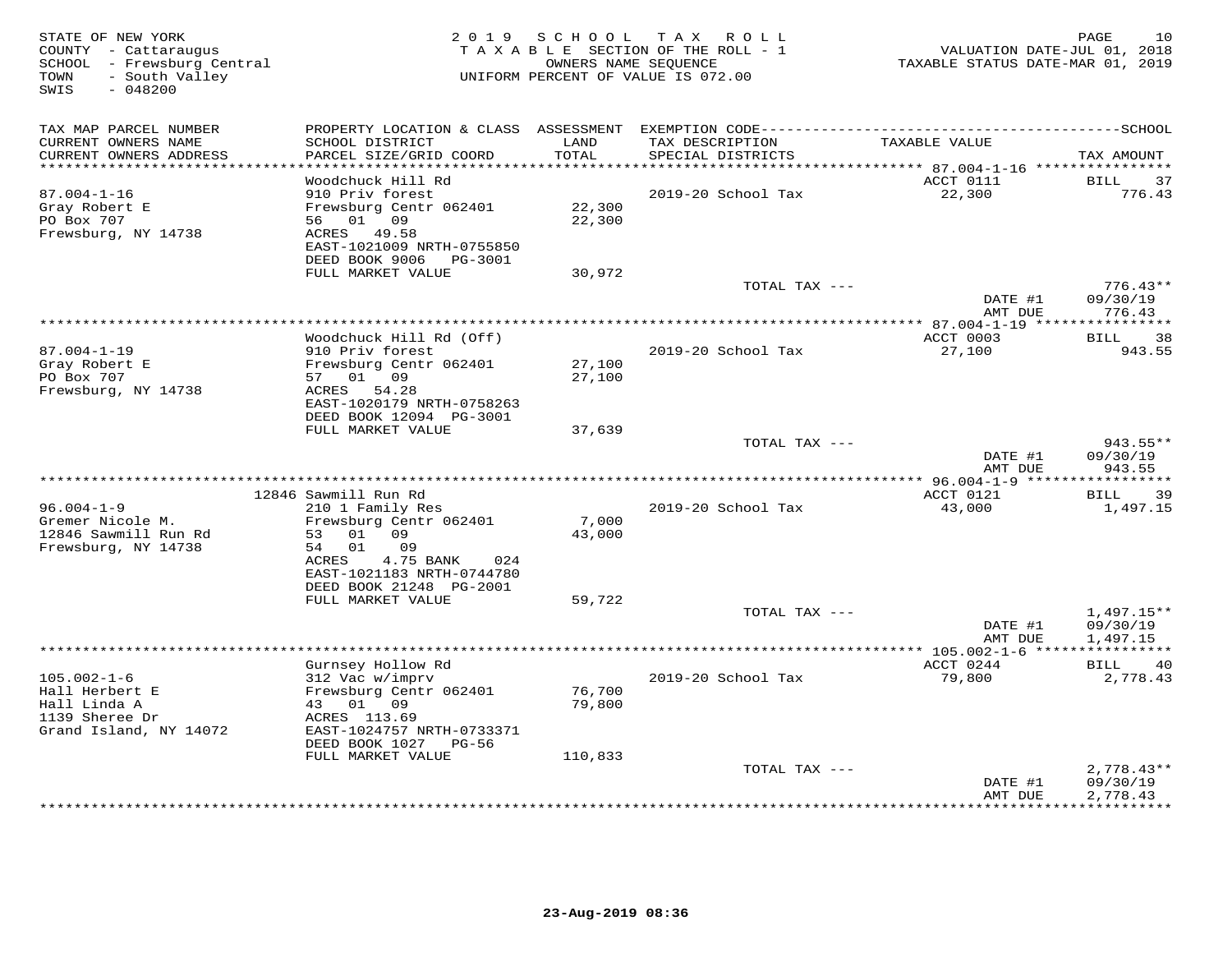| STATE OF NEW YORK<br>COUNTY - Cattaraugus<br>SCHOOL - Frewsburg Central<br>- South Valley<br>TOWN<br>$-048200$<br>SWIS |                                                | 2019 SCHOOL    | T A X<br>ROLL<br>TAXABLE SECTION OF THE ROLL - 1<br>OWNERS NAME SEQUENCE<br>UNIFORM PERCENT OF VALUE IS 072.00 | VALUATION DATE-JUL 01, 2018<br>TAXABLE STATUS DATE-MAR 01, 2019 | PAGE<br>11           |
|------------------------------------------------------------------------------------------------------------------------|------------------------------------------------|----------------|----------------------------------------------------------------------------------------------------------------|-----------------------------------------------------------------|----------------------|
| TAX MAP PARCEL NUMBER                                                                                                  | PROPERTY LOCATION & CLASS ASSESSMENT           |                |                                                                                                                |                                                                 |                      |
| CURRENT OWNERS NAME<br>CURRENT OWNERS ADDRESS<br>**********************                                                | SCHOOL DISTRICT<br>PARCEL SIZE/GRID COORD      | LAND<br>TOTAL  | TAX DESCRIPTION<br>SPECIAL DISTRICTS                                                                           | TAXABLE VALUE                                                   | TAX AMOUNT           |
|                                                                                                                        | 12830 Wheeler Hill Rd                          |                |                                                                                                                | ACCT 0504                                                       | BILL<br>41           |
| $96.004 - 1 - 53.3$                                                                                                    | 270 Mfg housing                                |                | 2019-20 School Tax                                                                                             | 16,000                                                          | 557.08               |
| Hall William H                                                                                                         | Frewsburg Centr 062401                         | 4,900          |                                                                                                                |                                                                 |                      |
| Hall Lucille A                                                                                                         | 52<br>01 09                                    | 16,000         |                                                                                                                |                                                                 |                      |
| 67 Magnolia Ave We                                                                                                     | 2.10<br>ACRES                                  |                |                                                                                                                |                                                                 |                      |
| Jamestown, NY 14701                                                                                                    | EAST-1020851 NRTH-0740411                      |                |                                                                                                                |                                                                 |                      |
|                                                                                                                        | DEED BOOK 787<br>PG-00406<br>FULL MARKET VALUE | 22,222         |                                                                                                                |                                                                 |                      |
|                                                                                                                        |                                                |                | TOTAL TAX ---                                                                                                  |                                                                 | 557.08**             |
|                                                                                                                        |                                                |                |                                                                                                                | DATE #1                                                         | 09/30/19             |
|                                                                                                                        |                                                |                |                                                                                                                | AMT DUE                                                         | 557.08               |
|                                                                                                                        |                                                |                | ****************************                                                                                   | ********** 96.004-1-54.5 ***************                        |                      |
| $96.004 - 1 - 54.5$                                                                                                    | Wheeler Rd (Off)<br>314 Rural vac<10           |                | 2019-20 School Tax                                                                                             | ACCT 0675<br>4,900                                              | 42<br>BILL<br>170.61 |
| Hall William H                                                                                                         | Frewsburg Centr 062401                         | 4,900          |                                                                                                                |                                                                 |                      |
| Hall Lucille A                                                                                                         | 53 01 09                                       | 4,900          |                                                                                                                |                                                                 |                      |
| 67 Magnolia Ave We                                                                                                     | 7.35<br>ACRES                                  |                |                                                                                                                |                                                                 |                      |
| Jamestown, NY 14701                                                                                                    | EAST-1020767 NRTH-0740941                      |                |                                                                                                                |                                                                 |                      |
|                                                                                                                        | DEED BOOK 00944 PG-00694                       |                |                                                                                                                |                                                                 |                      |
|                                                                                                                        | FULL MARKET VALUE                              | 6,806          | TOTAL TAX ---                                                                                                  |                                                                 | $170.61**$           |
|                                                                                                                        |                                                |                |                                                                                                                | DATE #1                                                         | 09/30/19             |
|                                                                                                                        |                                                |                |                                                                                                                | AMT DUE                                                         | 170.61               |
|                                                                                                                        |                                                |                |                                                                                                                |                                                                 |                      |
|                                                                                                                        | Oak Hill Rd (Off)                              |                |                                                                                                                | ACCT 0074                                                       | <b>BILL</b><br>43    |
| $96.002 - 2 - 18$<br>Hallenbeck Ellis J.                                                                               | 260 Seasonal res<br>Frewsburg Centr 062401     | 7,900          | 2019-20 School Tax                                                                                             | 21,000                                                          | 731.17               |
| 10 Dennison St.                                                                                                        | 54 01 09                                       | 21,000         |                                                                                                                |                                                                 |                      |
| Frewsburg, NY 14738                                                                                                    | 6.45<br>ACRES                                  |                |                                                                                                                |                                                                 |                      |
|                                                                                                                        | EAST-1019426 NRTH-0744881                      |                |                                                                                                                |                                                                 |                      |
|                                                                                                                        | DEED BOOK 22267 PG-8002                        |                |                                                                                                                |                                                                 |                      |
|                                                                                                                        | FULL MARKET VALUE                              | 29,167         |                                                                                                                |                                                                 |                      |
|                                                                                                                        |                                                |                | TOTAL TAX ---                                                                                                  | DATE #1                                                         | 731.17**<br>09/30/19 |
|                                                                                                                        |                                                |                |                                                                                                                | AMT DUE                                                         | 731.17               |
|                                                                                                                        |                                                |                |                                                                                                                | ********** 96.002-2-19.2 **************                         |                      |
|                                                                                                                        | Oak Hill Rd                                    |                |                                                                                                                | ACCT 0589                                                       | BILL<br>44           |
| $96.002 - 2 - 19.2$                                                                                                    | 314 Rural vac<10                               |                | 2019-20 School Tax                                                                                             | 7,100                                                           | 247.20               |
| Hallenbeck Ellis J.<br>10 Dennison Rd                                                                                  | Frewsburg Centr 062401<br>01 09<br>54          | 7,100<br>7,100 |                                                                                                                |                                                                 |                      |
| Frewsburg, NY 14738                                                                                                    | ACRES<br>4.85                                  |                |                                                                                                                |                                                                 |                      |
|                                                                                                                        | EAST-1019210 NRTH-0745288                      |                |                                                                                                                |                                                                 |                      |
|                                                                                                                        | DEED BOOK 24631 PG-7001                        |                |                                                                                                                |                                                                 |                      |
|                                                                                                                        | FULL MARKET VALUE                              | 9,861          |                                                                                                                |                                                                 |                      |
|                                                                                                                        |                                                |                | TOTAL TAX ---                                                                                                  |                                                                 | 247.20**             |
|                                                                                                                        |                                                |                |                                                                                                                | DATE #1<br>AMT DUE                                              | 09/30/19<br>247.20   |
|                                                                                                                        |                                                |                |                                                                                                                | **********                                                      | *********            |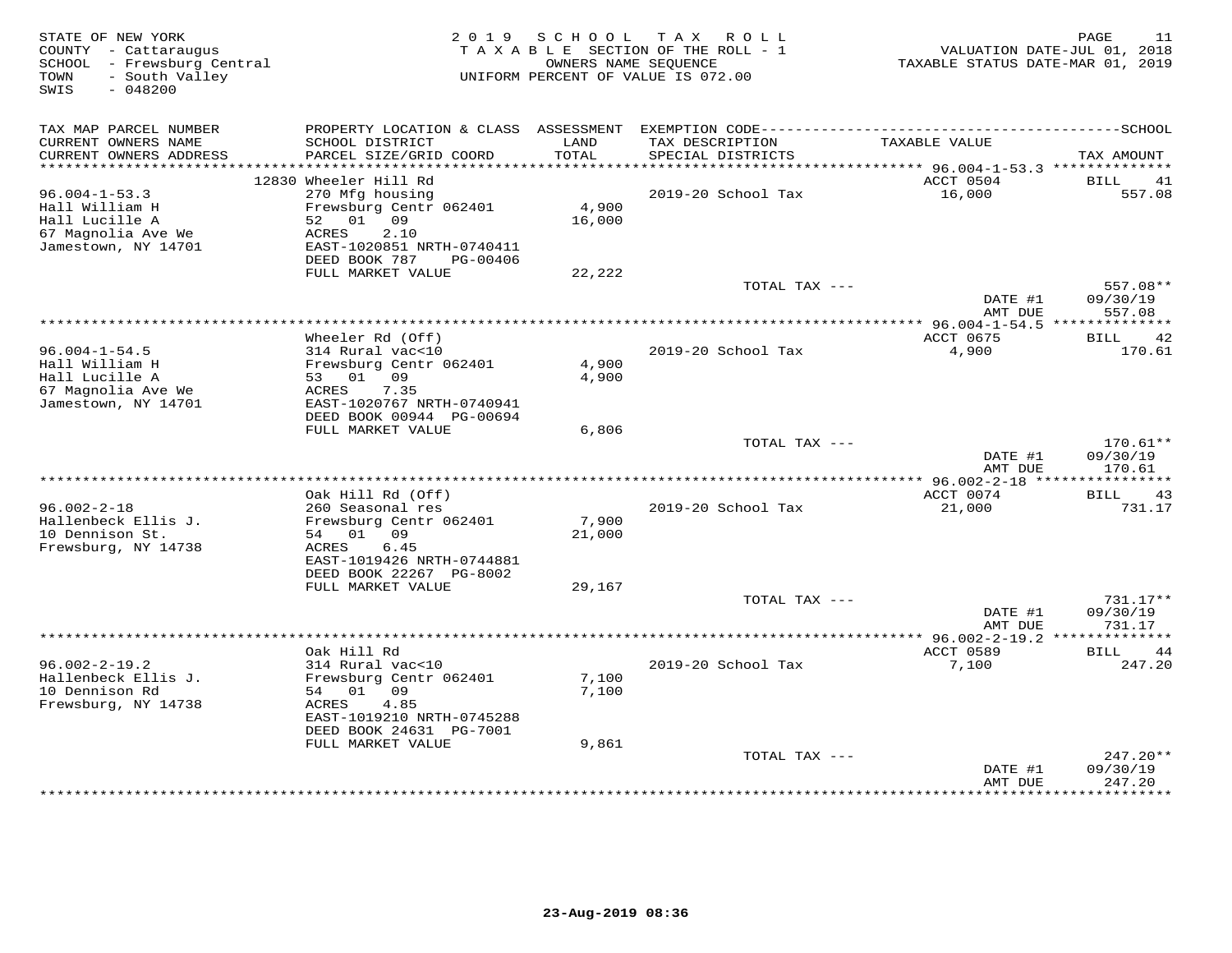| STATE OF NEW YORK<br>COUNTY - Cattaraugus<br>SCHOOL - Frewsburg Central<br>- South Valley<br>TOWN<br>$-048200$<br>SWIS | 2 0 1 9                                   | SCHOOL        | T A X<br>R O L L<br>T A X A B L E SECTION OF THE ROLL - 1<br>OWNERS NAME SEQUENCE<br>UNIFORM PERCENT OF VALUE IS 072.00 | VALUATION DATE-JUL 01, 2018<br>TAXABLE STATUS DATE-MAR 01, 2019 | 12<br>PAGE           |
|------------------------------------------------------------------------------------------------------------------------|-------------------------------------------|---------------|-------------------------------------------------------------------------------------------------------------------------|-----------------------------------------------------------------|----------------------|
| TAX MAP PARCEL NUMBER                                                                                                  | PROPERTY LOCATION & CLASS ASSESSMENT      |               |                                                                                                                         |                                                                 |                      |
| CURRENT OWNERS NAME<br>CURRENT OWNERS ADDRESS<br>*********************                                                 | SCHOOL DISTRICT<br>PARCEL SIZE/GRID COORD | LAND<br>TOTAL | TAX DESCRIPTION<br>SPECIAL DISTRICTS                                                                                    | TAXABLE VALUE                                                   | TAX AMOUNT           |
|                                                                                                                        | Sawmill Run Rd                            |               |                                                                                                                         | ACCT 0075                                                       | 45<br>BILL           |
| $96.004 - 1 - 2$                                                                                                       | 322 Rural vac>10                          |               | 2019-20 School Tax                                                                                                      | 12,600                                                          | 438.70               |
| Hallenbeck Ellis J.                                                                                                    | Frewsburg Centr 062401                    | 12,600        |                                                                                                                         |                                                                 |                      |
| 10 Dennison St.                                                                                                        | 53<br>01 09                               | 12,600        |                                                                                                                         |                                                                 |                      |
| Frewsburg, NY 14738                                                                                                    | ACRES<br>21.68                            |               |                                                                                                                         |                                                                 |                      |
|                                                                                                                        | EAST-1019449 NRTH-0744252                 |               |                                                                                                                         |                                                                 |                      |
|                                                                                                                        | DEED BOOK 22267 PG-8002                   |               |                                                                                                                         |                                                                 |                      |
|                                                                                                                        | FULL MARKET VALUE                         | 17,500        |                                                                                                                         |                                                                 |                      |
|                                                                                                                        |                                           |               | TOTAL TAX ---                                                                                                           |                                                                 | 438.70**             |
|                                                                                                                        |                                           |               |                                                                                                                         | DATE #1                                                         | 09/30/19             |
|                                                                                                                        |                                           |               |                                                                                                                         | AMT DUE                                                         | 438.70               |
|                                                                                                                        | Oak Hill Rd (Off)                         |               |                                                                                                                         | ACCT 0590                                                       | 46<br>BILL           |
| $96.002 - 2 - 21$                                                                                                      | 314 Rural vac<10                          |               | 2019-20 School Tax                                                                                                      | 3,300                                                           | 114.90               |
| Hallenbeck `Ellis J                                                                                                    | Frewsburg Centr 062401                    | 3,300         |                                                                                                                         |                                                                 |                      |
| 10 Dennison Rd                                                                                                         | 54 01 09                                  | 3,300         |                                                                                                                         |                                                                 |                      |
| Frewsburg, NY 14738                                                                                                    | 4.26<br>ACRES                             |               |                                                                                                                         |                                                                 |                      |
|                                                                                                                        | EAST-1018952 NRTH-0744817                 |               |                                                                                                                         |                                                                 |                      |
|                                                                                                                        | DEED BOOK 9895<br>PG-3001                 |               |                                                                                                                         |                                                                 |                      |
|                                                                                                                        | FULL MARKET VALUE                         | 4,583         |                                                                                                                         |                                                                 |                      |
|                                                                                                                        |                                           |               | TOTAL TAX ---                                                                                                           |                                                                 | 114.90**             |
|                                                                                                                        |                                           |               |                                                                                                                         | DATE #1                                                         | 09/30/19             |
| ******************************                                                                                         |                                           |               |                                                                                                                         | AMT DUE                                                         | 114.90               |
|                                                                                                                        | Bone Run Rd                               |               |                                                                                                                         | ACCT 0631                                                       | 47<br><b>BILL</b>    |
| $96.002 - 1 - 37.2$                                                                                                    | 322 Rural vac>10                          |               | 2019-20 School Tax                                                                                                      | 21,500                                                          | 748.57               |
| Hammersley Timothy                                                                                                     | Frewsburg Centr 062401                    | 21,500        |                                                                                                                         |                                                                 |                      |
| Hammersley Faye                                                                                                        | 55<br>01 09                               | 21,500        |                                                                                                                         |                                                                 |                      |
| 3477 Follett Run Road                                                                                                  | 34.55<br>ACRES                            |               |                                                                                                                         |                                                                 |                      |
| Warren, PA 16365                                                                                                       | EAST-1019459 NRTH-0750463                 |               |                                                                                                                         |                                                                 |                      |
|                                                                                                                        | DEED BOOK 26179 PG-8001                   |               |                                                                                                                         |                                                                 |                      |
|                                                                                                                        | FULL MARKET VALUE                         | 29,861        |                                                                                                                         |                                                                 |                      |
|                                                                                                                        |                                           |               | TOTAL TAX ---                                                                                                           |                                                                 | $748.57**$           |
|                                                                                                                        |                                           |               |                                                                                                                         | DATE #1                                                         | 09/30/19             |
|                                                                                                                        |                                           |               |                                                                                                                         | AMT DUE<br>*** 105.002-1-1.9 **************                     | 748.57               |
|                                                                                                                        | 4 S Sylvann Glenn                         |               |                                                                                                                         | ACCT 0617                                                       | 48<br>BILL           |
| $105.002 - 1 - 1.9$                                                                                                    | 260 Seasonal res                          |               | 2019-20 School Tax                                                                                                      | 87,000                                                          | 3,029.11             |
| Hartson Randall L                                                                                                      | Frewsburg Centr 062401                    | 7,700         |                                                                                                                         |                                                                 |                      |
| Hartson Diane M                                                                                                        | 01 09<br>51                               | 87,000        |                                                                                                                         |                                                                 |                      |
| 4 S Sylvan Glenn                                                                                                       | (land Contract)                           |               |                                                                                                                         |                                                                 |                      |
| Frewsburg, NY 14738                                                                                                    | ACRES<br>6.05                             |               |                                                                                                                         |                                                                 |                      |
|                                                                                                                        | EAST-1019940 NRTH-0735663                 |               |                                                                                                                         |                                                                 |                      |
|                                                                                                                        | DEED BOOK 1028<br>PG-369                  |               |                                                                                                                         |                                                                 |                      |
|                                                                                                                        | FULL MARKET VALUE                         | 120,833       |                                                                                                                         |                                                                 |                      |
|                                                                                                                        |                                           |               | TOTAL TAX ---                                                                                                           |                                                                 | $3,029.11**$         |
|                                                                                                                        |                                           |               |                                                                                                                         | DATE #1<br>AMT DUE                                              | 09/30/19<br>3,029.11 |
|                                                                                                                        |                                           |               |                                                                                                                         |                                                                 | * * * * * * * * * ·  |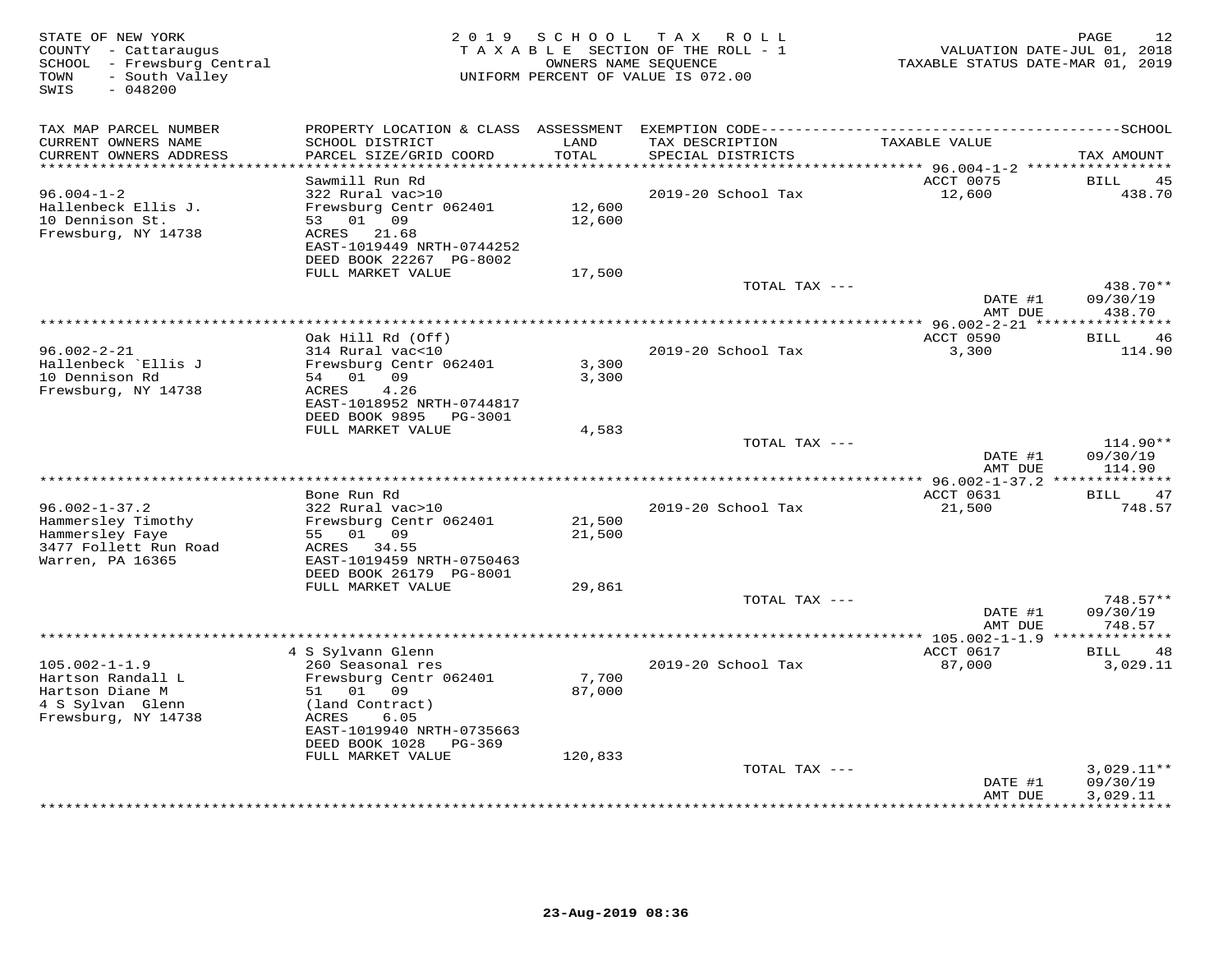| STATE OF NEW YORK<br>COUNTY - Cattaraugus<br>SCHOOL - Frewsburg Central<br>- South Valley<br>TOWN<br>SWIS<br>$-048200$ | 2 0 1 9                                              | S C H O O L   | T A X<br>R O L L<br>TAXABLE SECTION OF THE ROLL - 1<br>OWNERS NAME SEQUENCE<br>UNIFORM PERCENT OF VALUE IS 072.00 | VALUATION DATE-JUL 01, 2018<br>TAXABLE STATUS DATE-MAR 01, 2019 | PAGE<br>13             |
|------------------------------------------------------------------------------------------------------------------------|------------------------------------------------------|---------------|-------------------------------------------------------------------------------------------------------------------|-----------------------------------------------------------------|------------------------|
| TAX MAP PARCEL NUMBER                                                                                                  |                                                      |               |                                                                                                                   |                                                                 |                        |
| CURRENT OWNERS NAME<br>CURRENT OWNERS ADDRESS<br>************************                                              | SCHOOL DISTRICT<br>PARCEL SIZE/GRID COORD            | LAND<br>TOTAL | TAX DESCRIPTION<br>SPECIAL DISTRICTS                                                                              | TAXABLE VALUE                                                   | TAX AMOUNT             |
|                                                                                                                        | 1059 Dennison Rd                                     |               |                                                                                                                   | ACCT 0088                                                       | BILL<br>49             |
| $96.002 - 2 - 19.1$                                                                                                    | 210 1 Family Res                                     |               | 2019-20 School Tax                                                                                                | 32,300                                                          | 1,124.60               |
| Hellenbeck Ellis J                                                                                                     | Frewsburg Centr 062401                               | 7,200         |                                                                                                                   |                                                                 |                        |
| 10 Dennison Road                                                                                                       | 54<br>01<br>09                                       | 32,300        |                                                                                                                   |                                                                 |                        |
| Frewsburg, NY 14738                                                                                                    | 5.00<br>ACRES                                        |               |                                                                                                                   |                                                                 |                        |
|                                                                                                                        | EAST-1018958 NRTH-0745459<br>DEED BOOK 19972 PG-3001 |               |                                                                                                                   |                                                                 |                        |
|                                                                                                                        | FULL MARKET VALUE                                    | 44,861        |                                                                                                                   |                                                                 |                        |
|                                                                                                                        |                                                      |               | TOTAL TAX ---                                                                                                     |                                                                 | $1,124.60**$           |
|                                                                                                                        |                                                      |               |                                                                                                                   | DATE #1                                                         | 09/30/19               |
|                                                                                                                        |                                                      |               |                                                                                                                   | AMT DUE                                                         | 1,124.60               |
|                                                                                                                        |                                                      |               |                                                                                                                   |                                                                 |                        |
| $105.002 - 1 - 1.38$                                                                                                   | 12770 Gurnsey Hollow Rd<br>240 Rural res             |               | 2019-20 School Tax                                                                                                | ACCT 0746<br>71,600                                             | 50<br>BILL<br>2,492.93 |
| Hill Matthew E                                                                                                         | Frewsburg Centr 062401                               | 7,700         |                                                                                                                   |                                                                 |                        |
| 12770 Gurnsey Hollow Rd                                                                                                | 43/51 01 09                                          | 71,600        |                                                                                                                   |                                                                 |                        |
| Frewsburg, NY 14738                                                                                                    | ACRES<br>10.33                                       |               |                                                                                                                   |                                                                 |                        |
|                                                                                                                        | EAST-1021997 NRTH-0735579                            |               |                                                                                                                   |                                                                 |                        |
|                                                                                                                        | DEED BOOK 29538 PG-4001<br>FULL MARKET VALUE         | 99,444        |                                                                                                                   |                                                                 |                        |
|                                                                                                                        |                                                      |               | TOTAL TAX ---                                                                                                     |                                                                 | $2,492.93**$           |
|                                                                                                                        |                                                      |               |                                                                                                                   | DATE #1                                                         | 09/30/19               |
|                                                                                                                        |                                                      |               |                                                                                                                   | AMT DUE                                                         | 2,492.93               |
|                                                                                                                        |                                                      |               |                                                                                                                   |                                                                 |                        |
| $96.004 - 1 - 3$                                                                                                       | Sawmill Run Rd<br>312 Vac w/imprv                    |               | 2019-20 School Tax                                                                                                | ACCT 0194<br>6,300                                              | BILL<br>51<br>219.35   |
| Johnson Richard E                                                                                                      | Frewsburg Centr 062401                               | 4,300         |                                                                                                                   |                                                                 |                        |
| Johnson Joyce E                                                                                                        | 53 01 09                                             | 6,300         |                                                                                                                   |                                                                 |                        |
| Rebecca Bloomquist                                                                                                     | FRNT 210.00 DPTH 264.00                              |               |                                                                                                                   |                                                                 |                        |
| 36 Scioto St                                                                                                           | EAST-1019336 NRTH-0743512                            |               |                                                                                                                   |                                                                 |                        |
| Jamestown, NY 14701                                                                                                    | DEED BOOK 696<br>PG-00539<br>FULL MARKET VALUE       | 8,750         |                                                                                                                   |                                                                 |                        |
|                                                                                                                        |                                                      |               | TOTAL TAX ---                                                                                                     |                                                                 | $219.35**$             |
|                                                                                                                        |                                                      |               |                                                                                                                   | DATE #1                                                         | 09/30/19               |
|                                                                                                                        |                                                      |               |                                                                                                                   | AMT DUE                                                         | 219.35                 |
|                                                                                                                        |                                                      |               |                                                                                                                   |                                                                 |                        |
|                                                                                                                        | 1078 Oak Hill Rd (Off)                               |               |                                                                                                                   | ACCT 0536                                                       | <b>BILL</b><br>52      |
| $96.002 - 2 - 20.2$<br>Johnstone Michael S                                                                             | 210 1 Family Res<br>Frewsburg Centr 062401           | 5,000         | <b>BAS STAR</b><br>41854<br>2019-20 School Tax                                                                    | 54,600                                                          | 21,600<br>1,901.03     |
| 1078 Dennison Rd                                                                                                       | 54 01 09                                             | 54,600        |                                                                                                                   |                                                                 |                        |
| Frewsburg, NY 14738                                                                                                    | ACRES<br>2.28                                        |               |                                                                                                                   |                                                                 |                        |
|                                                                                                                        | EAST-1019345 NRTH-0746473                            |               |                                                                                                                   |                                                                 |                        |
|                                                                                                                        | DEED BOOK 00933 PG-00288                             |               |                                                                                                                   |                                                                 |                        |
|                                                                                                                        | FULL MARKET VALUE                                    | 75,833        | TOTAL TAX ---                                                                                                     |                                                                 | $1,168.03**$           |
|                                                                                                                        |                                                      |               |                                                                                                                   | DATE #1                                                         | 09/30/19               |
|                                                                                                                        |                                                      |               |                                                                                                                   | AMT DUE                                                         | 1,168.03               |
|                                                                                                                        |                                                      |               |                                                                                                                   |                                                                 | ***********            |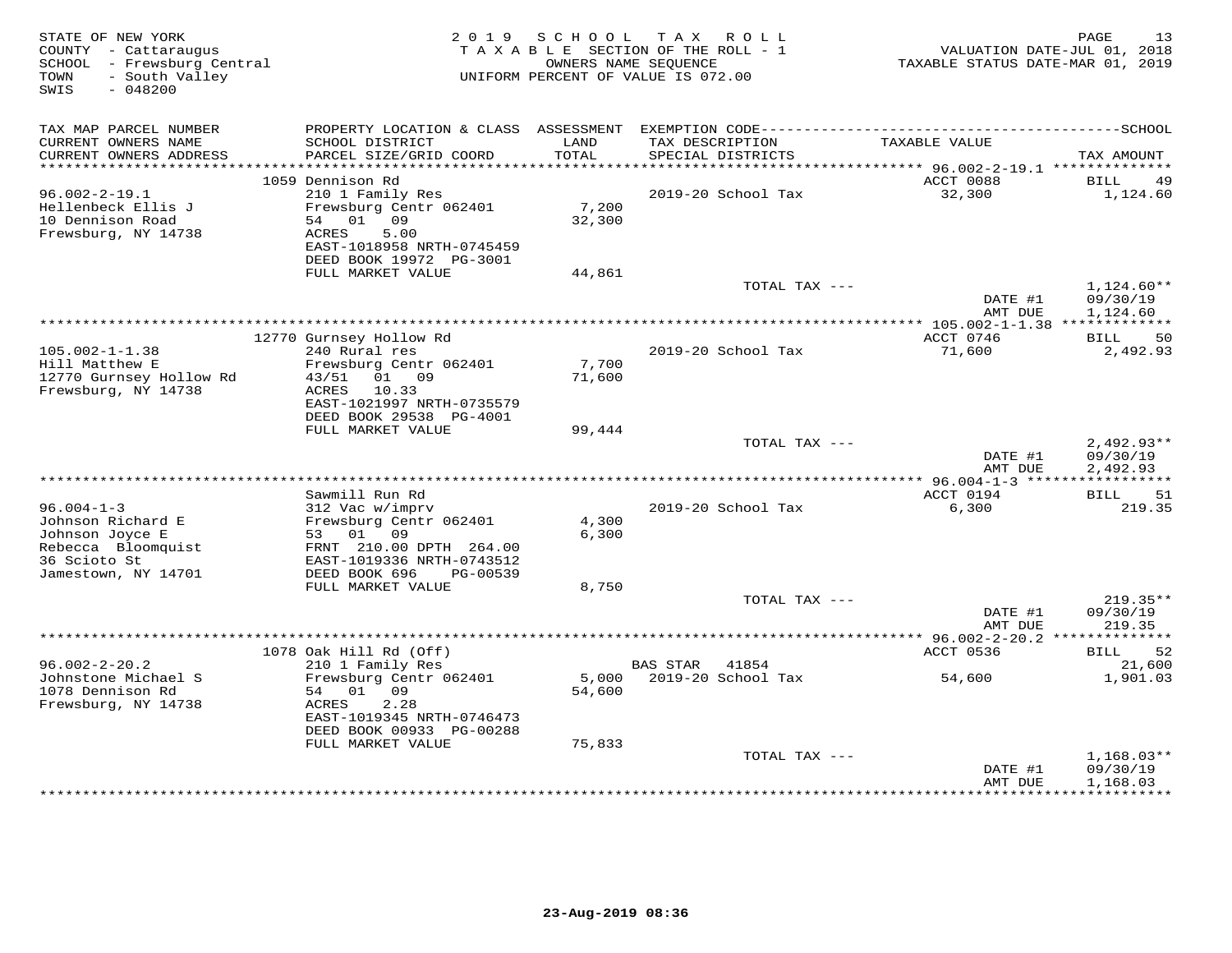| STATE OF NEW YORK<br>COUNTY - Cattaraugus<br>SCHOOL<br>- Frewsburg Central<br>- South Valley<br>TOWN<br>$-048200$<br>SWIS | 2 0 1 9                                                                                                                                                         | S C H O O L      | T A X<br>ROLL<br>TAXABLE SECTION OF THE ROLL - 1<br>OWNERS NAME SEQUENCE<br>UNIFORM PERCENT OF VALUE IS 072.00 | VALUATION DATE-JUL 01, 2018<br>TAXABLE STATUS DATE-MAR 01, 2019 | PAGE<br>14                           |
|---------------------------------------------------------------------------------------------------------------------------|-----------------------------------------------------------------------------------------------------------------------------------------------------------------|------------------|----------------------------------------------------------------------------------------------------------------|-----------------------------------------------------------------|--------------------------------------|
| TAX MAP PARCEL NUMBER<br>CURRENT OWNERS NAME<br>CURRENT OWNERS ADDRESS                                                    | PROPERTY LOCATION & CLASS ASSESSMENT<br>SCHOOL DISTRICT<br>PARCEL SIZE/GRID COORD                                                                               | LAND<br>TOTAL    | TAX DESCRIPTION<br>SPECIAL DISTRICTS                                                                           | TAXABLE VALUE                                                   | TAX AMOUNT                           |
| ***********************                                                                                                   |                                                                                                                                                                 |                  |                                                                                                                |                                                                 |                                      |
| $105.002 - 1 - 37.3$<br>Jones Jack S Sr<br>Jones Pauline M<br>287 Robin Hill Rd<br>Frewsburg, NY 14738                    | Brown Run Rd<br>312 Vac w/imprv<br>Frewsburg Centr 062401<br>ACRES 11.25<br>EAST-1018886 NRTH-0731682<br>DEED BOOK 1962<br>PG-7001                              | 10,300<br>35,000 | 2019-20 School Tax                                                                                             | ACCT 0741<br>35,000                                             | 53<br>BILL<br>1,218.61               |
|                                                                                                                           | FULL MARKET VALUE                                                                                                                                               | 48,611           |                                                                                                                |                                                                 |                                      |
|                                                                                                                           |                                                                                                                                                                 |                  | TOTAL TAX ---                                                                                                  | DATE #1<br>AMT DUE                                              | $1,218.61**$<br>09/30/19<br>1,218.61 |
|                                                                                                                           |                                                                                                                                                                 |                  |                                                                                                                |                                                                 |                                      |
|                                                                                                                           | 57 Robin Hill Rd                                                                                                                                                |                  |                                                                                                                | ACCT 0727                                                       | 54<br>BILL                           |
| $105.002 - 1 - 35.2$<br>Joslyn Kelley K                                                                                   | 210 1 Family Res<br>Frewsburg Centr 062401                                                                                                                      | 8,500            | BAS STAR<br>41854<br>2019-20 School Tax                                                                        | 85,200                                                          | 21,600<br>2,966.44                   |
| 57 Robin Hill Rd<br>Frewsburg, NY 14738                                                                                   | 50/1/9<br>ACRES<br>7.65<br>EAST-1020185 NRTH-0730380<br>DEED BOOK 1012<br>PG-661                                                                                | 85,200           |                                                                                                                |                                                                 |                                      |
|                                                                                                                           | FULL MARKET VALUE                                                                                                                                               | 118,333          |                                                                                                                |                                                                 |                                      |
|                                                                                                                           |                                                                                                                                                                 |                  | TOTAL TAX ---                                                                                                  | DATE #1<br>AMT DUE                                              | $2,233.44**$<br>09/30/19<br>2,233.44 |
|                                                                                                                           |                                                                                                                                                                 |                  |                                                                                                                |                                                                 |                                      |
|                                                                                                                           | 782 Wheeler Hill Rd                                                                                                                                             |                  |                                                                                                                | ACCT 0488                                                       | 55<br>BILL                           |
| $96.004 - 1 - 53.2$<br>Kestler Mark<br>Abbey Vicki                                                                        | 210 1 Family Res<br>Frewsburg Centr 062401<br>01 09<br>52                                                                                                       | 6,300<br>29,300  | <b>BAS STAR</b><br>41854<br>2019-20 School Tax                                                                 | 29,300                                                          | 21,600<br>1,020.15                   |
| Messmer Mary Lou<br>782-784 Wheeler Hill Rd<br>Frewsburg, NY 14738                                                        | 3.90 BANK<br>ACRES<br>017<br>EAST-1020401 NRTH-0740396<br>DEED BOOK 00982 PG-01017                                                                              |                  |                                                                                                                |                                                                 |                                      |
|                                                                                                                           | FULL MARKET VALUE                                                                                                                                               | 40,694           |                                                                                                                |                                                                 |                                      |
|                                                                                                                           |                                                                                                                                                                 |                  | TOTAL TAX ---                                                                                                  | DATE #1<br>AMT DUE                                              | 287.15**<br>09/30/19<br>287.15       |
|                                                                                                                           |                                                                                                                                                                 |                  |                                                                                                                | ** 96.004-1-53.4 ***                                            | *********                            |
| $96.004 - 1 - 53.4$<br>Kestler Mark<br>Abbey Vicki<br>Messmer Mary Lou<br>782-784 Wheeler Hill Rd<br>Frewsburg, NY 14738  | Wheeler Hill Rd<br>260 Seasonal res<br>Frewsburg Centr 062401<br>52 01 09<br>ACRES<br>1.90 BANK<br>017<br>EAST-1020179 NRTH-0740550<br>DEED BOOK 00982 PG-01017 | 4,700<br>15,000  | 2019-20 School Tax                                                                                             | ACCT 0593<br>15,000                                             | <b>BILL</b><br>56<br>522.26          |
|                                                                                                                           | FULL MARKET VALUE                                                                                                                                               | 20,833           |                                                                                                                |                                                                 | $522.26**$                           |
|                                                                                                                           |                                                                                                                                                                 |                  | TOTAL TAX ---                                                                                                  | DATE #1<br>AMT DUE                                              | 09/30/19<br>522.26                   |
|                                                                                                                           |                                                                                                                                                                 |                  |                                                                                                                | *************                                                   | * * * * * * * * *                    |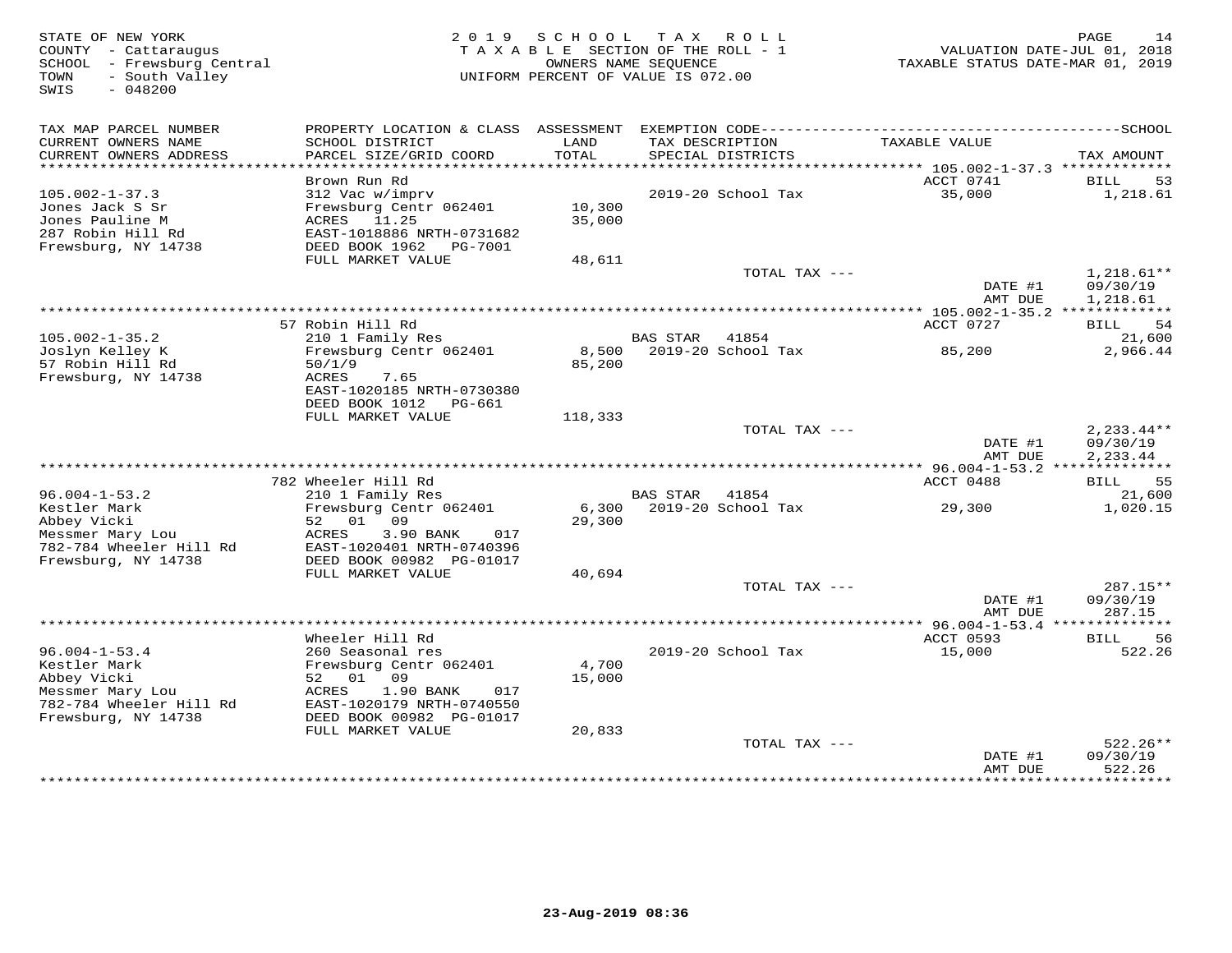| STATE OF NEW YORK<br>COUNTY - Cattaraugus<br>SCHOOL - Frewsburg Central<br>- South Valley<br>TOWN<br>$-048200$<br>SWIS |                                                      | 2019 SCHOOL | TAX ROLL<br>TAXABLE SECTION OF THE ROLL - 1<br>OWNERS NAME SEQUENCE<br>UNIFORM PERCENT OF VALUE IS 072.00 | TAXABLE STATUS DATE-MAR 01, 2019        | PAGE<br>15<br>VALUATION DATE-JUL 01, 2018 |
|------------------------------------------------------------------------------------------------------------------------|------------------------------------------------------|-------------|-----------------------------------------------------------------------------------------------------------|-----------------------------------------|-------------------------------------------|
| TAX MAP PARCEL NUMBER<br>CURRENT OWNERS NAME                                                                           | SCHOOL DISTRICT                                      | LAND        | TAX DESCRIPTION                                                                                           | TAXABLE VALUE                           |                                           |
| CURRENT OWNERS ADDRESS                                                                                                 | PARCEL SIZE/GRID COORD<br>************************** | TOTAL       | SPECIAL DISTRICTS                                                                                         |                                         | TAX AMOUNT                                |
| ***********************                                                                                                | 817 Wheeler Hill Rd                                  |             |                                                                                                           | ACCT 0492                               | BILL<br>57                                |
| $96.004 - 1 - 57.2$                                                                                                    | 260 Seasonal res                                     |             | 2019-20 School Tax                                                                                        | 70,100                                  | 2,440.70                                  |
| King Dona J                                                                                                            | Frewsburg Centr 062401                               | 7,500       |                                                                                                           |                                         |                                           |
| 560 LeBrun                                                                                                             | 53 01 09                                             | 70,100      |                                                                                                           |                                         |                                           |
| Amherst, NY 14226                                                                                                      | 6.75<br>ACRES                                        |             |                                                                                                           |                                         |                                           |
|                                                                                                                        | EAST-1019968 NRTH-0741889<br>DEED BOOK 12032 PG-4003 |             |                                                                                                           |                                         |                                           |
|                                                                                                                        | FULL MARKET VALUE                                    | 97,361      |                                                                                                           |                                         |                                           |
|                                                                                                                        |                                                      |             | TOTAL TAX ---                                                                                             | DATE #1                                 | $2,440.70**$<br>09/30/19                  |
|                                                                                                                        |                                                      |             | *********************************                                                                         | AMT DUE<br>********** 105.002-1-26 **** | 2,440.70<br>***********                   |
|                                                                                                                        | Brown Run Rd                                         |             |                                                                                                           | ACCT 0126                               | 58<br>BILL                                |
| $105.002 - 1 - 26$                                                                                                     | 910 Priv forest                                      |             | 2019-20 School Tax                                                                                        | 36,900                                  | 1,284.76                                  |
| Koch Darryl M                                                                                                          | Frewsburg Centr 062401                               | 36,900      |                                                                                                           |                                         |                                           |
| Noll Kim                                                                                                               | 42 01 09                                             | 36,900      |                                                                                                           |                                         |                                           |
| 39 Majestic Ln                                                                                                         | ACRES 45.48                                          |             |                                                                                                           |                                         |                                           |
| Sinking Spring, PA 19608                                                                                               | EAST-1023738 NRTH-0731624<br>DEED BOOK 5972 PG-8001  |             |                                                                                                           |                                         |                                           |
|                                                                                                                        | FULL MARKET VALUE                                    | 51,250      |                                                                                                           |                                         |                                           |
|                                                                                                                        |                                                      |             | TOTAL TAX ---                                                                                             |                                         | 1,284.76**                                |
|                                                                                                                        |                                                      |             |                                                                                                           | DATE #1                                 | 09/30/19                                  |
|                                                                                                                        |                                                      |             |                                                                                                           | AMT DUE                                 | 1,284.76                                  |
|                                                                                                                        |                                                      |             |                                                                                                           |                                         |                                           |
| $105.002 - 1 - 1.35$                                                                                                   | 12810 Gurnsey Hollow Rd                              |             | 2019-20 School Tax                                                                                        | ACCT 0738                               | BILL<br>59<br>807.76                      |
| Lahrs Andrew                                                                                                           | 210 1 Family Res<br>Frewsburg Centr 062401           | 7,100       |                                                                                                           | 23,200                                  |                                           |
| Lahrs Ann                                                                                                              | 43 51/1/9                                            | 23,200      |                                                                                                           |                                         |                                           |
| 3975 Yale ave                                                                                                          | 4.90<br>ACRES                                        |             |                                                                                                           |                                         |                                           |
| Hamburg, NY 14075                                                                                                      | EAST-1022018 NRTH-0734902                            |             |                                                                                                           |                                         |                                           |
|                                                                                                                        | DEED BOOK 28932 PG-3002                              |             |                                                                                                           |                                         |                                           |
|                                                                                                                        | FULL MARKET VALUE                                    | 32,222      |                                                                                                           |                                         |                                           |
|                                                                                                                        |                                                      |             | TOTAL TAX ---                                                                                             | DATE #1                                 | 807.76**<br>09/30/19                      |
|                                                                                                                        |                                                      |             |                                                                                                           | AMT DUE                                 | 807.76                                    |
|                                                                                                                        |                                                      |             |                                                                                                           |                                         |                                           |
|                                                                                                                        | 12802 Gurnsey Hollow Rd                              |             |                                                                                                           | ACCT 0605                               | <b>BILL</b><br>60                         |
| $105.002 - 1 - 1.4$                                                                                                    | 270 Mfg housing                                      |             | 2019-20 School Tax                                                                                        | 11,700                                  | 407.36                                    |
| Lahrs Andrew J.                                                                                                        | Frewsburg Centr 062401                               | 5,900       |                                                                                                           |                                         |                                           |
| Lahrs Ann M.                                                                                                           | 43/51<br>01 09                                       | 11,700      |                                                                                                           |                                         |                                           |
| 3975 Yale Avenue<br>Hamburg, NY 14075                                                                                  | 4.90<br>ACRES<br>EAST-1022175 NRTH-0734831           |             |                                                                                                           |                                         |                                           |
|                                                                                                                        | DEED BOOK 24459 PG-5001                              |             |                                                                                                           |                                         |                                           |
|                                                                                                                        | FULL MARKET VALUE                                    | 16,250      |                                                                                                           |                                         |                                           |
|                                                                                                                        |                                                      |             | TOTAL TAX ---                                                                                             |                                         | $407.36**$                                |
|                                                                                                                        |                                                      |             |                                                                                                           | DATE #1                                 | 09/30/19                                  |
|                                                                                                                        |                                                      |             |                                                                                                           | AMT DUE<br>*********                    | 407.36<br>********                        |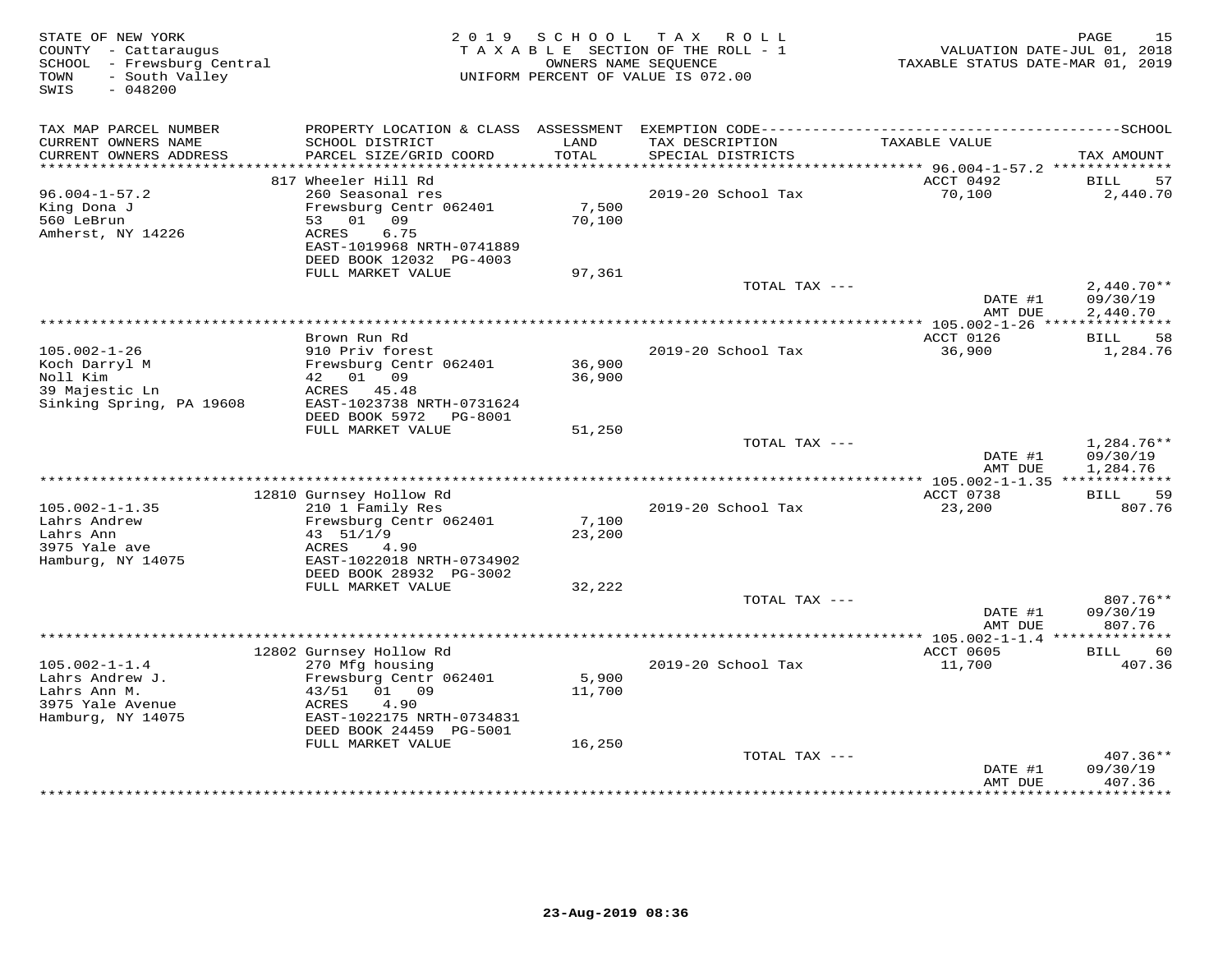| STATE OF NEW YORK<br>COUNTY - Cattaraugus<br>SCHOOL - Frewsburg Central<br>- South Valley<br>TOWN<br>SWIS<br>$-048200$ |                                               |                 | 2019 SCHOOL TAX ROLL<br>TAXABLE SECTION OF THE ROLL - 1<br>OWNERS NAME SEQUENCE<br>UNIFORM PERCENT OF VALUE IS 072.00 | TAXABLE STATUS DATE-MAR 01, 2019 | PAGE<br>16<br>VALUATION DATE-JUL 01, 2018 |
|------------------------------------------------------------------------------------------------------------------------|-----------------------------------------------|-----------------|-----------------------------------------------------------------------------------------------------------------------|----------------------------------|-------------------------------------------|
| TAX MAP PARCEL NUMBER                                                                                                  |                                               |                 |                                                                                                                       |                                  |                                           |
| CURRENT OWNERS NAME                                                                                                    | SCHOOL DISTRICT                               | LAND<br>TOTAL   | TAX DESCRIPTION                                                                                                       | TAXABLE VALUE                    |                                           |
| CURRENT OWNERS ADDRESS<br>******************************                                                               | PARCEL SIZE/GRID COORD                        |                 | SPECIAL DISTRICTS                                                                                                     |                                  | TAX AMOUNT                                |
|                                                                                                                        | Wheeler Hill Rd                               |                 |                                                                                                                       | ACCT 0116                        | <b>BILL</b><br>61                         |
| $96.004 - 1 - 55$                                                                                                      | 270 Mfg housing                               |                 | 2019-20 School Tax                                                                                                    | 9,600                            | 334.25                                    |
| Lang George                                                                                                            | Frewsburg Centr 062401                        | 3,100           |                                                                                                                       |                                  |                                           |
| Lang Joyca A                                                                                                           | 53 01 09                                      | 9,600           |                                                                                                                       |                                  |                                           |
| 812 Wheeler Hl                                                                                                         | FRNT 100.00 DPTH 375.00                       |                 |                                                                                                                       |                                  |                                           |
| Frewsburg, NY 14738                                                                                                    | EAST-1019991 NRTH-0741359                     |                 |                                                                                                                       |                                  |                                           |
|                                                                                                                        | DEED BOOK 00990 PG-00114<br>FULL MARKET VALUE |                 |                                                                                                                       |                                  |                                           |
|                                                                                                                        |                                               | 13,333          | TOTAL TAX ---                                                                                                         |                                  | 334.25**                                  |
|                                                                                                                        |                                               |                 |                                                                                                                       | DATE #1<br>AMT DUE               | 09/30/19<br>334.25                        |
|                                                                                                                        |                                               |                 |                                                                                                                       |                                  |                                           |
|                                                                                                                        | Wheeler Hill Rd & Bragg                       |                 |                                                                                                                       | ACCT 0507                        | 62<br>BILL                                |
| $96.004 - 1 - 54.2$                                                                                                    | 270 Mfg housing                               |                 | BAS STAR 41854                                                                                                        |                                  | 20,800                                    |
| Lang George Jr                                                                                                         | Frewsburg Centr 062401                        |                 | 5,600 2019-20 School Tax                                                                                              | 20,800                           | 724.20                                    |
| Day Joyce<br>812 Wheeler Hill Rd                                                                                       | 53 01 09<br>ACRES<br>2.96                     | 20,800          |                                                                                                                       |                                  |                                           |
| Frewsburg, NY 14738                                                                                                    | EAST-1020372 NRTH-0741293                     |                 |                                                                                                                       |                                  |                                           |
|                                                                                                                        | DEED BOOK 00959 PG-00005                      |                 |                                                                                                                       |                                  |                                           |
|                                                                                                                        | FULL MARKET VALUE                             | 28,889          |                                                                                                                       |                                  |                                           |
|                                                                                                                        |                                               |                 | TOTAL TAX ---                                                                                                         |                                  | $0.00**$                                  |
|                                                                                                                        |                                               |                 |                                                                                                                       |                                  |                                           |
|                                                                                                                        | 794 Wheeler Hill Rd                           |                 |                                                                                                                       | ACCT 0183                        | <b>BILL</b><br>63                         |
| $96.004 - 1 - 54.1$                                                                                                    | 210 1 Family Res                              |                 | 2019-20 School Tax                                                                                                    | 47,300                           | 1,646.86                                  |
| Lang George W Jr<br>812 Wheeler Hill Rd                                                                                | Frewsburg Centr 062401<br>53 01 09            | 9,300<br>47,300 |                                                                                                                       |                                  |                                           |
| Frewsburg, NY 14738                                                                                                    | 9.20 BANK<br>ACRES<br>032                     |                 |                                                                                                                       |                                  |                                           |
|                                                                                                                        | EAST-1020174 NRTH-0740888                     |                 |                                                                                                                       |                                  |                                           |
|                                                                                                                        | DEED BOOK 766<br>PG-4003                      |                 |                                                                                                                       |                                  |                                           |
|                                                                                                                        | FULL MARKET VALUE                             | 65,694          |                                                                                                                       |                                  |                                           |
|                                                                                                                        |                                               |                 | TOTAL TAX ---                                                                                                         |                                  | $1,646.86**$                              |
|                                                                                                                        |                                               |                 |                                                                                                                       | DATE #1                          | 09/30/19                                  |
|                                                                                                                        |                                               |                 |                                                                                                                       | AMT DUE                          | 1,646.86                                  |
|                                                                                                                        | Wheeler Hill Rd                               |                 |                                                                                                                       | ACCT 0540                        |                                           |
| $96.004 - 1 - 54.3$                                                                                                    | 314 Rural vac<10                              |                 | 2019-20 School Tax                                                                                                    | 3,200                            | <b>BILL</b><br>64<br>111.42               |
| Lang George W Jr                                                                                                       | Frewsburg Centr 062401                        | 3,200           |                                                                                                                       |                                  |                                           |
| 794 Wheeler Hill Rd                                                                                                    | 53 01 09                                      | 3,200           |                                                                                                                       |                                  |                                           |
| Frewsburg, NY 14738                                                                                                    | FRNT 250.00 DPTH 75.00                        |                 |                                                                                                                       |                                  |                                           |
|                                                                                                                        | EAST-1019851 NRTH-0741101                     |                 |                                                                                                                       |                                  |                                           |
|                                                                                                                        | DEED BOOK 766<br>PG-4003                      |                 |                                                                                                                       |                                  |                                           |
|                                                                                                                        | FULL MARKET VALUE                             | 4,444           |                                                                                                                       |                                  |                                           |
|                                                                                                                        |                                               |                 | TOTAL TAX ---                                                                                                         |                                  | $111.42**$                                |
|                                                                                                                        |                                               |                 |                                                                                                                       | DATE #1<br>AMT DUE               | 09/30/19<br>111.42                        |
|                                                                                                                        |                                               |                 |                                                                                                                       |                                  | ************                              |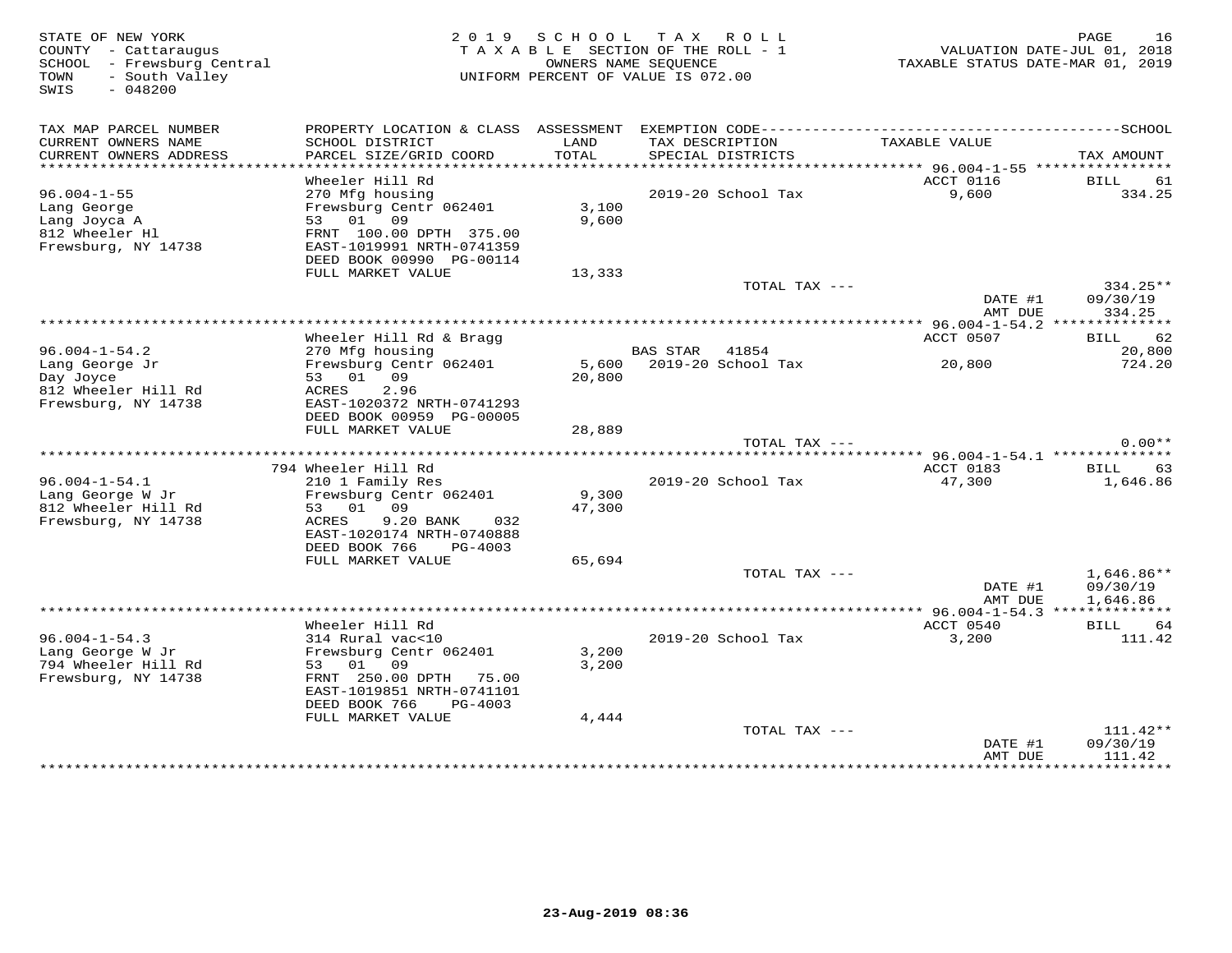| STATE OF NEW YORK<br>COUNTY - Cattaraugus<br>SCHOOL - Frewsburg Central             | 2 0 1 9                                                                                                                         | SCHOOL           | T A X<br>R O L L<br>TAXABLE SECTION OF THE ROLL - 1<br>OWNERS NAME SEQUENCE | TAXABLE STATUS DATE-MAR 01, 2019  | PAGE<br>17<br>VALUATION DATE-JUL 01, 2018 |
|-------------------------------------------------------------------------------------|---------------------------------------------------------------------------------------------------------------------------------|------------------|-----------------------------------------------------------------------------|-----------------------------------|-------------------------------------------|
| - South Valley<br>TOWN<br>SWIS<br>$-048200$                                         |                                                                                                                                 |                  | UNIFORM PERCENT OF VALUE IS 072.00                                          |                                   |                                           |
| TAX MAP PARCEL NUMBER                                                               |                                                                                                                                 |                  |                                                                             |                                   |                                           |
| CURRENT OWNERS NAME<br>CURRENT OWNERS ADDRESS<br>***********************            | SCHOOL DISTRICT<br>PARCEL SIZE/GRID COORD                                                                                       | LAND<br>TOTAL    | TAX DESCRIPTION<br>SPECIAL DISTRICTS                                        | TAXABLE VALUE                     | TAX AMOUNT                                |
|                                                                                     | Brown Run Rd                                                                                                                    |                  |                                                                             | ACCT 0267                         | <b>BILL</b><br>65                         |
| $105.002 - 1 - 31$<br>Lang Realty Company<br>20619 Brown Rd<br>Saegertown, PA 16433 | 322 Rural vac>10<br>Frewsburg Centr 062401<br>50 01 09<br>ACRES 16.42<br>EAST-1021035 NRTH-0729122<br>DEED BOOK 851<br>PG-00546 | 12,900<br>12,900 | 2019-20 School Tax                                                          | 12,900                            | 449.14                                    |
|                                                                                     | FULL MARKET VALUE                                                                                                               | 17,917           |                                                                             |                                   |                                           |
|                                                                                     |                                                                                                                                 |                  | TOTAL TAX ---                                                               | DATE #1<br>AMT DUE                | 449.14**<br>09/30/19<br>449.14            |
|                                                                                     |                                                                                                                                 |                  | ********************************                                            | **** 105.002-1-27.4 ************* |                                           |
| $105.002 - 1 - 27.4$<br>Lang Thomas G                                               | Brown Run Rd<br>322 Rural vac>10<br>Frewsburg Centr 062401                                                                      | 15,200           | 2019-20 School Tax                                                          | ACCT 0551<br>15,200               | 66<br>BILL<br>529.22                      |
| Lang George A Jr<br>20619 Brown Rd<br>Saegertown, PA 16433                          | 01<br>09<br>42/50<br>ACRES<br>20.90<br>EAST-1022729 NRTH-0729495<br>DEED BOOK 00856 PG-01039                                    | 15,200           |                                                                             |                                   |                                           |
|                                                                                     | FULL MARKET VALUE                                                                                                               | 21,111           |                                                                             |                                   |                                           |
|                                                                                     |                                                                                                                                 |                  | TOTAL TAX ---                                                               | DATE #1<br>AMT DUE                | 529.22**<br>09/30/19<br>529.22            |
|                                                                                     | Brown Run Rd                                                                                                                    |                  |                                                                             | ACCT 0205                         | 67<br><b>BILL</b>                         |
| $105.002 - 1 - 30$                                                                  | 314 Rural vac<10                                                                                                                |                  | 2019-20 School Tax                                                          | 4,600                             | 160.16                                    |
| Lang Thomas G<br>Lang Richard Sr                                                    | Frewsburg Centr 062401<br>09<br>50 01                                                                                           | 4,600<br>4,600   |                                                                             |                                   |                                           |
| 20619 Brown Rd<br>Saegertown, PA 16433                                              | ACRES<br>1.71<br>EAST-1020665 NRTH-0729654<br>DEED BOOK 873<br>PG-00739                                                         |                  |                                                                             |                                   |                                           |
|                                                                                     | FULL MARKET VALUE                                                                                                               | 6,389            |                                                                             |                                   |                                           |
|                                                                                     |                                                                                                                                 |                  | TOTAL TAX ---                                                               | DATE #1<br>AMT DUE                | $160.16**$<br>09/30/19<br>160.16          |
|                                                                                     |                                                                                                                                 |                  |                                                                             | ********** 105.002-1-4 *****      | ***********                               |
|                                                                                     | 12759 Gurnsey Hollow Rd                                                                                                         |                  |                                                                             | ACCT 0353                         | BILL<br>68                                |
| $105.002 - 1 - 4$<br>Lasota Karen E<br>12759 Gurnsey Hollow Rd                      | 210 1 Family Res<br>Frewsburg Centr 062401<br>01 09<br>43                                                                       | 16,800<br>52,800 | ENH STAR<br>41834<br>2019-20 School Tax                                     | 52,800                            | 49,460<br>1,838.36                        |
| Frewsburg, NY 14738                                                                 | 24.10<br>ACRES<br>EAST-1022452 NRTH-0733434<br>DEED BOOK 844<br>PG-01033                                                        |                  |                                                                             |                                   |                                           |
|                                                                                     | FULL MARKET VALUE                                                                                                               | 73,333           |                                                                             |                                   |                                           |
|                                                                                     |                                                                                                                                 |                  | TOTAL TAX ---                                                               | DATE #1<br>AMT DUE                | 264.36**<br>09/30/19<br>264.36            |
|                                                                                     |                                                                                                                                 |                  |                                                                             | **********                        | . <del>.</del>                            |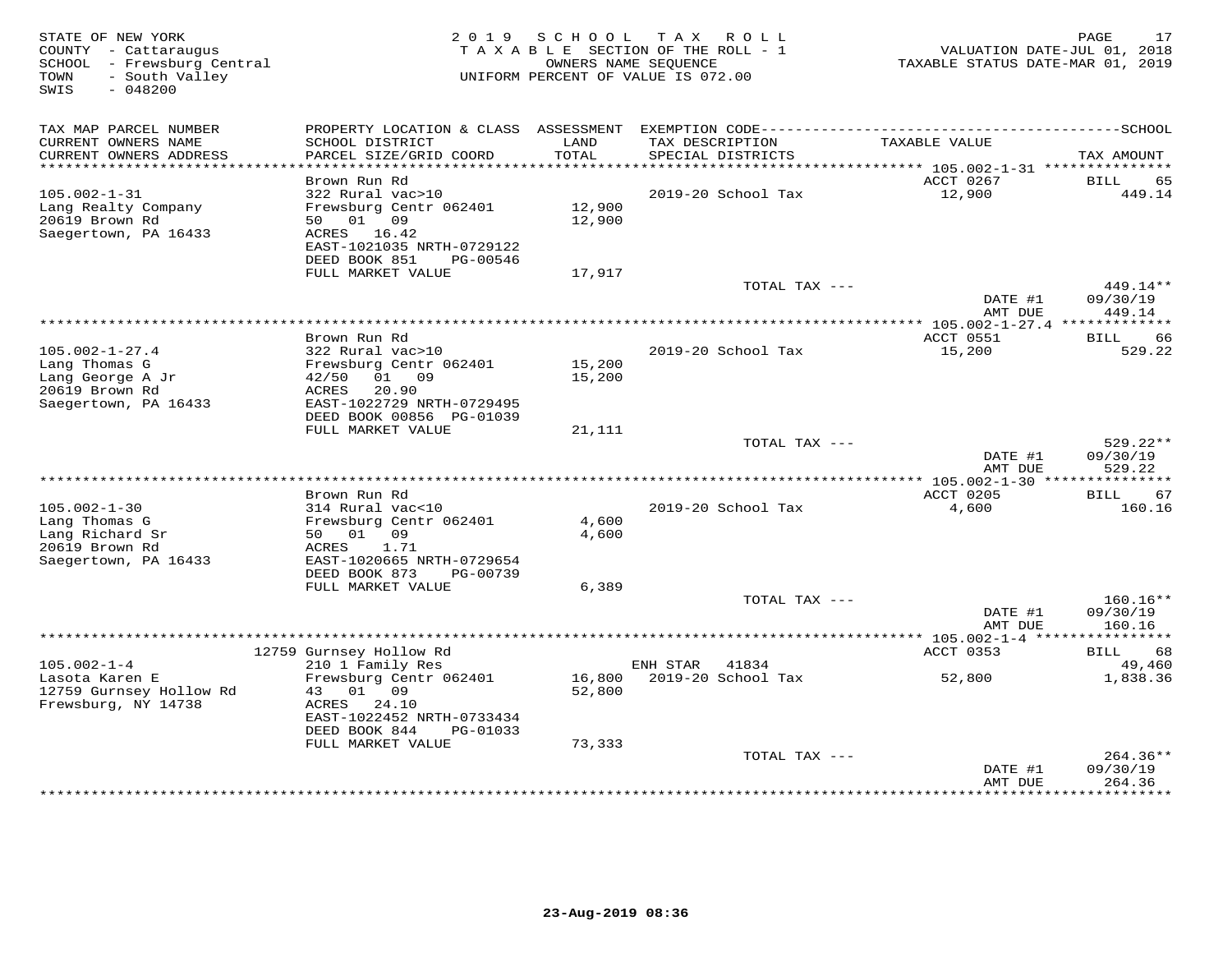| STATE OF NEW YORK<br>COUNTY - Cattaraugus<br>- Frewsburg Central<br>SCHOOL<br>TOWN<br>- South Valley<br>$-048200$<br>SWIS | 2 0 1 9                                                                                                                       | S C H O O L      | T A X<br>R O L L<br>TAXABLE SECTION OF THE ROLL - 1<br>OWNERS NAME SEOUENCE<br>UNIFORM PERCENT OF VALUE IS 072.00 | VALUATION DATE-JUL 01, 2018<br>TAXABLE STATUS DATE-MAR 01, 2019 | PAGE<br>18                           |
|---------------------------------------------------------------------------------------------------------------------------|-------------------------------------------------------------------------------------------------------------------------------|------------------|-------------------------------------------------------------------------------------------------------------------|-----------------------------------------------------------------|--------------------------------------|
| TAX MAP PARCEL NUMBER                                                                                                     |                                                                                                                               |                  |                                                                                                                   |                                                                 |                                      |
| CURRENT OWNERS NAME<br>CURRENT OWNERS ADDRESS                                                                             | SCHOOL DISTRICT<br>PARCEL SIZE/GRID COORD                                                                                     | LAND<br>TOTAL    | TAX DESCRIPTION<br>SPECIAL DISTRICTS                                                                              | TAXABLE VALUE                                                   | TAX AMOUNT                           |
|                                                                                                                           | 8 Gurnsey Hollow Rd                                                                                                           |                  |                                                                                                                   | ACCT 0655                                                       | <b>BILL</b><br>69                    |
| $105.002 - 1 - 1.26$<br>Lawton David C.<br>Privitera Laurie J.<br>PO Box 483                                              | 260 Seasonal res<br>Frewsburg Centr 062401<br>51 01 09<br>Sawmill Run Sub Div                                                 | 9,700<br>39,100  | 2019-20 School Tax                                                                                                | 39,100                                                          | 1,361.36                             |
| Frewsburg, NY 14738                                                                                                       | Phase Ii<br>ACRES<br>12.37<br>EAST-1018861 NRTH-0733150<br>DEED BOOK 22520 PG-8001<br>FULL MARKET VALUE                       | 54,306           |                                                                                                                   |                                                                 |                                      |
|                                                                                                                           |                                                                                                                               |                  | TOTAL TAX ---                                                                                                     | DATE #1<br>AMT DUE                                              | $1,361.36**$<br>09/30/19<br>1,361.36 |
|                                                                                                                           |                                                                                                                               |                  |                                                                                                                   |                                                                 |                                      |
| $105.002 - 1 - 1.27$<br>Lewis Duane R                                                                                     | Gurnsey Hollow Rd<br>210 1 Family Res<br>Frewsburg Centr 062401                                                               | 7,400            | 2019-20 School Tax                                                                                                | ACCT 0656<br>41,200                                             | <b>BILL</b><br>70<br>1,434.48        |
| 182 Conneaut Lake Rd<br>Greenville, PA 16125                                                                              | 01<br>09<br>51<br>Sylvan glenn #9<br>ACRES<br>5.32<br>EAST-1019450 NRTH-0732951<br>DEED BOOK 25283 PG-6001                    | 41,200           |                                                                                                                   |                                                                 |                                      |
|                                                                                                                           | FULL MARKET VALUE                                                                                                             | 57,222           |                                                                                                                   |                                                                 |                                      |
|                                                                                                                           |                                                                                                                               |                  | TOTAL TAX ---                                                                                                     | DATE #1<br>AMT DUE                                              | $1,434.48**$<br>09/30/19<br>1,434.48 |
|                                                                                                                           |                                                                                                                               |                  |                                                                                                                   |                                                                 |                                      |
|                                                                                                                           | Oak Hill Rd                                                                                                                   |                  |                                                                                                                   | ACCT 0231                                                       | 71<br>BILL                           |
| $96.002 - 2 - 1.1$<br>Lodestro James J<br>996 Franquette Ave<br>San Jose, CA 95125                                        | 312 Vac w/imprv<br>Frewsburg Centr 062401<br>54 01 09<br>ACRES 100.85<br>EAST-1019671 NRTH-0746731<br>DEED BOOK 18404 PG-5001 | 64,400<br>71,500 | 2019-20 School Tax                                                                                                | 71,500                                                          | 2,489.44                             |
|                                                                                                                           | FULL MARKET VALUE                                                                                                             | 99,306           |                                                                                                                   |                                                                 |                                      |
|                                                                                                                           |                                                                                                                               |                  | TOTAL TAX ---                                                                                                     | DATE #1<br>AMT DUE                                              | $2,489.44**$<br>09/30/19<br>2,489.44 |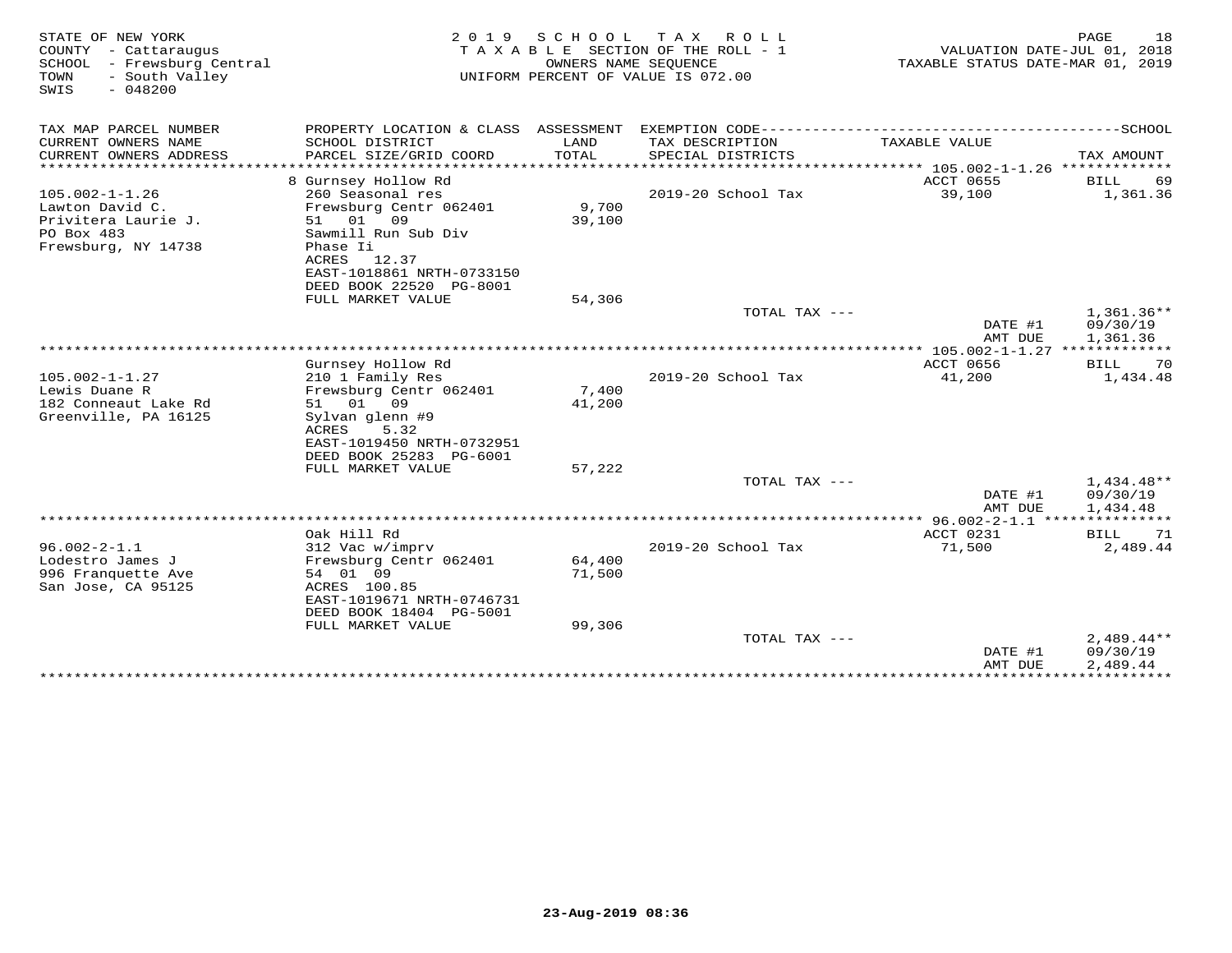| STATE OF NEW YORK<br>COUNTY - Cattaraugus<br>SCHOOL - Frewsburg Central<br>- South Valley<br>TOWN<br>$-048200$<br>SWIS |                                                        | 2019 SCHOOL TAX ROLL<br>TAXABLE SECTION OF THE ROLL - 1<br>UNIFORM PERCENT OF VALUE IS 072.00 | OWNERS NAME SEQUENCE |                                     | VALUATION DATE-JUL 01, 2018<br>TAXABLE STATUS DATE-MAR 01, 2019 | 19<br>PAGE         |
|------------------------------------------------------------------------------------------------------------------------|--------------------------------------------------------|-----------------------------------------------------------------------------------------------|----------------------|-------------------------------------|-----------------------------------------------------------------|--------------------|
| TAX MAP PARCEL NUMBER<br>CURRENT OWNERS NAME<br>CURRENT OWNERS ADDRESS                                                 | SCHOOL DISTRICT<br>PARCEL SIZE/GRID COORD              | LAND<br>TOTAL                                                                                 | TAX DESCRIPTION      | SPECIAL DISTRICTS                   | TAXABLE VALUE                                                   | TAX AMOUNT         |
| **********************                                                                                                 | *****************************                          |                                                                                               |                      |                                     |                                                                 |                    |
|                                                                                                                        | 12815 Brown Run Rd                                     |                                                                                               |                      |                                     | ACCT 0664                                                       | BILL<br>72         |
| $105.002 - 1 - 27.5$                                                                                                   | 240 Rural res                                          |                                                                                               | AG DIST              | 41720                               |                                                                 | 3,448              |
| Lodestro Larry R<br>Lodestro Cynthia L                                                                                 | Frewsburg Centr 062401<br>50 01 09                     |                                                                                               | 16,400 BAS STAR      | 41854<br>196,500 2019-20 School Tax | 193,052                                                         | 21,600<br>6,721.57 |
| 12815 Brown Run Rd                                                                                                     | ACRES 23.35                                            |                                                                                               |                      |                                     |                                                                 |                    |
| Frewsburg, NY 14738                                                                                                    | EAST-1021967 NRTH-0729376                              |                                                                                               |                      |                                     |                                                                 |                    |
|                                                                                                                        | DEED BOOK 15436 PG-3003                                |                                                                                               |                      |                                     |                                                                 |                    |
| MAY BE SUBJECT TO PAYMENT                                                                                              | FULL MARKET VALUE                                      | 272,917                                                                                       |                      |                                     |                                                                 |                    |
| UNDER AGDIST LAW TIL 2023                                                                                              |                                                        |                                                                                               |                      | TOTAL TAX ---                       |                                                                 | $5,988.57**$       |
|                                                                                                                        |                                                        |                                                                                               |                      |                                     | DATE #1                                                         | 09/30/19           |
|                                                                                                                        |                                                        |                                                                                               |                      |                                     | AMT DUE                                                         | 5,988.57           |
|                                                                                                                        |                                                        |                                                                                               |                      |                                     |                                                                 |                    |
| $87.004 - 1 - 3$                                                                                                       | Woodchuck Hill Rd (Off)                                |                                                                                               |                      |                                     | ACCT 0164                                                       | 73<br>BILL         |
| Lyme New York Headwaters LLC                                                                                           | 910 Priv forest<br>Frewsburg Centr 062401              | 94,900                                                                                        |                      | 2019-20 School Tax                  | 94,900                                                          | 3,304.17           |
| 23 S Main Str                                                                                                          | 57 01 09                                               | 94,900                                                                                        |                      |                                     |                                                                 |                    |
| Hanover, NH 03755                                                                                                      | ACRES 156.84                                           |                                                                                               |                      |                                     |                                                                 |                    |
|                                                                                                                        | EAST-1022146 NRTH-0758567                              |                                                                                               |                      |                                     |                                                                 |                    |
|                                                                                                                        | DEED BOOK 4366<br>PG-6005<br>FULL MARKET VALUE         | 131,806                                                                                       |                      |                                     |                                                                 |                    |
|                                                                                                                        |                                                        |                                                                                               |                      | TOTAL TAX ---                       |                                                                 | $3,304.17**$       |
|                                                                                                                        |                                                        |                                                                                               |                      |                                     | DATE #1                                                         | 09/30/19           |
|                                                                                                                        |                                                        |                                                                                               |                      |                                     | AMT DUE                                                         | 3,304.17           |
|                                                                                                                        | Bone Run Rd (Off)                                      |                                                                                               |                      |                                     | ACCT 0162                                                       | 74<br>BILL         |
| $87.004 - 1 - 11$                                                                                                      | 910 Priv forest                                        |                                                                                               |                      | 2019-20 School Tax                  | 106,300                                                         | 3,701.09           |
| Lyme New York Headwaters LLC                                                                                           | Frewsburg Centr 062401                                 | 106,300                                                                                       |                      |                                     |                                                                 |                    |
| 23 S Main Str                                                                                                          | 01<br>48<br>09                                         | 106,300                                                                                       |                      |                                     |                                                                 |                    |
| Hanover, NH 03755                                                                                                      | ACRES 172.21                                           |                                                                                               |                      |                                     |                                                                 |                    |
|                                                                                                                        | EAST-1024732 NRTH-0753543<br>DEED BOOK 4366<br>PG-6005 |                                                                                               |                      |                                     |                                                                 |                    |
|                                                                                                                        | FULL MARKET VALUE                                      | 147,639                                                                                       |                      |                                     |                                                                 |                    |
|                                                                                                                        |                                                        |                                                                                               |                      | TOTAL TAX ---                       |                                                                 | $3,701.09**$       |
|                                                                                                                        |                                                        |                                                                                               |                      |                                     | DATE #1                                                         | 09/30/19           |
|                                                                                                                        |                                                        |                                                                                               |                      |                                     | AMT DUE                                                         | 3,701.09           |
|                                                                                                                        | Woodchuck Hill Rd                                      |                                                                                               |                      |                                     | ACCT 0157                                                       | 75<br>BILL         |
| $87.004 - 1 - 13$                                                                                                      | 910 Priv forest                                        |                                                                                               |                      | 2019-20 School Tax                  | 56,700                                                          | 1,974.15           |
| Lyme New York Headwaters LLC                                                                                           | Frewsburg Centr 062401                                 | 56,700                                                                                        |                      |                                     |                                                                 |                    |
| 23 S Main Str                                                                                                          | 56 01 09                                               | 56,700                                                                                        |                      |                                     |                                                                 |                    |
| Hanover, NH 03755                                                                                                      | ACRES 93.66<br>EAST-1020949 NRTH-0753952               |                                                                                               |                      |                                     |                                                                 |                    |
|                                                                                                                        | DEED BOOK 4366<br>PG-6005                              |                                                                                               |                      |                                     |                                                                 |                    |
|                                                                                                                        | FULL MARKET VALUE                                      | 78,750                                                                                        |                      |                                     |                                                                 |                    |
|                                                                                                                        |                                                        |                                                                                               |                      | TOTAL TAX ---                       |                                                                 | $1,974.15**$       |
|                                                                                                                        |                                                        |                                                                                               |                      |                                     | DATE #1                                                         | 09/30/19           |
|                                                                                                                        |                                                        |                                                                                               |                      |                                     | AMT DUE                                                         | 1,974.15           |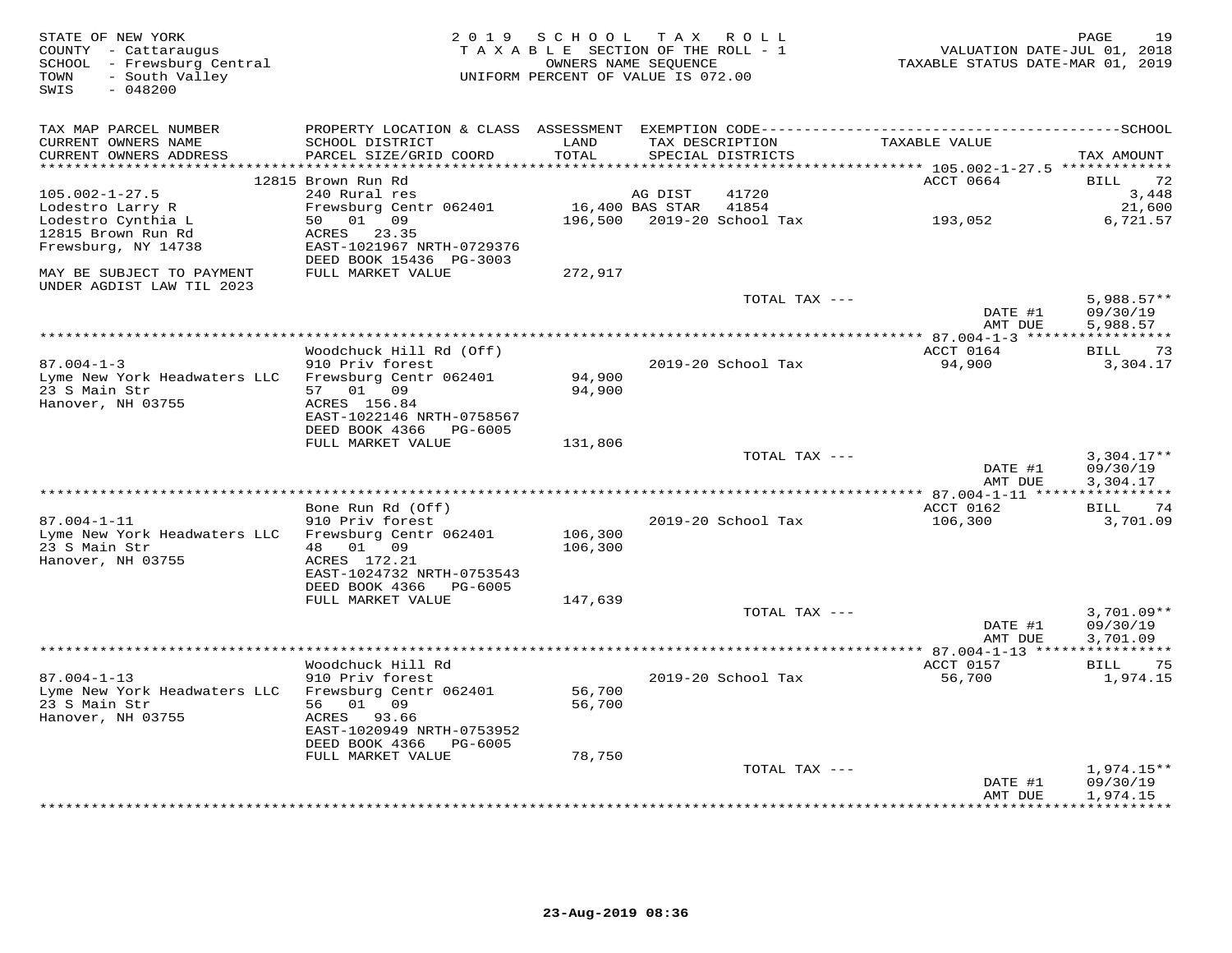| STATE OF NEW YORK<br>COUNTY - Cattaraugus<br>SCHOOL - Frewsburg Central<br>- South Valley<br>TOWN<br>$-048200$<br>SWIS |                                                                                |                  | 2019 SCHOOL TAX ROLL<br>TAXABLE SECTION OF THE ROLL - 1<br>OWNERS NAME SEQUENCE<br>UNIFORM PERCENT OF VALUE IS 072.00 | VALUATION DATE-JUL 01, 2018<br>TAXABLE STATUS DATE-MAR 01, 2019 | PAGE<br>20               |
|------------------------------------------------------------------------------------------------------------------------|--------------------------------------------------------------------------------|------------------|-----------------------------------------------------------------------------------------------------------------------|-----------------------------------------------------------------|--------------------------|
|                                                                                                                        |                                                                                |                  |                                                                                                                       |                                                                 |                          |
| TAX MAP PARCEL NUMBER<br>CURRENT OWNERS NAME<br>CURRENT OWNERS ADDRESS                                                 | SCHOOL DISTRICT<br>PARCEL SIZE/GRID COORD                                      | LAND<br>TOTAL    | TAX DESCRIPTION<br>SPECIAL DISTRICTS                                                                                  | TAXABLE VALUE                                                   | TAX AMOUNT               |
| ***********************                                                                                                | Woodchuck Hill Rd                                                              |                  |                                                                                                                       | ACCT 0156                                                       | BILL<br>76               |
| $87.004 - 1 - 14$                                                                                                      | 910 Priv forest                                                                |                  | 2019-20 School Tax                                                                                                    | 31,900                                                          | 1,110.67                 |
| Lyme New York Headwaters LLC<br>23 S Main Str<br>Hanover, NH 03755                                                     | Frewsburg Centr 062401<br>56 01 09<br>ACRES 49.71<br>EAST-1020984 NRTH-0754752 | 31,900<br>31,900 |                                                                                                                       |                                                                 |                          |
|                                                                                                                        | DEED BOOK 4366 PG-6005                                                         |                  |                                                                                                                       |                                                                 |                          |
|                                                                                                                        | FULL MARKET VALUE                                                              | 44,306           | TOTAL TAX ---                                                                                                         |                                                                 | $1,110.67**$             |
|                                                                                                                        |                                                                                |                  |                                                                                                                       | DATE #1<br>AMT DUE                                              | 09/30/19<br>1,110.67     |
|                                                                                                                        |                                                                                |                  |                                                                                                                       | *************** 87.004-1-15 *****                               | ***********              |
| $87.004 - 1 - 15$                                                                                                      | Woodchuck Hill Rd<br>910 Priv forest                                           |                  | 2019-20 School Tax                                                                                                    | ACCT 0158<br>33,800                                             | BILL 77<br>1,176.83      |
| Lyme New York Headwaters LLC<br>23 S Main Str                                                                          | Frewsburg Centr 062401<br>56 01 09                                             | 33,800<br>33,800 |                                                                                                                       |                                                                 |                          |
| Hanover, NH 03755                                                                                                      | ACRES 48.86<br>EAST-1021001 NRTH-0755302                                       |                  |                                                                                                                       |                                                                 |                          |
|                                                                                                                        | DEED BOOK 4366 PG-6005<br>FULL MARKET VALUE                                    | 46,944           |                                                                                                                       |                                                                 |                          |
|                                                                                                                        |                                                                                |                  | TOTAL TAX ---                                                                                                         |                                                                 | $1,176.83**$             |
|                                                                                                                        |                                                                                |                  |                                                                                                                       | DATE #1<br>AMT DUE                                              | 09/30/19<br>1,176.83     |
|                                                                                                                        |                                                                                |                  |                                                                                                                       |                                                                 |                          |
| $87.004 - 1 - 17$                                                                                                      | Woodchuck Hill Rd<br>910 Priv forest                                           |                  | 2019-20 School Tax                                                                                                    | ACCT 0160<br>35,300                                             | 78<br>BILL<br>1,229.05   |
| Lyme New York Headwaters LLC                                                                                           | Frewsburg Centr 062401                                                         | 35,300           |                                                                                                                       |                                                                 |                          |
| 23 S Main Str                                                                                                          | 56 01 09                                                                       | 35,300           |                                                                                                                       |                                                                 |                          |
| Hanover, NH 03755                                                                                                      | ACRES 50.15<br>EAST-1021023 NRTH-0756400                                       |                  |                                                                                                                       |                                                                 |                          |
|                                                                                                                        | DEED BOOK 4366 PG-6005<br>FULL MARKET VALUE                                    | 49,028           |                                                                                                                       |                                                                 |                          |
|                                                                                                                        |                                                                                |                  | TOTAL TAX ---                                                                                                         |                                                                 | $1,229.05**$             |
|                                                                                                                        |                                                                                |                  |                                                                                                                       | DATE #1<br>AMT DUE                                              | 09/30/19<br>1,229.05     |
|                                                                                                                        |                                                                                |                  |                                                                                                                       |                                                                 |                          |
|                                                                                                                        | Woodchuck Hill Rd (Off)                                                        |                  |                                                                                                                       | ACCT 0163                                                       | 79<br>BILL               |
| $87.004 - 1 - 18$<br>Lyme New York Headwaters LLC                                                                      | 910 Priv forest<br>Frewsburg Centr 062401                                      | 39,500           | 2019-20 School Tax                                                                                                    | 39,500                                                          | 1,375.29                 |
| 23 S Main Str<br>Hanover, NH 03755                                                                                     | 57 01 09<br>ACRES<br>51.41                                                     | 39,500           |                                                                                                                       |                                                                 |                          |
|                                                                                                                        | EAST-1020152 NRTH-0757220<br>DEED BOOK 4366 PG-6005                            |                  |                                                                                                                       |                                                                 |                          |
|                                                                                                                        | FULL MARKET VALUE                                                              | 54,861           |                                                                                                                       |                                                                 |                          |
|                                                                                                                        |                                                                                |                  | TOTAL TAX ---                                                                                                         | DATE #1                                                         | $1,375.29**$<br>09/30/19 |
|                                                                                                                        |                                                                                |                  |                                                                                                                       | AMT DUE                                                         | 1,375.29                 |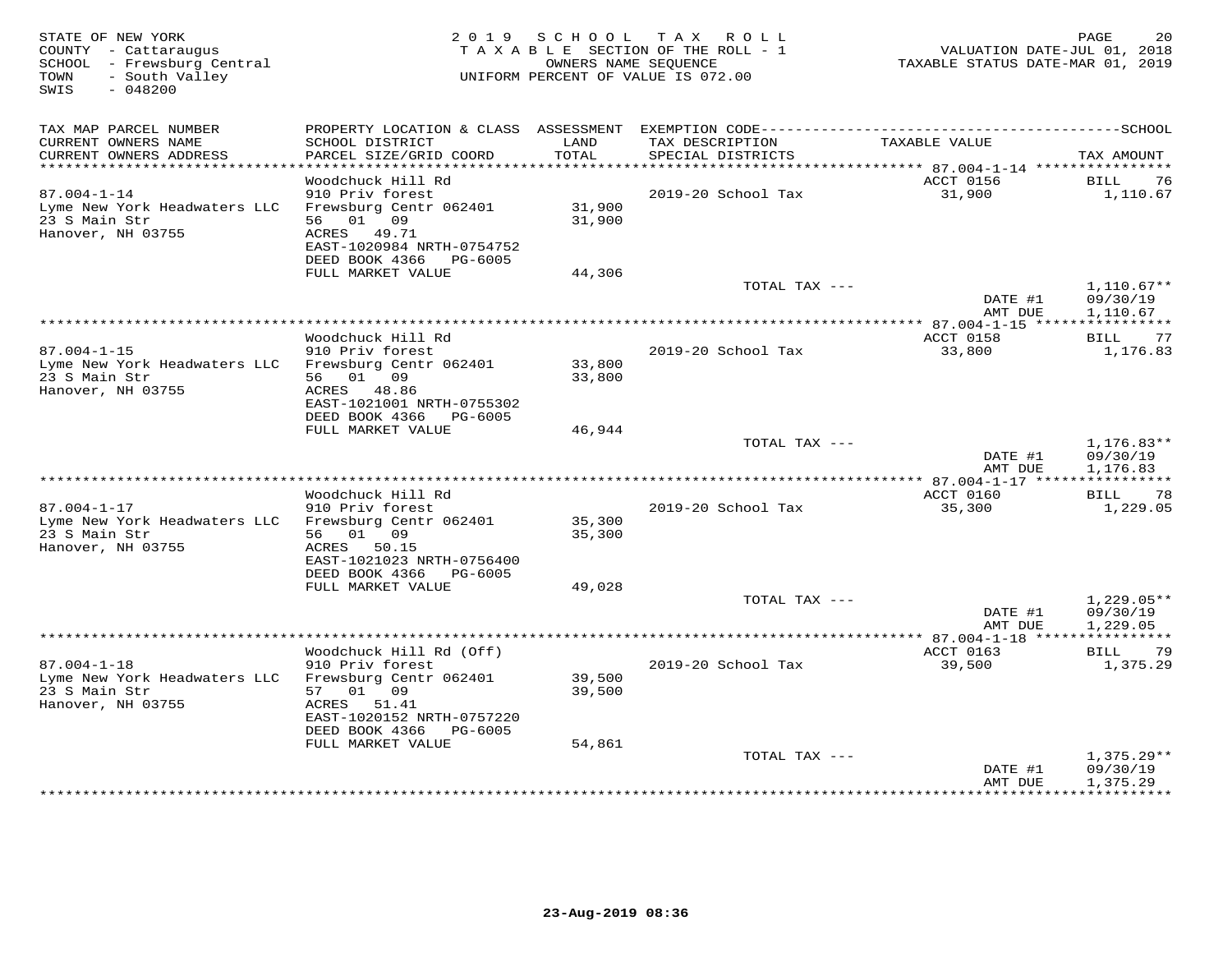| STATE OF NEW YORK<br>COUNTY - Cattaraugus<br>SCHOOL - Frewsburg Central<br>- South Valley<br>TOWN |                                                        | 2019 SCHOOL       | TAX ROLL<br>TAXABLE SECTION OF THE ROLL - 1<br>OWNERS NAME SEQUENCE<br>UNIFORM PERCENT OF VALUE IS 072.00 | VALUATION DATE-JUL 01, 2018<br>TAXABLE STATUS DATE-MAR 01, 2019 | PAGE<br>21             |
|---------------------------------------------------------------------------------------------------|--------------------------------------------------------|-------------------|-----------------------------------------------------------------------------------------------------------|-----------------------------------------------------------------|------------------------|
| $-048200$<br>SWIS                                                                                 |                                                        |                   |                                                                                                           |                                                                 |                        |
| TAX MAP PARCEL NUMBER                                                                             | PROPERTY LOCATION & CLASS ASSESSMENT                   |                   |                                                                                                           |                                                                 |                        |
| CURRENT OWNERS NAME<br>CURRENT OWNERS ADDRESS<br>**********************                           | SCHOOL DISTRICT<br>PARCEL SIZE/GRID COORD              | LAND<br>TOTAL     | TAX DESCRIPTION<br>SPECIAL DISTRICTS                                                                      | TAXABLE VALUE                                                   | TAX AMOUNT             |
|                                                                                                   | Bone Run Rd (Off)                                      |                   |                                                                                                           | ACCT 0159                                                       | BILL<br>80             |
| $96.002 - 1 - 1$                                                                                  | 910 Priv forest                                        |                   | 2019-20 School Tax                                                                                        | 31,100                                                          | 1,082.82               |
| Lyme New York Headwaters LLC<br>23 S Main Str                                                     | Frewsburg Centr 062401<br>55 01 09                     | 31,100<br>31,100  |                                                                                                           |                                                                 |                        |
| Hanover, NH 03755                                                                                 | ACRES<br>50.00                                         |                   |                                                                                                           |                                                                 |                        |
|                                                                                                   | EAST-1019602 NRTH-0751909<br>DEED BOOK 4366<br>PG-6005 |                   |                                                                                                           |                                                                 |                        |
|                                                                                                   | FULL MARKET VALUE                                      | 43,194            | TOTAL TAX ---                                                                                             |                                                                 | 1,082.82**             |
|                                                                                                   |                                                        |                   |                                                                                                           | DATE #1<br>AMT DUE                                              | 09/30/19<br>1,082.82   |
|                                                                                                   |                                                        |                   |                                                                                                           | *** 105.002-1-27.2 *************                                |                        |
|                                                                                                   | 12778 Brown Run Rd                                     |                   |                                                                                                           | ACCT 0484                                                       | 81<br>BILL             |
| $105.002 - 1 - 27.2$                                                                              | 240 Rural res                                          |                   | 2019-20 School Tax                                                                                        | 135,700                                                         | 4,724.72               |
| Lynn Christopher<br>Lynn Heather                                                                  | Frewsburg Centr 062401<br>01 09<br>42/50               | 36,700<br>135,700 |                                                                                                           |                                                                 |                        |
| 12778 Brown Run Rd                                                                                | ACRES<br>86.25                                         |                   |                                                                                                           |                                                                 |                        |
| Frewsburg, NY 14738                                                                               | EAST-1022312 NRTH-0731489                              |                   |                                                                                                           |                                                                 |                        |
|                                                                                                   | DEED BOOK 27170 PG-2001                                |                   |                                                                                                           |                                                                 |                        |
|                                                                                                   | FULL MARKET VALUE                                      | 188,472           | TOTAL TAX ---                                                                                             |                                                                 | $4,724.72**$           |
|                                                                                                   |                                                        |                   |                                                                                                           | DATE #1<br>AMT DUE                                              | 09/30/19<br>4,724.72   |
|                                                                                                   |                                                        |                   |                                                                                                           |                                                                 |                        |
|                                                                                                   | Brown Run Rd                                           |                   |                                                                                                           | ACCT 0383                                                       | BILL 82                |
| $105.002 - 1 - 37.1$<br>Mechling Jonathan G                                                       | 210 1 Family Res<br>Frewsburg Centr 062401             |                   | BAS STAR 41854<br>6,300 2019-20 School Tax                                                                | 72,200                                                          | 21,600<br>2,513.82     |
| 122 Robbin Hill Rd                                                                                | 50 01 09                                               | 72,200            |                                                                                                           |                                                                 |                        |
| Frewsburg, NY 14738                                                                               | ACRES<br>3.85 BANK<br>092                              |                   |                                                                                                           |                                                                 |                        |
|                                                                                                   | EAST-1018744 NRTH-0731067<br>DEED BOOK 22709 PG-7001   |                   |                                                                                                           |                                                                 |                        |
|                                                                                                   | FULL MARKET VALUE                                      | 100,278           |                                                                                                           |                                                                 |                        |
|                                                                                                   |                                                        |                   | TOTAL TAX ---                                                                                             |                                                                 | 1,780.82**             |
|                                                                                                   |                                                        |                   |                                                                                                           | DATE #1                                                         | 09/30/19               |
|                                                                                                   |                                                        |                   |                                                                                                           | AMT DUE                                                         | 1,780.82               |
|                                                                                                   | 12946 Gurnsey Hollow Rd                                |                   |                                                                                                           | ACCT 0618                                                       | BILL 83                |
| $105.002 - 1 - 1.10$                                                                              | 210 1 Family Res                                       |                   | ENH STAR<br>41834                                                                                         |                                                                 | 49,460                 |
| Miller David J                                                                                    | Frewsburg Centr 062401                                 | 8,600             | 2019-20 School Tax                                                                                        | 72,600                                                          | 2,527.74               |
| Miller Katherine<br>12946 Gurnsey Hollow Rd                                                       | 51 01 09<br>7.85<br>ACRES                              | 72,600            |                                                                                                           |                                                                 |                        |
| Frewsburg, NY 14738                                                                               | EAST-1019358 NRTH-0735558                              |                   |                                                                                                           |                                                                 |                        |
|                                                                                                   | DEED BOOK 901<br>PG-01162                              |                   |                                                                                                           |                                                                 |                        |
|                                                                                                   | FULL MARKET VALUE                                      | 100,833           |                                                                                                           |                                                                 |                        |
|                                                                                                   |                                                        |                   | TOTAL TAX ---                                                                                             | DATE #1                                                         | $953.74**$<br>09/30/19 |
|                                                                                                   |                                                        |                   |                                                                                                           | AMT DUE                                                         | 953.74                 |
|                                                                                                   |                                                        |                   |                                                                                                           | *************                                                   | **********             |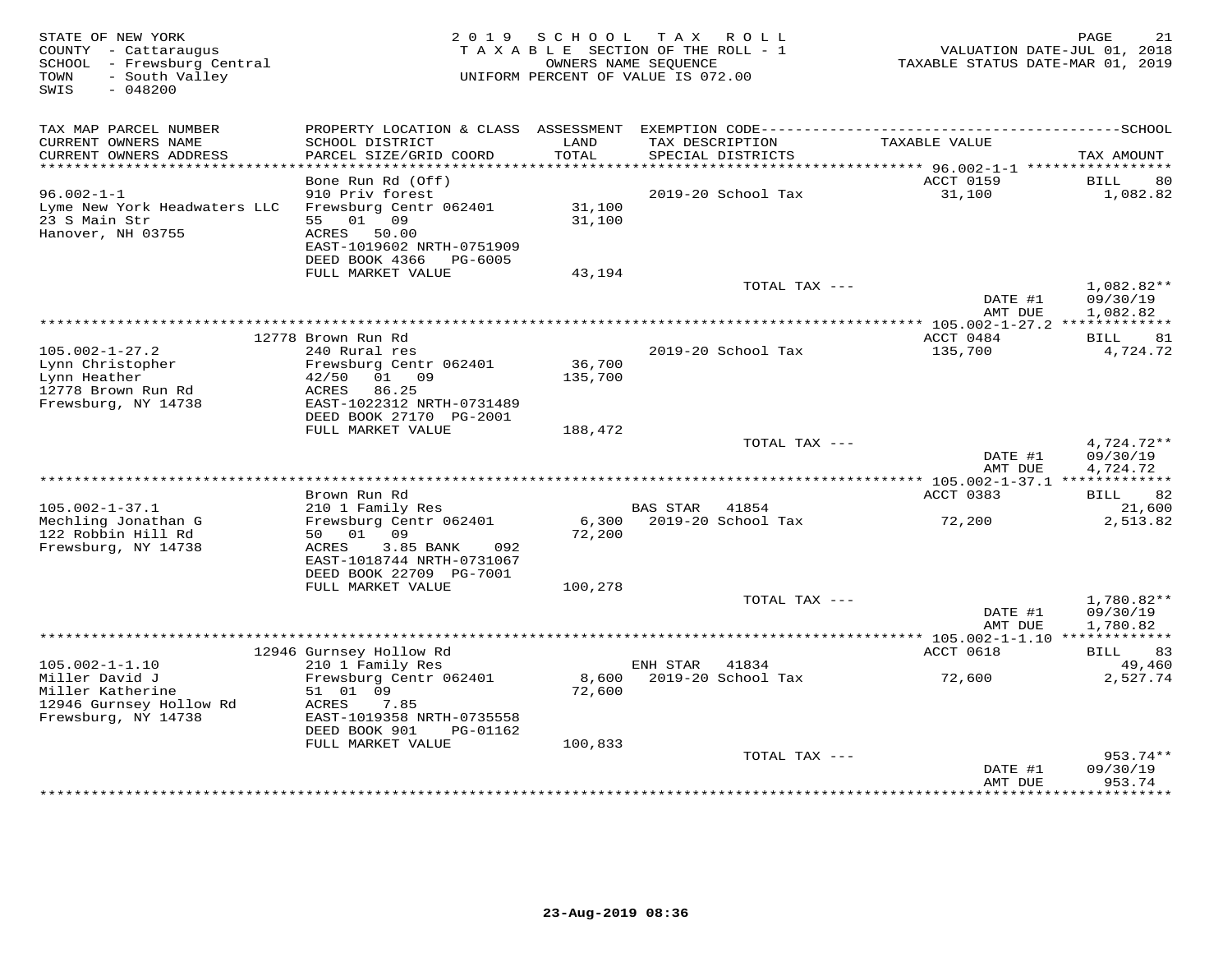| STATE OF NEW YORK<br>COUNTY - Cattaraugus<br>SCHOOL - Frewsburg Central<br>- South Valley<br>TOWN<br>$-048200$<br>SWIS |                                           |               | 2019 SCHOOL TAX ROLL<br>TAXABLE SECTION OF THE ROLL - 1<br>OWNERS NAME SEQUENCE<br>UNIFORM PERCENT OF VALUE IS 072.00 | VALUATION DATE-JUL 01, 2018<br>TAXABLE STATUS DATE-MAR 01, 2019 | 22<br>PAGE               |
|------------------------------------------------------------------------------------------------------------------------|-------------------------------------------|---------------|-----------------------------------------------------------------------------------------------------------------------|-----------------------------------------------------------------|--------------------------|
| TAX MAP PARCEL NUMBER                                                                                                  |                                           |               |                                                                                                                       |                                                                 |                          |
| CURRENT OWNERS NAME<br>CURRENT OWNERS ADDRESS                                                                          | SCHOOL DISTRICT<br>PARCEL SIZE/GRID COORD | LAND<br>TOTAL | TAX DESCRIPTION<br>SPECIAL DISTRICTS                                                                                  | TAXABLE VALUE                                                   | TAX AMOUNT               |
| ************************                                                                                               |                                           |               |                                                                                                                       |                                                                 |                          |
|                                                                                                                        | 10 Gurnsey Hollow Rd                      |               |                                                                                                                       | ACCT 0657                                                       | 84<br>BILL               |
| $105.002 - 1 - 1.28$                                                                                                   | 240 Rural res                             |               | 2019-20 School Tax                                                                                                    | 84,100                                                          | 2,928.14                 |
| Moses Charles W Jr                                                                                                     | Frewsburg Centr 062401                    | 7,400         |                                                                                                                       |                                                                 |                          |
| 10 Sylvan Glen South                                                                                                   | 51 01 09                                  | 84,100        |                                                                                                                       |                                                                 |                          |
| Frewsburg, NY 14738                                                                                                    | Gurnsey Sub Div.                          |               |                                                                                                                       |                                                                 |                          |
|                                                                                                                        | Sylvan Glen                               |               |                                                                                                                       |                                                                 |                          |
|                                                                                                                        | ACRES<br>5.45 BANK<br>017                 |               |                                                                                                                       |                                                                 |                          |
|                                                                                                                        | EAST-1019927 NRTH-0733013                 |               |                                                                                                                       |                                                                 |                          |
|                                                                                                                        | DEED BOOK 00987 PG-00331                  |               |                                                                                                                       |                                                                 |                          |
|                                                                                                                        | FULL MARKET VALUE                         | 116,806       |                                                                                                                       |                                                                 |                          |
|                                                                                                                        |                                           |               | TOTAL TAX ---                                                                                                         | DATE #1                                                         | $2,928.14**$<br>09/30/19 |
|                                                                                                                        |                                           |               |                                                                                                                       | AMT DUE                                                         | 2,928.14                 |
|                                                                                                                        |                                           |               |                                                                                                                       |                                                                 |                          |
|                                                                                                                        | Brown Run Rd                              |               |                                                                                                                       | ACCT 0317                                                       | BILL<br>85               |
| $105.002 - 1 - 28$                                                                                                     | 910 Priv forest                           |               | 2019-20 School Tax                                                                                                    | 42,400                                                          | 1,476.26                 |
| Moynihan Nancy                                                                                                         | Frewsburg Centr 062401                    | 42,400        |                                                                                                                       |                                                                 |                          |
| 1211 Chewning Ln                                                                                                       | 42 01 09                                  | 42,400        |                                                                                                                       |                                                                 |                          |
| Fredercksburg, VA 22407                                                                                                | 50.84<br>ACRES                            |               |                                                                                                                       |                                                                 |                          |
|                                                                                                                        | EAST-1023693 NRTH-0729622                 |               |                                                                                                                       |                                                                 |                          |
|                                                                                                                        | DEED BOOK 24928 PG-7002                   |               |                                                                                                                       |                                                                 |                          |
|                                                                                                                        | FULL MARKET VALUE                         | 58,889        |                                                                                                                       |                                                                 |                          |
|                                                                                                                        |                                           |               | TOTAL TAX ---                                                                                                         |                                                                 | $1,476.26**$             |
|                                                                                                                        |                                           |               |                                                                                                                       | DATE #1                                                         | 09/30/19                 |
|                                                                                                                        |                                           |               |                                                                                                                       | AMT DUE                                                         | 1,476.26                 |
|                                                                                                                        | 12904 Gurnsey Hollow Rd                   |               |                                                                                                                       | ACCT 0620                                                       | 86<br>BILL               |
| $105.002 - 1 - 1.12$                                                                                                   | 210 1 Family Res                          |               | ENH STAR 41834                                                                                                        |                                                                 | 49,460                   |
| Mucikowsky Michael                                                                                                     | Frewsburg Centr 062401                    | 7,600         | 2019-20 School Tax                                                                                                    | 77,700                                                          | 2,705.31                 |
| Mucikowsky Marjorie                                                                                                    | 01 09<br>51                               | 77,700        |                                                                                                                       |                                                                 |                          |
| 12904 Gurnsey Hollow Rd                                                                                                | 5.85<br>ACRES                             |               |                                                                                                                       |                                                                 |                          |
| Frewsburg, NY 14738                                                                                                    | EAST-1020309 NRTH-0735185                 |               |                                                                                                                       |                                                                 |                          |
|                                                                                                                        | DEED BOOK 898<br>PG-00571                 |               |                                                                                                                       |                                                                 |                          |
|                                                                                                                        | FULL MARKET VALUE                         | 107,917       |                                                                                                                       |                                                                 |                          |
|                                                                                                                        |                                           |               | TOTAL TAX ---                                                                                                         |                                                                 | $1,131.31**$             |
|                                                                                                                        |                                           |               |                                                                                                                       | DATE #1                                                         | 09/30/19                 |
|                                                                                                                        |                                           |               |                                                                                                                       | AMT DUE                                                         | 1,131.31                 |
|                                                                                                                        |                                           |               |                                                                                                                       |                                                                 |                          |
|                                                                                                                        | Bragg Rd                                  |               |                                                                                                                       | ACCT 0389                                                       | 87<br>BILL               |
| $96.004 - 1 - 52$                                                                                                      | 322 Rural vac>10                          |               | 2019-20 School Tax                                                                                                    | 11,300                                                          | 393.44                   |
| Murray Kevin                                                                                                           | Frewsburg Centr 062401                    | 11,300        |                                                                                                                       |                                                                 |                          |
| Long Scott<br>521 Willardshire Rd                                                                                      | 52 01 09<br>ACRES 13.10                   | 11,300        |                                                                                                                       |                                                                 |                          |
| Orchard Park, NY 14127                                                                                                 | EAST-1019198 NRTH-0740357                 |               |                                                                                                                       |                                                                 |                          |
|                                                                                                                        | DEED BOOK 20190 PG-2597                   |               |                                                                                                                       |                                                                 |                          |
| PRIOR OWNER ON 3/01/2019                                                                                               | FULL MARKET VALUE                         | 15,694        |                                                                                                                       |                                                                 |                          |
| Weyls Erik W                                                                                                           |                                           |               |                                                                                                                       |                                                                 |                          |
|                                                                                                                        |                                           |               | TOTAL TAX ---                                                                                                         |                                                                 | $393.44**$               |
|                                                                                                                        |                                           |               |                                                                                                                       | DATE #1                                                         | 09/30/19                 |
|                                                                                                                        |                                           |               |                                                                                                                       | AMT DUE                                                         | 393.44                   |
|                                                                                                                        |                                           |               |                                                                                                                       |                                                                 | ********                 |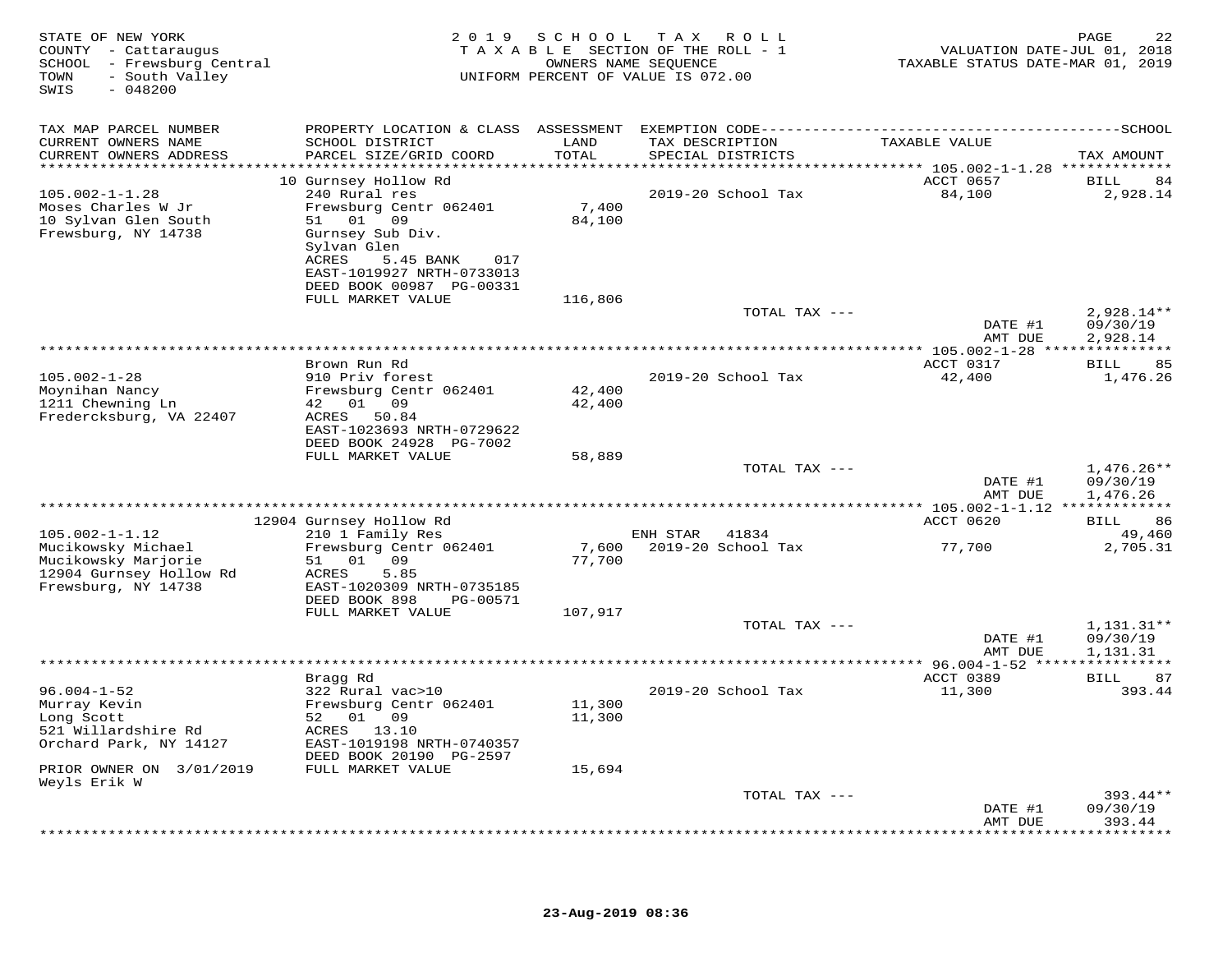| STATE OF NEW YORK<br>COUNTY - Cattaraugus<br>SCHOOL - Frewsburg Central<br>- South Valley<br>TOWN<br>SWIS<br>$-048200$ | 2 0 1 9                                                              | S C H O O L     | TAX ROLL<br>TAXABLE SECTION OF THE ROLL - 1<br>OWNERS NAME SEQUENCE<br>UNIFORM PERCENT OF VALUE IS 072.00 | VALUATION DATE-JUL 01, 2018<br>TAXABLE STATUS DATE-MAR 01, 2019 | 23<br>PAGE           |
|------------------------------------------------------------------------------------------------------------------------|----------------------------------------------------------------------|-----------------|-----------------------------------------------------------------------------------------------------------|-----------------------------------------------------------------|----------------------|
| TAX MAP PARCEL NUMBER                                                                                                  | PROPERTY LOCATION & CLASS ASSESSMENT                                 |                 |                                                                                                           |                                                                 |                      |
| CURRENT OWNERS NAME<br>CURRENT OWNERS ADDRESS<br>**********************                                                | SCHOOL DISTRICT<br>PARCEL SIZE/GRID COORD<br>*********************** | LAND<br>TOTAL   | TAX DESCRIPTION<br>SPECIAL DISTRICTS                                                                      | TAXABLE VALUE                                                   | TAX AMOUNT           |
|                                                                                                                        | Wheeler Hill Rd                                                      |                 |                                                                                                           | ACCT 0388                                                       | <b>BILL</b><br>88    |
| $96.004 - 1 - 56$                                                                                                      | 312 Vac w/imprv                                                      |                 | 2019-20 School Tax                                                                                        | 16,400                                                          | 571.01               |
| Murray Kevin                                                                                                           | Frewsburg Centr 062401                                               | 14,900          |                                                                                                           |                                                                 |                      |
| Long Scott                                                                                                             | 01 09<br>53                                                          | 16,400          |                                                                                                           |                                                                 |                      |
| 521 Willardshire Rd                                                                                                    | ACRES<br>20.38                                                       |                 |                                                                                                           |                                                                 |                      |
| Orchard Park, NY 14127                                                                                                 | EAST-1019210 NRTH-0741023                                            |                 |                                                                                                           |                                                                 |                      |
| PRIOR OWNER ON 3/01/2019                                                                                               | DEED BOOK 20190 PG-2596<br>FULL MARKET VALUE                         | 22,778          |                                                                                                           |                                                                 |                      |
| Terrell Gregory                                                                                                        |                                                                      |                 |                                                                                                           |                                                                 |                      |
|                                                                                                                        |                                                                      |                 | TOTAL TAX ---                                                                                             |                                                                 | 571.01**             |
|                                                                                                                        |                                                                      |                 |                                                                                                           | DATE #1<br>AMT DUE                                              | 09/30/19<br>571.01   |
|                                                                                                                        |                                                                      |                 |                                                                                                           | **** $96.004 - 1 - 58.2$ **                                     |                      |
|                                                                                                                        | Wheeler Hill Rd                                                      |                 |                                                                                                           | ACCT 0495                                                       | 89<br>BILL           |
| $96.004 - 1 - 58.2$                                                                                                    | 260 Seasonal res                                                     |                 | 2019-20 School Tax                                                                                        | 26,100                                                          | 908.73               |
| Nordlund Dana L.<br>Nordlund Darryl J.                                                                                 | Frewsburg Centr 062401<br>53 01<br>09                                | 4,700<br>26,100 |                                                                                                           |                                                                 |                      |
| 840 Church Cross Road                                                                                                  | 1.93<br>ACRES                                                        |                 |                                                                                                           |                                                                 |                      |
| Frewsburg, NY 14738                                                                                                    | EAST-1019479 NRTH-0742328                                            |                 |                                                                                                           |                                                                 |                      |
|                                                                                                                        | DEED BOOK 28468 PG-3001                                              |                 |                                                                                                           |                                                                 |                      |
|                                                                                                                        | FULL MARKET VALUE                                                    | 36,250          |                                                                                                           |                                                                 |                      |
|                                                                                                                        |                                                                      |                 | TOTAL TAX ---                                                                                             |                                                                 | $908.73**$           |
|                                                                                                                        |                                                                      |                 |                                                                                                           | DATE #1<br>AMT DUE                                              | 09/30/19<br>908.73   |
|                                                                                                                        |                                                                      |                 | **********************************                                                                        | *** 105.002-1-1.8 ***                                           | ***********          |
|                                                                                                                        | Gurnsey Hollow Rd (Off)                                              |                 |                                                                                                           | ACCT 0616                                                       | BILL<br>90           |
| $105.002 - 1 - 1.8$                                                                                                    | 260 Seasonal res                                                     |                 | 2019-20 School Tax                                                                                        | 35,500                                                          | 1,236.02             |
| Nowicki Marc                                                                                                           | Frewsburg Centr 062401                                               | 9,500           |                                                                                                           |                                                                 |                      |
| Nowicki Maureen G                                                                                                      | 51 01 09                                                             | 35,500          |                                                                                                           |                                                                 |                      |
| 430 Washington Hwy                                                                                                     | 9.59<br>ACRES<br>EAST-1020328 NRTH-0736210                           |                 |                                                                                                           |                                                                 |                      |
| Amherst, NY 14226                                                                                                      | DEED BOOK 00974 PG-01061                                             |                 |                                                                                                           |                                                                 |                      |
|                                                                                                                        | FULL MARKET VALUE                                                    | 49,306          |                                                                                                           |                                                                 |                      |
|                                                                                                                        |                                                                      |                 | TOTAL TAX ---                                                                                             |                                                                 | $1,236.02**$         |
|                                                                                                                        |                                                                      |                 |                                                                                                           | DATE #1                                                         | 09/30/19             |
|                                                                                                                        |                                                                      |                 |                                                                                                           | AMT DUE                                                         | 1,236.02             |
|                                                                                                                        | ****************************                                         |                 | ************************                                                                                  | ** $96.004 - 1 - 4$ ****                                        |                      |
| $96.004 - 1 - 4$                                                                                                       | Sawmill Run Rd                                                       |                 |                                                                                                           | ACCT 0290                                                       | 91<br>BILL           |
| Oberg Ronald D                                                                                                         | 100 Agricultural<br>Frewsburg Centr 062401                           | 7,700           | 2019-20 School Tax                                                                                        | 32,700                                                          | 1,138.53             |
| Oberg Christopher                                                                                                      | 53 01 09                                                             | 32,700          |                                                                                                           |                                                                 |                      |
| 1762 W & J Blvd                                                                                                        | 6.00<br>ACRES                                                        |                 |                                                                                                           |                                                                 |                      |
| Jamestown, NY 14701                                                                                                    | EAST-1019779 NRTH-0743831                                            |                 |                                                                                                           |                                                                 |                      |
|                                                                                                                        | DEED BOOK 6720<br>PG-2001                                            |                 |                                                                                                           |                                                                 |                      |
|                                                                                                                        | FULL MARKET VALUE                                                    | 45,417          |                                                                                                           |                                                                 |                      |
|                                                                                                                        |                                                                      |                 | TOTAL TAX ---                                                                                             |                                                                 | $1,138.53**$         |
|                                                                                                                        |                                                                      |                 |                                                                                                           | DATE #1<br>AMT DUE                                              | 09/30/19<br>1,138.53 |
|                                                                                                                        |                                                                      |                 |                                                                                                           |                                                                 | * * * * * * * * * ·  |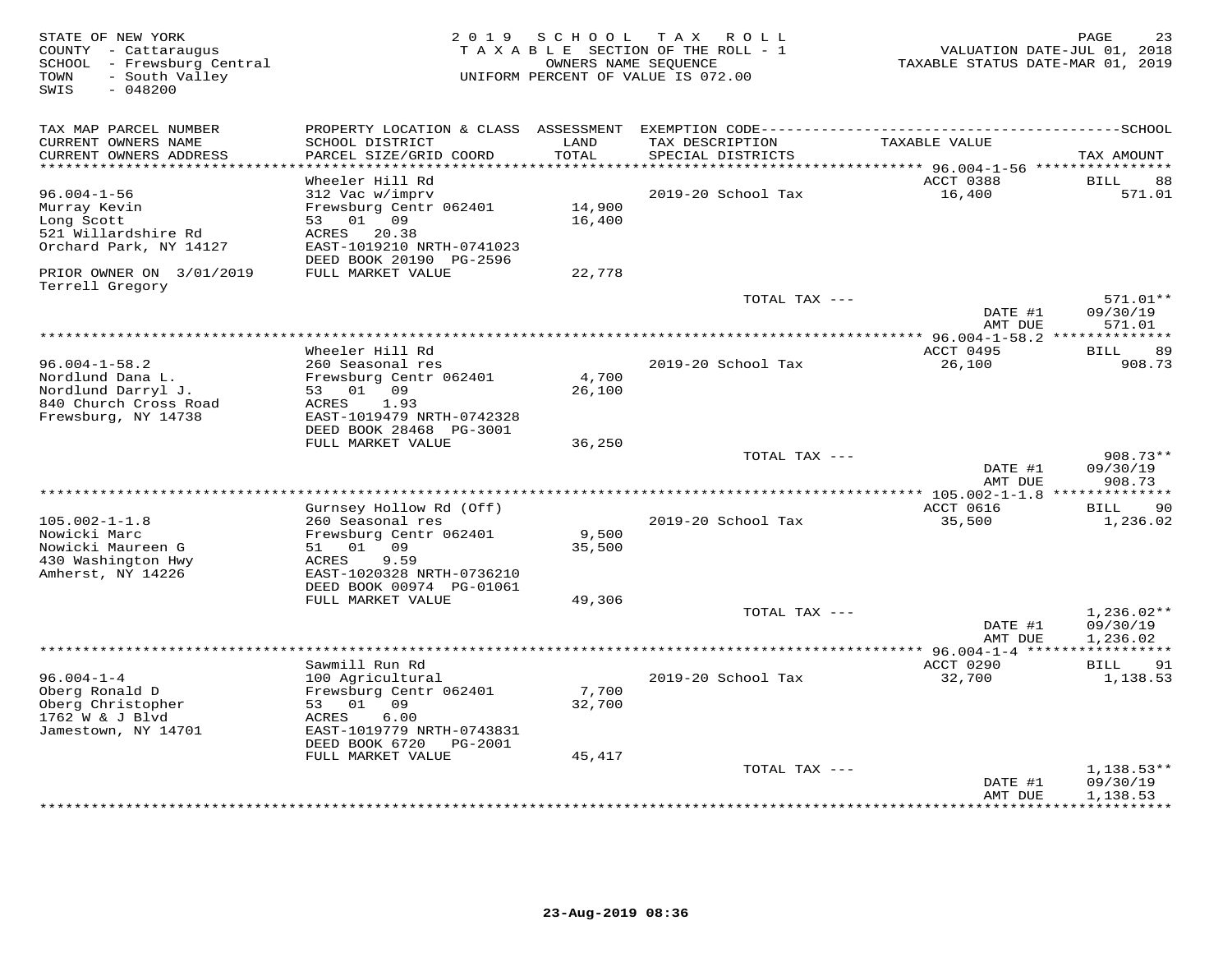| STATE OF NEW YORK<br>COUNTY - Cattaraugus<br>SCHOOL - Frewsburg Central<br>- South Valley<br>TOWN<br>SWIS<br>$-048200$ |                                                                       | 2019 SCHOOL     | T A X<br>R O L L<br>TAXABLE SECTION OF THE ROLL - 1<br>OWNERS NAME SEOUENCE<br>UNIFORM PERCENT OF VALUE IS 072.00 | VALUATION DATE-JUL 01, 2018<br>TAXABLE STATUS DATE-MAR 01, 2019 | PAGE<br>24                     |
|------------------------------------------------------------------------------------------------------------------------|-----------------------------------------------------------------------|-----------------|-------------------------------------------------------------------------------------------------------------------|-----------------------------------------------------------------|--------------------------------|
| TAX MAP PARCEL NUMBER                                                                                                  |                                                                       |                 |                                                                                                                   |                                                                 |                                |
| CURRENT OWNERS NAME<br>CURRENT OWNERS ADDRESS<br>***********************                                               | SCHOOL DISTRICT<br>PARCEL SIZE/GRID COORD                             | LAND<br>TOTAL   | TAX DESCRIPTION<br>SPECIAL DISTRICTS                                                                              | TAXABLE VALUE                                                   | TAX AMOUNT                     |
|                                                                                                                        | Sawmill Run Rd                                                        |                 |                                                                                                                   | ACCT 0286                                                       | <b>BILL</b><br>92              |
| $96.004 - 1 - 58.1$                                                                                                    | 312 Vac w/imprv                                                       |                 | 2019-20 School Tax                                                                                                | 23,300                                                          | 811.25                         |
| Pache Richard R<br>Pache Carole A<br>1267 Greenfield Dr                                                                | Frewsburg Centr 062401<br>53 01 09                                    | 7,000<br>23,300 |                                                                                                                   |                                                                 |                                |
| Alden, NY 14004                                                                                                        | ACRES 11.50<br>EAST-1019146 NRTH-0742644<br>DEED BOOK 839<br>PG-00121 |                 |                                                                                                                   |                                                                 |                                |
|                                                                                                                        | FULL MARKET VALUE                                                     | 32,361          |                                                                                                                   |                                                                 |                                |
|                                                                                                                        |                                                                       |                 | TOTAL TAX ---                                                                                                     | DATE #1<br>AMT DUE                                              | 811.25**<br>09/30/19<br>811.25 |
|                                                                                                                        |                                                                       |                 | ***************************                                                                                       | ******** 96.004-1-58.3 **************                           |                                |
|                                                                                                                        | Sawmill Run Rd                                                        |                 |                                                                                                                   | ACCT 0537                                                       | 93<br>BILL                     |
| $96.004 - 1 - 58.3$                                                                                                    | 270 Mfg housing                                                       |                 | 2019-20 School Tax                                                                                                | 30,700                                                          | 1,068.89                       |
| Pache Richard R<br>Pache Carole A                                                                                      | Frewsburg Centr 062401<br>53 01 09                                    | 5,600<br>30,700 |                                                                                                                   |                                                                 |                                |
| 1267 Greenfield Dr                                                                                                     | ACRES<br>3.00                                                         |                 |                                                                                                                   |                                                                 |                                |
| Alden, NY 14004                                                                                                        | EAST-1018828 NRTH-0742674                                             |                 |                                                                                                                   |                                                                 |                                |
|                                                                                                                        | DEED BOOK 839<br>PG-00121                                             |                 |                                                                                                                   |                                                                 |                                |
|                                                                                                                        | FULL MARKET VALUE                                                     | 42,639          | TOTAL TAX ---                                                                                                     |                                                                 | 1,068.89**                     |
|                                                                                                                        |                                                                       |                 |                                                                                                                   | DATE #1<br>AMT DUE                                              | 09/30/19<br>1,068.89           |
|                                                                                                                        |                                                                       |                 |                                                                                                                   |                                                                 |                                |
|                                                                                                                        | Brown Run Rd                                                          |                 |                                                                                                                   | ACCT 0548                                                       | 94<br>BILL                     |
| $105.002 - 1 - 29.2$<br>Peterson Michael C                                                                             | 314 Rural vac<10<br>Frewsburg Centr 062401                            | 6,800           | 2019-20 School Tax                                                                                                | 6,800                                                           | 236.76                         |
| 2850 Mitchell Rd                                                                                                       | 50 01<br>09                                                           | 6,800           |                                                                                                                   |                                                                 |                                |
| Jamestown, NY 14701                                                                                                    | ACRES<br>4.55<br>EAST-1020998 NRTH-0729712                            |                 |                                                                                                                   |                                                                 |                                |
|                                                                                                                        | DEED BOOK 15307 PG-2001<br>FULL MARKET VALUE                          | 9,444           |                                                                                                                   |                                                                 |                                |
|                                                                                                                        |                                                                       |                 | TOTAL TAX ---                                                                                                     |                                                                 | 236.76**                       |
|                                                                                                                        |                                                                       |                 |                                                                                                                   | DATE #1                                                         | 09/30/19                       |
|                                                                                                                        |                                                                       |                 |                                                                                                                   | AMT DUE<br>************ 105.002-1-29.3 *************            | 236.76                         |
|                                                                                                                        | Brown Run Rd                                                          |                 |                                                                                                                   | ACCT 0629                                                       | BILL<br>95                     |
| $105.002 - 1 - 29.3$                                                                                                   | 312 Vac w/imprv                                                       |                 | 2019-20 School Tax                                                                                                | 10,200                                                          | 355.14                         |
| Peterson Michael C                                                                                                     | Frewsburg Centr 062401                                                | 6,900           |                                                                                                                   |                                                                 |                                |
| 2850 Mitchell Rd                                                                                                       | 50<br>01<br>09                                                        | 10,200          |                                                                                                                   |                                                                 |                                |
| Jamestown, NY 14701                                                                                                    | ACRES<br>4.60<br>EAST-1021377 NRTH-0729761                            |                 |                                                                                                                   |                                                                 |                                |
|                                                                                                                        | DEED BOOK 906<br>PG-00977                                             |                 |                                                                                                                   |                                                                 |                                |
|                                                                                                                        | FULL MARKET VALUE                                                     | 14,167          |                                                                                                                   |                                                                 |                                |
|                                                                                                                        |                                                                       |                 | TOTAL TAX ---                                                                                                     |                                                                 | 355.14**                       |
|                                                                                                                        |                                                                       |                 |                                                                                                                   | DATE #1<br>AMT DUE<br>*********                                 | 09/30/19<br>355.14<br>******** |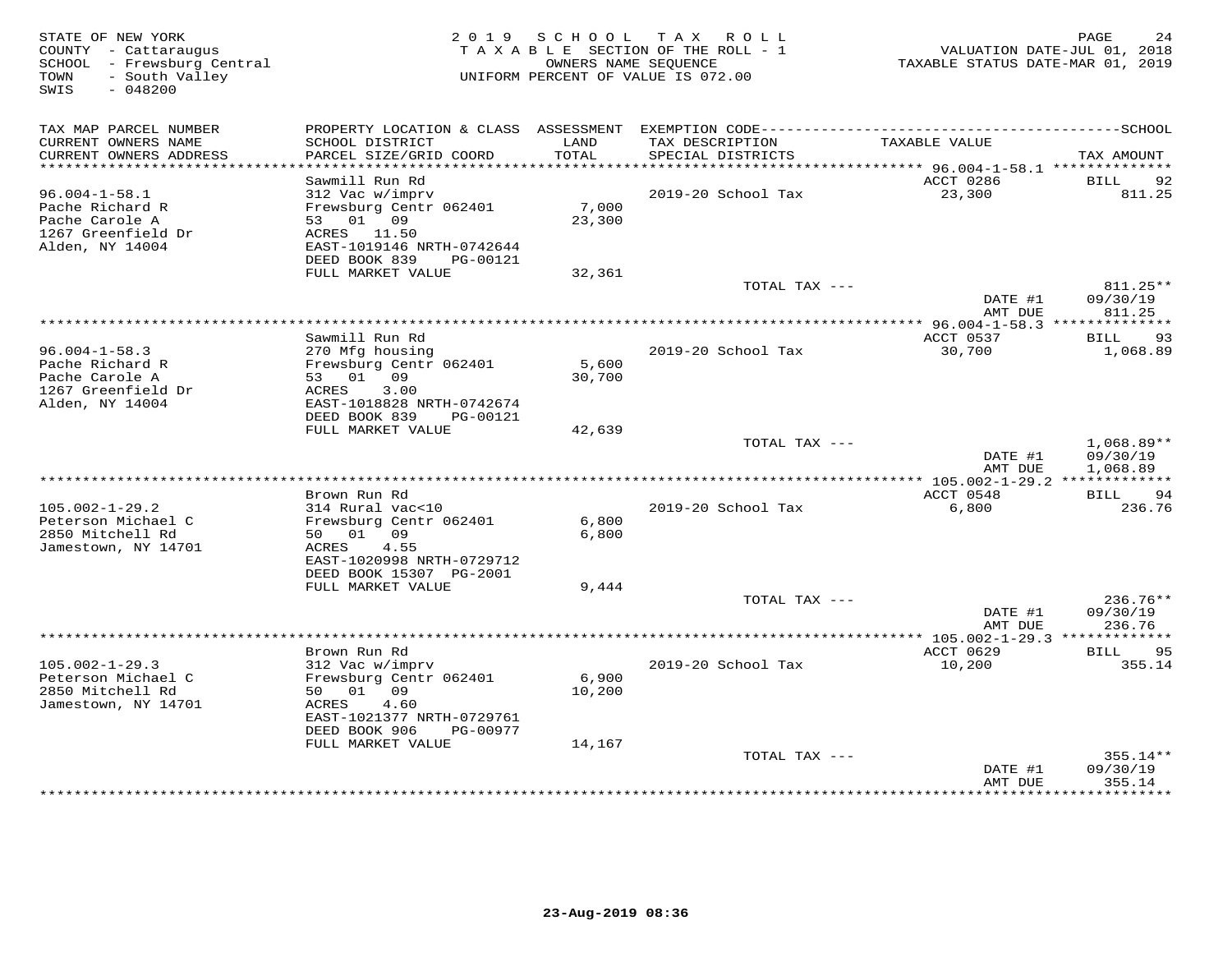| STATE OF NEW YORK<br>COUNTY - Cattaraugus<br>SCHOOL - Frewsburg Central<br>- South Valley<br>TOWN | 2 0 1 9                                             | SCHOOL        | TAX ROLL<br>TAXABLE SECTION OF THE ROLL - 1<br>OWNERS NAME SEQUENCE<br>UNIFORM PERCENT OF VALUE IS 072.00 | VALUATION DATE-JUL 01, 2018<br>TAXABLE STATUS DATE-MAR 01, 2019 | PAGE<br>25                  |
|---------------------------------------------------------------------------------------------------|-----------------------------------------------------|---------------|-----------------------------------------------------------------------------------------------------------|-----------------------------------------------------------------|-----------------------------|
| SWIS<br>$-048200$                                                                                 |                                                     |               |                                                                                                           |                                                                 |                             |
| TAX MAP PARCEL NUMBER                                                                             | PROPERTY LOCATION & CLASS ASSESSMENT                |               |                                                                                                           |                                                                 |                             |
| CURRENT OWNERS NAME<br>CURRENT OWNERS ADDRESS<br>***********************                          | SCHOOL DISTRICT<br>PARCEL SIZE/GRID COORD           | LAND<br>TOTAL | TAX DESCRIPTION<br>SPECIAL DISTRICTS                                                                      | TAXABLE VALUE                                                   | TAX AMOUNT                  |
|                                                                                                   | 12530 Bragg Rd                                      |               |                                                                                                           | ACCT 0307                                                       | <b>BILL</b><br>96           |
| $96.004 - 1 - 19.1$                                                                               | 322 Rural vac>10                                    |               | 2019-20 School Tax                                                                                        | 69,900                                                          | 2,433.74                    |
| Piazza Shelley                                                                                    | Frewsburg Centr 062401                              | 69,900        |                                                                                                           |                                                                 |                             |
| Piazza Anthony M                                                                                  | 44/45/53<br>01<br>09                                | 69,900        |                                                                                                           |                                                                 |                             |
| PO Box 476                                                                                        | ACRES 157.90                                        |               |                                                                                                           |                                                                 |                             |
| Frewsburg, NY 14738                                                                               | EAST-1022956 NRTH-0741073<br>DEED BOOK 8057 PG-7001 |               |                                                                                                           |                                                                 |                             |
|                                                                                                   | FULL MARKET VALUE                                   | 97,083        |                                                                                                           |                                                                 |                             |
|                                                                                                   |                                                     |               | TOTAL TAX ---                                                                                             |                                                                 | $2,433.74**$                |
|                                                                                                   |                                                     |               |                                                                                                           | DATE #1                                                         | 09/30/19                    |
|                                                                                                   |                                                     |               |                                                                                                           | AMT DUE                                                         | 2,433.74                    |
|                                                                                                   | 12530 Bragg Rd                                      |               |                                                                                                           | **************** 96.004-1-41 *****<br>ACCT 0309                 | ***********<br>97<br>BILL   |
| $96.004 - 1 - 41$                                                                                 | 240 Rural res                                       |               | <b>BAS STAR</b><br>41854                                                                                  |                                                                 | 21,600                      |
| Piazza Shelley                                                                                    | Frewsburg Centr 062401                              | 28,800        | 2019-20 School Tax                                                                                        | 104,100                                                         | 3,624.49                    |
| Piazza Anthony M                                                                                  | 44 01 09                                            | 104,100       |                                                                                                           |                                                                 |                             |
| PO Box 476                                                                                        | ACRES 69.17                                         |               |                                                                                                           |                                                                 |                             |
| Frewsburg, NY 14738                                                                               | EAST-1025176 NRTH-0739910<br>DEED BOOK 8057 PG-7001 |               |                                                                                                           |                                                                 |                             |
|                                                                                                   | FULL MARKET VALUE                                   | 144,583       |                                                                                                           |                                                                 |                             |
|                                                                                                   |                                                     |               | TOTAL TAX ---                                                                                             |                                                                 | $2,891.49**$                |
|                                                                                                   |                                                     |               |                                                                                                           | DATE #1                                                         | 09/30/19                    |
|                                                                                                   |                                                     |               |                                                                                                           | AMT DUE                                                         | 2,891.49                    |
|                                                                                                   |                                                     |               |                                                                                                           |                                                                 | 98                          |
| $96.004 - 1 - 19.2$                                                                               | Bragg Rd<br>210 1 Family Res                        |               | BAS STAR<br>41854                                                                                         | ACCT 0506                                                       | BILL<br>21,600              |
| Ramsey Jeffrey                                                                                    | Frewsburg Centr 062401                              |               | 9,500 2019-20 School Tax                                                                                  | 36,500                                                          | 1,270.83                    |
| Ramsey Marian                                                                                     | 44 01 09                                            | 36,500        |                                                                                                           |                                                                 |                             |
| RD 2 Wheeler Hill Rd                                                                              | ACRES<br>9.61                                       |               |                                                                                                           |                                                                 |                             |
| Frewsburg, NY 14738                                                                               | EAST-1022978 NRTH-0740141                           |               |                                                                                                           |                                                                 |                             |
|                                                                                                   | DEED BOOK 00969 PG-00945<br>FULL MARKET VALUE       | 50,694        |                                                                                                           |                                                                 |                             |
|                                                                                                   |                                                     |               | TOTAL TAX ---                                                                                             |                                                                 | 537.83**                    |
|                                                                                                   |                                                     |               |                                                                                                           | DATE #1                                                         | 09/30/19                    |
|                                                                                                   |                                                     |               |                                                                                                           | AMT DUE                                                         | 537.83                      |
|                                                                                                   |                                                     |               |                                                                                                           |                                                                 |                             |
| $105.002 - 1 - 29.1$                                                                              | Brown Run Rd<br>322 Rural vac>10                    |               | 2019-20 School Tax                                                                                        | ACCT 0203<br>13,000                                             | <b>BILL</b><br>99<br>452.63 |
| Remmy Robert A                                                                                    | Frewsburg Centr 062401                              | 13,000        |                                                                                                           |                                                                 |                             |
| Remmy Cindy S                                                                                     | 01 09<br>50                                         | 13,000        |                                                                                                           |                                                                 |                             |
| 23 Lynette LN                                                                                     | ACRES 16.60                                         |               |                                                                                                           |                                                                 |                             |
| Amherst, NY 14228                                                                                 | EAST-1020942 NRTH-0731342                           |               |                                                                                                           |                                                                 |                             |
|                                                                                                   | DEED BOOK 21399 PG-7001<br>FULL MARKET VALUE        | 18,056        |                                                                                                           |                                                                 |                             |
|                                                                                                   |                                                     |               | TOTAL TAX ---                                                                                             |                                                                 | $452.63**$                  |
|                                                                                                   |                                                     |               |                                                                                                           | DATE #1                                                         | 09/30/19                    |
|                                                                                                   |                                                     |               |                                                                                                           | AMT DUE                                                         | 452.63                      |
|                                                                                                   |                                                     |               | ***************************                                                                               | *************                                                   | * * * * * * * * * *         |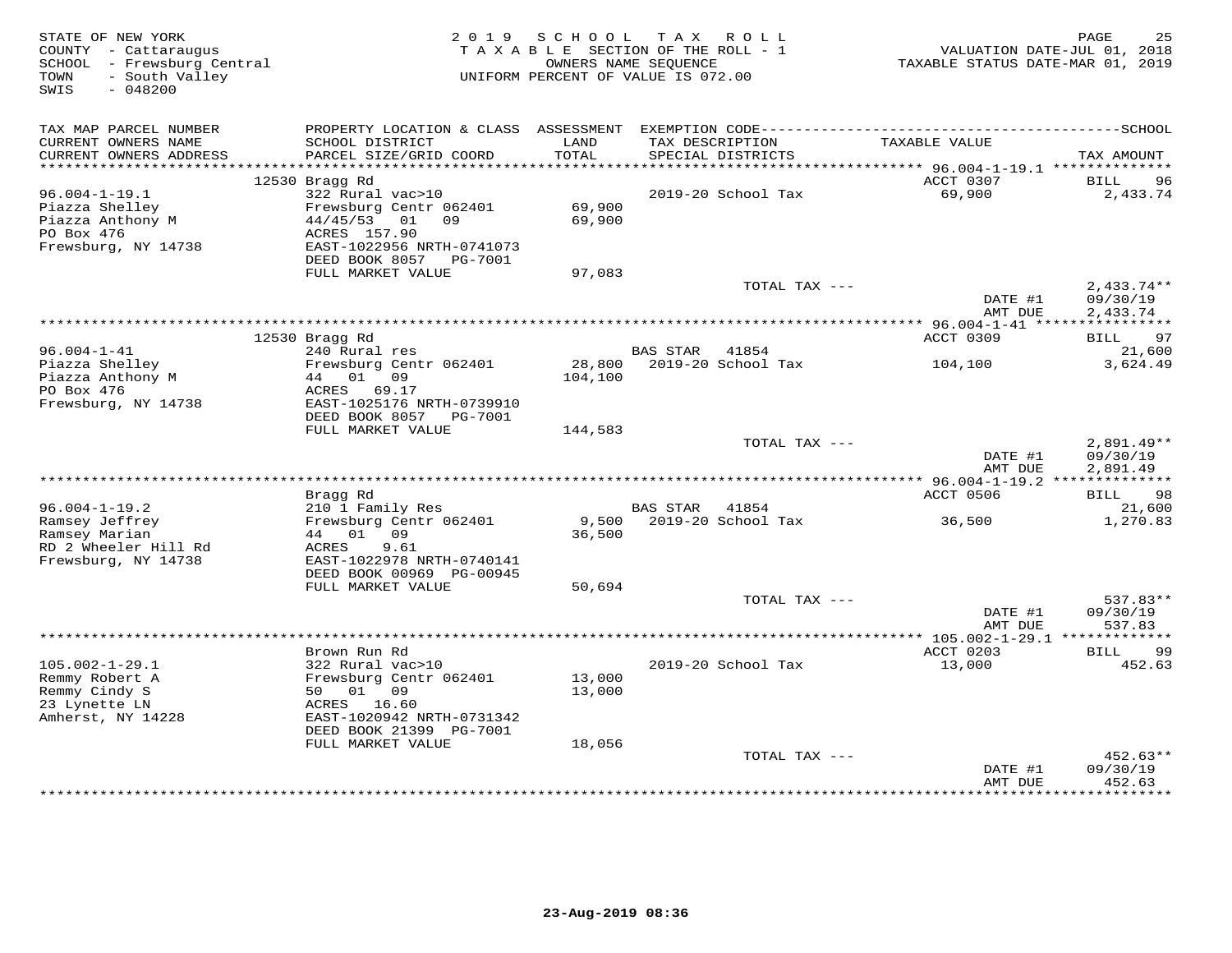| STATE OF NEW YORK<br>COUNTY - Cattaraugus<br>SCHOOL - Frewsburg Central<br>- South Valley<br>TOWN |                                                                        | 2019 SCHOOL      | T A X<br>R O L L<br>TAXABLE SECTION OF THE ROLL - 1<br>OWNERS NAME SEOUENCE<br>UNIFORM PERCENT OF VALUE IS 072.00 | VALUATION DATE-JUL 01, 2018<br>TAXABLE STATUS DATE-MAR 01, 2019 | PAGE<br>26                       |
|---------------------------------------------------------------------------------------------------|------------------------------------------------------------------------|------------------|-------------------------------------------------------------------------------------------------------------------|-----------------------------------------------------------------|----------------------------------|
| SWIS<br>$-048200$                                                                                 |                                                                        |                  |                                                                                                                   |                                                                 |                                  |
| TAX MAP PARCEL NUMBER                                                                             |                                                                        |                  |                                                                                                                   |                                                                 |                                  |
| CURRENT OWNERS NAME<br>CURRENT OWNERS ADDRESS<br>***********************                          | SCHOOL DISTRICT<br>PARCEL SIZE/GRID COORD                              | LAND<br>TOTAL    | TAX DESCRIPTION<br>SPECIAL DISTRICTS                                                                              | TAXABLE VALUE                                                   | TAX AMOUNT                       |
|                                                                                                   | Brown Run Rd                                                           |                  |                                                                                                                   | ACCT 0678                                                       | BILL<br>100                      |
| $105.002 - 1 - 29.4$                                                                              | 260 Seasonal res                                                       |                  | 2019-20 School Tax                                                                                                | 24,800                                                          | 863.47                           |
| Remmy Robert A<br>Remmy Cindy S                                                                   | Frewsburg Centr 062401<br>50<br>01<br>09                               | 16,800<br>24,800 |                                                                                                                   |                                                                 |                                  |
| 23 Lynette LN<br>Amherst, NY 14228                                                                | ACRES<br>16.00<br>EAST-1021192 NRTH-0731383<br>DEED BOOK 21399 PG-7001 |                  |                                                                                                                   |                                                                 |                                  |
|                                                                                                   | FULL MARKET VALUE                                                      | 34,444           |                                                                                                                   |                                                                 |                                  |
|                                                                                                   |                                                                        |                  | TOTAL TAX ---                                                                                                     | DATE #1                                                         | 863.47**<br>09/30/19             |
|                                                                                                   |                                                                        |                  | ****************************                                                                                      | AMT DUE<br>******** 96.004-1-59.1 **************                | 863.47                           |
|                                                                                                   | Sawmill Run Rd                                                         |                  |                                                                                                                   | ACCT 0263                                                       | BILL 101                         |
| $96.004 - 1 - 59.1$<br>Renda John B                                                               | 322 Rural vac>10<br>Frewsburg Centr 062401                             | 9,900            | 2019-20 School Tax                                                                                                | 9,900                                                           | 344.69                           |
| Renda Mary Beth                                                                                   | 53 01 09                                                               | 9,900            |                                                                                                                   |                                                                 |                                  |
| 5263 Oakwood Dr<br>N. Tonawanda, NY 14120                                                         | ACRES 10.44<br>EAST-1019799 NRTH-0743348                               |                  |                                                                                                                   |                                                                 |                                  |
|                                                                                                   | DEED BOOK 17398 PG-4001                                                |                  |                                                                                                                   |                                                                 |                                  |
|                                                                                                   | FULL MARKET VALUE                                                      | 13,750           |                                                                                                                   |                                                                 |                                  |
|                                                                                                   |                                                                        |                  | TOTAL TAX ---                                                                                                     | DATE #1<br>AMT DUE                                              | $344.69**$<br>09/30/19<br>344.69 |
|                                                                                                   | * * * * * * * * * * * * * * * *                                        |                  | ***************************                                                                                       | $*$ 96.004-1-59.2                                               | **************                   |
| $96.004 - 1 - 59.2$                                                                               | 817 Wheeler Hill Rd<br>260 Seasonal res                                |                  | 2019-20 School Tax                                                                                                | ACCT 0482<br>87,700                                             | BILL<br>102<br>3,053.49          |
| Renda John B                                                                                      | Frewsburg Centr 062401                                                 | 7,500            |                                                                                                                   |                                                                 |                                  |
| Renda Mary Beth<br>5263 Oakwood Dr                                                                | 01<br>09<br>53<br>6.75<br>ACRES                                        | 87,700           |                                                                                                                   |                                                                 |                                  |
| N. Tonawanda, NY 14120                                                                            | EAST-1019790 NRTH-0742785                                              |                  |                                                                                                                   |                                                                 |                                  |
|                                                                                                   | DEED BOOK 12032 PG-4002<br>FULL MARKET VALUE                           | 121,806          |                                                                                                                   |                                                                 |                                  |
|                                                                                                   |                                                                        |                  | TOTAL TAX ---                                                                                                     |                                                                 | $3,053.49**$                     |
|                                                                                                   |                                                                        |                  |                                                                                                                   | DATE #1<br>AMT DUE                                              | 09/30/19<br>3,053.49             |
|                                                                                                   |                                                                        |                  |                                                                                                                   | *************** 105.002-1-1.36 **************                   |                                  |
|                                                                                                   | Gurnsey Hollow Rd                                                      |                  |                                                                                                                   | ACCT 0746                                                       | BILL<br>103                      |
| $105.002 - 1 - 1.36$<br>Rogers Michael                                                            | 240 Rural res<br>Frewsburg Centr 062401                                | 20,200           | 2019-20 School Tax                                                                                                | 20,200                                                          | 703.31                           |
| Rogers Sandra                                                                                     | 09<br>43/51<br>01                                                      | 20,200           |                                                                                                                   |                                                                 |                                  |
| 6518 Creek Hollow Drive<br>Lockport, NY 14044                                                     | 42.44<br>ACRES<br>EAST-1021997 NRTH-0735579<br>DEED BOOK 29668 PG-7001 |                  |                                                                                                                   |                                                                 |                                  |
|                                                                                                   | FULL MARKET VALUE                                                      | 28,056           |                                                                                                                   |                                                                 |                                  |
|                                                                                                   |                                                                        |                  | TOTAL TAX ---                                                                                                     | DATE #1                                                         | $703.31**$<br>09/30/19           |
|                                                                                                   |                                                                        |                  |                                                                                                                   | AMT DUE                                                         | 703.31<br>* * * * * * * *        |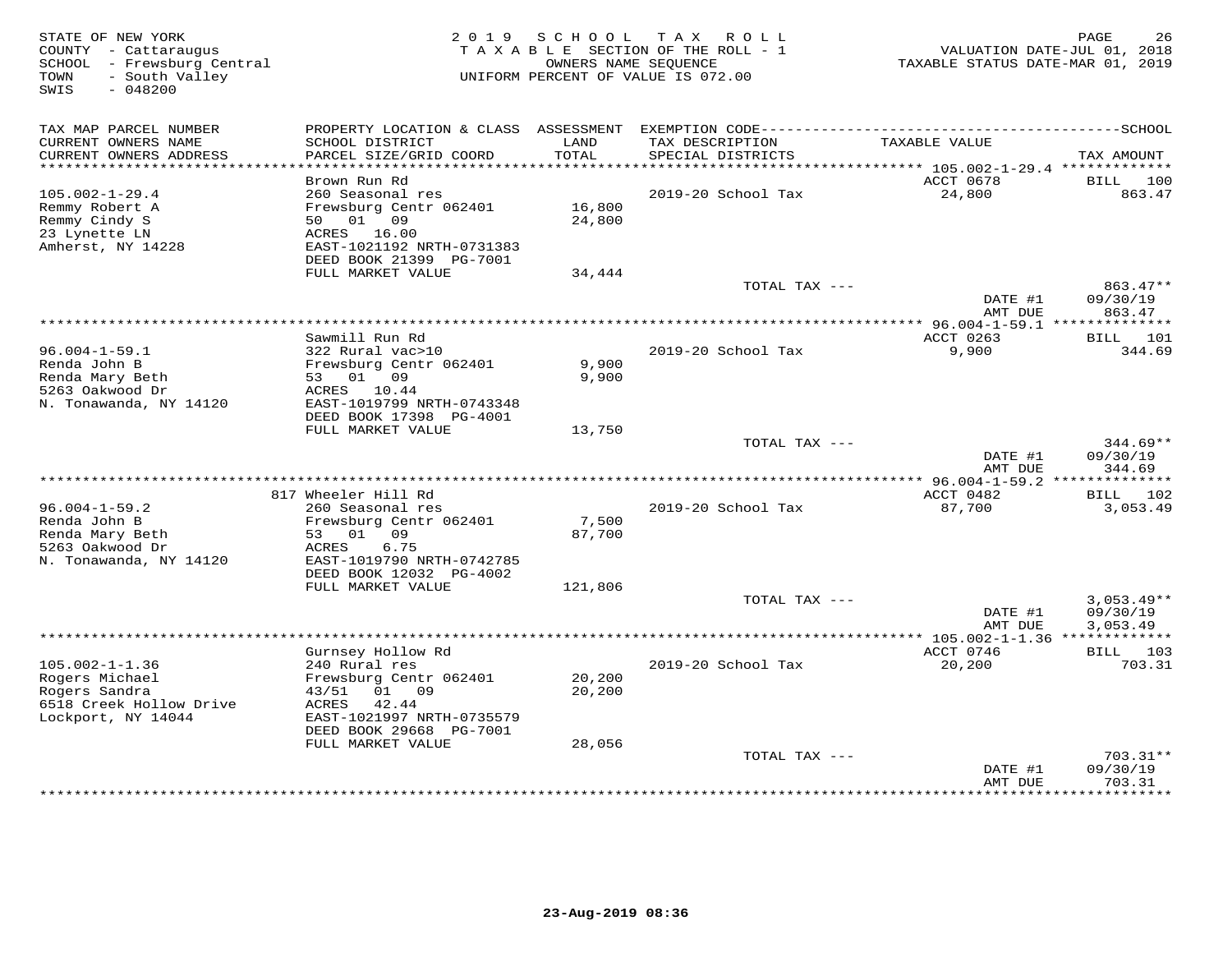| STATE OF NEW YORK<br>COUNTY - Cattaraugus<br>SCHOOL - Frewsburg Central<br>- South Valley<br>TOWN<br>SWIS<br>$-048200$ | 2 0 1 9                                                | SCHOOL        | T A X<br>ROLL<br>TAXABLE SECTION OF THE ROLL - 1<br>OWNERS NAME SEQUENCE<br>UNIFORM PERCENT OF VALUE IS 072.00 | VALUATION DATE-JUL 01, 2018<br>TAXABLE STATUS DATE-MAR 01, 2019 | 27<br>PAGE               |
|------------------------------------------------------------------------------------------------------------------------|--------------------------------------------------------|---------------|----------------------------------------------------------------------------------------------------------------|-----------------------------------------------------------------|--------------------------|
| TAX MAP PARCEL NUMBER                                                                                                  | PROPERTY LOCATION & CLASS ASSESSMENT                   |               |                                                                                                                |                                                                 |                          |
| CURRENT OWNERS NAME<br>CURRENT OWNERS ADDRESS                                                                          | SCHOOL DISTRICT<br>PARCEL SIZE/GRID COORD              | LAND<br>TOTAL | TAX DESCRIPTION<br>SPECIAL DISTRICTS                                                                           | TAXABLE VALUE                                                   | TAX AMOUNT               |
| ***********************                                                                                                |                                                        |               |                                                                                                                | ACCT 0644                                                       |                          |
| $105.002 - 1 - 1.15$                                                                                                   | 17825 Gurnsey Hollow Rd<br>260 Seasonal res            |               | 2019-20 School Tax                                                                                             | 54,400                                                          | 104<br>BILL<br>1,894.07  |
| Rogers Michael C                                                                                                       | Frewsburg Centr 062401                                 | 7,800         |                                                                                                                |                                                                 |                          |
| Rogers Sandra                                                                                                          | 01<br>09<br>51                                         | 54,400        |                                                                                                                |                                                                 |                          |
| 6518 Creek Hollow Dr                                                                                                   | Sawmill Run Sub Div                                    |               |                                                                                                                |                                                                 |                          |
| Lockport, NY 14094                                                                                                     | Phase Ii                                               |               |                                                                                                                |                                                                 |                          |
|                                                                                                                        | ACRES<br>6.10                                          |               |                                                                                                                |                                                                 |                          |
|                                                                                                                        | EAST-1021502 NRTH-0734196                              |               |                                                                                                                |                                                                 |                          |
|                                                                                                                        | DEED BOOK 00927 PG-00652                               |               |                                                                                                                |                                                                 |                          |
|                                                                                                                        | FULL MARKET VALUE                                      | 75,556        | TOTAL TAX ---                                                                                                  |                                                                 | $1,894.07**$             |
|                                                                                                                        |                                                        |               |                                                                                                                | DATE #1                                                         | 09/30/19                 |
|                                                                                                                        |                                                        |               |                                                                                                                | AMT DUE                                                         | 1,894.07                 |
|                                                                                                                        |                                                        |               |                                                                                                                |                                                                 |                          |
|                                                                                                                        | Gurnsey Hollow Rd                                      |               |                                                                                                                | ACCT 0740                                                       | BILL 105                 |
| $105.002 - 1 - 1.34$                                                                                                   | 314 Rural vac<10                                       |               | 2019-20 School Tax                                                                                             | 13,000                                                          | 452.63                   |
| Rogers Michael C                                                                                                       | Frewsburg Centr 062401                                 | 13,000        |                                                                                                                |                                                                 |                          |
| Rogers Sandra L<br>6518 Creek Hollow Dr                                                                                | 51/1/9<br>ACRES<br>4.35                                | 13,000        |                                                                                                                |                                                                 |                          |
| Lockport, NY 14094                                                                                                     | EAST-1021248 NRTH-0734337                              |               |                                                                                                                |                                                                 |                          |
|                                                                                                                        | DEED BOOK 1378<br>PG-4001                              |               |                                                                                                                |                                                                 |                          |
|                                                                                                                        | FULL MARKET VALUE                                      | 18,056        |                                                                                                                |                                                                 |                          |
|                                                                                                                        |                                                        |               | TOTAL TAX ---                                                                                                  |                                                                 | $452.63**$               |
|                                                                                                                        |                                                        |               |                                                                                                                | DATE #1                                                         | 09/30/19                 |
| ******************************                                                                                         |                                                        |               |                                                                                                                | AMT DUE                                                         | 452.63                   |
|                                                                                                                        | Gurnsey Hollow Rd                                      |               |                                                                                                                | ACCT 0614                                                       | BILL 106                 |
| $105.002 - 1 - 1.6$                                                                                                    | 210 1 Family Res                                       |               | 2019-20 School Tax                                                                                             | 48,200                                                          | 1,678.20                 |
| Rosbrook Mary D                                                                                                        | Frewsburg Centr 062401                                 | 9,200         |                                                                                                                |                                                                 |                          |
| 52 15th St                                                                                                             | 51 01 09                                               | 48,200        |                                                                                                                |                                                                 |                          |
| Buffalo, NY 14213                                                                                                      | ACRES<br>9.05                                          |               |                                                                                                                |                                                                 |                          |
|                                                                                                                        | EAST-1019045 NRTH-0735982                              |               |                                                                                                                |                                                                 |                          |
|                                                                                                                        | DEED BOOK 21667 PG-5001                                |               |                                                                                                                |                                                                 |                          |
|                                                                                                                        | FULL MARKET VALUE                                      | 66,944        |                                                                                                                |                                                                 |                          |
|                                                                                                                        |                                                        |               | TOTAL TAX ---                                                                                                  | DATE #1                                                         | $1,678.20**$<br>09/30/19 |
|                                                                                                                        |                                                        |               |                                                                                                                | AMT DUE                                                         | 1,678.20                 |
|                                                                                                                        |                                                        |               |                                                                                                                |                                                                 |                          |
|                                                                                                                        | Oak Hill Rd                                            |               |                                                                                                                | ACCT 0731                                                       | BILL 107                 |
| $96.002 - 2 - 1.2$                                                                                                     | 314 Rural vac<10                                       |               | 2019-20 School Tax                                                                                             | 6,600                                                           | 229.79                   |
| Rumbaugh Daniel C                                                                                                      | Frewsburg Centr 062401                                 | 6,600         |                                                                                                                |                                                                 |                          |
| Rumbaugh Linda S                                                                                                       | 4.25<br>ACRES                                          | 6,600         |                                                                                                                |                                                                 |                          |
| 71 Dennison Rd<br>Frewsburg, NY 14738                                                                                  | EAST-1018921 NRTH-0746011<br>DEED BOOK 1028<br>$PG-74$ |               |                                                                                                                |                                                                 |                          |
|                                                                                                                        | FULL MARKET VALUE                                      | 9,167         |                                                                                                                |                                                                 |                          |
|                                                                                                                        |                                                        |               | TOTAL TAX ---                                                                                                  |                                                                 | $229.79**$               |
|                                                                                                                        |                                                        |               |                                                                                                                | DATE #1                                                         | 09/30/19                 |
|                                                                                                                        |                                                        |               |                                                                                                                | AMT DUE                                                         | 229.79                   |
|                                                                                                                        |                                                        |               |                                                                                                                |                                                                 | * * * * * * * * * *      |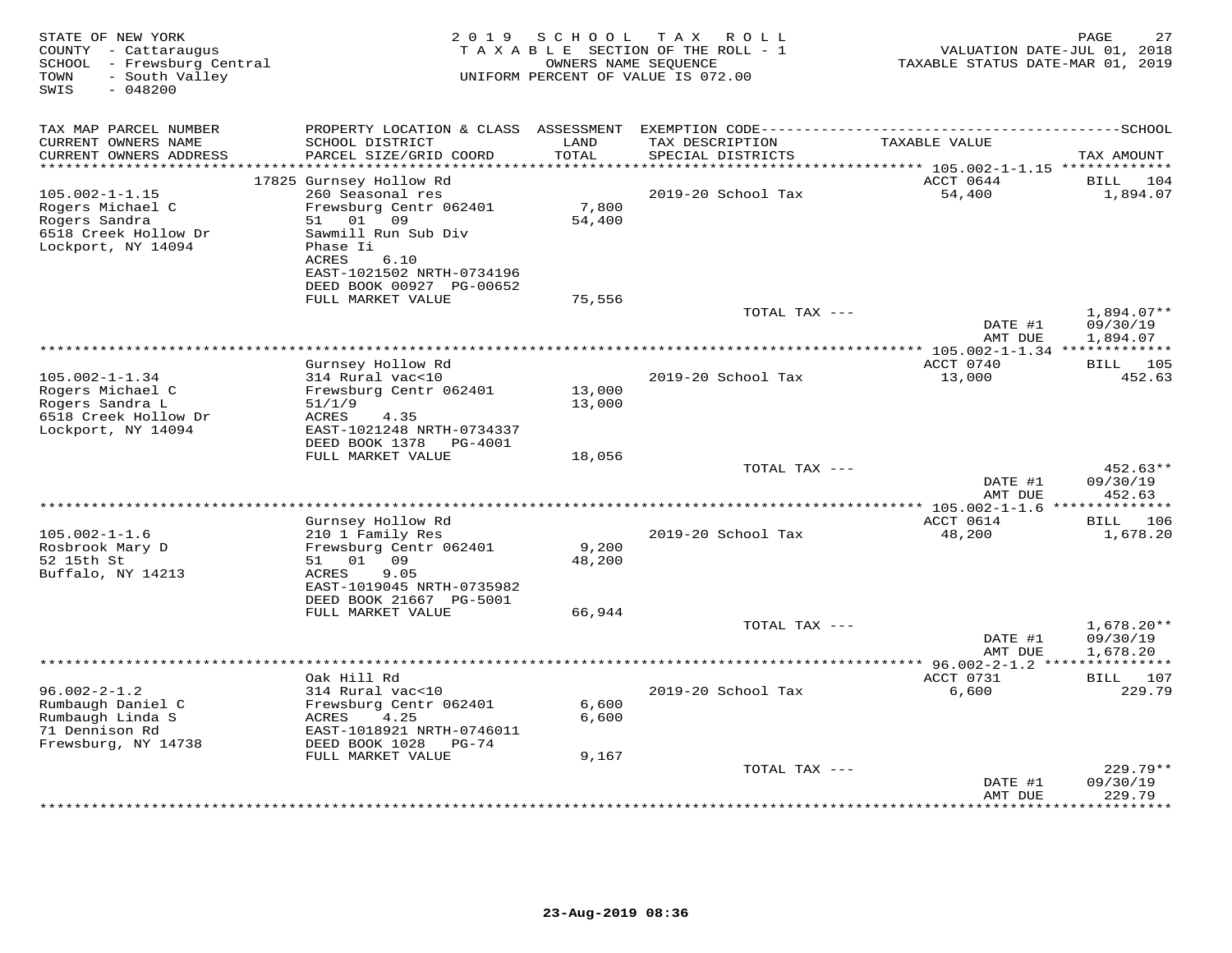| STATE OF NEW YORK<br>COUNTY - Cattaraugus<br>SCHOOL - Frewsburg Central<br>TOWN<br>- South Valley<br>SWIS<br>$-048200$ | 2 0 1 9                                                              | SCHOOL<br>TAXABLE SECTION OF THE ROLL - 1<br>OWNERS NAME SEOUENCE<br>UNIFORM PERCENT OF VALUE IS 072.00 |                    | TAX ROLL           | TAXABLE STATUS DATE-MAR 01, 2019 | 28<br>PAGE<br>VALUATION DATE-JUL 01, 2018 |
|------------------------------------------------------------------------------------------------------------------------|----------------------------------------------------------------------|---------------------------------------------------------------------------------------------------------|--------------------|--------------------|----------------------------------|-------------------------------------------|
| TAX MAP PARCEL NUMBER                                                                                                  |                                                                      |                                                                                                         |                    |                    |                                  |                                           |
| CURRENT OWNERS NAME                                                                                                    | SCHOOL DISTRICT                                                      | LAND                                                                                                    |                    | TAX DESCRIPTION    | TAXABLE VALUE                    |                                           |
| CURRENT OWNERS ADDRESS<br>**********************                                                                       | PARCEL SIZE/GRID COORD                                               | TOTAL                                                                                                   |                    | SPECIAL DISTRICTS  |                                  | TAX AMOUNT                                |
|                                                                                                                        | 71 Dennison Rd                                                       |                                                                                                         |                    |                    | ACCT 0082                        | <b>BILL</b><br>108                        |
| $96.002 - 2 - 20.1$                                                                                                    | 210 1 Family Res                                                     |                                                                                                         | <b>BAS STAR</b>    | 41854              |                                  | 21,600                                    |
| Rumbaugh Daniel C<br>Rumbaugh Linda                                                                                    | Frewsburg Centr 062401<br>54<br>01 09                                | 6,300<br>87,300                                                                                         |                    | 2019-20 School Tax | 87,300                           | 3,039.56                                  |
| 71 Dennison Rd<br>Frewsburg, NY 14738-9779                                                                             | ACRES<br>3.90<br>EAST-1018929 NRTH-0746592<br>DEED BOOK 1007 PG-1162 |                                                                                                         |                    |                    |                                  |                                           |
|                                                                                                                        | FULL MARKET VALUE                                                    | 121,250                                                                                                 |                    |                    |                                  |                                           |
|                                                                                                                        |                                                                      |                                                                                                         |                    | TOTAL TAX ---      | DATE #1                          | $2,306.56**$<br>09/30/19                  |
|                                                                                                                        |                                                                      |                                                                                                         | ****************** |                    | AMT DUE<br>* 96.002-2-17 *****   | 2,306.56                                  |
|                                                                                                                        | Oak Hill Rd (Off)                                                    |                                                                                                         |                    |                    | ACCT 0076                        | 109<br>BILL                               |
| $96.002 - 2 - 17$                                                                                                      | 314 Rural vac<10                                                     |                                                                                                         |                    | 2019-20 School Tax | 2,900                            | 100.97                                    |
| Samuelson Steven R                                                                                                     | Frewsburg Centr 062401                                               | 2,900                                                                                                   |                    |                    |                                  |                                           |
| 123 Lake Front Dr<br>Suffolk, VA 23434                                                                                 | 54 01 09<br>3.65<br>ACRES                                            | 2,900                                                                                                   |                    |                    |                                  |                                           |
|                                                                                                                        | EAST-1019729 NRTH-0744949                                            |                                                                                                         |                    |                    |                                  |                                           |
|                                                                                                                        | DEED BOOK 00981 PG-00655                                             |                                                                                                         |                    |                    |                                  |                                           |
|                                                                                                                        | FULL MARKET VALUE                                                    | 4,028                                                                                                   |                    |                    |                                  |                                           |
|                                                                                                                        |                                                                      |                                                                                                         |                    | TOTAL TAX ---      | DATE #1<br>AMT DUE               | $100.97**$<br>09/30/19<br>100.97          |
|                                                                                                                        |                                                                      |                                                                                                         |                    |                    |                                  |                                           |
|                                                                                                                        | Oak Hill Rd                                                          |                                                                                                         |                    |                    | ACCT 0732                        | <b>BILL</b> 110                           |
| $96.002 - 2 - 1.3$                                                                                                     | 240 Rural res                                                        |                                                                                                         | <b>BAS STAR</b>    | 41854              |                                  | 21,600                                    |
| Sandberg Douglas P<br>1080 Dennison Rd                                                                                 | Frewsburg Centr 062401<br>54 01 09                                   | 9,100<br>85,100                                                                                         |                    | 2019-20 School Tax | 85,100                           | 2,962.96                                  |
| Frewsburg, NY 14738                                                                                                    | 8.80<br>ACRES                                                        |                                                                                                         |                    |                    |                                  |                                           |
|                                                                                                                        | EAST-1019448 NRTH-0745837                                            |                                                                                                         |                    |                    |                                  |                                           |
|                                                                                                                        | DEED BOOK 1028<br>PG-490                                             |                                                                                                         |                    |                    |                                  |                                           |
|                                                                                                                        | FULL MARKET VALUE                                                    | 118,194                                                                                                 |                    | TOTAL TAX ---      |                                  | $2,229.96**$                              |
|                                                                                                                        |                                                                      |                                                                                                         |                    |                    | DATE #1                          | 09/30/19                                  |
|                                                                                                                        |                                                                      |                                                                                                         |                    |                    | AMT DUE                          | 2,229.96                                  |
|                                                                                                                        |                                                                      |                                                                                                         |                    |                    |                                  |                                           |
| $105.002 - 1 - 1.32$                                                                                                   | Gurnsey Hollow Rd<br>314 Rural vac<10                                |                                                                                                         |                    | 2019-20 School Tax | ACCT 0662<br>5,900               | 111<br>BILL<br>205.42                     |
| Sawmill Run Prop Owners Assoc Frewsburg Centr 062401                                                                   |                                                                      | 5,900                                                                                                   |                    |                    |                                  |                                           |
| 7012 Taylor Rd                                                                                                         | 01 09<br>51                                                          | 5,900                                                                                                   |                    |                    |                                  |                                           |
| Hamburg, NY 14075-6834                                                                                                 | ACRES<br>3.35<br>EAST-1019841 NRTH-0733840                           |                                                                                                         |                    |                    |                                  |                                           |
|                                                                                                                        | DEED BOOK 00927 PG-01151                                             |                                                                                                         |                    |                    |                                  |                                           |
|                                                                                                                        | FULL MARKET VALUE                                                    | 8,194                                                                                                   |                    |                    |                                  |                                           |
|                                                                                                                        |                                                                      |                                                                                                         |                    | TOTAL TAX ---      |                                  | $205.42**$                                |
|                                                                                                                        |                                                                      |                                                                                                         |                    |                    | DATE #1<br>AMT DUE               | 09/30/19<br>205.42                        |
|                                                                                                                        |                                                                      |                                                                                                         |                    |                    | ********                         | *********                                 |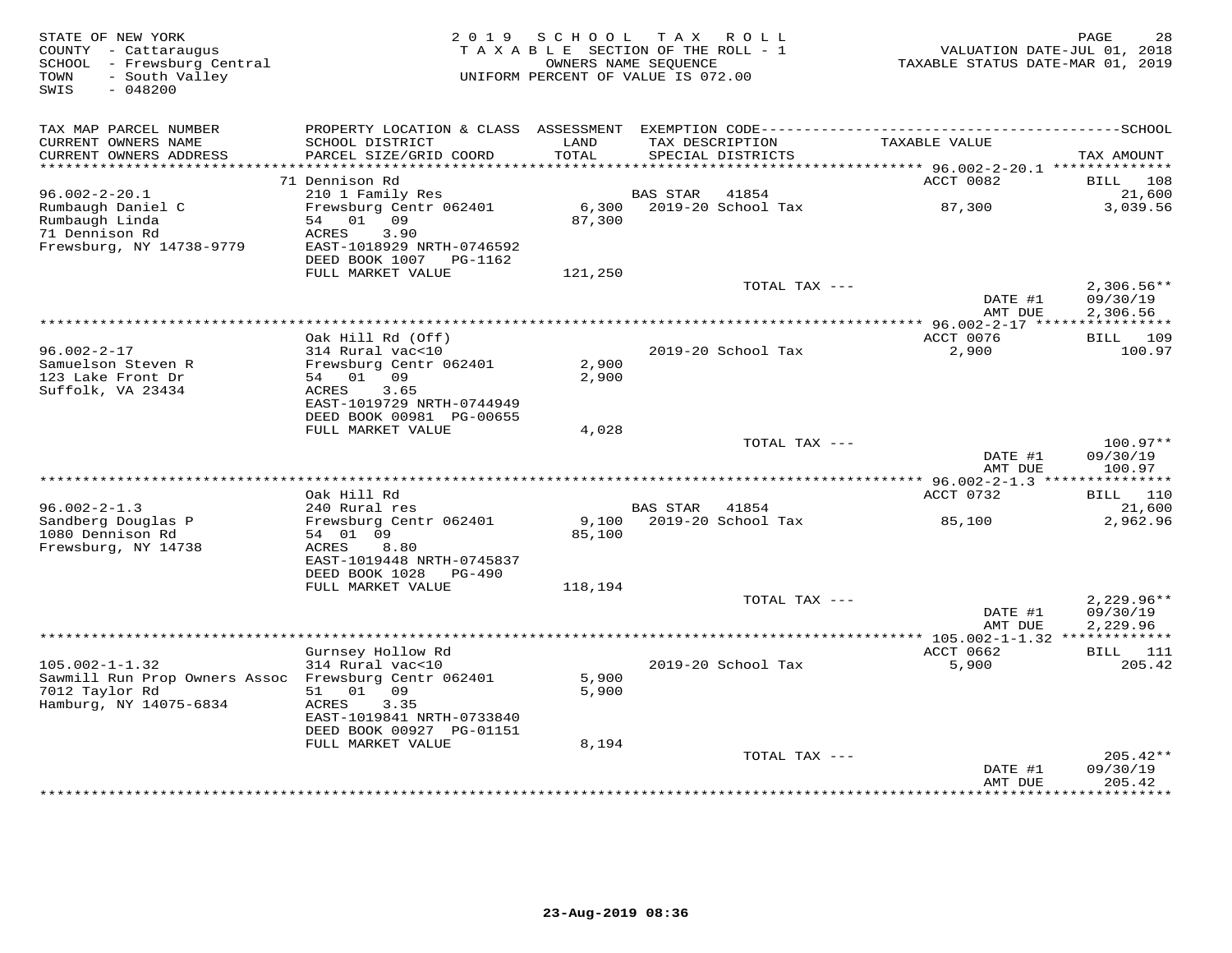| STATE OF NEW YORK<br>COUNTY - Cattaraugus<br>SCHOOL - Frewsburg Central<br>- South Valley<br>TOWN<br>$-048200$<br>SWIS | 2 0 1 9                                                                                                                                                                     | SCHOOL<br>OWNERS NAME SEOUENCE | T A X<br>ROLL<br>TAXABLE SECTION OF THE ROLL - 1<br>UNIFORM PERCENT OF VALUE IS 072.00 | VALUATION DATE-JUL 01, 2018<br>TAXABLE STATUS DATE-MAR 01, 2019 | PAGE<br>29                           |
|------------------------------------------------------------------------------------------------------------------------|-----------------------------------------------------------------------------------------------------------------------------------------------------------------------------|--------------------------------|----------------------------------------------------------------------------------------|-----------------------------------------------------------------|--------------------------------------|
| TAX MAP PARCEL NUMBER                                                                                                  |                                                                                                                                                                             |                                |                                                                                        |                                                                 |                                      |
| CURRENT OWNERS NAME<br>CURRENT OWNERS ADDRESS<br>********************                                                  | SCHOOL DISTRICT<br>PARCEL SIZE/GRID COORD                                                                                                                                   | LAND<br>TOTAL                  | TAX DESCRIPTION<br>SPECIAL DISTRICTS                                                   | TAXABLE VALUE                                                   | TAX AMOUNT                           |
|                                                                                                                        | 5 Gurnsey Hollow Rd                                                                                                                                                         |                                |                                                                                        | ACCT 0652                                                       | BILL<br>112                          |
| $105.002 - 1 - 1.23$                                                                                                   | 312 Vac w/imprv                                                                                                                                                             |                                | 2019-20 School Tax                                                                     | 7,800                                                           | 271.58                               |
| Schwanekamp Dale<br>Schwanekamp Kathleen<br>7012 Taylor Rd<br>Hamburg, NY 14075                                        | Frewsburg Centr 062401<br>51 01<br>09<br>Guirnsey Sub Div<br>Phase Ii<br>ACRES<br>5.21<br>EAST-1019629 NRTH-0733685                                                         | 7,300<br>7,800                 |                                                                                        |                                                                 |                                      |
|                                                                                                                        | DEED BOOK 00994 PG-00975                                                                                                                                                    |                                |                                                                                        |                                                                 |                                      |
|                                                                                                                        | FULL MARKET VALUE                                                                                                                                                           | 10,833                         |                                                                                        |                                                                 |                                      |
|                                                                                                                        |                                                                                                                                                                             |                                | TOTAL TAX ---                                                                          | DATE #1<br>AMT DUE                                              | 271.58**<br>09/30/19<br>271.58       |
|                                                                                                                        |                                                                                                                                                                             |                                |                                                                                        |                                                                 |                                      |
|                                                                                                                        | 6 Gurnsey Hollow Rd                                                                                                                                                         |                                |                                                                                        | ACCT 0653                                                       | 113<br>BILL                          |
| $105.002 - 1 - 1.24$<br>Schwanekamp Dale<br>Schwanekamp Kathleen<br>7012 Taylor Rd<br>Hamburg, NY 14075                | 260 Seasonal res<br>Frewsburg Centr 062401<br>51 01<br>09<br>Sawmill Run Sub Div<br>Phase Ii<br>ACRES<br>5.72<br>EAST-1019952 NRTH-0733618<br>DEED BOOK 00968 PG-00269      | 7,600<br>37,600                | 2019-20 School Tax                                                                     | 37,600                                                          | 1,309.13                             |
|                                                                                                                        | FULL MARKET VALUE                                                                                                                                                           | 52,222                         |                                                                                        |                                                                 |                                      |
|                                                                                                                        |                                                                                                                                                                             |                                | TOTAL TAX ---                                                                          | DATE #1<br>AMT DUE                                              | $1,309.13**$<br>09/30/19<br>1,309.13 |
|                                                                                                                        |                                                                                                                                                                             |                                |                                                                                        |                                                                 |                                      |
| $105.002 - 1 - 1.21$<br>Schwanekamp David B<br>Schwanekamp Julie<br>5498 Stilwell Rd<br>Hamburg, NY 14075              | 3 Gurnsey Hollow Rd<br>322 Rural vac>10<br>Frewsburg Centr 062401<br>51 01<br>09<br>Gurnsey Hollow Sub Div<br>Phase Ii<br><b>ACRES</b><br>6.74<br>EAST-1019285 NRTH-0733637 | 8,100<br>8,100                 | 2019-20 School Tax                                                                     | ACCT 0650<br>8,100                                              | <b>BILL</b><br>114<br>282.02         |
|                                                                                                                        | DEED BOOK 00994 PG-00972                                                                                                                                                    |                                |                                                                                        |                                                                 |                                      |
|                                                                                                                        | FULL MARKET VALUE                                                                                                                                                           | 11,250                         | TOTAL TAX ---                                                                          |                                                                 | 282.02**                             |
|                                                                                                                        |                                                                                                                                                                             |                                |                                                                                        | DATE #1<br>AMT DUE                                              | 09/30/19<br>282.02                   |
|                                                                                                                        |                                                                                                                                                                             |                                |                                                                                        | *************                                                   | *********                            |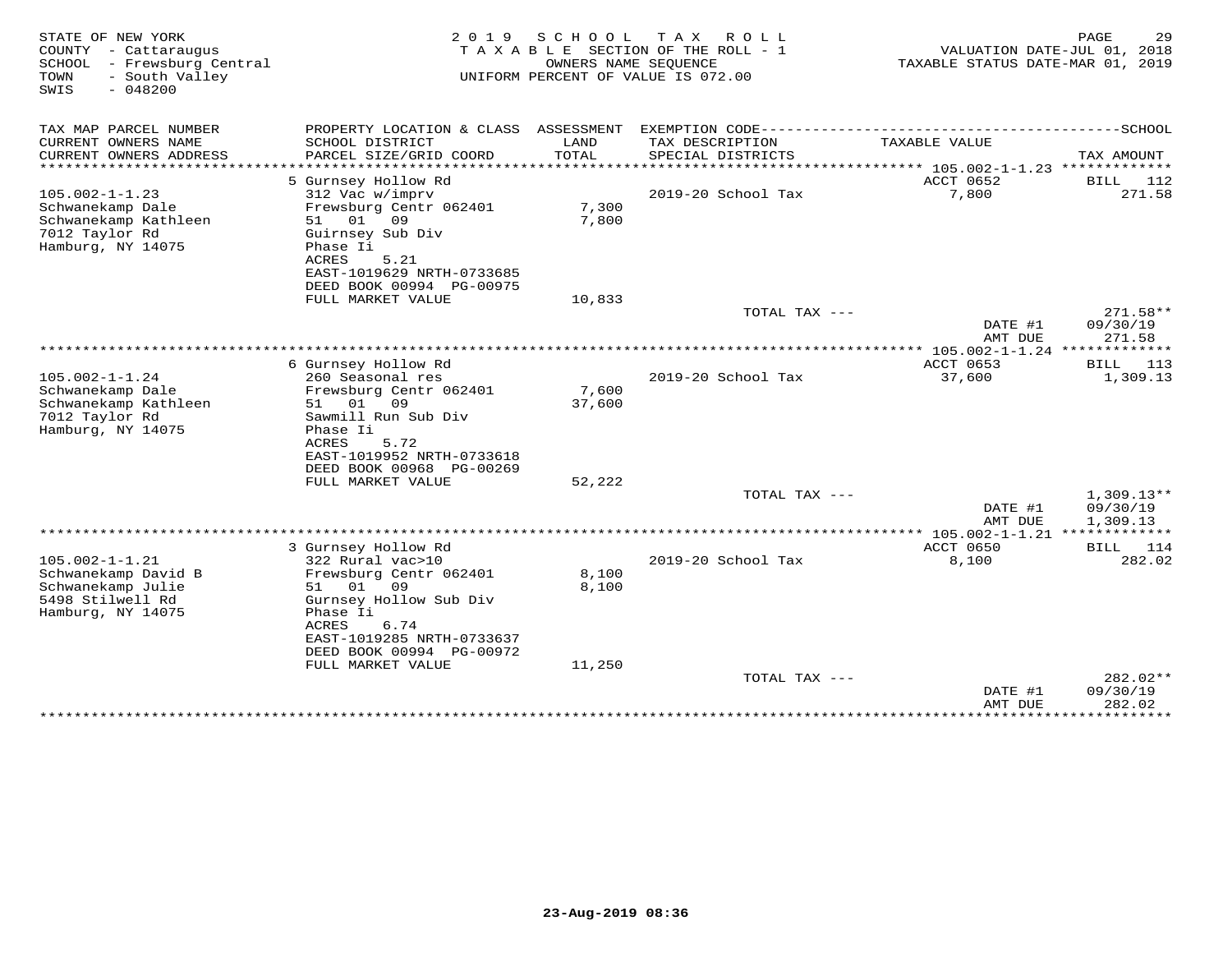| STATE OF NEW YORK<br>COUNTY - Cattaraugus<br>SCHOOL - Frewsburg Central<br>- South Valley<br>TOWN<br>SWIS<br>$-048200$ |                                                                               |                 | 2019 SCHOOL TAX ROLL<br>TAXABLE SECTION OF THE ROLL - 1<br>OWNERS NAME SEQUENCE<br>UNIFORM PERCENT OF VALUE IS 072.00 | TAXABLE STATUS DATE-MAR 01, 2019            | PAGE<br>30<br>VALUATION DATE-JUL 01, 2018 |
|------------------------------------------------------------------------------------------------------------------------|-------------------------------------------------------------------------------|-----------------|-----------------------------------------------------------------------------------------------------------------------|---------------------------------------------|-------------------------------------------|
| TAX MAP PARCEL NUMBER<br>CURRENT OWNERS NAME                                                                           | SCHOOL DISTRICT                                                               | LAND            | TAX DESCRIPTION                                                                                                       | TAXABLE VALUE                               |                                           |
| CURRENT OWNERS ADDRESS                                                                                                 | PARCEL SIZE/GRID COORD                                                        | TOTAL           | SPECIAL DISTRICTS                                                                                                     |                                             | TAX AMOUNT                                |
|                                                                                                                        | 19 Gurnsey Hollow Rd                                                          |                 |                                                                                                                       | ACCT 0647                                   | BILL 115                                  |
| $105.002 - 1 - 1.18$                                                                                                   | 260 Seasonal res                                                              |                 | 2019-20 School Tax                                                                                                    | 38,400                                      | 1,336.99                                  |
| Schwanz David A<br>Schwanz Darla J                                                                                     | Frewsburg Centr 062401<br>51 01 09                                            | 9,400<br>38,400 |                                                                                                                       |                                             |                                           |
| 8121 Sisson Hwy<br>Eden, NY 14057                                                                                      | Sawmill Run Sub Div<br>Phase Ii<br>9.47<br>ACRES<br>EAST-1019707 NRTH-0734631 |                 |                                                                                                                       |                                             |                                           |
|                                                                                                                        | DEED BOOK 00946 PG-01138                                                      |                 |                                                                                                                       |                                             |                                           |
|                                                                                                                        | FULL MARKET VALUE                                                             | 53,333          | TOTAL TAX ---                                                                                                         |                                             | $1,336.99**$                              |
|                                                                                                                        |                                                                               |                 |                                                                                                                       | DATE #1<br>AMT DUE                          | 09/30/19<br>1,336.99                      |
|                                                                                                                        |                                                                               |                 |                                                                                                                       |                                             |                                           |
|                                                                                                                        | 770 Wheeler Hill Rd<br>270 Mfg housing                                        |                 |                                                                                                                       | ACCT 0359                                   | <b>BILL</b> 116<br>21,600                 |
| $96.004 - 1 - 53.1$<br>Shaw Jennifer L.                                                                                | Frewsburg Centr 062401                                                        |                 | BAS STAR<br>41854<br>5,900 2019-20 School Tax                                                                         | 30,700                                      | 1,068.89                                  |
| 770 Wheeler Hill Rd                                                                                                    | 52 01 09                                                                      | 30,700          |                                                                                                                       |                                             |                                           |
| Frewsburg, NY 14738                                                                                                    | 3.36<br>ACRES<br>EAST-1020017 NRTH-0740266                                    |                 |                                                                                                                       |                                             |                                           |
|                                                                                                                        | DEED BOOK 19135 PG-6001                                                       |                 |                                                                                                                       |                                             |                                           |
|                                                                                                                        | FULL MARKET VALUE                                                             | 42,639          |                                                                                                                       |                                             |                                           |
|                                                                                                                        |                                                                               |                 | TOTAL TAX ---                                                                                                         | DATE #1                                     | $335.89**$<br>09/30/19                    |
|                                                                                                                        |                                                                               |                 |                                                                                                                       | AMT DUE                                     | 335.89                                    |
|                                                                                                                        |                                                                               |                 |                                                                                                                       |                                             |                                           |
| $96.004 - 1 - 6$                                                                                                       | Sawmill Run Rd<br>260 Seasonal res                                            |                 | 2019-20 School Tax                                                                                                    | ACCT 0210<br>15,700                         | BILL 117<br>546.63                        |
| Siller John                                                                                                            | Frewsburg Centr 062401                                                        | 4,100           |                                                                                                                       |                                             |                                           |
| 423 W Perimeter Rd                                                                                                     | 53 01 09                                                                      | 15,700          |                                                                                                                       |                                             |                                           |
| Frewsburg, NY 14738                                                                                                    | FRNT 230.00 DPTH<br>ACRES<br>1.10                                             |                 |                                                                                                                       |                                             |                                           |
|                                                                                                                        | EAST-1020220 NRTH-0744117                                                     |                 |                                                                                                                       |                                             |                                           |
|                                                                                                                        | DEED BOOK 30000 PG-5003                                                       |                 |                                                                                                                       |                                             |                                           |
|                                                                                                                        | FULL MARKET VALUE                                                             | 21,806          | TOTAL TAX ---                                                                                                         |                                             | $546.63**$                                |
|                                                                                                                        |                                                                               |                 |                                                                                                                       | DATE #1                                     | 09/30/19                                  |
|                                                                                                                        |                                                                               |                 | ******************                                                                                                    | AMT DUE<br>*** 105.002-1-1.1 ************** | 546.63                                    |
|                                                                                                                        | Gurnsey Hollow Rd                                                             |                 |                                                                                                                       | ACCT 0202                                   | BILL 118                                  |
| $105.002 - 1 - 1.1$                                                                                                    | 312 Vac w/imprv                                                               |                 | 2019-20 School Tax                                                                                                    | 16,300                                      | 567.52                                    |
| Skyline Secondaries, Inc.<br>PO Box 118                                                                                | Frewsburg Centr 062401<br>51 01 09                                            | 8,500<br>16,300 |                                                                                                                       |                                             |                                           |
| Dagus Mines, PA 15831                                                                                                  | ACRES<br>6.60                                                                 |                 |                                                                                                                       |                                             |                                           |
|                                                                                                                        | EAST-1020778 NRTH-0734406                                                     |                 |                                                                                                                       |                                             |                                           |
|                                                                                                                        | DEED BOOK 4611 PG-5000<br>FULL MARKET VALUE                                   | 22,639          |                                                                                                                       |                                             |                                           |
|                                                                                                                        |                                                                               |                 | TOTAL TAX ---                                                                                                         |                                             | $567.52**$                                |
|                                                                                                                        |                                                                               |                 |                                                                                                                       | DATE #1                                     | 09/30/19                                  |
|                                                                                                                        |                                                                               |                 |                                                                                                                       | AMT DUE                                     | 567.52<br>********                        |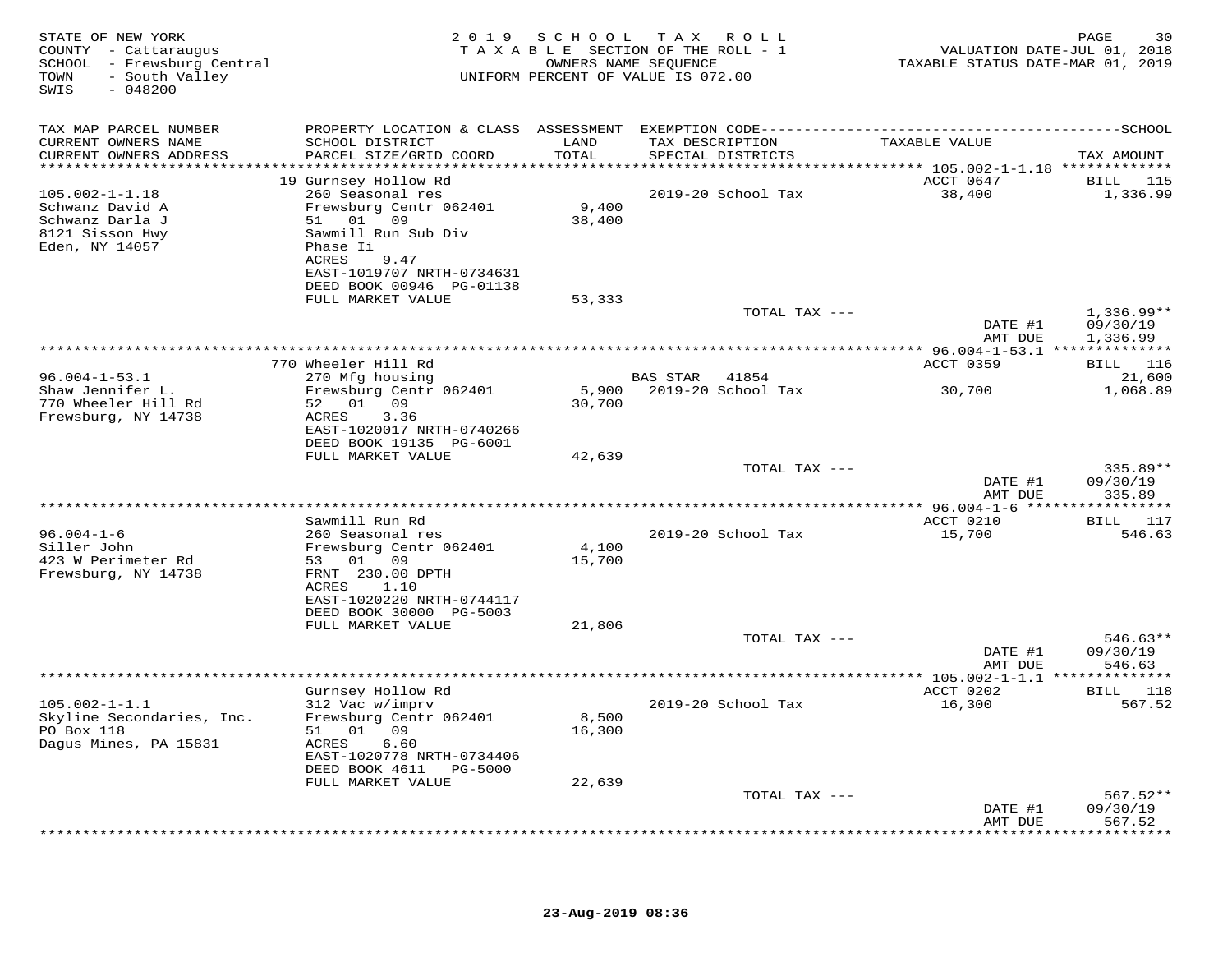| STATE OF NEW YORK<br>COUNTY - Cattaraugus<br>SCHOOL - Frewsburg Central<br>- South Valley<br>TOWN<br>$-048200$<br>SWIS | 2 0 1 9                                                                                               | SCHOOL           | T A X<br>ROLL<br>TAXABLE SECTION OF THE ROLL - 1<br>OWNERS NAME SEQUENCE<br>UNIFORM PERCENT OF VALUE IS 072.00 | VALUATION DATE-JUL 01, 2018<br>TAXABLE STATUS DATE-MAR 01, 2019 | PAGE<br>31             |
|------------------------------------------------------------------------------------------------------------------------|-------------------------------------------------------------------------------------------------------|------------------|----------------------------------------------------------------------------------------------------------------|-----------------------------------------------------------------|------------------------|
| TAX MAP PARCEL NUMBER                                                                                                  |                                                                                                       |                  |                                                                                                                |                                                                 |                        |
| CURRENT OWNERS NAME<br>CURRENT OWNERS ADDRESS<br>**********************                                                | SCHOOL DISTRICT<br>PARCEL SIZE/GRID COORD<br>************************                                 | LAND<br>TOTAL    | TAX DESCRIPTION<br>SPECIAL DISTRICTS                                                                           | TAXABLE VALUE                                                   | TAX AMOUNT             |
|                                                                                                                        | Brown Run Rd                                                                                          |                  |                                                                                                                | ACCT 0665                                                       | BILL<br>119            |
| $105.002 - 1 - 29.5$<br>Stinner Stephan R<br>71 Sawmill Run<br>Grand Island, NY 14072                                  | 260 Seasonal res<br>Frewsburg Centr 062401<br>01 09<br>50<br>ACRES 15.90<br>EAST-1021454 NRTH-0731402 | 12,700<br>21,500 | 2019-20 School Tax                                                                                             | 21,500                                                          | 748.57                 |
|                                                                                                                        | DEED BOOK 00936 PG-00494                                                                              |                  |                                                                                                                |                                                                 |                        |
|                                                                                                                        | FULL MARKET VALUE                                                                                     | 29,861           | TOTAL TAX ---                                                                                                  | DATE #1                                                         | $748.57**$<br>09/30/19 |
|                                                                                                                        |                                                                                                       |                  |                                                                                                                | AMT DUE                                                         | 748.57                 |
|                                                                                                                        |                                                                                                       |                  | *******************************                                                                                | ** $96.004 - 1 - 1$ *****                                       | * * * * * * * * * *    |
| $96.004 - 1 - 1$                                                                                                       | Sawmill Run Rd<br>314 Rural vac<10                                                                    |                  | 2019-20 School Tax                                                                                             | ACCT 0358<br>10,700                                             | BILL 120<br>372.55     |
| Stravato Michael<br>PO Box 189<br>Sherman, NY 14781                                                                    | Frewsburg Centr 062401<br>53 01 09<br>ACRES 11.93<br>EAST-1018987 NRTH-0743656                        | 10,700<br>10,700 |                                                                                                                |                                                                 |                        |
|                                                                                                                        | DEED BOOK 426<br>PG-00338                                                                             |                  |                                                                                                                |                                                                 |                        |
|                                                                                                                        | FULL MARKET VALUE                                                                                     | 14,861           | TOTAL TAX ---                                                                                                  | DATE #1                                                         | 372.55**<br>09/30/19   |
|                                                                                                                        |                                                                                                       |                  |                                                                                                                | AMT DUE                                                         | 372.55                 |
|                                                                                                                        | Gurnsey Hollow Rd                                                                                     |                  |                                                                                                                | ACCT 0747                                                       | 121<br>BILL            |
| $105.002 - 1 - 1.37$<br>Swanson Mark A<br>Swanson Betsy K<br>7098 Felton Rd                                            | 322 Rural vac>10<br>Frewsburg Centr 062401<br>51 1 9<br>ACRES<br>45.45                                | 27,500<br>27,500 | 2019-20 School Tax                                                                                             | 27,500                                                          | 957.48                 |
| Mayville, NY 14757                                                                                                     | EAST-1021034 NRTH-0735717<br>DEED BOOK 4611<br>PG-5002<br>FULL MARKET VALUE                           | 38,194           |                                                                                                                |                                                                 |                        |
|                                                                                                                        |                                                                                                       |                  | TOTAL TAX ---                                                                                                  |                                                                 | 957.48**               |
|                                                                                                                        |                                                                                                       |                  |                                                                                                                | DATE #1<br>AMT DUE                                              | 09/30/19<br>957.48     |
|                                                                                                                        |                                                                                                       |                  |                                                                                                                | ************** 96.004-1-44 ****                                 |                        |
| $96.004 - 1 - 44$                                                                                                      | Bragg Rd<br>270 Mfg housing                                                                           |                  | 2019-20 School Tax                                                                                             | ACCT 0371<br>14,900                                             | 122<br>BILL<br>518.78  |
| Tompkins Christopher<br>Tompkins Mark<br>PO Box 943                                                                    | Frewsburg Centr 062401<br>52<br>01<br>09<br>41.27<br>ACRES                                            | 14,000<br>14,900 |                                                                                                                |                                                                 |                        |
| Frewsburg, NY 14738                                                                                                    | EAST-1022305 NRTH-0738257<br>DEED BOOK 30186 PG-7001                                                  |                  |                                                                                                                |                                                                 |                        |
|                                                                                                                        | FULL MARKET VALUE                                                                                     | 20,694           | TOTAL TAX ---                                                                                                  |                                                                 | 518.78**               |
|                                                                                                                        |                                                                                                       |                  |                                                                                                                | DATE #1<br>AMT DUE                                              | 09/30/19<br>518.78     |
|                                                                                                                        |                                                                                                       |                  |                                                                                                                |                                                                 | * * * * * * * *        |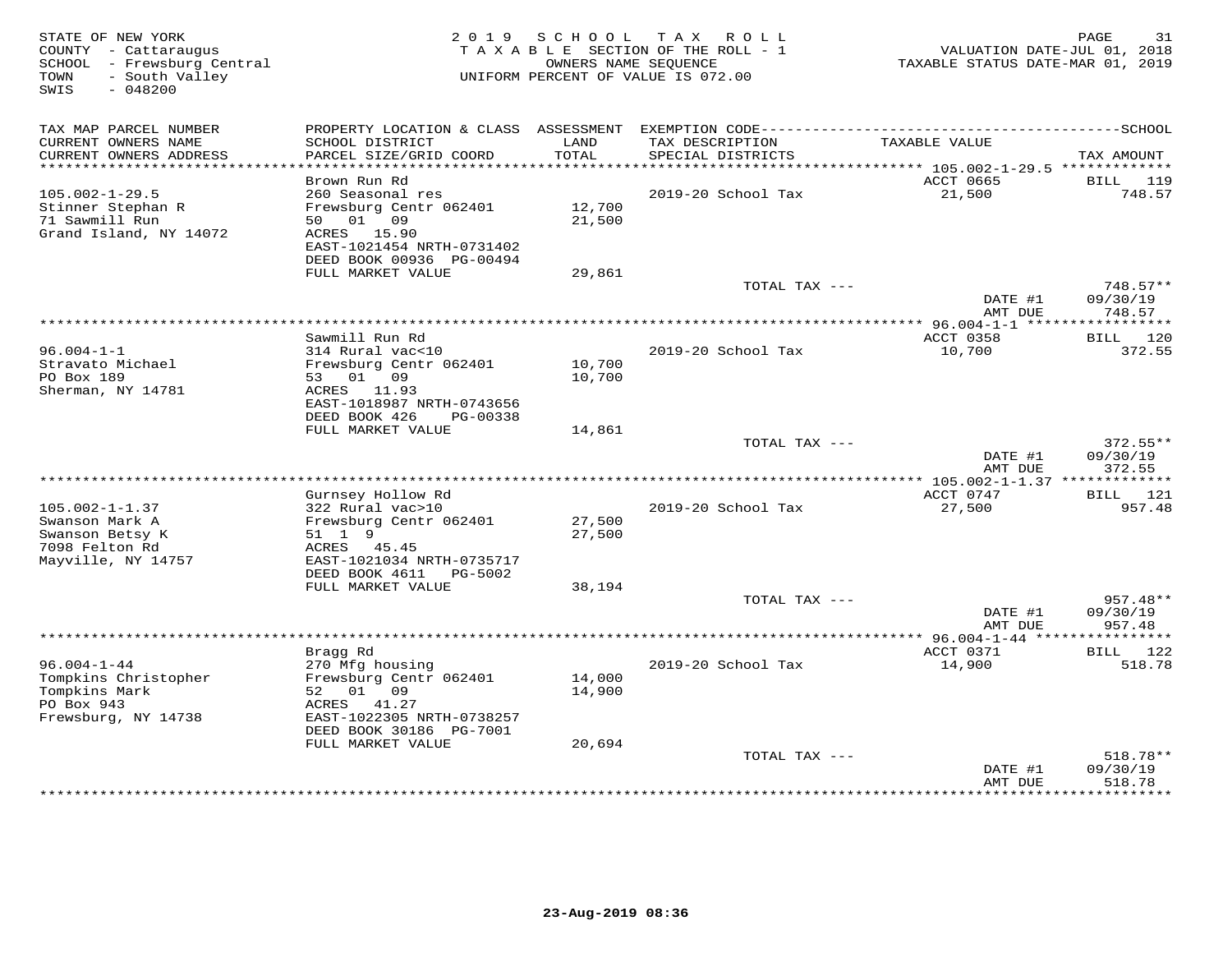| STATE OF NEW YORK<br>COUNTY - Cattaraugus<br>SCHOOL - Frewsburg Central<br>- South Valley<br>TOWN<br>$-048200$<br>SWIS | 2 0 1 9                                       | SCHOOL                 | TAX ROLL<br>TAXABLE SECTION OF THE ROLL - 1<br>OWNERS NAME SEQUENCE<br>UNIFORM PERCENT OF VALUE IS 072.00 |               | TAXABLE STATUS DATE-MAR 01, 2019                                                 | PAGE<br>32<br>VALUATION DATE-JUL 01, 2018 |
|------------------------------------------------------------------------------------------------------------------------|-----------------------------------------------|------------------------|-----------------------------------------------------------------------------------------------------------|---------------|----------------------------------------------------------------------------------|-------------------------------------------|
| TAX MAP PARCEL NUMBER                                                                                                  |                                               |                        |                                                                                                           |               |                                                                                  |                                           |
| CURRENT OWNERS NAME                                                                                                    | SCHOOL DISTRICT                               | LAND                   | TAX DESCRIPTION                                                                                           |               | TAXABLE VALUE                                                                    |                                           |
| CURRENT OWNERS ADDRESS<br>*********************                                                                        | PARCEL SIZE/GRID COORD                        | TOTAL<br>************* | SPECIAL DISTRICTS                                                                                         |               |                                                                                  | TAX AMOUNT                                |
|                                                                                                                        | 12718 Bragg Rd                                |                        |                                                                                                           |               | ************************************* 96.004-1-45 *****************<br>ACCT 0112 | BILL 123                                  |
| $96.004 - 1 - 45$                                                                                                      | 240 Rural res                                 |                        | BAS STAR                                                                                                  | 41854         |                                                                                  | 21,600                                    |
| Tompkins Christopher                                                                                                   | Frewsburg Centr 062401                        | 10,000                 | 2019-20 School Tax                                                                                        |               | 76,800                                                                           | 2,673.98                                  |
| PO Box 943                                                                                                             | 52 01 09                                      | 76,800                 |                                                                                                           |               |                                                                                  |                                           |
| Frewsburg, NY 14738                                                                                                    | ACRES<br>10.63                                |                        |                                                                                                           |               |                                                                                  |                                           |
|                                                                                                                        | EAST-1022229 NRTH-0740292                     |                        |                                                                                                           |               |                                                                                  |                                           |
|                                                                                                                        | DEED BOOK 00980 PG-00214<br>FULL MARKET VALUE | 106,667                |                                                                                                           |               |                                                                                  |                                           |
|                                                                                                                        |                                               |                        |                                                                                                           | TOTAL TAX --- |                                                                                  | $1,940.98**$                              |
|                                                                                                                        |                                               |                        |                                                                                                           |               | DATE #1                                                                          | 09/30/19                                  |
|                                                                                                                        |                                               |                        |                                                                                                           |               | AMT DUE                                                                          | 1,940.98                                  |
|                                                                                                                        |                                               |                        |                                                                                                           |               |                                                                                  |                                           |
|                                                                                                                        | Bragg Rd                                      |                        |                                                                                                           |               | ACCT 0373                                                                        | BILL 124                                  |
| $96.004 - 1 - 46$<br>Tompkins Christopher                                                                              | 322 Rural vac>10<br>Frewsburg Centr 062401    | 9,100                  | 2019-20 School Tax                                                                                        |               | 9,100                                                                            | 316.84                                    |
| Tompkins Mark                                                                                                          | 52 01 09                                      | 9,100                  |                                                                                                           |               |                                                                                  |                                           |
| PO Box 943                                                                                                             | ACRES 25.39                                   |                        |                                                                                                           |               |                                                                                  |                                           |
| Frewsburg, NY 14738                                                                                                    | EAST-1021893 NRTH-0738309                     |                        |                                                                                                           |               |                                                                                  |                                           |
|                                                                                                                        | DEED BOOK 30186 PG-7001                       |                        |                                                                                                           |               |                                                                                  |                                           |
|                                                                                                                        | FULL MARKET VALUE                             | 12,639                 |                                                                                                           |               |                                                                                  |                                           |
|                                                                                                                        |                                               |                        |                                                                                                           | TOTAL TAX --- | DATE #1                                                                          | $316.84**$<br>09/30/19                    |
|                                                                                                                        |                                               |                        |                                                                                                           |               | AMT DUE                                                                          | 316.84                                    |
|                                                                                                                        |                                               |                        |                                                                                                           |               |                                                                                  |                                           |
|                                                                                                                        | 12933 Bone Run Rd                             |                        |                                                                                                           |               | ACCT 0632                                                                        | BILL 125                                  |
| $96.002 - 1 - 37.3$                                                                                                    | 210 1 Family Res                              |                        | 2019-20 School Tax                                                                                        |               | 106,400                                                                          | 3,704.57                                  |
| Tredo Edward                                                                                                           | Frewsburg Centr 062401<br>55 01 09            | 12,900                 |                                                                                                           |               |                                                                                  |                                           |
| Tredo Eugenia<br>3545 Four Rod Rd                                                                                      | ACRES 16.30                                   | 106,400                |                                                                                                           |               |                                                                                  |                                           |
| East Aurora, NY 14052                                                                                                  | EAST-1019502 NRTH-0749365                     |                        |                                                                                                           |               |                                                                                  |                                           |
|                                                                                                                        | DEED BOOK 30614 PG-7001                       |                        |                                                                                                           |               |                                                                                  |                                           |
|                                                                                                                        | FULL MARKET VALUE                             | 147,778                |                                                                                                           |               |                                                                                  |                                           |
|                                                                                                                        |                                               |                        |                                                                                                           | TOTAL TAX --- |                                                                                  | $3,704.57**$                              |
|                                                                                                                        |                                               |                        |                                                                                                           |               | DATE #1<br>AMT DUE                                                               | 09/30/19<br>3,704.57                      |
|                                                                                                                        |                                               |                        |                                                                                                           |               |                                                                                  |                                           |
|                                                                                                                        | Bone Run Rd (Co Rd 33)                        |                        |                                                                                                           |               | ACCT 0685                                                                        | 126<br>BILL                               |
| $96.002 - 1 - 37.5$                                                                                                    | 314 Rural vac<10                              |                        | 2019-20 School Tax                                                                                        |               | 4,000                                                                            | 139.27                                    |
| Tredo Edward                                                                                                           | Frewsburg Centr 062401                        | 4,000                  |                                                                                                           |               |                                                                                  |                                           |
| Tredo Eugenia                                                                                                          | 55 01 09                                      | 4,000                  |                                                                                                           |               |                                                                                  |                                           |
| 3545 Four Rod Rd<br>East Aurora, NY 14052                                                                              | ACRES<br>1.00<br>EAST-1019411 NRTH-0749627    |                        |                                                                                                           |               |                                                                                  |                                           |
|                                                                                                                        | DEED BOOK 30614 PG-7001                       |                        |                                                                                                           |               |                                                                                  |                                           |
|                                                                                                                        | FULL MARKET VALUE                             | 5,556                  |                                                                                                           |               |                                                                                  |                                           |
|                                                                                                                        |                                               |                        |                                                                                                           | TOTAL TAX --- |                                                                                  | 139.27**                                  |
|                                                                                                                        |                                               |                        |                                                                                                           |               | DATE #1                                                                          | 09/30/19                                  |
|                                                                                                                        |                                               |                        |                                                                                                           |               | AMT DUE<br>***************                                                       | 139.27<br>**********                      |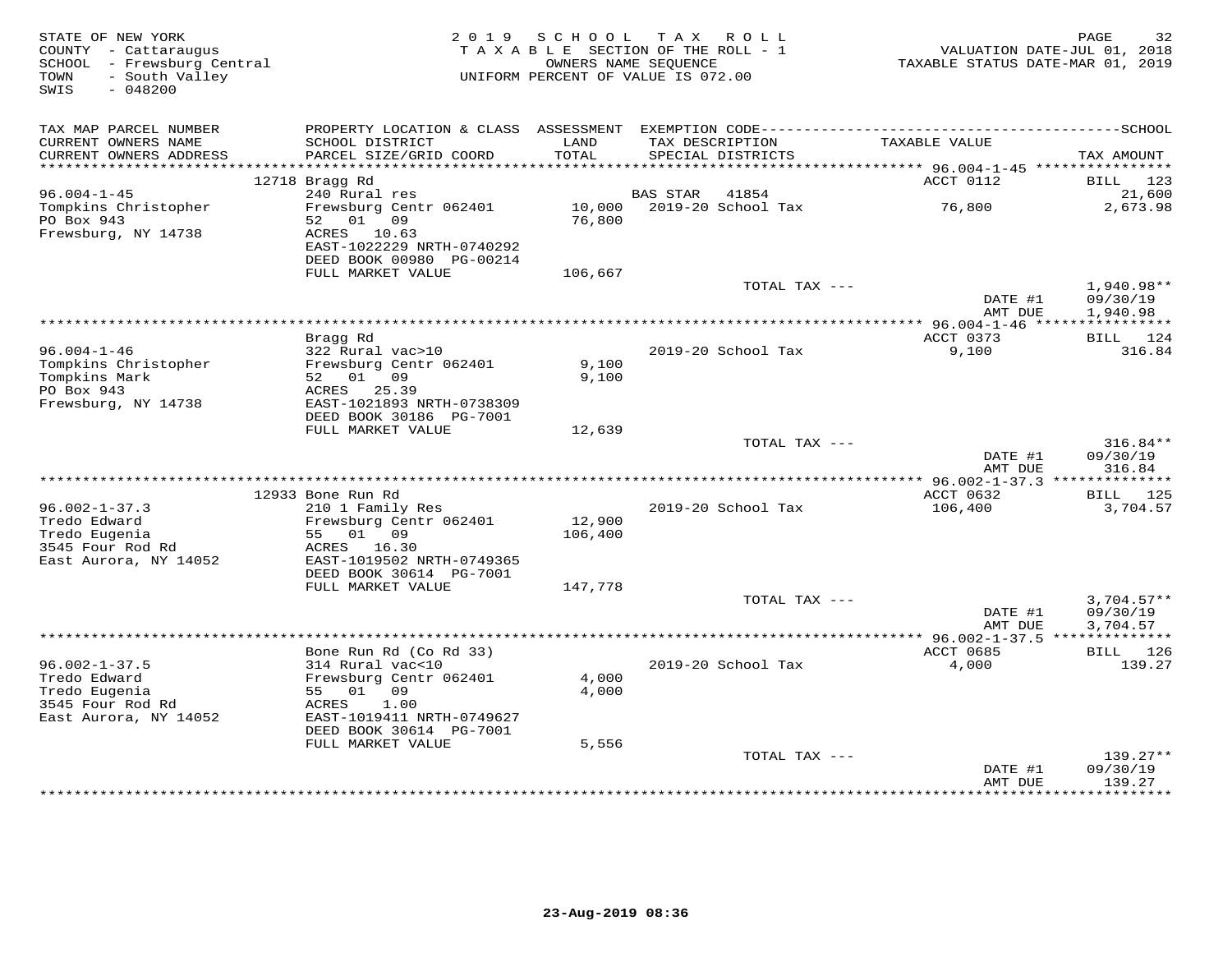| STATE OF NEW YORK<br>COUNTY - Cattaraugus<br>SCHOOL<br>- Frewsburg Central<br>- South Valley<br>TOWN<br>$-048200$<br>SWIS | 2 0 1 9                                                                                                                       | SCHOOL<br>OWNERS NAME SEQUENCE | T A X<br>R O L L<br>TAXABLE SECTION OF THE ROLL - 1<br>UNIFORM PERCENT OF VALUE IS 072.00 | VALUATION DATE-JUL 01, 2018<br>TAXABLE STATUS DATE-MAR 01, 2019 | 33<br>PAGE                           |
|---------------------------------------------------------------------------------------------------------------------------|-------------------------------------------------------------------------------------------------------------------------------|--------------------------------|-------------------------------------------------------------------------------------------|-----------------------------------------------------------------|--------------------------------------|
| TAX MAP PARCEL NUMBER                                                                                                     |                                                                                                                               |                                |                                                                                           |                                                                 |                                      |
| CURRENT OWNERS NAME                                                                                                       | SCHOOL DISTRICT                                                                                                               | LAND                           | TAX DESCRIPTION                                                                           | TAXABLE VALUE                                                   |                                      |
| CURRENT OWNERS ADDRESS<br>************************                                                                        | PARCEL SIZE/GRID COORD                                                                                                        | TOTAL                          | SPECIAL DISTRICTS                                                                         |                                                                 | TAX AMOUNT                           |
| $105.002 - 1 - 1.20$<br>VANHOUTEN Bennett<br>WOSHNER Victoria M.<br>7106 Card Lane                                        | 2 Gurnsey Hollow Rd (Off)<br>260 Seasonal res<br>Frewsburg Centr 062401<br>51 01 09<br>Sawmill Run Sd                         | 9,300<br>42,300                | 2019-20 School Tax                                                                        | ACCT 0649<br>42,300                                             | <b>BILL</b><br>127<br>1,472.78       |
| Pittsburgh, PA 15208                                                                                                      | Lot <sub>2</sub><br>ACRES<br>9.22<br>EAST-1018882 NRTH-0734258<br>DEED BOOK 23281 PG-4002<br>FULL MARKET VALUE                | 58,750                         |                                                                                           |                                                                 |                                      |
|                                                                                                                           |                                                                                                                               |                                | TOTAL TAX ---                                                                             | DATE #1<br>AMT DUE                                              | $1,472.78**$<br>09/30/19<br>1,472.78 |
|                                                                                                                           |                                                                                                                               |                                |                                                                                           | ** 105.002-1-1.33 *************                                 |                                      |
|                                                                                                                           | Gurnsey Hollow Rd (Off)                                                                                                       |                                |                                                                                           | ACCT 0689                                                       | BILL 128                             |
| $105.002 - 1 - 1.33$<br>VANHOUTEN Bennett<br>WOSHNER Victoria M.<br>7106 Card Lane<br>Pittsburgh, PA 15208                | 314 Rural vac<10<br>Frewsburg Centr 062401<br>09<br>51<br>01<br>ACRES<br>6.28<br>EAST-1019026 NRTH-0733856                    | 5,800<br>5,800                 | 2019-20 School Tax                                                                        | 5,800                                                           | 201.94                               |
|                                                                                                                           | DEED BOOK 23281 PG-4002                                                                                                       |                                |                                                                                           |                                                                 |                                      |
|                                                                                                                           | FULL MARKET VALUE                                                                                                             | 8,056                          |                                                                                           |                                                                 | $201.94**$                           |
|                                                                                                                           |                                                                                                                               |                                | TOTAL TAX ---                                                                             | DATE #1<br>AMT DUE                                              | 09/30/19<br>201.94                   |
|                                                                                                                           |                                                                                                                               |                                |                                                                                           |                                                                 | ********                             |
| $105.002 - 1 - 1.3$                                                                                                       | 12990 Gurnsey Hollow Rd<br>240 Rural res                                                                                      |                                | 2019-20 School Tax                                                                        | ACCT 0604<br>246,000                                            | 129<br>BILL<br>8,565.08              |
| Weaver Don S Jr<br>6 Nottingham Cir                                                                                       | Frewsburg Centr 062401<br>51<br>01<br>09                                                                                      | 9,600<br>246,000               |                                                                                           |                                                                 |                                      |
| Jamestown, NY 14701                                                                                                       | ACRES<br>9.80<br>EAST-1018728 NRTH-0736006<br>DEED BOOK 4694<br>PG-4001                                                       |                                |                                                                                           |                                                                 |                                      |
|                                                                                                                           | FULL MARKET VALUE                                                                                                             | 341,667                        |                                                                                           |                                                                 |                                      |
|                                                                                                                           |                                                                                                                               |                                | TOTAL TAX ---                                                                             | DATE #1                                                         | $8,565.08**$<br>09/30/19<br>8,565.08 |
|                                                                                                                           |                                                                                                                               |                                |                                                                                           | AMT DUE<br>**** 105.002-1-1.14 **                               | * * * * * * * * *                    |
|                                                                                                                           | 12809 Gurnsey Hollow Rd                                                                                                       |                                |                                                                                           | ACCT 0643                                                       | 130<br>BILL                          |
| $105.002 - 1 - 1.14$<br>Whalen Jocelyn I.<br>Whalen James G.                                                              | 210 1 Family Res<br>Frewsburg Centr 062401<br>01<br>09<br>51                                                                  | 7,600<br>61,200                | 2019-20 School Tax                                                                        | 61,200                                                          | 2,130.82                             |
| 31861 East Nine Dr<br>Laguna Niguel, CA 92677                                                                             | Sawmill Run Sub Div<br>Phase Ii<br>ACRES<br>5.89<br>EAST-1021823 NRTH-0734049<br>DEED BOOK 28666 PG-7002<br>FULL MARKET VALUE |                                |                                                                                           |                                                                 |                                      |
|                                                                                                                           |                                                                                                                               | 85,000                         | TOTAL TAX ---                                                                             |                                                                 | $2,130.82**$                         |
|                                                                                                                           |                                                                                                                               |                                |                                                                                           | DATE #1<br>AMT DUE                                              | 09/30/19<br>2,130.82                 |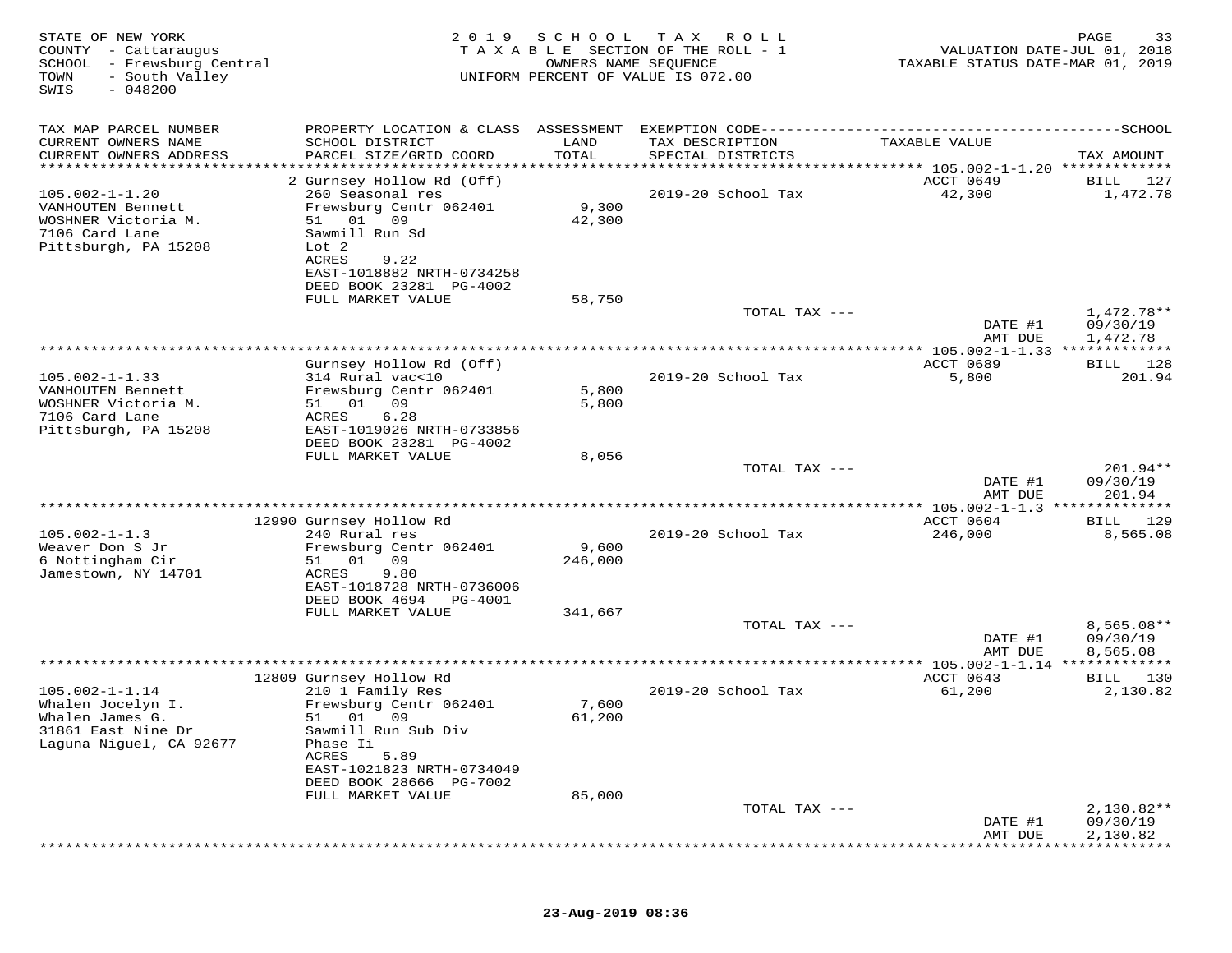| STATE OF NEW YORK<br>COUNTY - Cattaraugus<br>SCHOOL - Frewsburg Central<br>- South Valley<br>TOWN<br>$-048200$<br>SWIS | 2 0 1 9                                               | SCHOOL        | T A X<br>R O L L<br>TAXABLE SECTION OF THE ROLL - 1<br>OWNERS NAME SEQUENCE<br>UNIFORM PERCENT OF VALUE IS 072.00 | TAXABLE STATUS DATE-MAR 01, 2019 | PAGE<br>34<br>VALUATION DATE-JUL 01, 2018 |
|------------------------------------------------------------------------------------------------------------------------|-------------------------------------------------------|---------------|-------------------------------------------------------------------------------------------------------------------|----------------------------------|-------------------------------------------|
| TAX MAP PARCEL NUMBER                                                                                                  | PROPERTY LOCATION & CLASS ASSESSMENT                  |               |                                                                                                                   |                                  |                                           |
| CURRENT OWNERS NAME<br>CURRENT OWNERS ADDRESS                                                                          | SCHOOL DISTRICT<br>PARCEL SIZE/GRID COORD             | LAND<br>TOTAL | TAX DESCRIPTION<br>SPECIAL DISTRICTS                                                                              | TAXABLE VALUE                    | TAX AMOUNT                                |
| ********************                                                                                                   | Sawmill Run Rd                                        | ***********   |                                                                                                                   | ACCT 0379                        | 131<br>BILL                               |
| $96.004 - 1 - 5$                                                                                                       | 322 Rural vac>10                                      |               | 2019-20 School Tax                                                                                                | 31,300                           | 1,089.78                                  |
| White Bernard                                                                                                          | Frewsburg Centr 062401                                | 31,300        |                                                                                                                   |                                  |                                           |
| White Elizabeth                                                                                                        | 01<br>09<br>53                                        | 31,300        |                                                                                                                   |                                  |                                           |
| Chapel Ridge Apt 211                                                                                                   | ACRES<br>81.72                                        |               |                                                                                                                   |                                  |                                           |
| Bradford, PA 16701                                                                                                     | EAST-1020799 NRTH-0742596                             |               |                                                                                                                   |                                  |                                           |
|                                                                                                                        | DEED BOOK 17928 PG-5004                               |               |                                                                                                                   |                                  |                                           |
|                                                                                                                        | FULL MARKET VALUE                                     | 43,472        | TOTAL TAX ---                                                                                                     |                                  | $1,089.78**$                              |
|                                                                                                                        |                                                       |               |                                                                                                                   | DATE #1                          | 09/30/19                                  |
|                                                                                                                        |                                                       |               |                                                                                                                   | AMT DUE                          | 1,089.78                                  |
|                                                                                                                        |                                                       |               | ***********************                                                                                           | *** 96.002-1-37.1 ************** |                                           |
|                                                                                                                        | Bone Run Rd                                           |               |                                                                                                                   | ACCT 0004                        | BILL 132                                  |
| $96.002 - 1 - 37.1$                                                                                                    | 910 Priv forest                                       |               | 2019-20 School Tax                                                                                                | 39,800                           | 1,385.73                                  |
| White Jeffrey A                                                                                                        | Frewsburg Centr 062401                                | 39,800        |                                                                                                                   |                                  |                                           |
| Loverme Karen M<br>207 Niagara Ave                                                                                     | 01 09<br>55<br>ACRES<br>65.80                         | 39,800        |                                                                                                                   |                                  |                                           |
| Jamestown, NY 14701                                                                                                    | EAST-1020590 NRTH-0749751                             |               |                                                                                                                   |                                  |                                           |
|                                                                                                                        | DEED BOOK 11208 PG-2001                               |               |                                                                                                                   |                                  |                                           |
|                                                                                                                        | FULL MARKET VALUE                                     | 55,278        |                                                                                                                   |                                  |                                           |
|                                                                                                                        |                                                       |               | TOTAL TAX ---                                                                                                     |                                  | $1,385.73**$                              |
|                                                                                                                        |                                                       |               |                                                                                                                   | DATE #1                          | 09/30/19                                  |
|                                                                                                                        |                                                       |               |                                                                                                                   | AMT DUE                          | 1,385.73<br>********                      |
|                                                                                                                        | 12795 Gurnsey Hollow Rd (Off)                         |               |                                                                                                                   | ACCT 0204                        | BILL 133                                  |
| $105.002 - 1 - 1.2$                                                                                                    | 260 Seasonal res                                      |               | 2019-20 School Tax                                                                                                | 50,200                           | 1,747.83                                  |
| Wiatrowski Lynn M                                                                                                      | Frewsburg Centr 062401                                | 7,200         |                                                                                                                   |                                  |                                           |
| 188 North St                                                                                                           | 51<br>01 09                                           | 50,200        |                                                                                                                   |                                  |                                           |
| Buffalo, NY 14201                                                                                                      | ACRES<br>5.00                                         |               |                                                                                                                   |                                  |                                           |
|                                                                                                                        | EAST-1021977 NRTH-0733580<br>DEED BOOK 00951 PG-01100 |               |                                                                                                                   |                                  |                                           |
|                                                                                                                        | FULL MARKET VALUE                                     | 69,722        |                                                                                                                   |                                  |                                           |
|                                                                                                                        |                                                       |               | TOTAL TAX ---                                                                                                     |                                  | $1,747.83**$                              |
|                                                                                                                        |                                                       |               |                                                                                                                   | DATE #1                          | 09/30/19                                  |
|                                                                                                                        |                                                       |               |                                                                                                                   | AMT DUE                          | 1,747.83                                  |
|                                                                                                                        |                                                       |               | *********************                                                                                             | ** 105.002-1-1.13 *************  |                                           |
|                                                                                                                        | Gurnsey Hollow Rd                                     |               |                                                                                                                   | ACCT 0638                        | BILL 134                                  |
| $105.002 - 1 - 1.13$<br>Wiatrowski Lynn M                                                                              | 314 Rural vac<10<br>Frewsburg Centr 062401            | 7,300         | 2019-20 School Tax                                                                                                | 7,300                            | 254.17                                    |
| 188 North St                                                                                                           | 01 09<br>51                                           | 7,300         |                                                                                                                   |                                  |                                           |
| Buffalo, NY 14201                                                                                                      | Lot $16$                                              |               |                                                                                                                   |                                  |                                           |
|                                                                                                                        | ACRES<br>5.20                                         |               |                                                                                                                   |                                  |                                           |
|                                                                                                                        | EAST-1022244 NRTH-0733784                             |               |                                                                                                                   |                                  |                                           |
|                                                                                                                        | DEED BOOK 00951 PG-01100                              |               |                                                                                                                   |                                  |                                           |
|                                                                                                                        | FULL MARKET VALUE                                     | 10,139        |                                                                                                                   |                                  |                                           |
|                                                                                                                        |                                                       |               | TOTAL TAX ---                                                                                                     | DATE #1                          | $254.17**$<br>09/30/19                    |
|                                                                                                                        |                                                       |               |                                                                                                                   | AMT DUE                          | 254.17                                    |
|                                                                                                                        |                                                       |               |                                                                                                                   |                                  | * * * * * * * *                           |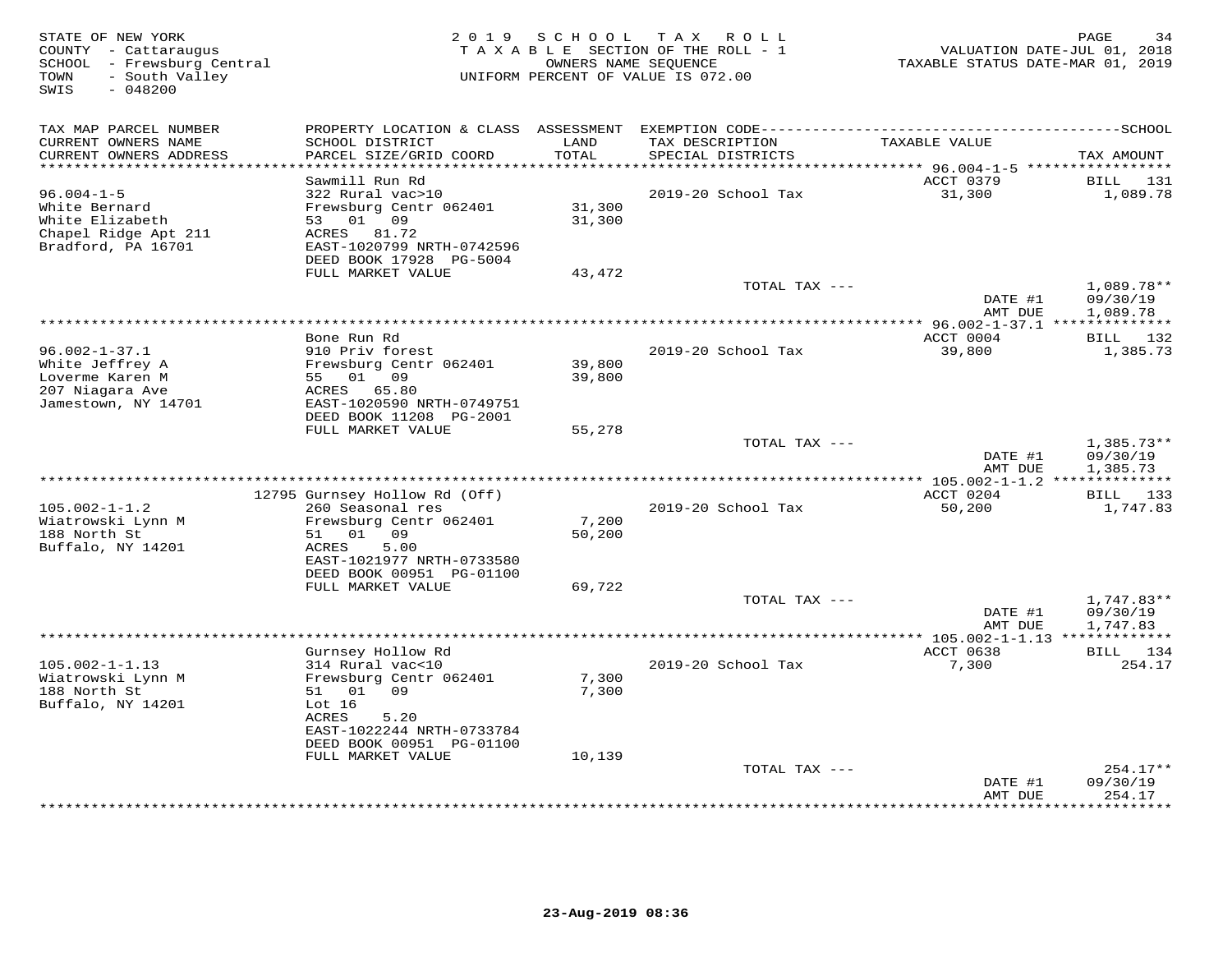|      | STATE OF NEW YORK<br>COUNTY - Cattaraugus    | 2019 SCHOOL TAX ROLL<br>T A X A B L E SECTION OF THE ROLL - 1 | PAGE<br>VALUATION DATE-JUL 01, 2018                 | 35 |
|------|----------------------------------------------|---------------------------------------------------------------|-----------------------------------------------------|----|
| TOWN | SCHOOL - Frewsburg Central<br>- South Valley | UNIFORM PERCENT OF VALUE IS 072.00                            | TAXABLE STATUS DATE-MAR 01, 2019<br>RPS155/V04/L015 |    |
| SWIS | - 048200                                     |                                                               | CURRENT DATE 8/23/2019                              |    |
|      |                                              | ROLL SUB SECTION- - TOTALS                                    |                                                     |    |

|      |                        | ጥ∩ጥአ<br>- UIAL | <b>DIZMONIC</b><br>ION | AD   | . ت س<br>⊐ויושב∠ |                                        |            |
|------|------------------------|----------------|------------------------|------|------------------|----------------------------------------|------------|
| CODE | <b>NTAMT</b><br>77 O L | PARO           | TVDF                   | ALUE | IMOUNT           | * * * * * * * *<br>$'$ ALUN $_{\rm L}$ | may<br>∸∽∸ |

## NO SPECIAL DISTRICTS AT THIS LEVEL

\*\*\* S C H O O L D I S T R I C T S U M M A R Y \*\*\*

| CODE   | DISTRICT NAME                    | TOTAL<br>PARCELS | ASSESSED<br>LAND | ASSESSED<br>TOTAL | <b>EXEMPT</b><br>AMOUNT | TOTAL<br>TAXABLE |            |
|--------|----------------------------------|------------------|------------------|-------------------|-------------------------|------------------|------------|
|        |                                  |                  |                  |                   | STAR AMOUNT             | STAR TAXABLE     | TOTAL TAX  |
|        | Frewsburg Central                | 134              | 2136,695         | 5231,195          | 3,448                   | 5,227,747        |            |
| 062401 |                                  |                  |                  |                   | 548,900                 | 4,678,847        | 162,905.27 |
|        | SUB-TOTAL                        | 134              | 2136,695         | 5231,195          | 3,448                   | 5,227,747        |            |
|        | $S \cup B - T \cup T A L (CONT)$ |                  |                  |                   | 548,900                 | 4,678,847        | 162,905.27 |
|        | TOTAL                            | 134              | 2136,695         | 5231,195          | 3,448                   | 5, 227, 747      |            |
|        | T O T A L (CONT)                 |                  |                  |                   | 548,900                 | 4,678,847        | 162,905.27 |

# \*\*\* S Y S T E M C O D E S S U M M A R Y \*\*\*

# NO SYSTEM EXEMPTIONS AT THIS LEVEL

| DESCRIPTION | PARCELS | SCHOOL  |
|-------------|---------|---------|
| AG DIST     |         | 3,448   |
| ENH STAR    | 5       | 247,300 |
| BAS STAR    | 14      | 301,600 |
| TOTAL       | 20      | 552,348 |
|             |         | TOTAL   |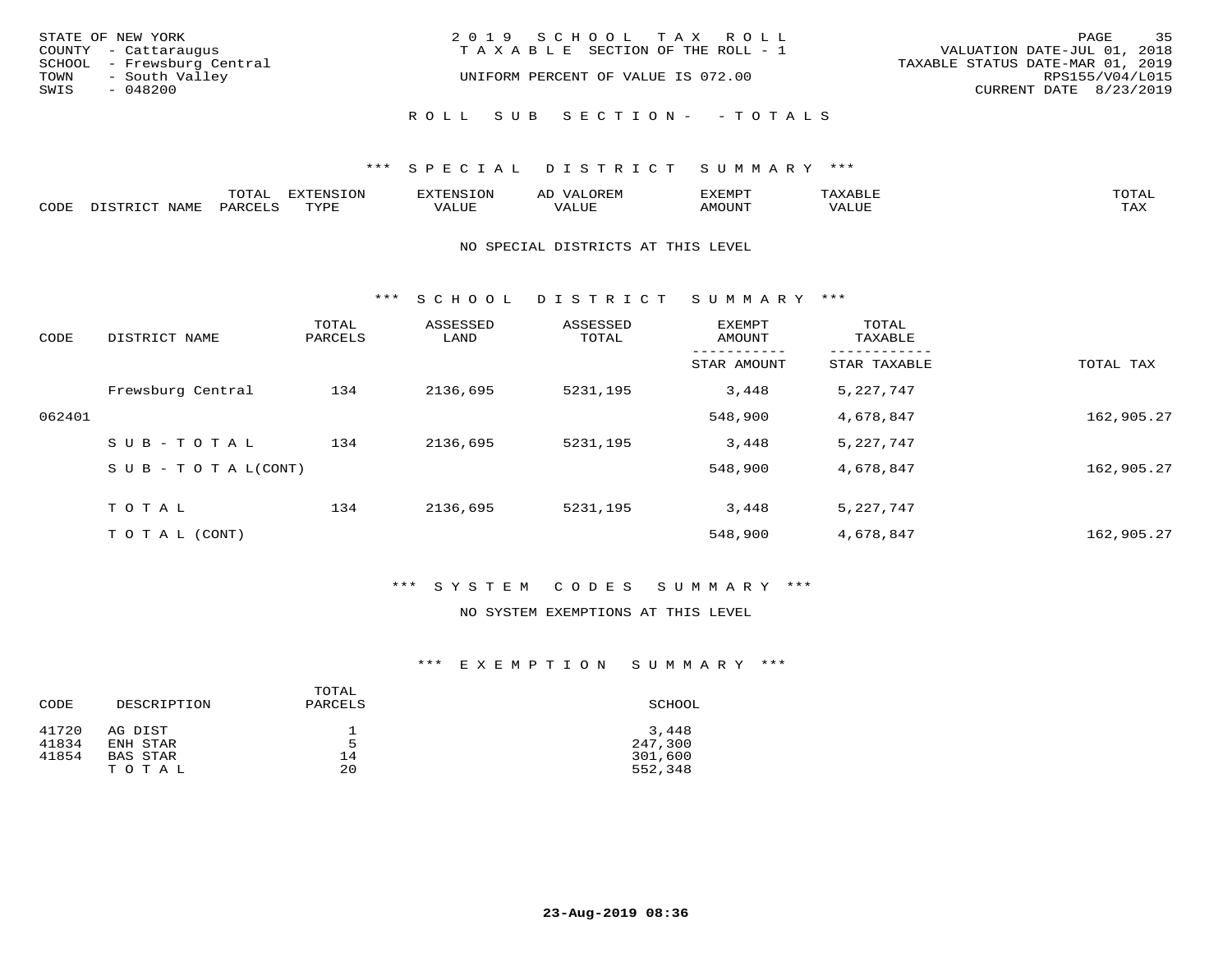|      | STATE OF NEW YORK<br>COUNTY - Cattaraugus    | 2019 SCHOOL TAX ROLL<br>T A X A B L E SECTION OF THE ROLL - 1 | 36<br>PAGE<br>VALUATION DATE-JUL 01, 2018           |
|------|----------------------------------------------|---------------------------------------------------------------|-----------------------------------------------------|
| TOWN | SCHOOL - Frewsburg Central<br>- South Valley | UNIFORM PERCENT OF VALUE IS 072.00                            | TAXABLE STATUS DATE-MAR 01, 2019<br>RPS155/V04/L015 |
| SWIS | $-048200$                                    |                                                               | CURRENT DATE 8/23/2019                              |
|      |                                              | ROLL SUB SECTION- - TOTALS                                    |                                                     |

| ROLL<br>SEC | DESCRIPTION                | TOTAL<br>PARCELS | ASSESSED<br>LAND | ASSESSED<br>TOTAL | <b>EXEMPT</b><br><b>AMOUNT</b> | TOTAL<br>TAXABLE       | TOTAL<br>TAX |
|-------------|----------------------------|------------------|------------------|-------------------|--------------------------------|------------------------|--------------|
|             |                            |                  |                  |                   | STAR AMOUNT                    | STAR TAXABLE           |              |
|             | 2019-20 School Tax         |                  | 2136,695         | 5231,195          | 3,448<br>548,900               | 5,227,747<br>4,678,847 | 162,905.27   |
|             | SPEC DIST TAXES<br>TAXABLE | 134              |                  |                   |                                |                        | 162,905.27   |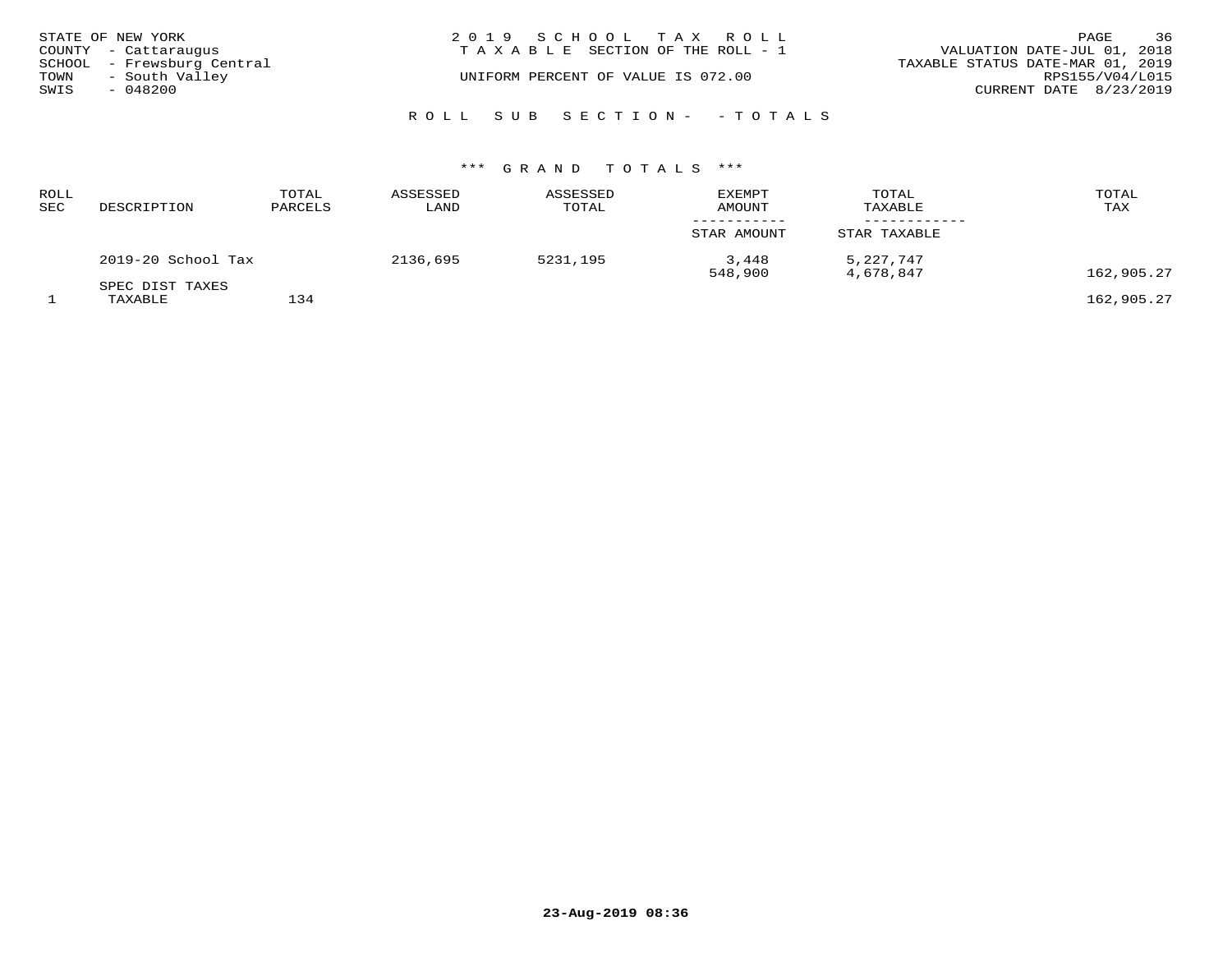| STATE OF NEW YORK<br>COUNTY<br>- Cattaraugus<br>- Frewsburg Central<br>SCHOOL<br>- South Valley<br>TOWN<br>$-048200$<br>SWIS | 2 0 1 9                              | SCHOOL<br>OWNERS NAME SEOUENCE | T A X<br>R O L L<br>T A X A B L E SECTION OF THE ROLL - 1<br>UNIFORM PERCENT OF VALUE IS 072.00 | SUB-SECT - 1 VALUATION DATE-JUL 01, 2018<br>TAXABLE STATUS DATE-MAR 01, | 37<br>PAGE<br>2019   |
|------------------------------------------------------------------------------------------------------------------------------|--------------------------------------|--------------------------------|-------------------------------------------------------------------------------------------------|-------------------------------------------------------------------------|----------------------|
| TAX MAP PARCEL NUMBER                                                                                                        | PROPERTY LOCATION & CLASS ASSESSMENT |                                | EXEMPTION CODE-------------------------                                                         |                                                                         | --SCHOOL             |
| CURRENT OWNERS NAME                                                                                                          | SCHOOL DISTRICT                      | LAND                           | TAX DESCRIPTION                                                                                 | TAXABLE VALUE                                                           |                      |
| CURRENT OWNERS ADDRESS                                                                                                       | PARCEL SIZE/GRID COORD               | TOTAL                          | SPECIAL DISTRICTS                                                                               |                                                                         | TAX AMOUNT           |
| ************************                                                                                                     |                                      |                                |                                                                                                 |                                                                         |                      |
| $96.002 - 1 - 37.4/1$                                                                                                        | off Bone Run Rd<br>733 Gas well      |                                | 2019-20 School Tax                                                                              | ACCT 0768<br>417                                                        | 135<br>BILL<br>14.52 |
| EnerVest Operating LLC                                                                                                       | Frewsburg Centr 062401               | $\mathbf 0$                    |                                                                                                 |                                                                         |                      |
| 300 Capitol St Ste 200                                                                                                       | Annis R1                             | 417                            |                                                                                                 |                                                                         |                      |
| Charleston, WV 25301                                                                                                         | Well# 31009177230000                 |                                |                                                                                                 |                                                                         |                      |
|                                                                                                                              | 0.01<br>ACRES                        |                                |                                                                                                 |                                                                         |                      |
|                                                                                                                              | EAST-1019422 NRTH-0748760            |                                |                                                                                                 |                                                                         |                      |
|                                                                                                                              | FULL MARKET VALUE                    | 579                            |                                                                                                 |                                                                         |                      |
|                                                                                                                              |                                      |                                | TOTAL TAX ---                                                                                   |                                                                         | $14.52**$            |
|                                                                                                                              |                                      |                                |                                                                                                 | DATE #1                                                                 | 09/30/19             |
|                                                                                                                              |                                      |                                |                                                                                                 | AMT DUE<br>***************** 96.002-1-37./1 *************               | 14.52                |
|                                                                                                                              | $17723$ Annis, $r$ #1                |                                |                                                                                                 | ACCT 0543                                                               | BILL 136             |
| $96.002 - 1 - 37.1$                                                                                                          | 733 Gas well                         |                                | 2019-20 School Tax                                                                              | 0.00                                                                    | 0.00                 |
| EnerVest Operating, LLC                                                                                                      | Frewsburg Centr 062401               | $\mathbf 0$                    |                                                                                                 |                                                                         |                      |
| 300 Capitol St Ste 200                                                                                                       | 650<br>Mcf                           | $\Omega$                       |                                                                                                 |                                                                         |                      |
| Charleston, WV 25301                                                                                                         | 17723<br>API                         |                                |                                                                                                 |                                                                         |                      |
|                                                                                                                              | Gas Well Off Bone Run Rd             |                                |                                                                                                 |                                                                         |                      |
|                                                                                                                              | 0.01<br>ACRES                        |                                |                                                                                                 |                                                                         |                      |
|                                                                                                                              | NRTH-0749560<br>FULL MARKET VALUE    | $\mathbf 0$                    |                                                                                                 |                                                                         |                      |
|                                                                                                                              |                                      |                                | TOTAL TAX $---$                                                                                 |                                                                         | $0.00**$             |
|                                                                                                                              |                                      |                                |                                                                                                 |                                                                         |                      |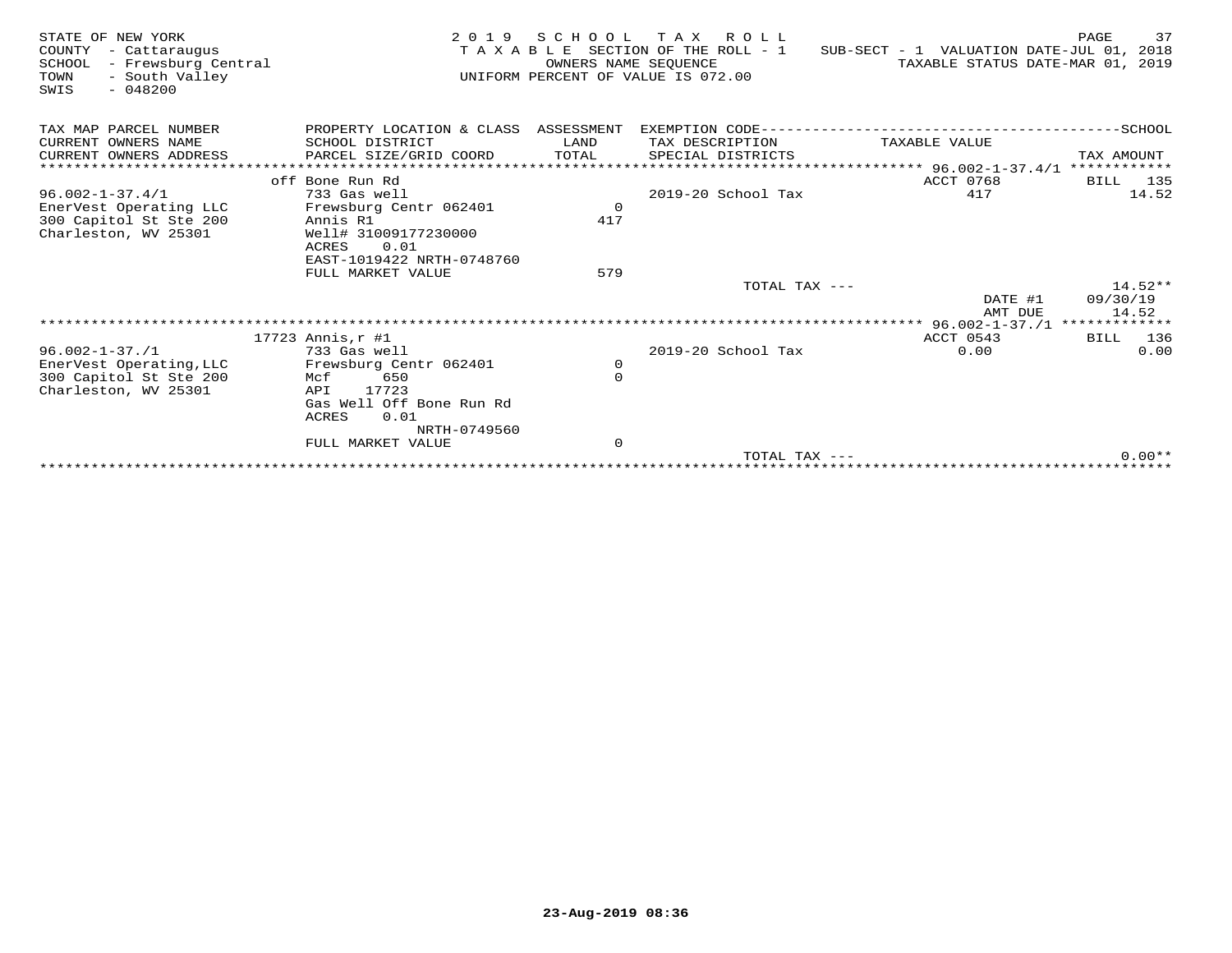| STATE OF NEW YORK<br>COUNTY - Cattaraugus<br>SCHOOL - Frewsburg Central<br>- South Valley<br>TOWN<br>SWIS<br>$-048200$ | 2019 SCHOOL TAX ROLL<br>TAXABLE SECTION OF THE ROLL - 1<br>UNIFORM PERCENT OF VALUE IS 072.00 |  |  | SUB-SECT - 1 VALUATION DATE-JUL 01, 2018<br>TAXABLE STATUS DATE-MAR 01, 2019 | RPS155/V04/L015<br>CURRENT DATE 8/23/2019 | PAGE | 38 |
|------------------------------------------------------------------------------------------------------------------------|-----------------------------------------------------------------------------------------------|--|--|------------------------------------------------------------------------------|-------------------------------------------|------|----|
|                                                                                                                        | ROLL SUB SECTION-1-TOTALS                                                                     |  |  |                                                                              |                                           |      |    |

|      |              | ™∩ͲϪ<br>بمحمد ب | -OP,             | <b>FNC</b> | ΑL    | ֿישוע         |       |                    |
|------|--------------|-----------------|------------------|------------|-------|---------------|-------|--------------------|
| CODE | NAME<br>– a- | PART            | mynne<br>- - - - | ALUF       | 'ALUE | <b>IMOUNT</b> | VALUE | <b>TRAV</b><br>∸∽∸ |

## NO SPECIAL DISTRICTS AT THIS LEVEL

\*\*\* S C H O O L D I S T R I C T S U M M A R Y \*\*\*

| CODE   | DISTRICT NAME                    | TOTAL<br>PARCELS | ASSESSED<br>LAND | ASSESSED<br>TOTAL | EXEMPT<br>AMOUNT | TOTAL<br>TAXABLE |           |
|--------|----------------------------------|------------------|------------------|-------------------|------------------|------------------|-----------|
|        |                                  |                  |                  |                   | STAR AMOUNT      | STAR TAXABLE     | TOTAL TAX |
|        | Frewsburg Central                | $\overline{a}$   |                  | 417               |                  | 417              |           |
| 062401 |                                  |                  |                  |                   |                  | 417              | 14.52     |
|        | SUB-TOTAL                        | $\overline{a}$   |                  | 417               |                  | 417              |           |
|        | $S \cup B - T \cup T A L (CONT)$ |                  |                  |                   |                  | 417              | 14.52     |
|        | TOTAL                            | 2                |                  | 417               |                  | 417              |           |
|        | T O T A L (CONT)                 |                  |                  |                   |                  | 417              | 14.52     |

\*\*\* S Y S T E M C O D E S S U M M A R Y \*\*\*

NO SYSTEM EXEMPTIONS AT THIS LEVEL

\*\*\* E X E M P T I O N S U M M A R Y \*\*\*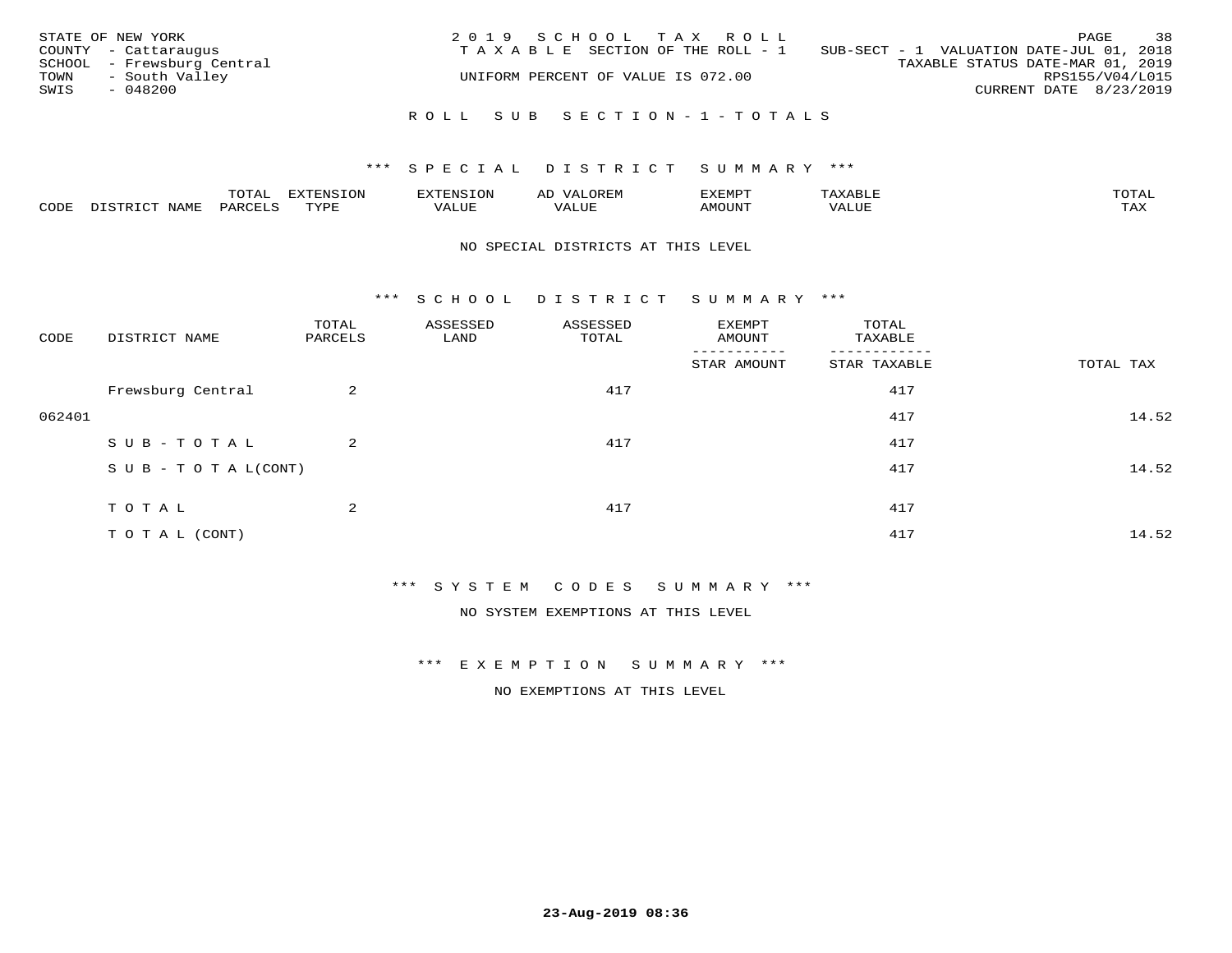|      | STATE OF NEW YORK          | 2019 SCHOOL TAX ROLL                                                              | 39<br>PAGE             |
|------|----------------------------|-----------------------------------------------------------------------------------|------------------------|
|      | COUNTY - Cattaraugus       | SUB-SECT - 1 VALUATION DATE-JUL 01, 2018<br>T A X A B L E SECTION OF THE ROLL - 1 |                        |
|      | SCHOOL - Frewsburg Central | TAXABLE STATUS DATE-MAR 01, 2019                                                  |                        |
| TOWN | - South Valley             | UNIFORM PERCENT OF VALUE IS 072.00                                                | RPS155/V04/L015        |
| SWIS | - 048200                   |                                                                                   | CURRENT DATE 8/23/2019 |
|      |                            | ROLL SUB SECTION-1-TOTALS                                                         |                        |

| <b>ROLL</b><br>SEC | DESCRIPTION        | TOTAL<br>PARCELS                    | ASSESSED<br>LAND | ASSESSED<br>TOTAL | <b>EXEMPT</b><br>AMOUNT | TOTAL<br>TAXABLE | TOTAL<br>TAX |
|--------------------|--------------------|-------------------------------------|------------------|-------------------|-------------------------|------------------|--------------|
|                    |                    |                                     |                  |                   | STAR AMOUNT             | STAR TAXABLE     |              |
|                    | 2019-20 School Tax |                                     |                  | 417               |                         | 417              |              |
|                    | SPEC DIST TAXES    |                                     |                  |                   |                         | 417              | 14.52        |
|                    |                    | the contract of the contract of the |                  |                   |                         |                  |              |

 $1$  TAXABLE 2  $2$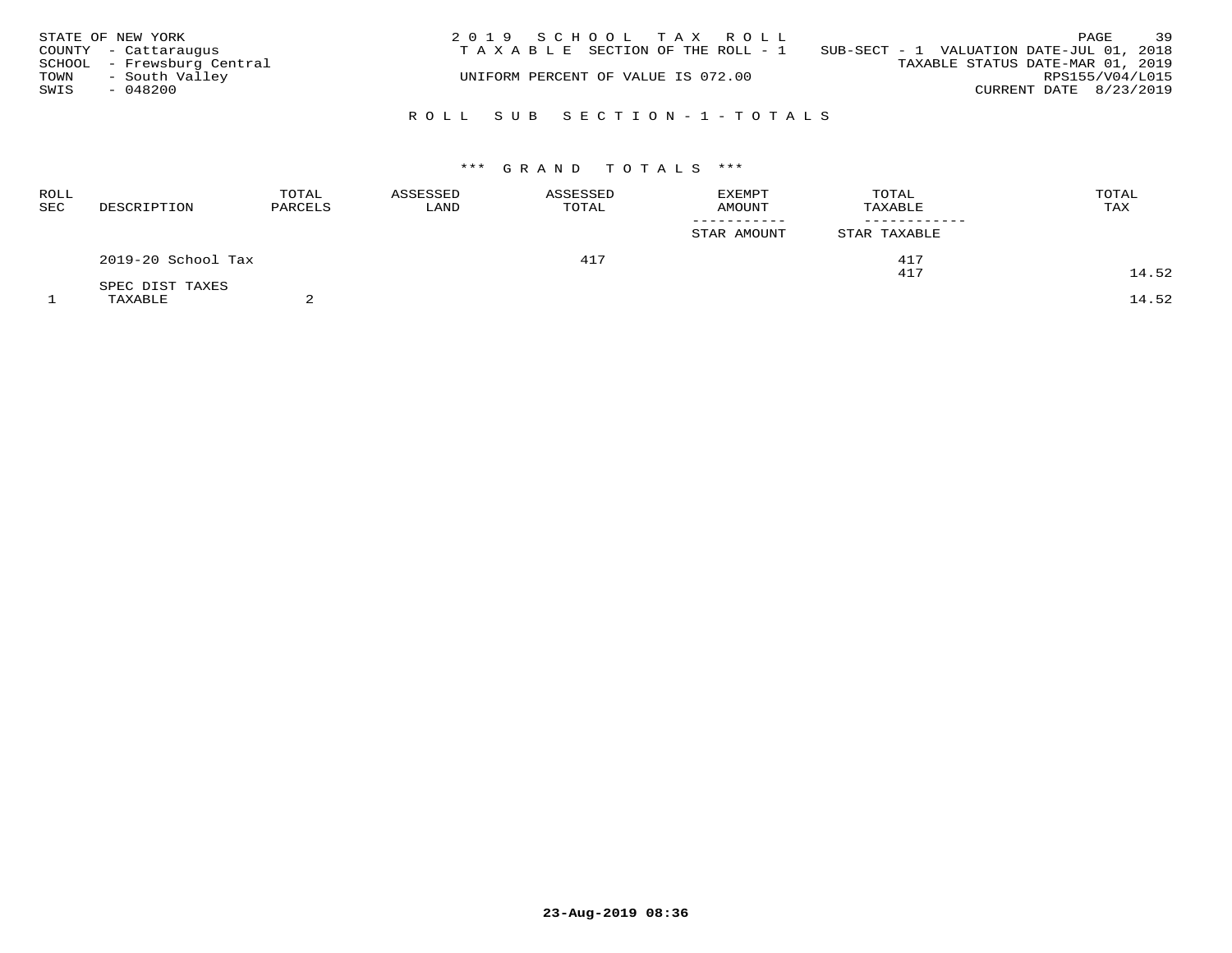| STATE OF NEW YORK<br>COUNTY - Cattaraugus<br>SCHOOL - Frewsburg Central | 2019 SCHOOL TAX ROLL<br>TAXABLE SECTION OF THE ROLL - 1   | 40<br>PAGE<br>VALUATION DATE-JUL 01, 2018<br>TAXABLE STATUS DATE-MAR 01, 2019 |
|-------------------------------------------------------------------------|-----------------------------------------------------------|-------------------------------------------------------------------------------|
| - South Valley<br>TOWN<br>SWIS<br>$-048200$                             | UNIFORM PERCENT OF VALUE IS 072.00<br>ROLL SECTION TOTALS | RPS155/V04/L015<br>CURRENT DATE 8/23/2019                                     |

|      |                 | ----<br>.UTAI     | $T \cap N$<br>FYTFNC |      | ⊬ட | פאים <i>צ</i> י<br>المالانا شاخهات | .     | $m \wedge m \wedge r$<br>$\cdot$ $\sim$ $\cdot$ |
|------|-----------------|-------------------|----------------------|------|----|------------------------------------|-------|-------------------------------------------------|
| CODE | NAME<br>ּפִיחִי | PARC <sub>F</sub> | <b>TVDI</b>          | ALUE |    | <b>MOUNT</b>                       | VALUE | TA Y<br>⊥ ∠~∡∡                                  |

## NO SPECIAL DISTRICTS AT THIS LEVEL

\*\*\* S C H O O L D I S T R I C T S U M M A R Y \*\*\*

| CODE   | DISTRICT NAME                    | TOTAL<br>PARCELS | ASSESSED<br>LAND | ASSESSED<br>TOTAL | <b>EXEMPT</b><br>AMOUNT | TOTAL<br>TAXABLE |            |
|--------|----------------------------------|------------------|------------------|-------------------|-------------------------|------------------|------------|
|        |                                  |                  |                  |                   | STAR AMOUNT             | STAR TAXABLE     | TOTAL TAX  |
|        | Frewsburg Central                | 136              | 2136,695         | 5231,612          | 3,448                   | 5,228,164        |            |
| 062401 |                                  |                  |                  |                   | 548,900                 | 4,679,264        | 162,919.79 |
|        | SUB-TOTAL                        | 136              | 2136,695         | 5231,612          | 3,448                   | 5,228,164        |            |
|        | $S \cup B - T \cup T A L (CONT)$ |                  |                  |                   | 548,900                 | 4,679,264        | 162,919.79 |
|        | TOTAL                            | 136              | 2136,695         | 5231,612          | 3,448                   | 5,228,164        |            |
|        | T O T A L (CONT)                 |                  |                  |                   | 548,900                 | 4,679,264        | 162,919.79 |

# \*\*\* S Y S T E M C O D E S S U M M A R Y \*\*\*

## NO SYSTEM EXEMPTIONS AT THIS LEVEL

| CODE  | DESCRIPTION | TOTAL<br>PARCELS | SCHOOL  |
|-------|-------------|------------------|---------|
| 41720 | AG DIST     |                  | 3,448   |
| 41834 | ENH STAR    | 5                | 247,300 |
| 41854 | BAS STAR    | 14               | 301,600 |
|       | TOTAL       | 20               | 552,348 |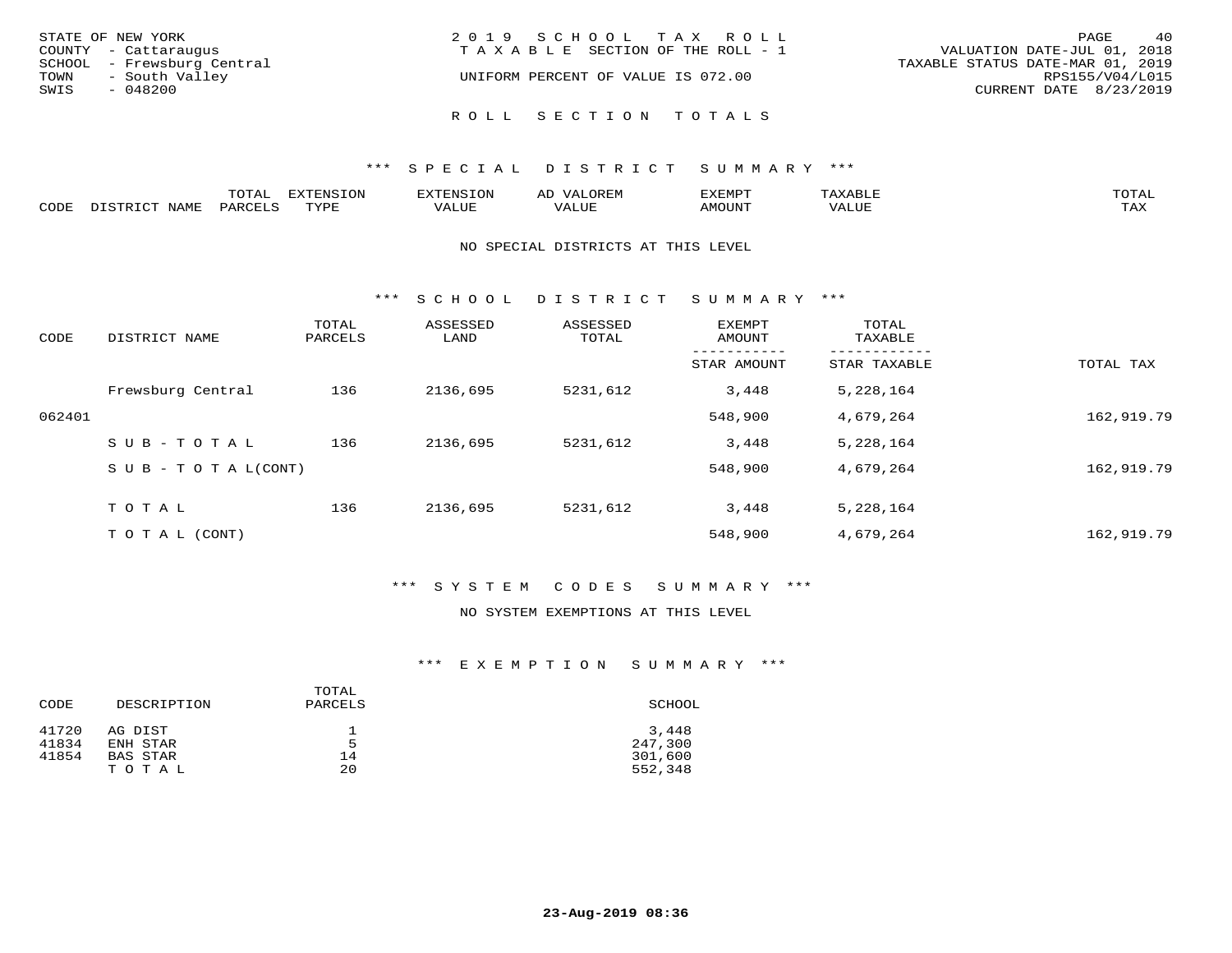| STATE OF NEW YORK<br>COUNTY - Cattaraugus            | 2019 SCHOOL TAX ROLL<br>T A X A B L E SECTION OF THE ROLL - 1 | 41<br>PAGE<br>VALUATION DATE-JUL 01, 2018           |
|------------------------------------------------------|---------------------------------------------------------------|-----------------------------------------------------|
| SCHOOL - Frewsburg Central<br>- South Valley<br>TOWN | UNIFORM PERCENT OF VALUE IS 072.00                            | TAXABLE STATUS DATE-MAR 01, 2019<br>RPS155/V04/L015 |
| SWIS<br>- 048200                                     |                                                               | CURRENT DATE 8/23/2019                              |
|                                                      | ROLL SECTION TOTALS                                           |                                                     |

| ROLL<br><b>SEC</b> | DESCRIPTION                | TOTAL<br>PARCELS | ASSESSED<br>LAND | ASSESSED<br>TOTAL | <b>EXEMPT</b><br><b>AMOUNT</b> | TOTAL<br>TAXABLE       | TOTAL<br>TAX |
|--------------------|----------------------------|------------------|------------------|-------------------|--------------------------------|------------------------|--------------|
|                    |                            |                  |                  |                   | STAR AMOUNT                    | STAR TAXABLE           |              |
|                    | 2019-20 School Tax         |                  | 2136,695         | 5231,612          | 3,448<br>548,900               | 5,228,164<br>4,679,264 | 162,919.79   |
|                    | SPEC DIST TAXES<br>TAXABLE | 136              |                  |                   |                                |                        | 162,919.79   |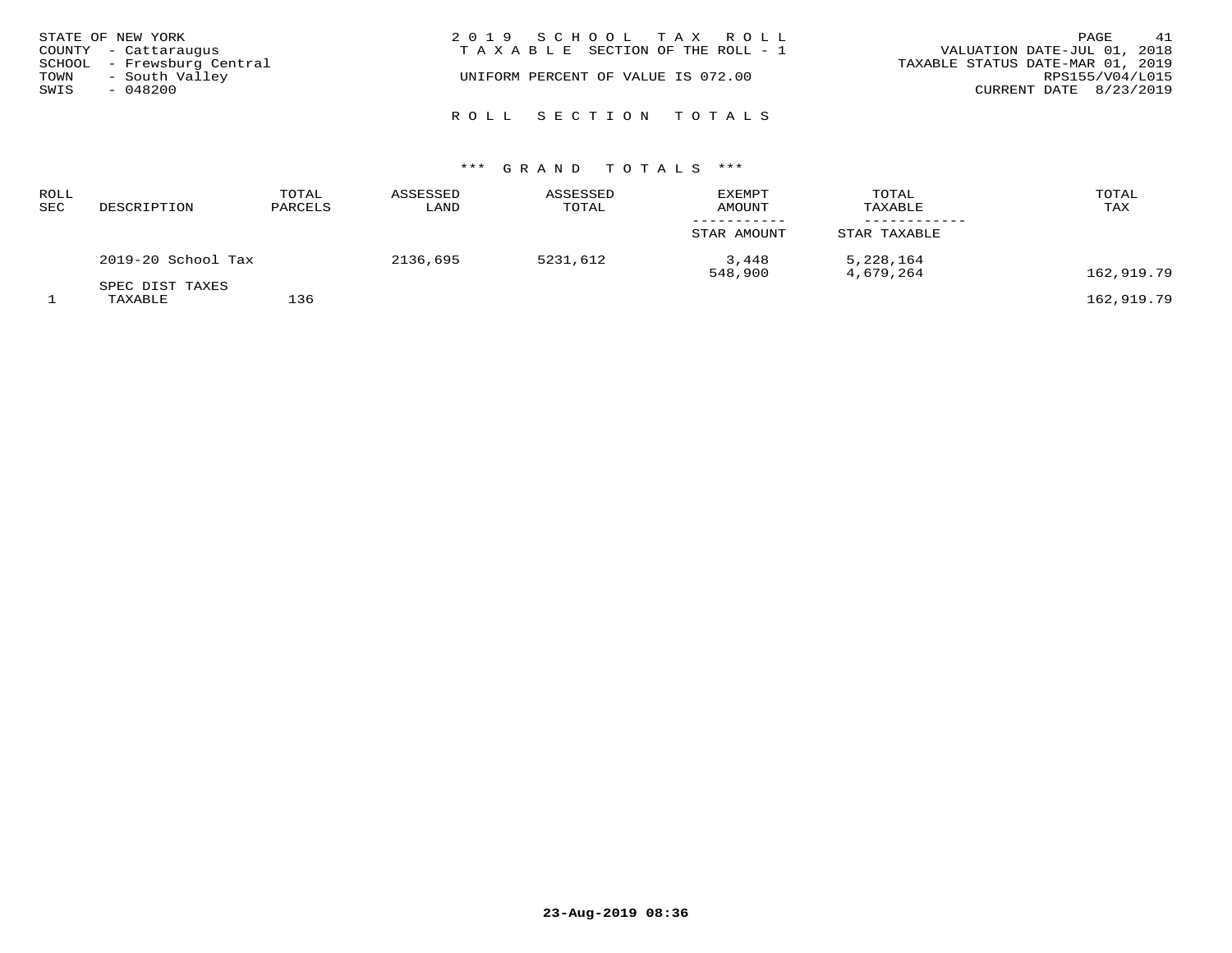| STATE OF NEW YORK<br>COUNTY - Cattaraugus<br>- Frewsburg Central<br>SCHOOL<br>TOWN<br>- South Valley<br>$-048200$<br>SWIS | 2 0 1 9                                                            | OWNERS NAME SEQUENCE | SCHOOL TAX ROLL<br>SPECIAL FRANCHISE SECTION OF THE ROLL - 5<br>UNIFORM PERCENT OF VALUE IS 072.00 | VALUATION DATE-JUL 01, 2018<br>TAXABLE STATUS DATE-MAR 01, | PAGE<br>42<br>2019                   |
|---------------------------------------------------------------------------------------------------------------------------|--------------------------------------------------------------------|----------------------|----------------------------------------------------------------------------------------------------|------------------------------------------------------------|--------------------------------------|
| TAX MAP PARCEL NUMBER                                                                                                     | PROPERTY LOCATION & CLASS ASSESSMENT                               |                      |                                                                                                    |                                                            |                                      |
| CURRENT OWNERS NAME<br>CURRENT OWNERS ADDRESS                                                                             | SCHOOL DISTRICT<br>PARCEL SIZE/GRID COORD                          | LAND<br><b>TOTAL</b> | TAX DESCRIPTION<br>SPECIAL DISTRICTS                                                               | TAXABLE VALUE                                              | TAX AMOUNT                           |
| ************************<br>582.000-9915-825.150/288<br>Kiantone Pipeline Corp                                            | Special Franchise<br>868 Pipeline<br>Frewsburg Centr 062401        | $\mathbf 0$          | 2019-20 School Tax                                                                                 | ACCT 0527<br>120,961                                       | BILL 137<br>4, 211.55                |
| Attn: United Refining Co Of Pa Town Of South Valley<br>Attn Real Estate Dept<br>PO Box 599                                | 0.2000 Frewsburg<br>ACRES<br>0.01                                  | 120,961              |                                                                                                    |                                                            |                                      |
| Warren, PA 16365                                                                                                          | FULL MARKET VALUE                                                  | 168,001              |                                                                                                    |                                                            |                                      |
|                                                                                                                           |                                                                    |                      | TOTAL TAX $---$                                                                                    | DATE #1<br>AMT DUE                                         | $4,211.55**$<br>09/30/19<br>4,211.55 |
|                                                                                                                           |                                                                    |                      |                                                                                                    |                                                            |                                      |
|                                                                                                                           | Special Franchise                                                  |                      |                                                                                                    | ACCT 0529                                                  | BILL 138                             |
| 582.000-9915-132.350/188                                                                                                  | 861 Elec & gas                                                     | $\Omega$             | 2019-20 School Tax                                                                                 | 51,544                                                     | 1,794.63                             |
| National Grid<br>300 Erie Blyd West                                                                                       | Frewsburg Centr 062401<br>Town Of South Valley                     | 51,544               |                                                                                                    |                                                            |                                      |
| Syracuse, NY 13202                                                                                                        | 0.1400 Frewsburg<br>0.01<br>ACRES                                  |                      |                                                                                                    |                                                            |                                      |
|                                                                                                                           | FULL MARKET VALUE                                                  | 71,589               |                                                                                                    |                                                            |                                      |
|                                                                                                                           |                                                                    |                      | TOTAL TAX ---                                                                                      | DATE #1<br>AMT DUE                                         | $1,794.63**$<br>09/30/19<br>1,794.63 |
|                                                                                                                           |                                                                    |                      |                                                                                                    |                                                            |                                      |
|                                                                                                                           | Special Franchise                                                  |                      |                                                                                                    | ACCT 0528                                                  | BILL 139                             |
| 582.000-9915-629./188                                                                                                     | 866 Telephone                                                      |                      | 2019-20 School Tax                                                                                 | 79,670                                                     | 2,773.90                             |
| Windstream New York Inc.<br>$c$ /o Duff & Phelps<br>PO Box 2629                                                           | Frewsburg Centr 062401<br>Town Of South Valley<br>0.1400 Frewsburg | 0<br>79,670          |                                                                                                    |                                                            |                                      |
| Addison, TX 75001                                                                                                         | ACRES<br>0.01                                                      |                      |                                                                                                    |                                                            |                                      |
|                                                                                                                           | FULL MARKET VALUE                                                  | 110,653              |                                                                                                    |                                                            |                                      |
|                                                                                                                           |                                                                    |                      | TOTAL TAX ---                                                                                      | DATE #1<br>AMT DUE                                         | $2,773.90**$<br>09/30/19<br>2,773.90 |
|                                                                                                                           |                                                                    |                      |                                                                                                    |                                                            |                                      |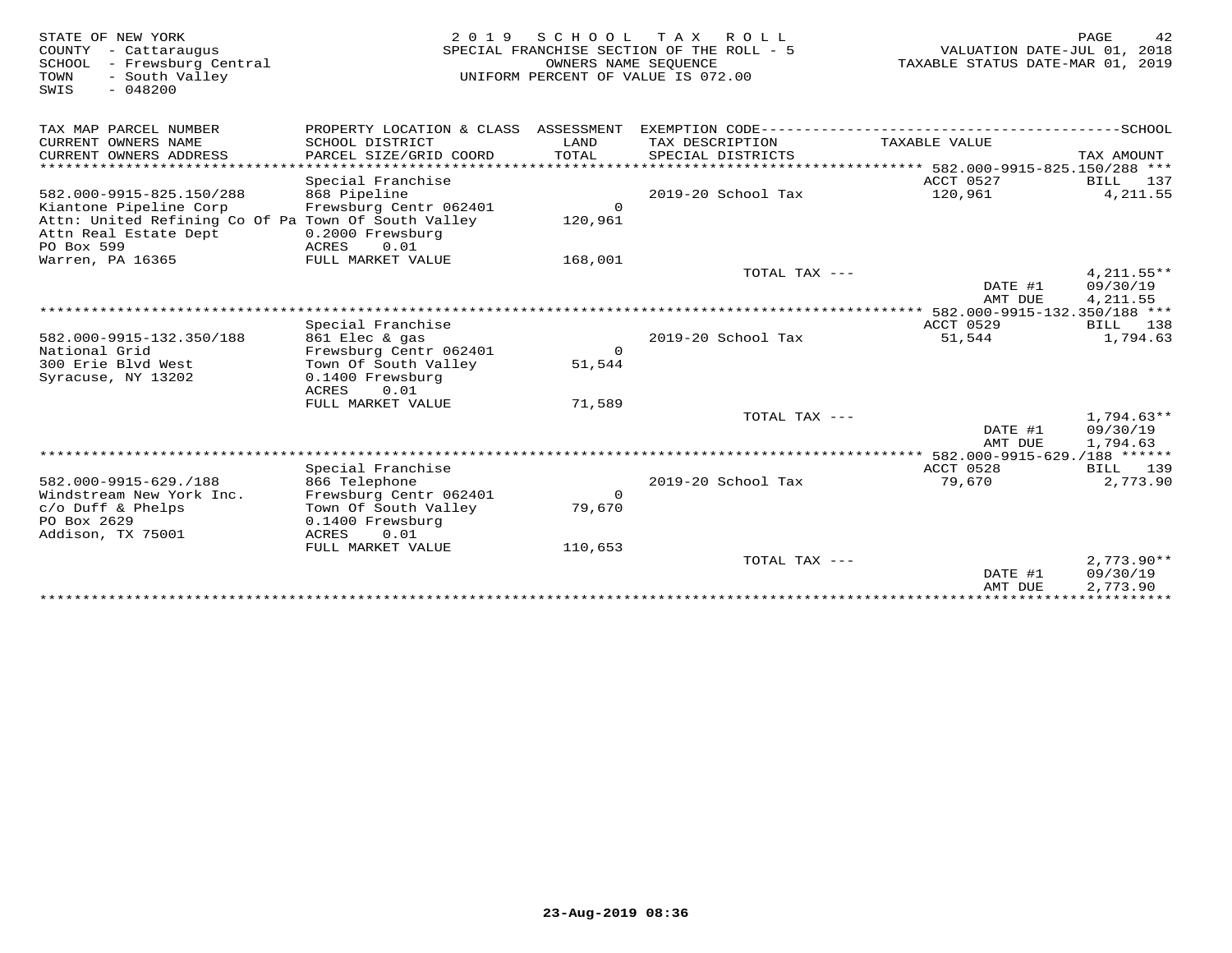| STATE OF NEW YORK<br>COUNTY - Cattaraugus<br>SCHOOL - Frewsburg Central<br>TOWN - South Valley<br>SWIS<br>- 048200 | 2019 SCHOOL TAX ROLL<br>SPECIAL FRANCHISE SECTION OF THE ROLL - 5 | 43<br>PAGE<br>VALUATION DATE-JUL 01, 2018<br>TAXABLE STATUS DATE-MAR 01, 2019<br>RPS155/V04/L015<br>CURRENT DATE 8/23/2019 |
|--------------------------------------------------------------------------------------------------------------------|-------------------------------------------------------------------|----------------------------------------------------------------------------------------------------------------------------|
|                                                                                                                    | ROLL SUB SECTION- - TOTALS                                        |                                                                                                                            |

|      |                      | ----<br><u>UIAI</u> | <b>FYTFNSION</b><br>- 75 | <b>FNC</b>     | ᅺᅜᄓ                      | SXEMPT | $\Delta$<br>.                  | $m \wedge m \wedge n$ |
|------|----------------------|---------------------|--------------------------|----------------|--------------------------|--------|--------------------------------|-----------------------|
| CODE | <b>NTAMT</b><br>⊥∙⊥⊥ | D.ODT.<br>PARL      | $m \tau \tau m$<br>.     | T T T<br>ALUF: | , <del>,</del> , , , , , | MOUN.  | , 77 T TT <del>D</del><br>ALUE | TAX                   |

### NO SPECIAL DISTRICTS AT THIS LEVEL

\*\*\* S C H O O L D I S T R I C T S U M M A R Y \*\*\*

| CODE   | DISTRICT NAME                    | TOTAL<br>PARCELS | ASSESSED<br>LAND | ASSESSED<br>TOTAL | EXEMPT<br>AMOUNT | TOTAL<br>TAXABLE |           |
|--------|----------------------------------|------------------|------------------|-------------------|------------------|------------------|-----------|
|        |                                  |                  |                  |                   | STAR AMOUNT      | STAR TAXABLE     | TOTAL TAX |
|        | Frewsburg Central                | 3                |                  | 252,175           |                  | 252,175          |           |
| 062401 |                                  |                  |                  |                   |                  | 252,175          | 8,780.08  |
|        | SUB-TOTAL                        | 3                |                  | 252,175           |                  | 252,175          |           |
|        | $S \cup B - T \cup T A L (CONT)$ |                  |                  |                   |                  | 252,175          | 8,780.08  |
|        | TOTAL                            | 3                |                  | 252,175           |                  | 252,175          |           |
|        | T O T A L (CONT)                 |                  |                  |                   |                  | 252,175          | 8,780.08  |

## \*\*\* S Y S T E M C O D E S S U M M A R Y \*\*\*

NO SYSTEM EXEMPTIONS AT THIS LEVEL

\*\*\* E X E M P T I O N S U M M A R Y \*\*\*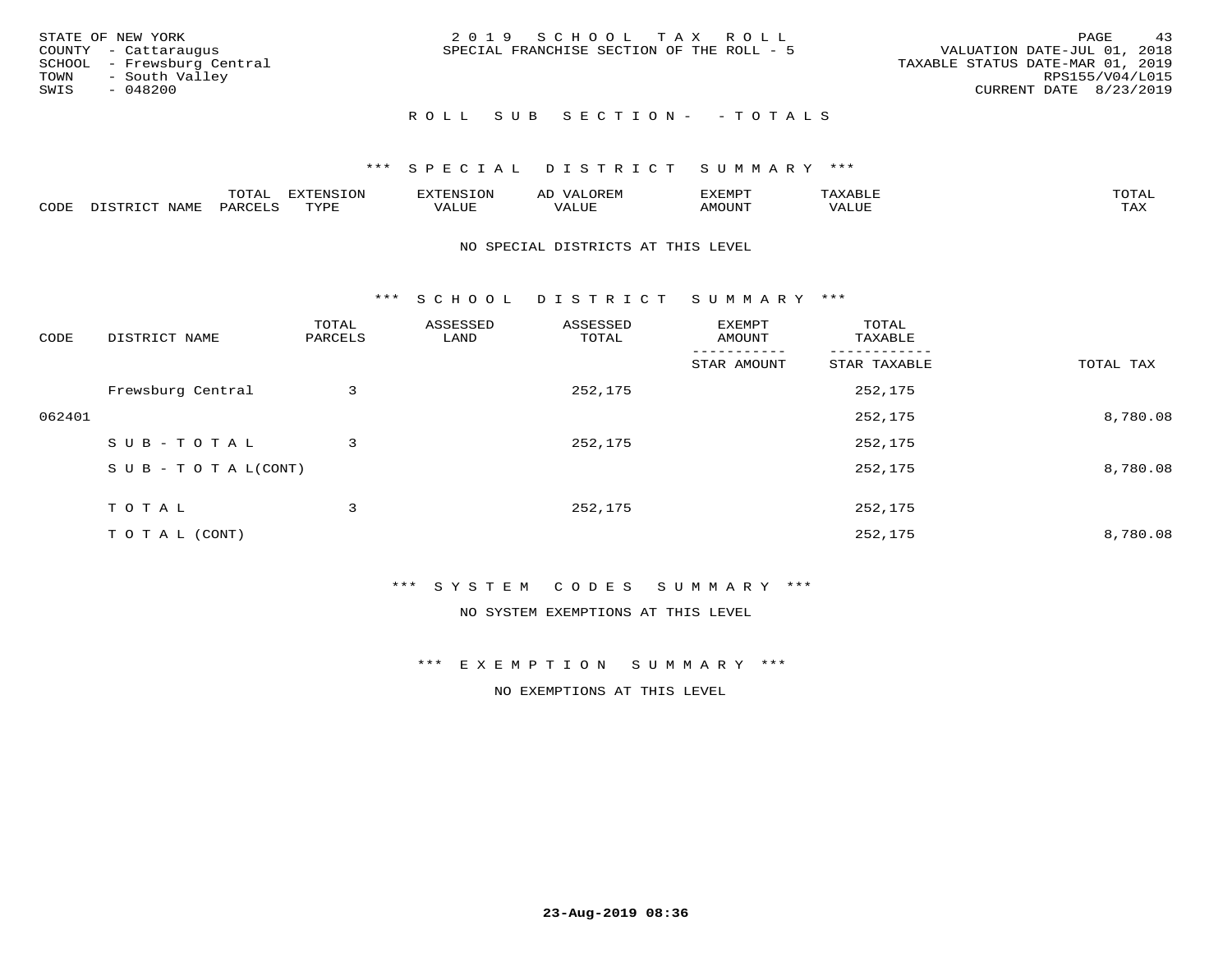| STATE OF NEW YORK<br>COUNTY - Cattaraugus<br>SCHOOL - Frewsburg Central<br>- South Valley<br>TOWN<br>SWIS<br>$-048200$ | 2019 SCHOOL TAX ROLL<br>SPECIAL FRANCHISE SECTION OF THE ROLL - 5 | 44<br>PAGE<br>VALUATION DATE-JUL 01, 2018<br>TAXABLE STATUS DATE-MAR 01, 2019<br>RPS155/V04/L015<br>CURRENT DATE 8/23/2019 |
|------------------------------------------------------------------------------------------------------------------------|-------------------------------------------------------------------|----------------------------------------------------------------------------------------------------------------------------|
|                                                                                                                        | ROLL SUB SECTION- - TOTALS                                        |                                                                                                                            |

| ROLL<br>SEC | DESCRIPTION                                                                                                                        | TOTAL<br>PARCELS | ASSESSED<br>LAND | ASSESSED<br>TOTAL | <b>EXEMPT</b><br><b>AMOUNT</b> | TOTAL<br>TAXABLE | TOTAL<br>TAX  |
|-------------|------------------------------------------------------------------------------------------------------------------------------------|------------------|------------------|-------------------|--------------------------------|------------------|---------------|
|             |                                                                                                                                    |                  |                  |                   | STAR AMOUNT                    | STAR TAXABLE     |               |
|             | 2019-20 School Tax                                                                                                                 |                  |                  | 252,175           |                                | 252,175          |               |
|             | SPEC DIST TAXES<br>the contract of the contract of the contract of the contract of the contract of the contract of the contract of | __               |                  |                   |                                | 252,175          | 8,780.08<br>. |

5 SPECIAL FRANCHISE 3 8,780.08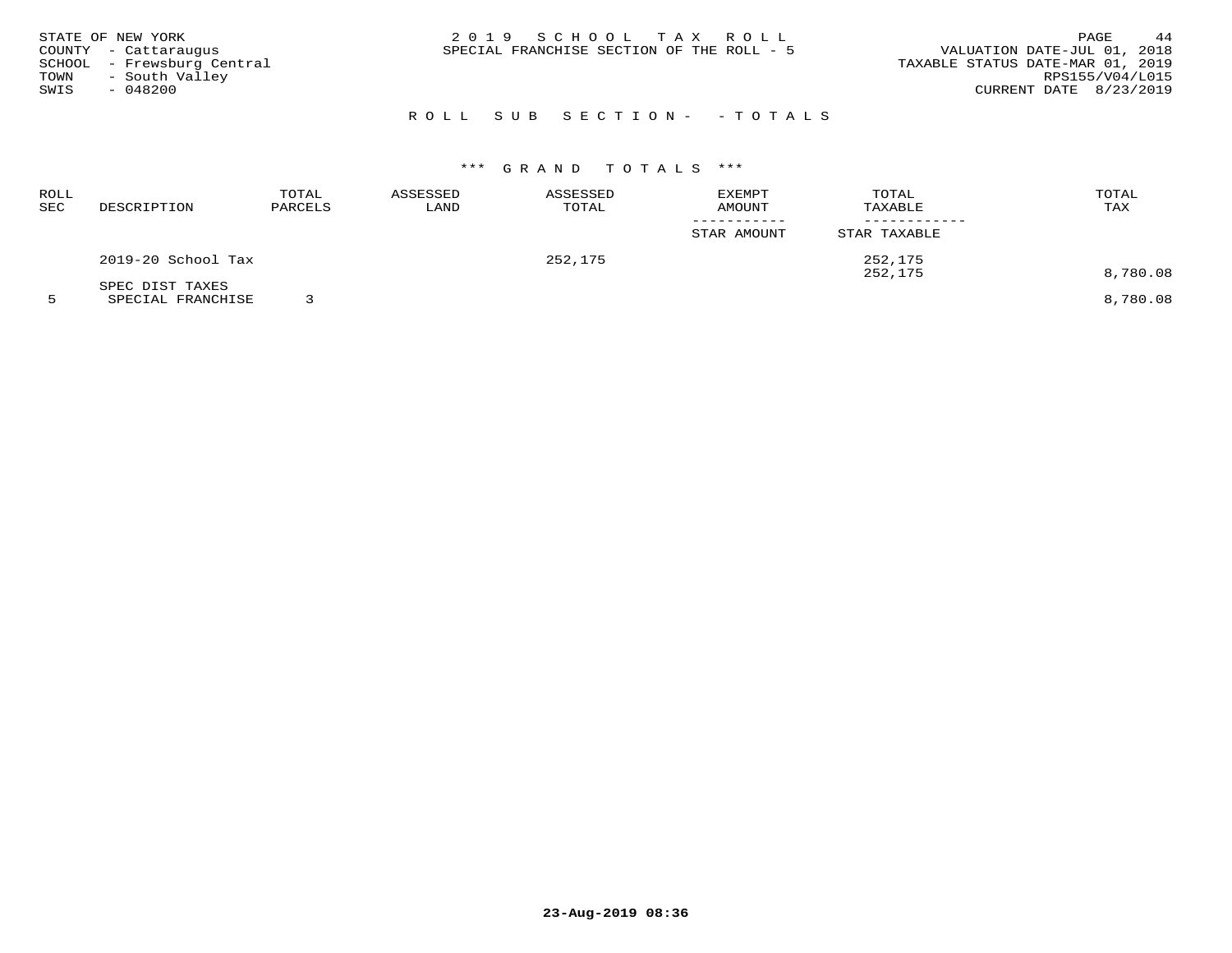|      | STATE OF NEW YORK          | 2019 SCHOOL TAX ROLL                                                     | PAGE                   | 4.5 |
|------|----------------------------|--------------------------------------------------------------------------|------------------------|-----|
|      | COUNTY - Cattaraugus       | VALUATION DATE-JUL 01, 2018<br>SPECIAL FRANCHISE SECTION OF THE ROLL - 5 |                        |     |
|      | SCHOOL - Frewsburg Central | TAXABLE STATUS DATE-MAR 01, 2019                                         |                        |     |
| TOWN | - South Valley             |                                                                          | RPS155/V04/L015        |     |
| SWIS | - 048200                   |                                                                          | CURRENT DATE 8/23/2019 |     |
|      |                            |                                                                          |                        |     |

# ROLL SECTION TOTALS

## \*\*\* S P E C I A L D I S T R I C T S U M M A R Y \*\*\*

|      |                     | $m \wedge m \wedge n$<br>TOIAL       | <b>ELIMINIC TONT</b><br>∸∪⊥∽ | --------<br>$\sim$ N $\sim$ | AD<br>.URLI"            | ,,, <del>,</del> ,,, <del>,</del><br>' ⊢<br>ل عه الديمان | .     | $m \wedge m \wedge n$<br>L'A I |
|------|---------------------|--------------------------------------|------------------------------|-----------------------------|-------------------------|----------------------------------------------------------|-------|--------------------------------|
| CODE | NAME<br><b>TRIV</b> | $\sim$ $\sim$ $\sim$ $\sim$<br>PARC. | TVDF                         | T T T<br>ALUF               | $- - - -$<br>تتلاب سلمہ | <b>IMOTTNT</b><br>YIUUN -                                | VALUE | $m \times r$<br>∸∽∸            |

### NO SPECIAL DISTRICTS AT THIS LEVEL

\*\*\* S C H O O L D I S T R I C T S U M M A R Y \*\*\*

| CODE   | DISTRICT NAME                    | TOTAL<br>PARCELS | ASSESSED<br>LAND | ASSESSED<br>TOTAL | EXEMPT<br>AMOUNT | TOTAL<br>TAXABLE |           |
|--------|----------------------------------|------------------|------------------|-------------------|------------------|------------------|-----------|
|        |                                  |                  |                  |                   | STAR AMOUNT      | STAR TAXABLE     | TOTAL TAX |
|        | Frewsburg Central                | 3                |                  | 252,175           |                  | 252,175          |           |
| 062401 |                                  |                  |                  |                   |                  | 252,175          | 8,780.08  |
|        | SUB-TOTAL                        | 3                |                  | 252,175           |                  | 252,175          |           |
|        | $S \cup B - T \cup T A L (CONT)$ |                  |                  |                   |                  | 252,175          | 8,780.08  |
|        | TOTAL                            | 3                |                  | 252,175           |                  | 252,175          |           |
|        | T O T A L (CONT)                 |                  |                  |                   |                  | 252,175          | 8,780.08  |

## \*\*\* S Y S T E M C O D E S S U M M A R Y \*\*\*

NO SYSTEM EXEMPTIONS AT THIS LEVEL

\*\*\* E X E M P T I O N S U M M A R Y \*\*\*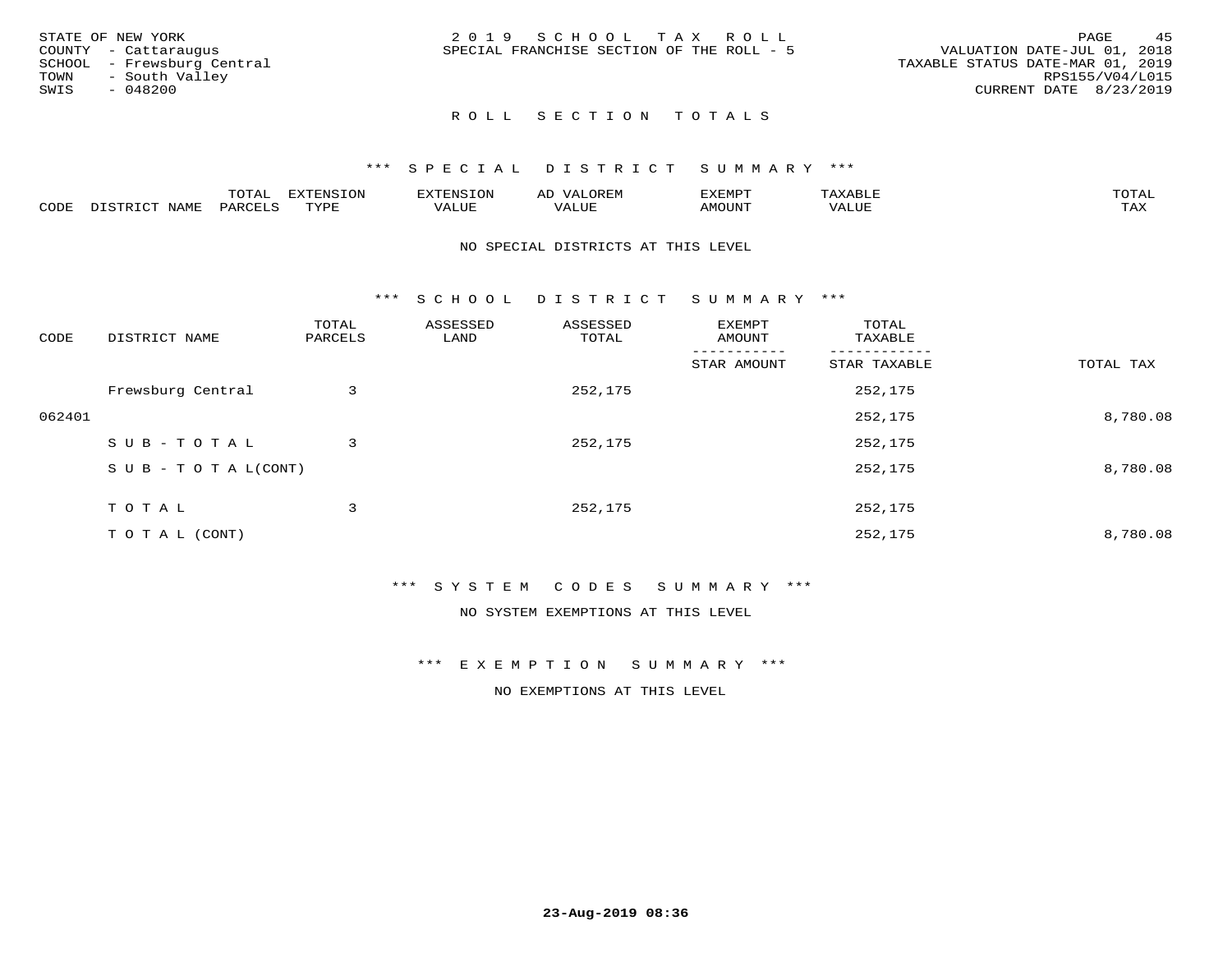| STATE OF NEW YORK<br>COUNTY - Cattaraugus<br>SCHOOL - Frewsburg Central<br>- South Valley<br>TOWN | 2019 SCHOOL TAX ROLL<br>SPECIAL FRANCHISE SECTION OF THE ROLL - 5 | 46<br>PAGE<br>VALUATION DATE-JUL 01, 2018<br>TAXABLE STATUS DATE-MAR 01, 2019<br>RPS155/V04/L015 |
|---------------------------------------------------------------------------------------------------|-------------------------------------------------------------------|--------------------------------------------------------------------------------------------------|
| SWIS<br>- 048200                                                                                  |                                                                   | CURRENT DATE 8/23/2019                                                                           |
|                                                                                                   |                                                                   |                                                                                                  |

# ROLL SECTION TOTALS

# \*\*\* G R A N D T O T A L S \*\*\*

| ROLL<br>SEC | DESCRIPTION        | TOTAL<br>PARCELS | ASSESSED<br>LAND | ASSESSED<br>TOTAL | EXEMPT<br>AMOUNT | TOTAL<br>TAXABLE   | TOTAL<br>TAX |
|-------------|--------------------|------------------|------------------|-------------------|------------------|--------------------|--------------|
|             |                    |                  |                  |                   | STAR AMOUNT      | STAR TAXABLE       |              |
|             | 2019-20 School Tax |                  |                  | 252,175           |                  | 252,175<br>252,175 | 8,780.08     |
|             | SPEC DIST TAXES    |                  |                  |                   |                  |                    |              |

5 SPECIAL FRANCHISE 3 8,780.08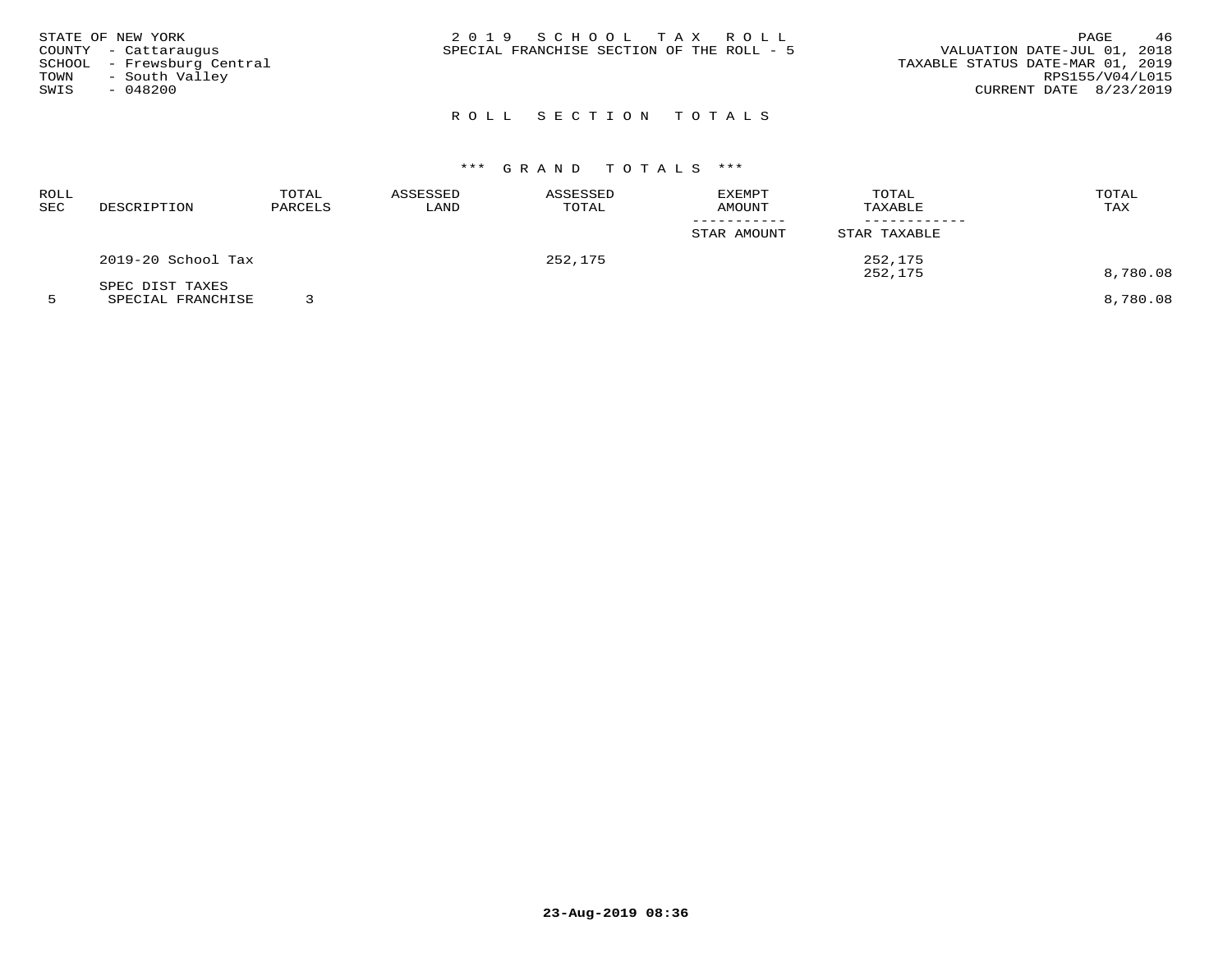| STATE OF NEW YORK<br>COUNTY - Cattaraugus<br>SCHOOL - Frewsburg Central<br>- South Valley<br>TOWN<br>SWIS<br>$-048200$          | 2019 SCHOOL TAX ROLL<br>UTILITY & R.R. SECTION OF THE ROLL - 6<br>UNIFORM PERCENT OF VALUE IS 072.00 | PAGE<br>47<br>VALUATION DATE-JUL 01, 2018<br>TAXABLE STATUS DATE-MAR 01, 2019 |                    |                                          |                                      |
|---------------------------------------------------------------------------------------------------------------------------------|------------------------------------------------------------------------------------------------------|-------------------------------------------------------------------------------|--------------------|------------------------------------------|--------------------------------------|
| TAX MAP PARCEL NUMBER<br>CURRENT OWNERS NAME                                                                                    | SCHOOL DISTRICT                                                                                      | LAND                                                                          | TAX DESCRIPTION    | TAXABLE VALUE                            |                                      |
| CURRENT OWNERS ADDRESS                                                                                                          | PARCEL SIZE/GRID COORD                                                                               | TOTAL                                                                         | SPECIAL DISTRICTS  |                                          | TAX AMOUNT                           |
| ***********************                                                                                                         |                                                                                                      |                                                                               |                    |                                          |                                      |
| 682.000-9915-825.150/288                                                                                                        | Outside Plant<br>883 Gas Trans Impr                                                                  |                                                                               | 2019-20 School Tax | ACCT 0530<br>62,667                      | BILL<br>140<br>2,181.90              |
| Kiantone Pipeline Corp<br>Attn: United Refining Co Of Pa Loc #888888<br>Attn Real Estate Dept<br>PO Box 599<br>Warren, PA 16365 | Frewsburg Centr 062401<br>0.2000 Frewsburg<br>Gas Trans<br><b>ACRES</b><br>0.01                      | $\circ$<br>62,667                                                             |                    |                                          |                                      |
|                                                                                                                                 | FULL MARKET VALUE                                                                                    | 87,038                                                                        |                    |                                          |                                      |
|                                                                                                                                 |                                                                                                      |                                                                               | TOTAL TAX ---      | DATE #1<br>AMT DUE                       | $2,181.90**$<br>09/30/19<br>2,181.90 |
|                                                                                                                                 |                                                                                                      |                                                                               |                    | *********** 682.000-9915-132.350/188 *** |                                      |
| 682.000-9915-132.350/188<br>National Grid Power Corp.                                                                           | Outside Plant<br>884 Elec Dist Out<br>Frewsburg Centr 062401                                         | $\Omega$                                                                      | 2019-20 School Tax | ACCT 0534<br>65,617                      | BILL 141<br>2,284.61                 |
| 300 Erie Blvd West<br>Syracuse, NY 13202                                                                                        | Loc #888888<br>0.0674 Frewsburg<br>Elec Dist<br>ACRES<br>0.01                                        | 65,617                                                                        |                    |                                          |                                      |
|                                                                                                                                 | FULL MARKET VALUE                                                                                    | 91,135                                                                        |                    |                                          |                                      |
|                                                                                                                                 |                                                                                                      |                                                                               | TOTAL TAX ---      | DATE #1<br>AMT DUE                       | $2,284.61**$<br>09/30/19<br>2,284.61 |
|                                                                                                                                 |                                                                                                      |                                                                               |                    | ** $682.000 - 9913 - 131.600 / 188$ ***  |                                      |
| 682.000-9913-131.600/188<br>Nys Electric & Gas Corp                                                                             | Outside Plant<br>884 Elec Dist Out<br>Frewsburg Centr 062401                                         | $\Omega$                                                                      | 2019-20 School Tax | ACCT 0449<br>1,200                       | BILL 142<br>41.78                    |
| Avangrid Mang. Co. Local Tax<br>One City Centr 5th Floor<br>Portland, ME 04101                                                  | Loc #888888<br>1.0000 Randolph<br>Elec Dist<br>ACRES<br>0.01                                         | 1,200                                                                         |                    |                                          |                                      |
|                                                                                                                                 | FULL MARKET VALUE                                                                                    | 1,667                                                                         | TOTAL TAX ---      |                                          | 41.78**                              |
|                                                                                                                                 |                                                                                                      |                                                                               |                    | DATE #1<br>AMT DUE                       | 09/30/19<br>41.78                    |
|                                                                                                                                 |                                                                                                      |                                                                               |                    |                                          |                                      |
| 682.000-9915-629./188                                                                                                           | Outside Plant                                                                                        |                                                                               | 2019-20 School Tax | ACCT 0532<br>7,422                       | BILL 143<br>258.41                   |
| Windstream New York Inc.<br>c/o Duff & Phelps                                                                                   | 836 Telecom. eq.<br>Frewsburg Centr 062401<br>Loc #888888                                            | $\Omega$<br>7,422                                                             |                    |                                          |                                      |
| PO Box 2629<br>Addison, TX 75001                                                                                                | 0.1292 Frewsburg<br>Poles, Wire, Cable, Etc<br>ACRES<br>0.01                                         |                                                                               |                    |                                          |                                      |
|                                                                                                                                 | FULL MARKET VALUE                                                                                    | 10,308                                                                        |                    |                                          |                                      |
|                                                                                                                                 |                                                                                                      |                                                                               | TOTAL TAX ---      | DATE #1<br>AMT DUE                       | $258.41**$<br>09/30/19<br>258.41     |
|                                                                                                                                 |                                                                                                      |                                                                               |                    |                                          | <b>++++++++</b>                      |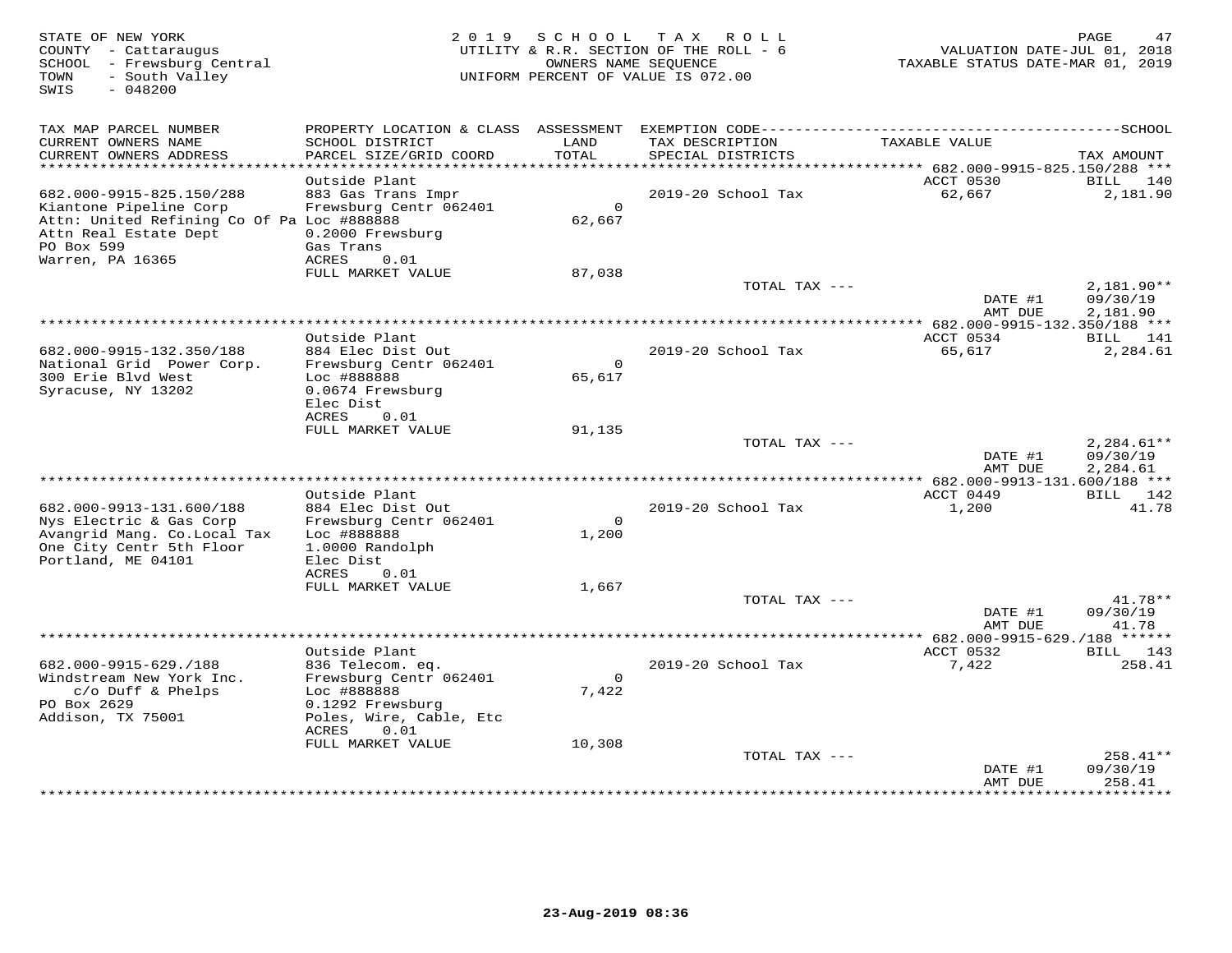| STATE OF NEW YORK<br>COUNTY - Cattaraugus<br>SCHOOL - Frewsburg Central<br>TOWN - South Valley<br>SWIS<br>- 048200 | 2019 SCHOOL TAX ROLL<br>UTILITY & R.R. SECTION OF THE ROLL - 6 | 48<br>PAGE<br>VALUATION DATE-JUL 01, 2018<br>TAXABLE STATUS DATE-MAR 01, 2019<br>RPS155/V04/L015<br>CURRENT DATE 8/23/2019 |
|--------------------------------------------------------------------------------------------------------------------|----------------------------------------------------------------|----------------------------------------------------------------------------------------------------------------------------|
|                                                                                                                    | ROLL SUB SECTION- - TOTALS                                     |                                                                                                                            |

|                  |              | $m \wedge m$ |      | FNT C                                   | AL                         | <u>'</u> XEMPT |       | $m \wedge m \wedge n$ |
|------------------|--------------|--------------|------|-----------------------------------------|----------------------------|----------------|-------|-----------------------|
| C <sub>CDI</sub> | $ -$<br>NAME | PARO         | TVDF | ,, , ,, <del>,</del><br>▵<br>۳۰ تابلد ک | , <del>,</del> , , , , , , | $\cdots$       | VALUE | $m \times r$<br>- −-  |

## NO SPECIAL DISTRICTS AT THIS LEVEL

\*\*\* S C H O O L D I S T R I C T S U M M A R Y \*\*\*

| CODE   | DISTRICT NAME                    | TOTAL<br>PARCELS | ASSESSED<br>LAND | ASSESSED<br>TOTAL | EXEMPT<br>AMOUNT | TOTAL<br>TAXABLE |           |
|--------|----------------------------------|------------------|------------------|-------------------|------------------|------------------|-----------|
|        |                                  |                  |                  |                   | STAR AMOUNT      | STAR TAXABLE     | TOTAL TAX |
|        | Frewsburg Central                | 4                |                  | 136,906           |                  | 136,906          |           |
| 062401 |                                  |                  |                  |                   |                  | 136,906          | 4,766.70  |
|        | SUB-TOTAL                        | 4                |                  | 136,906           |                  | 136,906          |           |
|        | $S \cup B - T \cup T A L (CONT)$ |                  |                  |                   |                  | 136,906          | 4,766.70  |
|        | T O T A L                        | 4                |                  | 136,906           |                  | 136,906          |           |
|        | T O T A L (CONT)                 |                  |                  |                   |                  | 136,906          | 4,766.70  |

# \*\*\* S Y S T E M C O D E S S U M M A R Y \*\*\*

NO SYSTEM EXEMPTIONS AT THIS LEVEL

\*\*\* E X E M P T I O N S U M M A R Y \*\*\*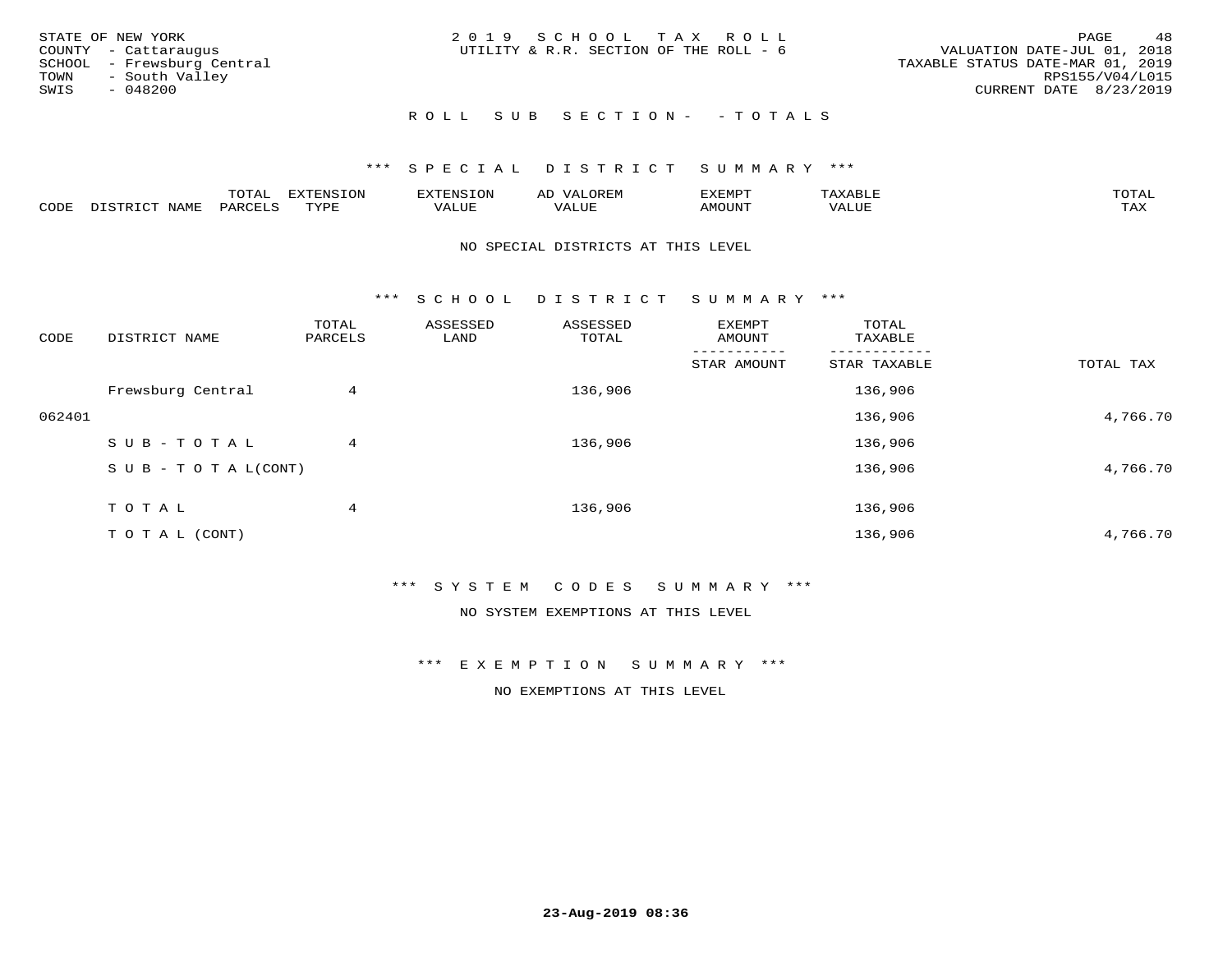|      | STATE OF NEW YORK          | 2019 SCHOOL TAX ROLL                                                  | 49<br>PAGE      |
|------|----------------------------|-----------------------------------------------------------------------|-----------------|
|      | COUNTY - Cattaraugus       | VALUATION DATE-JUL 01, 2018<br>UTILITY & R.R. SECTION OF THE ROLL - 6 |                 |
|      | SCHOOL - Frewsburg Central | TAXABLE STATUS DATE-MAR 01, 2019                                      |                 |
| TOWN | - South Valley             |                                                                       | RPS155/V04/L015 |
| SWIS | $-048200$                  | CURRENT DATE 8/23/2019                                                |                 |
|      |                            |                                                                       |                 |

# R O L L S U B S E C T I O N - - T O T A L S

| ROLL<br>SEC | DESCRIPTION                         | TOTAL<br>PARCELS | ASSESSED<br>LAND | ASSESSED<br>TOTAL | <b>EXEMPT</b><br>AMOUNT | TOTAL<br>TAXABLE   | TOTAL<br>TAX |
|-------------|-------------------------------------|------------------|------------------|-------------------|-------------------------|--------------------|--------------|
|             |                                     |                  |                  |                   | STAR AMOUNT             | STAR TAXABLE       |              |
|             | 2019-20 School Tax                  |                  |                  | 136,906           |                         | 136,906<br>136,906 | 4,766.70     |
|             | SPEC DIST TAXES<br>UTILITIES & N.C. |                  |                  |                   |                         |                    | 4,766.70     |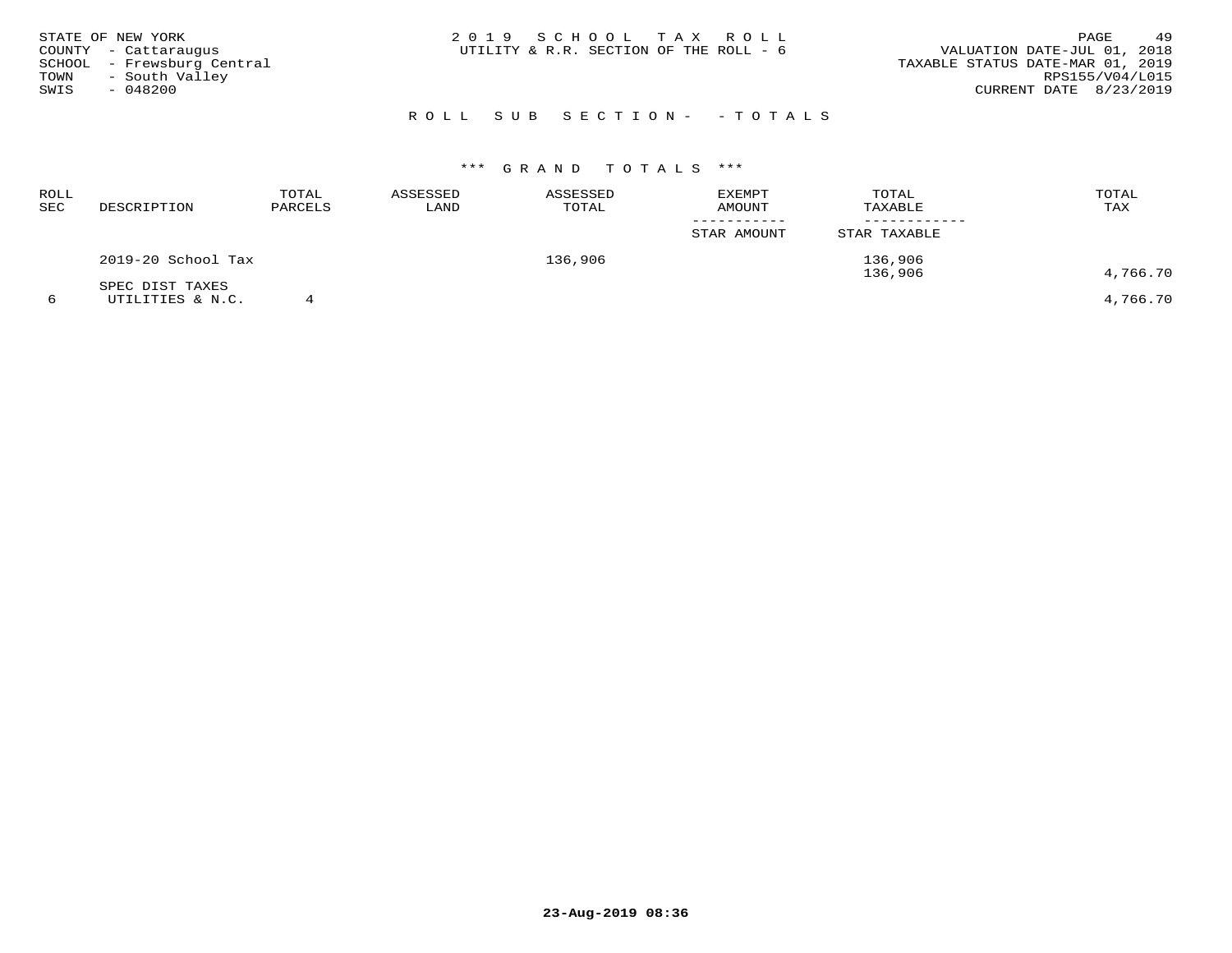| STATE OF NEW YORK<br>COUNTY - Cattaraugus<br>SCHOOL - Frewsburg Central<br>TOWN - South Valley<br>SWIS<br>- 048200 | 2019 SCHOOL TAX ROLL<br>UTILITY & R.R. SECTION OF THE ROLL - 6 | 50<br>PAGE<br>VALUATION DATE-JUL 01, 2018<br>TAXABLE STATUS DATE-MAR 01, 2019<br>RPS155/V04/L015<br>CURRENT DATE 8/23/2019 |
|--------------------------------------------------------------------------------------------------------------------|----------------------------------------------------------------|----------------------------------------------------------------------------------------------------------------------------|
|                                                                                                                    | ROLL SECTION TOTALS                                            |                                                                                                                            |

|      |             | ----           | : IN S | F.N.S         | ₩     | רסMד¥י |                       | momn |
|------|-------------|----------------|--------|---------------|-------|--------|-----------------------|------|
| CODE | <b>NAMP</b> | דהה מ<br>$H$ K | TVDF   | - ---<br>ALUE | 'ALUE | \MOUNT | TITT.<br>7 A.L<br>⊐∪r | TAX  |

### NO SPECIAL DISTRICTS AT THIS LEVEL

\*\*\* S C H O O L D I S T R I C T S U M M A R Y \*\*\*

| CODE   | DISTRICT NAME                    | TOTAL<br>PARCELS | ASSESSED<br>LAND | ASSESSED<br>TOTAL | <b>EXEMPT</b><br>AMOUNT | TOTAL<br>TAXABLE |           |
|--------|----------------------------------|------------------|------------------|-------------------|-------------------------|------------------|-----------|
|        |                                  |                  |                  |                   | STAR AMOUNT             | STAR TAXABLE     | TOTAL TAX |
|        | Frewsburg Central                | 4                |                  | 136,906           |                         | 136,906          |           |
| 062401 |                                  |                  |                  |                   |                         | 136,906          | 4,766.70  |
|        | SUB-TOTAL                        | 4                |                  | 136,906           |                         | 136,906          |           |
|        | $S \cup B - T \cup T A L (CONT)$ |                  |                  |                   |                         | 136,906          | 4,766.70  |
|        | TOTAL                            | 4                |                  | 136,906           |                         | 136,906          |           |
|        | T O T A L (CONT)                 |                  |                  |                   |                         | 136,906          | 4,766.70  |

\*\*\* S Y S T E M C O D E S S U M M A R Y \*\*\*

NO SYSTEM EXEMPTIONS AT THIS LEVEL

\*\*\* E X E M P T I O N S U M M A R Y \*\*\*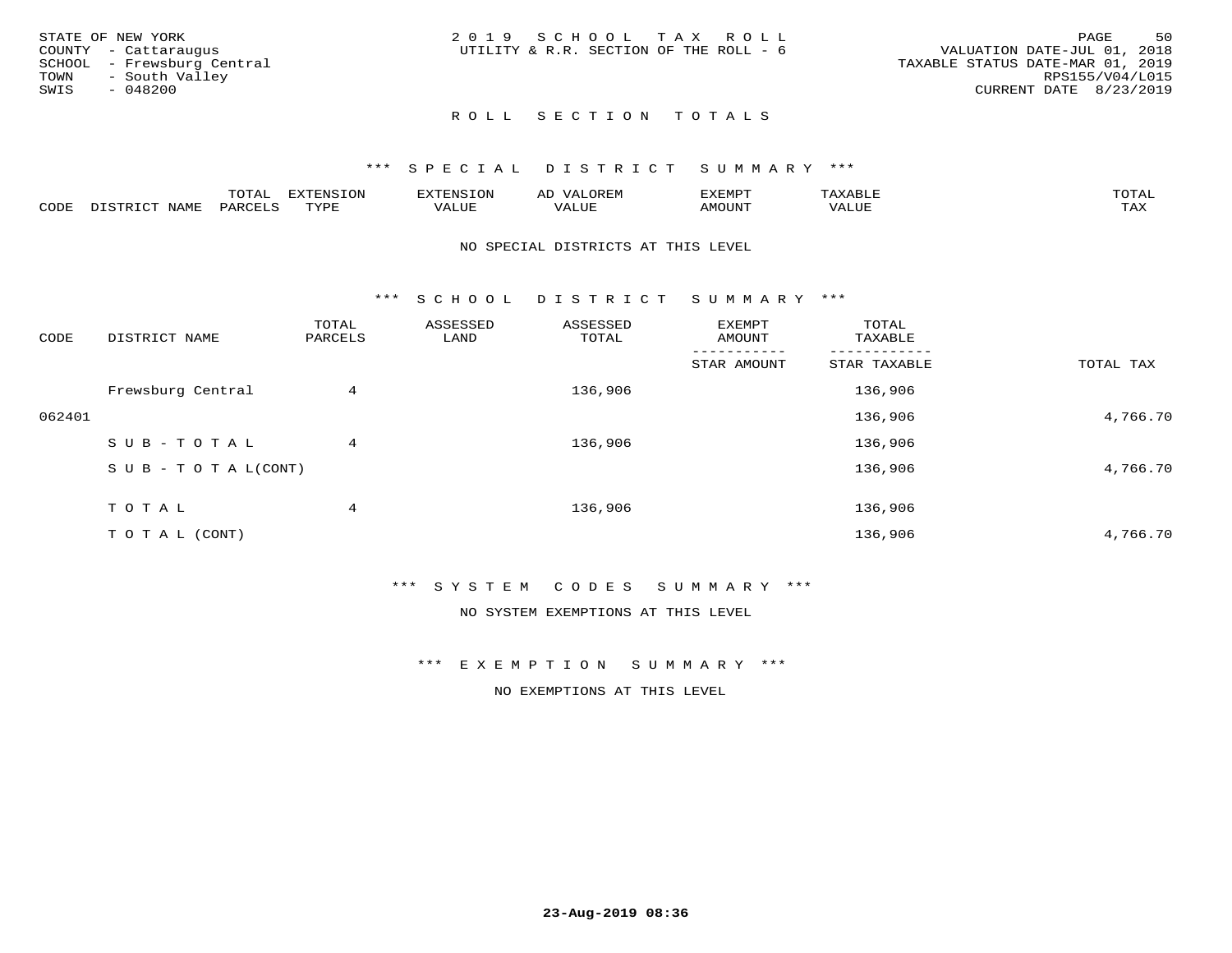| STATE OF NEW YORK<br>COUNTY - Cattaraugus<br>SCHOOL - Frewsburg Central<br>- South Valley<br>TOWN<br>SWIS<br>- 048200 | 2019 SCHOOL TAX ROLL<br>UTILITY & R.R. SECTION OF THE ROLL - 6 |  |  | VALUATION DATE-JUL 01, 2018<br>TAXABLE STATUS DATE-MAR 01, 2019<br>CURRENT DATE 8/23/2019 | RPS155/V04/L015 | PAGE | 51 |
|-----------------------------------------------------------------------------------------------------------------------|----------------------------------------------------------------|--|--|-------------------------------------------------------------------------------------------|-----------------|------|----|
|                                                                                                                       | ROLL SECTION TOTALS                                            |  |  |                                                                                           |                 |      |    |

| 4,766.70 |
|----------|
| 4,766.70 |
|          |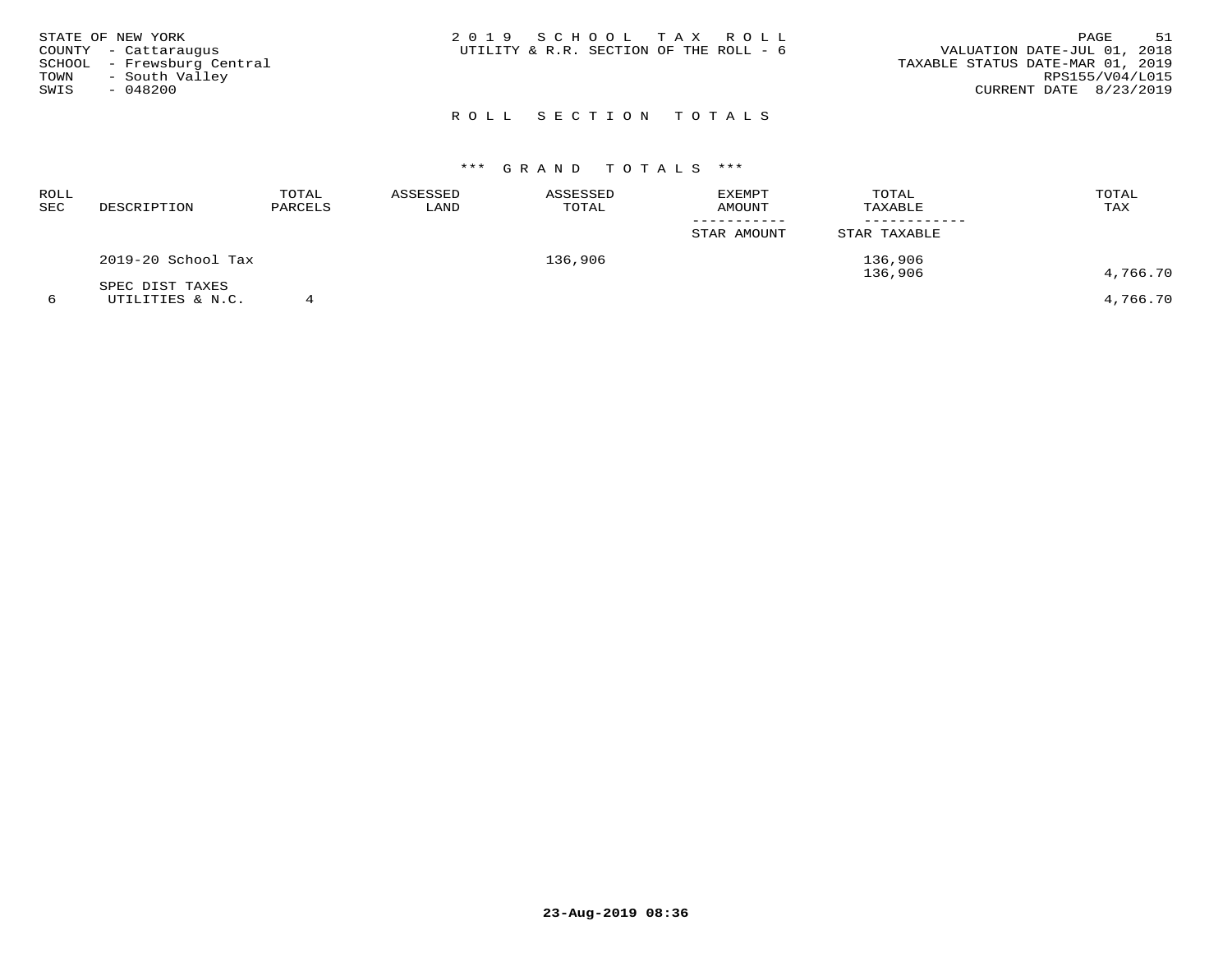| STATE OF NEW YORK<br>COUNTY<br>- Cattaraugus<br>- Frewsburg Central<br>SCHOOL<br>- South Valley<br>TOWN<br>SWIS<br>$-048200$ | 2019                      | S C H O O L<br>OWNERS NAME SEOUENCE | T A X<br>R O L L<br>WHOLLY EXEMPT SECTION OF THE ROLL - 8<br>UNIFORM PERCENT OF VALUE IS 072.00 |                     | 52<br>PAGE<br>VALUATION DATE-JUL 01,<br>2018<br>TAXABLE STATUS DATE-MAR 01, 2019 |
|------------------------------------------------------------------------------------------------------------------------------|---------------------------|-------------------------------------|-------------------------------------------------------------------------------------------------|---------------------|----------------------------------------------------------------------------------|
| TAX MAP PARCEL NUMBER                                                                                                        | PROPERTY LOCATION & CLASS | ASSESSMENT                          |                                                                                                 |                     |                                                                                  |
| CURRENT OWNERS NAME                                                                                                          | SCHOOL DISTRICT           | LAND                                | TAX DESCRIPTION                                                                                 | TAXABLE VALUE       |                                                                                  |
| CURRENT OWNERS ADDRESS                                                                                                       | PARCEL SIZE/GRID COORD    | TOTAL                               | SPECIAL DISTRICTS                                                                               |                     | TAX AMOUNT                                                                       |
|                                                                                                                              |                           |                                     |                                                                                                 |                     | ***********                                                                      |
|                                                                                                                              | Robin Hill Rd             |                                     |                                                                                                 | ACCT 0736           |                                                                                  |
| 105.002-1-36.1/1                                                                                                             | 833 Radio                 |                                     | NON-PROFIT 25300                                                                                |                     | 123,400                                                                          |
| Family Life Ministries                                                                                                       | Frewsburg Centr 062401    | $\Omega$                            | 2019-20 School Tax                                                                              | 0.00                | 0.00                                                                             |
| Attn: Family Life Network                                                                                                    | Leased Land               | 123,400                             |                                                                                                 |                     |                                                                                  |
| PO Box 506                                                                                                                   | 0.01<br>ACRES             |                                     |                                                                                                 |                     |                                                                                  |
| Bath, NY 14810                                                                                                               | FULL MARKET VALUE         | 171,389                             |                                                                                                 |                     |                                                                                  |
|                                                                                                                              |                           |                                     |                                                                                                 | $TOTAL$ $TAX$ $---$ | $0.00**$                                                                         |
|                                                                                                                              |                           |                                     |                                                                                                 |                     |                                                                                  |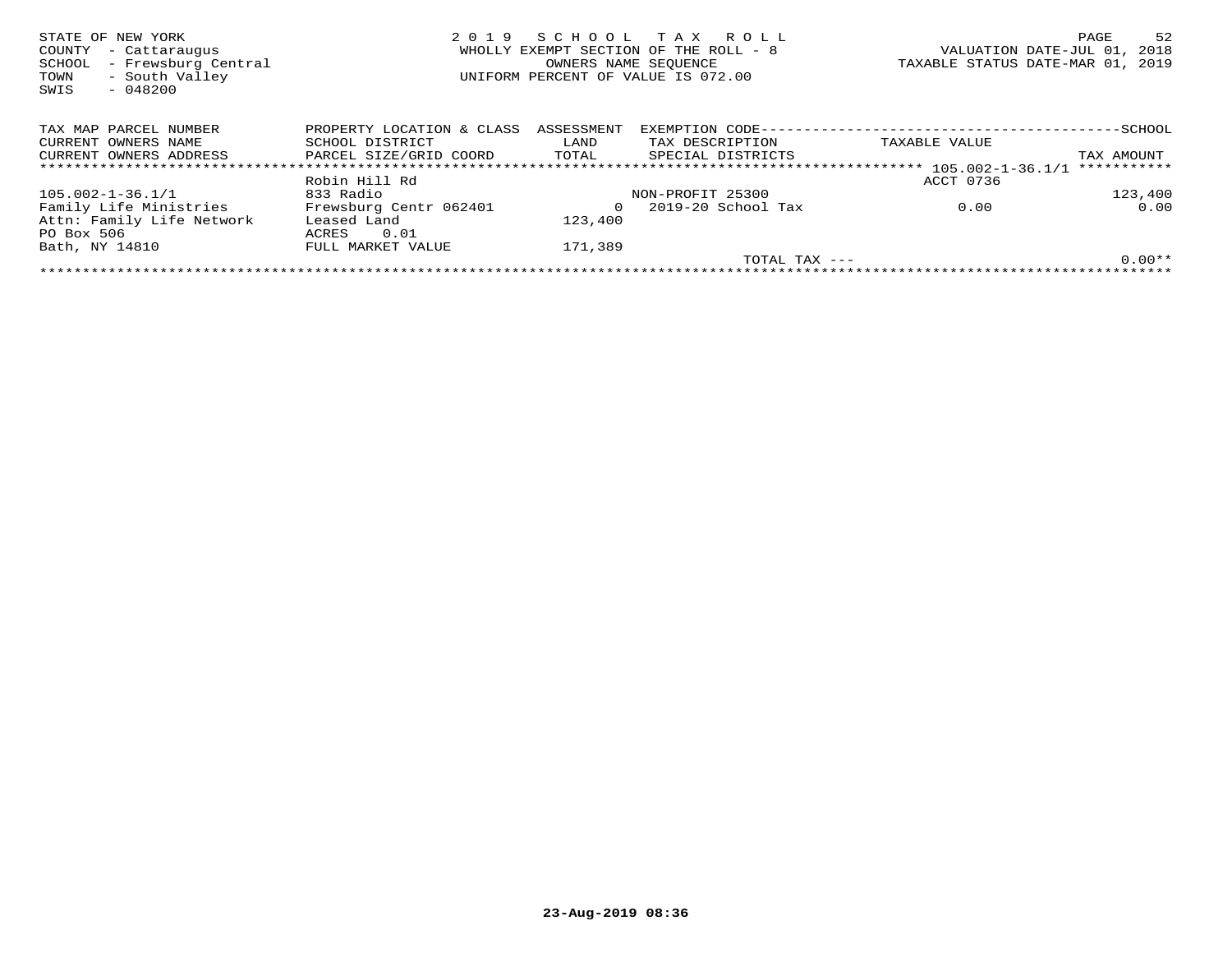|      | STATE OF NEW YORK          | 2019 SCHOOL TAX ROLL                  | PAGE                             | 53 |
|------|----------------------------|---------------------------------------|----------------------------------|----|
|      | COUNTY - Cattaraugus       | WHOLLY EXEMPT SECTION OF THE ROLL - 8 | VALUATION DATE-JUL 01, 2018      |    |
|      | SCHOOL - Frewsburg Central |                                       | TAXABLE STATUS DATE-MAR 01, 2019 |    |
| TOWN | - South Valley             | UNIFORM PERCENT OF VALUE IS 072.00    | RPS155/V04/L015                  |    |
| SWIS | - 048200                   |                                       | CURRENT DATE 8/23/2019           |    |
|      |                            | ROLL SUB SECTION- - TOTALS            |                                  |    |

|      |                  | TOTAL   | <b>DYMONIC TONT</b><br>7.NR TOIZ | 'ENS. | OREM<br>AL'             | דים איה צי | $x \sim$ $\sim$ | TOTAI |
|------|------------------|---------|----------------------------------|-------|-------------------------|------------|-----------------|-------|
| CODE | DISTRICT<br>NAME | PARCELS | TVDF<br>ت ہے۔                    | VALUE | . <del>.</del><br>VALUE | AMOUNT     | VALUE           | TAX   |

### NO SPECIAL DISTRICTS AT THIS LEVEL

\*\*\* S C H O O L D I S T R I C T S U M M A R Y \*\*\*

| CODE   | DISTRICT NAME                                                                                                   | TOTAL<br>PARCELS | ASSESSED<br>LAND | ASSESSED<br>TOTAL | <b>EXEMPT</b><br>AMOUNT | TOTAL<br>TAXABLE<br>-------- |           |
|--------|-----------------------------------------------------------------------------------------------------------------|------------------|------------------|-------------------|-------------------------|------------------------------|-----------|
|        |                                                                                                                 |                  |                  |                   | STAR AMOUNT             | STAR TAXABLE                 | TOTAL TAX |
|        | Frewsburg Central                                                                                               |                  |                  | 123,400           | 123,400                 |                              |           |
| 062401 |                                                                                                                 |                  |                  |                   |                         |                              |           |
|        | SUB-TOTAL                                                                                                       |                  |                  | 123,400           | 123,400                 |                              |           |
|        | $S \cup B - T \cup T A L (CONT)$                                                                                |                  |                  |                   |                         |                              |           |
|        |                                                                                                                 |                  |                  |                   |                         |                              |           |
|        | TOTAL                                                                                                           |                  |                  | 123,400           | 123,400                 |                              |           |
|        | the contract of the contract of the contract of the contract of the contract of the contract of the contract of |                  |                  |                   |                         |                              |           |

T O T A L (CONT)

## \*\*\* S Y S T E M C O D E S S U M M A R Y \*\*\*

## NO SYSTEM EXEMPTIONS AT THIS LEVEL

| CODE  | DESCRIPTION         | TOTAL<br>PARCELS | SCHOOL             |
|-------|---------------------|------------------|--------------------|
| 25300 | NON-PROFIT<br>TOTAL |                  | 123,400<br>123,400 |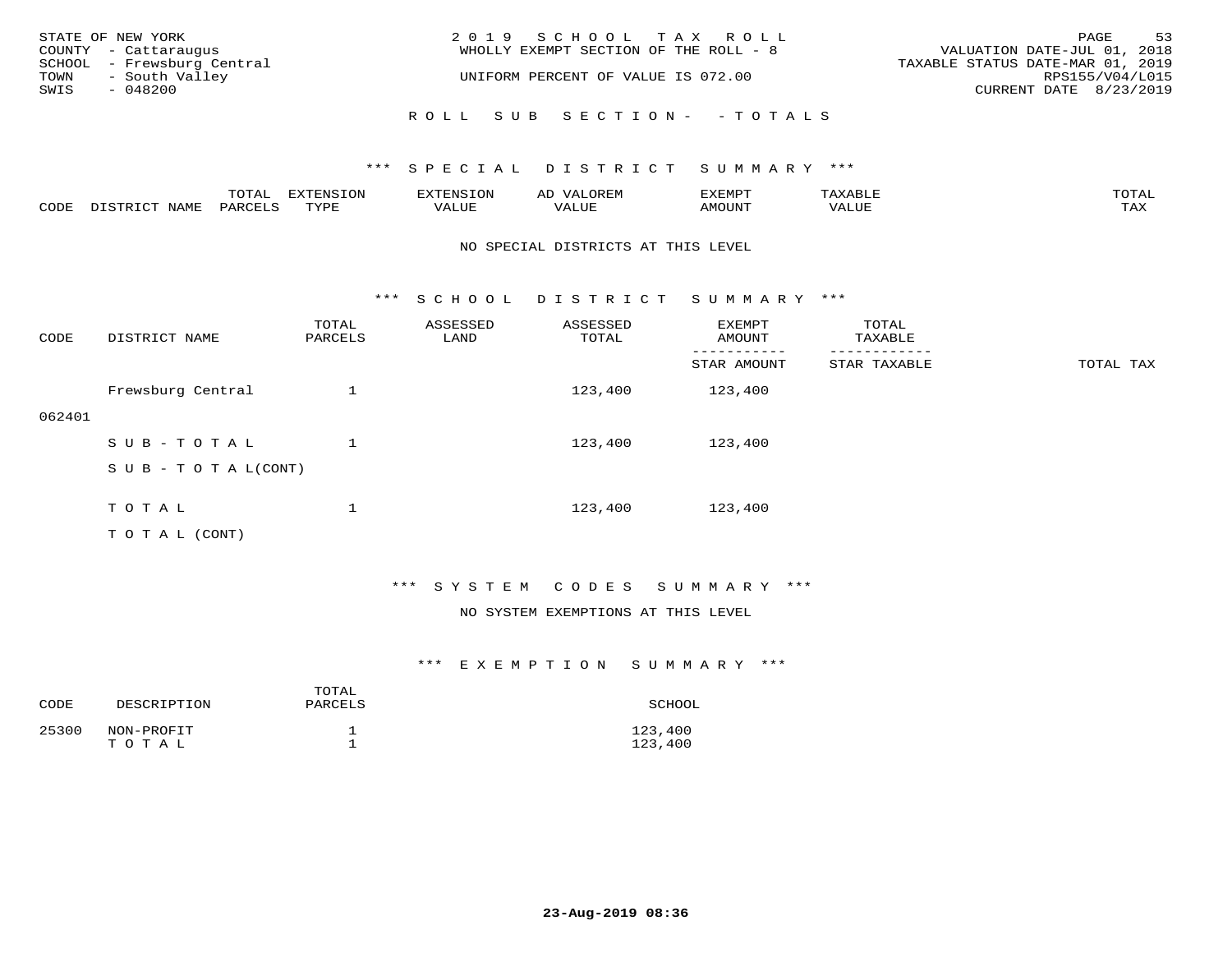| STATE OF NEW YORK                                  | 2019 SCHOOL TAX ROLL<br>WHOLLY EXEMPT SECTION OF THE ROLL - 8 | 54<br>PAGE<br>VALUATION DATE-JUL 01, 2018 |
|----------------------------------------------------|---------------------------------------------------------------|-------------------------------------------|
| COUNTY - Cattaraugus<br>SCHOOL - Frewsburg Central |                                                               | TAXABLE STATUS DATE-MAR 01, 2019          |
| - South Valley<br>TOWN<br>SWIS<br>- 048200         | UNIFORM PERCENT OF VALUE IS 072.00                            | RPS155/V04/L015<br>CURRENT DATE 8/23/2019 |
|                                                    | ROLL SUB SECTION- - TOTALS                                    |                                           |

| ROLL<br>SEC | DESCRIPTION                                    | TOTAL<br>PARCELS | ASSESSED<br>LAND | ASSESSED<br>TOTAL | EXEMPT<br>AMOUNT | TOTAL<br>TAXABLE | TOTAL<br>TAX |
|-------------|------------------------------------------------|------------------|------------------|-------------------|------------------|------------------|--------------|
|             |                                                |                  |                  |                   | STAR AMOUNT      | STAR TAXABLE     |              |
| 8           | RS 8 TOTAL<br>SPEC DIST TAXES<br>WHOLLY EXEMPT |                  |                  | 123,400           | 123,400          |                  |              |

**23-Aug-2019 08:36**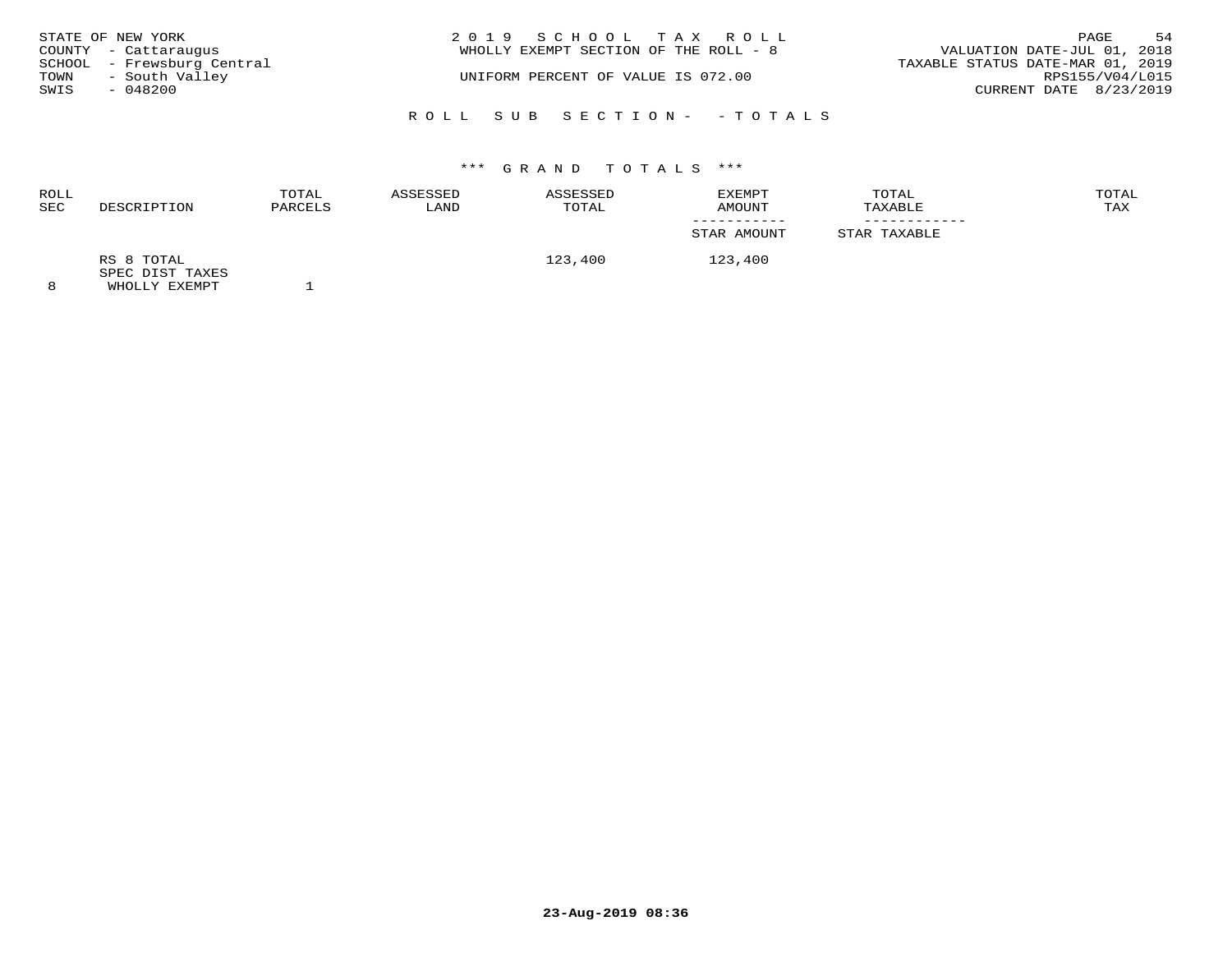| STATE OF NEW YORK<br>COUNTY - Cattaraugus<br>SCHOOL - Frewsburg Central<br>TOWN<br>- South Valley | 2019 SCHOOL TAX ROLL<br>WHOLLY EXEMPT SECTION OF THE ROLL - 8<br>UNIFORM PERCENT OF VALUE IS 072.00 | 55<br>PAGE<br>VALUATION DATE-JUL 01, 2018<br>TAXABLE STATUS DATE-MAR 01, 2019<br>RPS155/V04/L015 |
|---------------------------------------------------------------------------------------------------|-----------------------------------------------------------------------------------------------------|--------------------------------------------------------------------------------------------------|
| SWIS<br>- 048200                                                                                  | ROLL SECTION TOTALS                                                                                 | CURRENT DATE 8/23/2019                                                                           |

|      |      | $m \wedge m \wedge n$<br>⊥∪⊥AL | <b>DIZPOILIC TONT</b><br>⊥ບ⊥ | EN-  | .<br>AL'<br>٠، تن ١٠ | 5773570      |          | $m \wedge m \wedge n$<br>$\mathsf{L}^{\mathsf{L}}$ |
|------|------|--------------------------------|------------------------------|------|----------------------|--------------|----------|----------------------------------------------------|
| CODE | NAMF | PARO                           | TVDF<br><u>ـ د د</u>         | ALUE |                      | <b>MOUNT</b> | 7 A LU B | may<br>- ∠∡∡                                       |

## NO SPECIAL DISTRICTS AT THIS LEVEL

\*\*\* S C H O O L D I S T R I C T S U M M A R Y \*\*\*

| CODE   | DISTRICT NAME                                                                                                   | TOTAL<br>PARCELS | ASSESSED<br>LAND | ASSESSED<br>TOTAL | EXEMPT<br>AMOUNT | TOTAL<br>TAXABLE |           |
|--------|-----------------------------------------------------------------------------------------------------------------|------------------|------------------|-------------------|------------------|------------------|-----------|
|        |                                                                                                                 |                  |                  |                   | STAR AMOUNT      | STAR TAXABLE     | TOTAL TAX |
|        | Frewsburg Central                                                                                               |                  |                  | 123,400           | 123,400          |                  |           |
| 062401 |                                                                                                                 |                  |                  |                   |                  |                  |           |
|        | SUB-TOTAL                                                                                                       |                  |                  | 123,400           | 123,400          |                  |           |
|        | $S \cup B - T \cup T A L (CONT)$                                                                                |                  |                  |                   |                  |                  |           |
|        |                                                                                                                 |                  |                  |                   |                  |                  |           |
|        | TOTAL                                                                                                           |                  |                  | 123,400           | 123,400          |                  |           |
|        | the contract of the contract of the contract of the contract of the contract of the contract of the contract of |                  |                  |                   |                  |                  |           |

T O T A L (CONT)

## \*\*\* S Y S T E M C O D E S S U M M A R Y \*\*\*

## NO SYSTEM EXEMPTIONS AT THIS LEVEL

| CODE  | DESCRIPTION         | TOTAL<br>PARCELS | SCHOOL             |
|-------|---------------------|------------------|--------------------|
| 25300 | NON-PROFIT<br>TOTAL |                  | 123,400<br>123,400 |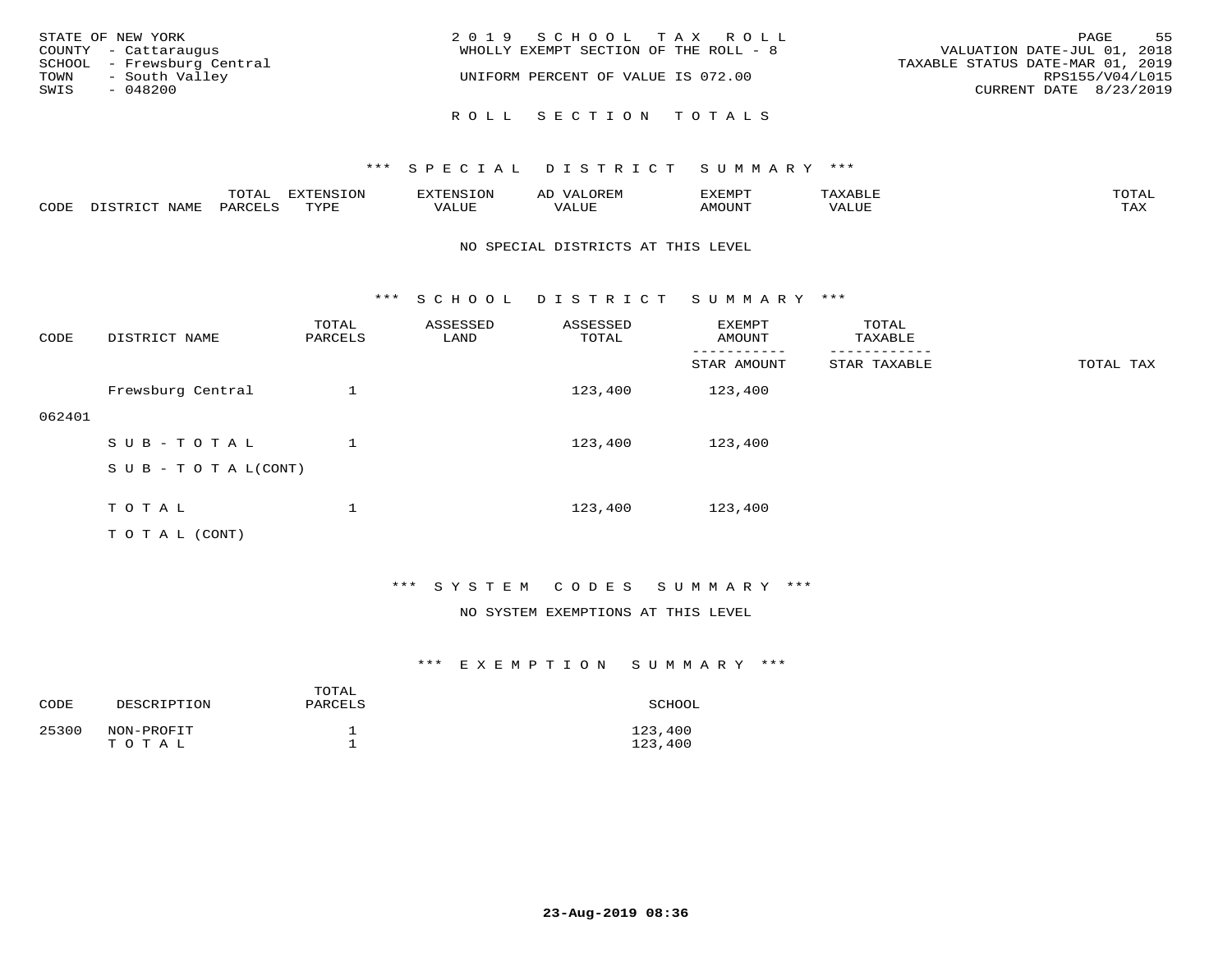| STATE OF NEW YORK<br>COUNTY - Cattaraugus<br>SCHOOL - Frewsburg Central<br>- South Valley<br>TOWN<br>SWIS<br>- 048200 | 2019 SCHOOL TAX ROLL<br>WHOLLY EXEMPT SECTION OF THE ROLL - 8<br>UNIFORM PERCENT OF VALUE IS 072.00 | 56<br>PAGE<br>VALUATION DATE-JUL 01, 2018<br>TAXABLE STATUS DATE-MAR 01, 2019<br>RPS155/V04/L015<br>CURRENT DATE 8/23/2019 |
|-----------------------------------------------------------------------------------------------------------------------|-----------------------------------------------------------------------------------------------------|----------------------------------------------------------------------------------------------------------------------------|
|                                                                                                                       | ROLL SECTION TOTALS                                                                                 |                                                                                                                            |

| <b>ROLL</b><br><b>SEC</b> | DESCRIPTION                   | TOTAL<br>PARCELS | ASSESSED<br>LAND | ASSESSED<br>TOTAL | EXEMPT<br>AMOUNT | TOTAL<br>TAXABLE | TOTAL<br>TAX |
|---------------------------|-------------------------------|------------------|------------------|-------------------|------------------|------------------|--------------|
|                           |                               |                  |                  |                   |                  |                  |              |
|                           |                               |                  |                  |                   | STAR AMOUNT      | STAR TAXABLE     |              |
|                           | RS 8 TOTAL<br>SPEC DIST TAXES |                  |                  | 123,400           | 123,400          |                  |              |
| $\circ$                   | <b>WILOT IV RYBMDT</b>        |                  |                  |                   |                  |                  |              |

8 WHOLLY EXEMPT 1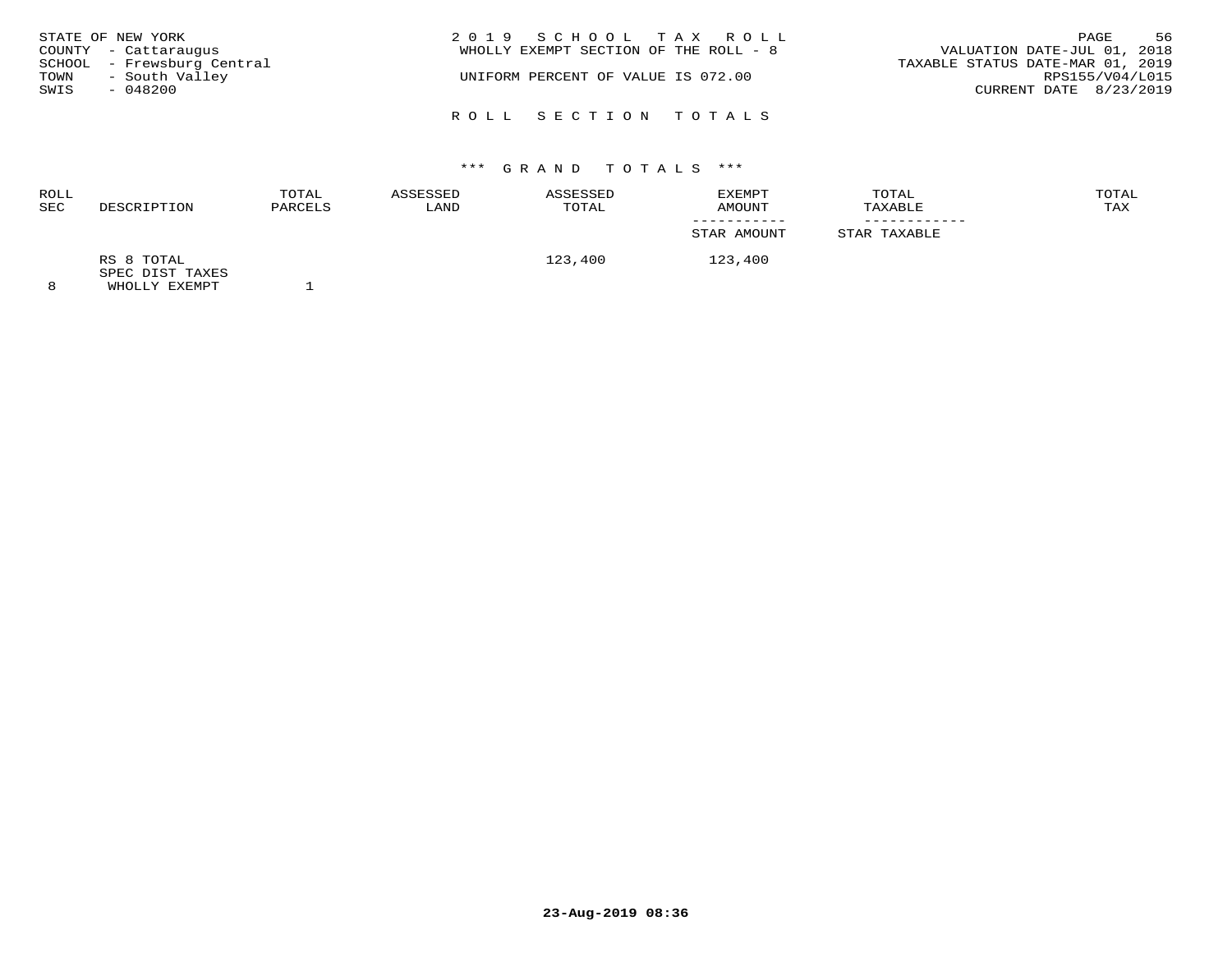| STATE OF NEW YORK          | 2019 SCHOOL TAX ROLL | 57<br>PAGE                       |
|----------------------------|----------------------|----------------------------------|
| COUNTY - Cattaraugus       |                      | VALUATION DATE-JUL 01, 2018      |
| SCHOOL - Frewsburg Central | SWIS TOTALS          | TAXABLE STATUS DATE-MAR 01, 2019 |
| TOWN<br>- South Valley     |                      | RPS155/V04/L015                  |
| $-048200$<br>SWIS          |                      | CURRENT DATE 8/23/2019           |

|      | ----<br>. U 1 1 1 1 | $mmzeta \tau \wedge z$<br><b>A</b> | ▵ | <b>EMP</b> | t Land               | _____ |
|------|---------------------|------------------------------------|---|------------|----------------------|-------|
| CODE |                     | $n \tau \tau n \tau$               |   | MOTIN.     | $\sim$ $\sim$ $\sim$ |       |

NO SPECIAL DISTRICTS AT THIS LEVEL

\*\*\* S C H O O L D I S T R I C T S U M M A R Y \*\*\*

| CODE   | DISTRICT NAME              | TOTAL<br>PARCELS | ASSESSED<br>LAND | ASSESSED<br>TOTAL | EXEMPT<br>AMOUNT | TOTAL<br>TAXABLE |           |            |
|--------|----------------------------|------------------|------------------|-------------------|------------------|------------------|-----------|------------|
|        |                            |                  |                  |                   | STAR AMOUNT      | STAR TAXABLE     | TAX RATE  | TOTAL TAX  |
|        | Frewsburg Central          | 144              | 2136,695         | 5744,093          | 126,848          | 5,617,245        |           |            |
| 062401 |                            |                  |                  |                   | 548,900          | 5,068,345        | 34.817395 | 176,466.57 |
|        | $SUB - TO TAL$             | 144              | 2136,695         | 5744,093          | 126,848          | 5,617,245        |           |            |
|        | S U B - T O T A $L$ (CONT) |                  |                  |                   | 548,900          | 5,068,345        |           | 176,466.57 |
|        |                            |                  |                  |                   |                  |                  |           |            |
|        | TOTAL                      | 144              | 2136,695         | 5744,093          | 126,848          | 5,617,245        |           |            |
|        | T O T A L (CONT)           |                  |                  |                   | 548,900          | 5,068,345        |           | 176,466.57 |

\*\*\* S Y S T E M C O D E S S U M M A R Y \*\*\*

### NO SYSTEM EXEMPTIONS AT THIS LEVEL

| DESCRIPTION | TOTAL<br>PARCELS | SCHOOL  |
|-------------|------------------|---------|
| NON-PROFIT  |                  | 123,400 |
| AG DIST     |                  | 3,448   |
| ENH STAR    | 5                | 247,300 |
| BAS STAR    | 14               | 301,600 |
| TOTAL       | 21               | 675,748 |
|             |                  |         |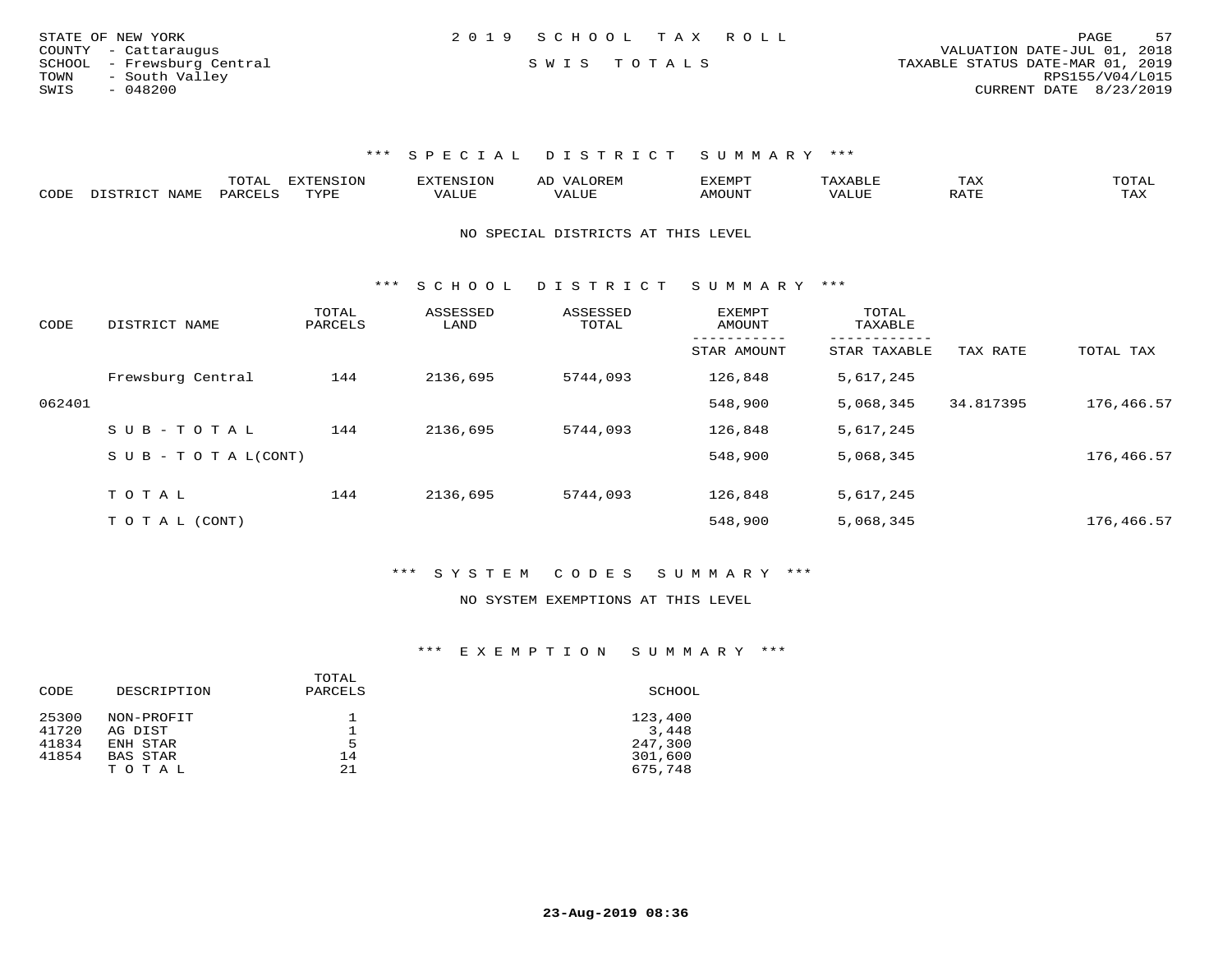| STATE OF NEW YORK    |           |                |                     |
|----------------------|-----------|----------------|---------------------|
| COUNTY - Cattaraugus |           |                |                     |
| SCHOOL               |           |                | - Frewsburg Central |
| TOWN                 |           | - South Valley |                     |
| SWIS                 | $-048200$ |                |                     |
|                      |           |                |                     |

# STATE OF NEW YORK 2 0 1 9 S C H O O L T A X R O L L PAGE 58

## SWIS TOTALS

 COUNTY - Cattaraugus VALUATION DATE-JUL 01, 2018 TOWN - South Valley RPS155/V04/L015SWIS - 048200 CURRENT DATE 8/23/2019

| ROLL<br><b>SEC</b> | DESCRIPTION                          | TOTAL<br>PARCELS | ASSESSED<br>LAND | ASSESSED<br>TOTAL | <b>EXEMPT</b><br><b>AMOUNT</b> | TOTAL<br>TAXABLE       |                    |            |
|--------------------|--------------------------------------|------------------|------------------|-------------------|--------------------------------|------------------------|--------------------|------------|
|                    |                                      |                  |                  |                   | STAR AMOUNT                    | STAR TAXABLE           | TAX<br><b>RATE</b> |            |
|                    | 2019-20 School Tax                   |                  | 2136,695         | 5231,612          | 3,448<br>548,900               | 5,228,164<br>4,679,264 | 34.817395          | 162,919.79 |
| $\mathbf{1}$       | SPEC DIST TAXES<br>TAXABLE           | 136              |                  |                   |                                |                        |                    | 162,919.79 |
|                    | 2019-20 School Tax                   |                  |                  | 252,175           |                                | 252,175<br>252,175     | 34.817395          | 8,780.08   |
| 5                  | SPEC DIST TAXES<br>SPECIAL FRANCHISE | 3                |                  |                   |                                |                        |                    | 8,780.08   |
|                    | 2019-20 School Tax                   |                  |                  | 136,906           |                                | 136,906<br>136,906     | 34.817395          | 4,766.70   |
| 6                  | SPEC DIST TAXES<br>UTILITIES & N.C.  | 4                |                  |                   |                                |                        |                    | 4,766.70   |
|                    |                                      |                  |                  |                   | 123,400                        |                        |                    |            |
| 8                  | SPEC DIST TAXES<br>WHOLLY EXEMPT     | $\mathbf{1}$     |                  |                   |                                |                        |                    |            |
|                    | 2019-20 School Tax                   |                  | 2136,695         | 5744,093          | 126,848<br>548,900             | 5,617,245<br>5,068,345 | 34.817395          | 176,466.57 |
|                    | SPEC DIST TAXES                      |                  |                  |                   |                                |                        |                    |            |
| $\star$            | SUB TOTAL                            | 144              |                  |                   |                                |                        |                    | 176,466.57 |
|                    | 2019-20 School Tax                   |                  | 2136,695         | 5744,093          | 126,848<br>548,900             | 5,617,245<br>5,068,345 | 34.817395          | 176,466.57 |
|                    | SPEC DIST TAXES                      |                  |                  |                   |                                |                        |                    |            |
| $***$              | GRAND TOTAL                          | 144              |                  |                   |                                |                        |                    | 176,466.57 |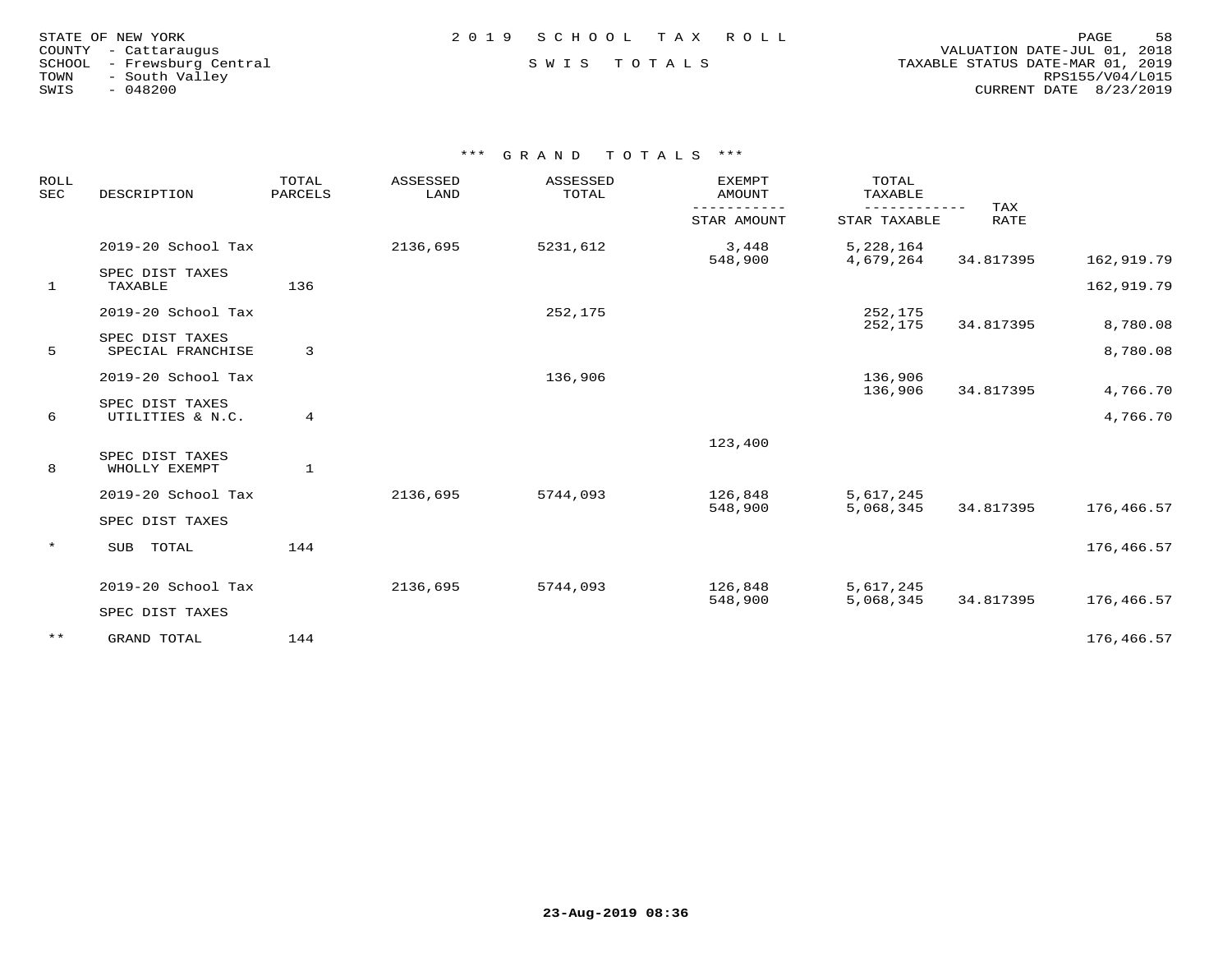|      |                 | . U 1 1 1 1 | EXTENSION | $117$ mm $1707070$ | $\rightarrow$ | . X F.M.F     |       | TOTAI |
|------|-----------------|-------------|-----------|--------------------|---------------|---------------|-------|-------|
| CODE | √JAMF<br>$   -$ | DAR (       | TVDI      |                    | 'ALU.         | <b>MOTTNT</b> | VALUE |       |

### NO SPECIAL DISTRICTS AT THIS LEVEL

\*\*\* S C H O O L D I S T R I C T S U M M A R Y \*\*\*

| CODE   | DISTRICT NAME                    | TOTAL<br>PARCELS | ASSESSED<br>LAND | ASSESSED<br>TOTAL | <b>EXEMPT</b><br>AMOUNT | TOTAL<br>TAXABLE |          |            |
|--------|----------------------------------|------------------|------------------|-------------------|-------------------------|------------------|----------|------------|
|        |                                  |                  |                  |                   | STAR AMOUNT             | STAR TAXABLE     | TAX RATE | TOTAL TAX  |
|        | Frewsburg Central                | 144              | 2136,695         | 5744,093          | 126,848                 | 5,617,245        |          |            |
| 062401 |                                  |                  |                  |                   | 548,900                 | 5,068,345        |          | 176,466.57 |
|        | SUB-TOTAL                        | 144              | 2136,695         | 5744,093          | 126,848                 | 5,617,245        |          |            |
|        | $S \cup B - T \cup T A L (CONT)$ |                  |                  |                   | 548,900                 | 5,068,345        |          | 176,466.57 |
|        |                                  |                  |                  |                   |                         |                  |          |            |
|        | TOTAL                            | 144              | 2136,695         | 5744,093          | 126,848                 | 5,617,245        |          |            |
|        | T O T A L (CONT)                 |                  |                  |                   | 548,900                 | 5,068,345        |          | 176,466.57 |

## \*\*\* S Y S T E M C O D E S S U M M A R Y \*\*\*

### NO SYSTEM EXEMPTIONS AT THIS LEVEL

| CODE  | DESCRIPTION | TOTAL<br>PARCELS | SCHOOL  |
|-------|-------------|------------------|---------|
| 25300 | NON-PROFIT  |                  | 123,400 |
| 41720 | AG DIST     |                  | 3,448   |
| 41834 | ENH STAR    | 5                | 247,300 |
| 41854 | BAS STAR    | 14               | 301,600 |
|       | TOTAL       | 21               | 675,748 |
|       |             |                  |         |